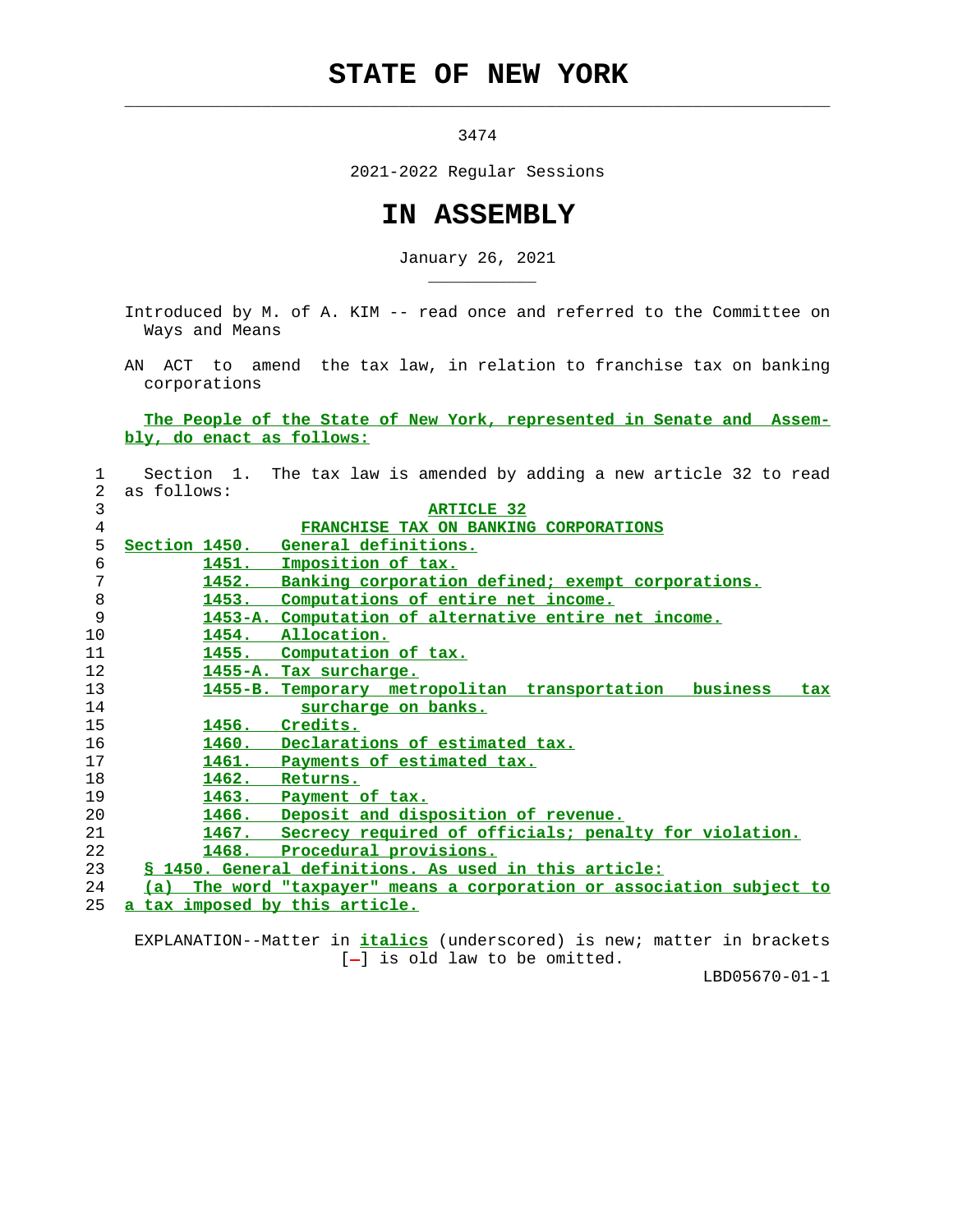**(b) The phrase "taxable year" means the taxpayer's taxable year for federal income tax purposes, or the part thereof during which the taxpayer is subject to the tax imposed by this article. (c) The term "international banking facility" shall mean an interna- tional banking facility located in New York state and shall have the same meaning as is set forth in the New York state banking law or regu- lations of the New York state department of financial services or as is set forth in the laws of the United States or regulations of the board** of governors of the federal reserve system. **(d) The term "subsidiary" means a corporation or association of which over fifty percent of the number of shares of stock entitling the hold- ers thereof to vote for the election of directors or trustees is owned by the taxpayer. (e) The term "subsidiary capital" means investments in the stock of subsidiaries and any indebtedness from subsidiaries, exclusive of accounts receivable acquired in the ordinary course of trade or business for services rendered or for sales of property held primarily for sale to customers, whether or not evidenced by written instrument, on which interest is not claimed and deducted by the subsidiary for purposes of taxation under this article, article nine-A or thirty-three of this chapter, provided, however, there shall be deducted from subsidiary capital any liabilities payable by their terms on demand or within one year from the date incurred, other than loans or advances outstanding for more than a year as of any date during the year covered by the return, which are attributable to subsidiary capital. (f) The terms "New York S corporation", "New York S year", "New York S election", "New York C corporation", "New York C year", "termination year", "S short year", "C short year", and "New York S termination year" shall have the same meaning as those terms have under subdivision one-A of section two hundred eight of this chapter, except that references in such subdivision to article nine-A of this chapter shall be read as references to this article. (g) The term "QSSS" means a corporation which is a qualified subchap- ter S subsidiary as defined in subparagraph (B) of paragraph three of subsection (b) of section thirteen hundred sixty-one of the internal revenue code. The term "exempt QSSS" means a QSSS exempt from tax under this article as provided in subsection (o) of section fourteen hundred fifty-three of this article, or a QSSS described in clause (i) of subparagraph (B) of paragraph two of subsection (o) of section fourteen hundred fifty-three, wherein the parent corporation of the QSSS is subject to tax under this article, and the assets, liabilities, income and deductions of the QSSS are treated as the assets, liabilities, income and deductions of the parent corporation. Where a QSSS is an exempt QSSS, then for all purposes under this article: (1) the assets, liabilities, income, deductions, property, payroll, receipts, capital, credits, and all other tax attributes and elements of economic activity of the QSSS shall be deemed to be those of the parent corporation, (2) the stocks, bonds and other securities issued by, and any indebt- edness from, the QSSS shall not be subsidiary capital of the parent corporation, (3) transactions between the parent corporation and the QSSS, includ- ing the payment of interest and dividends, shall not be taken into account, and (4) general executive officers of the QSSS shall be deemed to be general executive officers of the parent corporation.**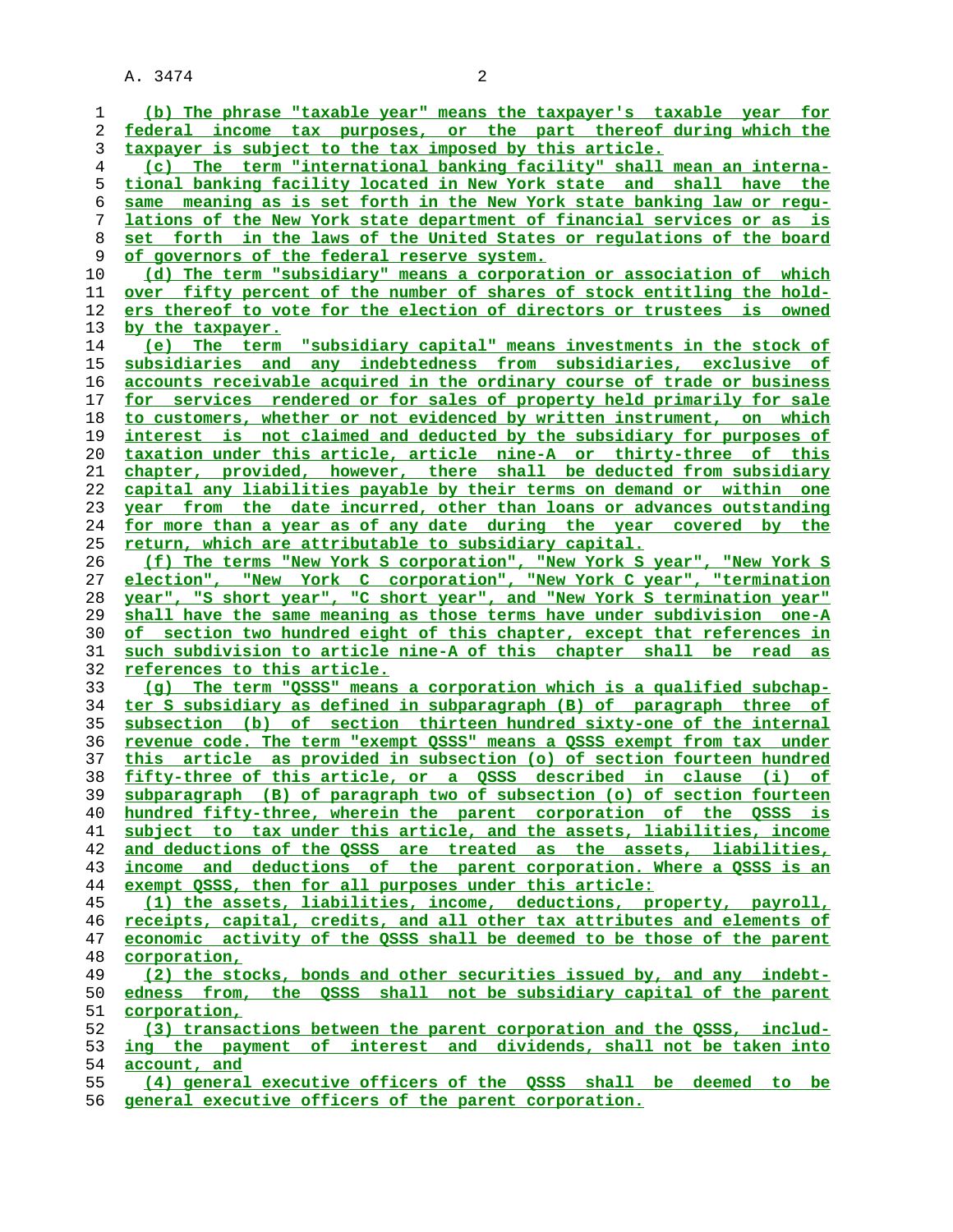**(h) The term "financial holding company" means a corporation that, pursuant to subsection (l) of section 4 of the federal bank holding company act of nineteen hundred fifty-six, as amended, has filed with the federal reserve board a written declaration that the corporation elects to be a financial holding company and whose election has not been found to be ineffective by the federal reserve board. § 1451. Imposition of tax. (a) For the privilege of exercising its franchise or doing business in this state in a corporate or organized capacity, a tax, computed under section fourteen hundred fifty-five of this article, is hereby annually imposed on every banking corporation**

**for each of its taxable years, or any part thereof, beginning on or after January first, nineteen hundred seventy-three. (b) In the case of a taxpayer whose taxable year is other than a calendar year, there is hereby imposed a tax for the privilege of exer-**

**cising its franchise or doing business in this state in a corporate or organized capacity for the period beginning January first, nineteen hundred seventy-three and extending through the subsequent part of its first such taxable year ending after such date. Such tax shall be computed under section fourteen hundred fifty-five of this article on the basis of such taxpayer's entire net income, or other applicable basis as the case may be, for such period and shall be paid with a return which shall be separately filed with the tax commission not later than the fifteenth day of the third month succeeding the close of such period. The requirements of sections fourteen hundred sixty and fourteen hundred sixty-one of this article, relating to declarations and payments of estimated tax, except subsection (a) of section fourteen hundred sixty-one of this article, shall not be applicable to the tax imposed by this subsection.**

**(c)(1) A banking corporation is doing business in this state in a corporate or organized capacity if (i) it has issued credit cards to one thousand or more customers who have a mailing address within this state as of the last day of its taxable year, (ii) it has merchant customer contracts with merchants and the total number of locations covered by those contracts equals one thousand or more locations in this state to whom the banking corporation remitted payments for credit card trans- actions during the taxable year, (iii) it has receipts of one million dollars or more in the taxable year from its customers who have been issued credit cards by the banking corporation and have a mailing address within this state, (iv) it has receipts of one million dollars or more arising from merchant customer contracts with merchants relating to locations in this state, or (v) the sum of the number of customers described in subparagraph (i) of this paragraph plus the number of locations covered by its contracts described in subparagraph (ii) of this paragraph equals one thousand or more, or the amount of its receipts described in subparagraphs (iii) and (iv) of this paragraph equals one million dollars or more. For purposes of this paragraph, receipts from processing credit card transactions for merchants include merchant discount fees received by the banking corporation. (2) As used in this subsection, the term "credit card" includes bank, credit, travel and entertainment cards.**

**§ 1452. Banking corporation defined; exempt corporations. (a) For the purpose of this article, a banking corporation means:**

**(1) Every corporation or association organized under the laws of this**

**state which is authorized to do a banking business, or which is doing a banking business;**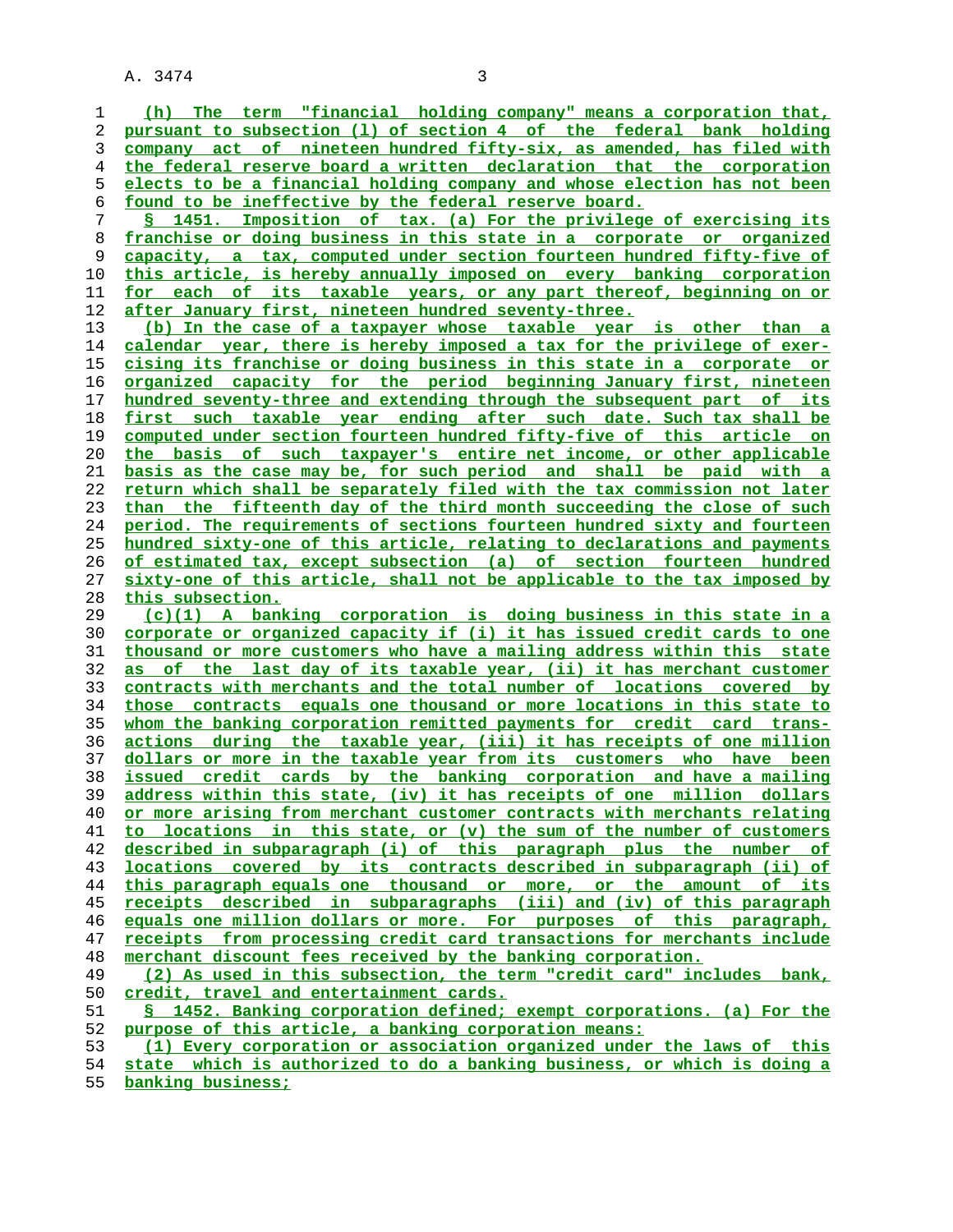| 1  | (2) every corporation or association organized under the laws of any     |
|----|--------------------------------------------------------------------------|
| 2  | other state or country which is doing a banking business;                |
|    | every national banking association organized under the authority         |
| 3  | (3)                                                                      |
| 4  | of the United States which is doing a banking business;                  |
| 5  | (4) every federal savings bank which is doing a banking business;        |
| 6  | (5) every federal savings and loan association which is doing a bank-    |
| 7  | ing business;                                                            |
| 8  | (6) a production credit association organized under the federal farm     |
| 9  | credit act of nineteen hundred thirty-three, which is doing a banking    |
| 10 | business and all of whose stock held by the federal production credit    |
| 11 | corporation has been retired;                                            |
| 12 | (7) every other corporation or association organized under the author-   |
| 13 | ity of the United States which is doing a banking business;              |
| 14 | (8) the mortgage facilities corporation created by chapter five          |
| 15 | hundred sixty-four of the laws of nineteen hundred fifty-six;            |
|    |                                                                          |
| 16 | any corporation sixty-five percent or more of whose voting stock<br>(9)  |
| 17 | is owned or controlled, directly or indirectly, by a corporation or      |
| 18 | corporations subject to article three-A of the banking law, or regis-    |
| 19 | tered under the federal bank holding company act of nineteen hundred     |
| 20 | fifty-six, as amended, or registered as a savings and loan holding       |
| 21 | company (but excluding a diversified savings and loan holding company)   |
| 22 | under the federal national housing act, as amended, or by a corporation  |
| 23 | or corporations described in any of the foregoing paragraphs of this     |
| 24 | subsection, provided the corporation whose voting stock is so owned or   |
| 25 | controlled is principally engaged in a business, regardless of where     |
| 26 | conducted, which (i) might be lawfully conducted by a corporation        |
| 27 | subject to article three of the banking law or by a national banking     |
| 28 | association, or (ii) is so closely related to banking or managing or     |
| 29 | controlling banks as to be a proper incident thereto, as set forth in    |
| 30 | paragraph eight of subsection (c) or subparagraph (F) of paragraph four  |
| 31 | of subsection (k) of section four of the federal bank holding company    |
| 32 | act of nineteen hundred fifty-six, as amended, or (iii) holds and        |
| 33 | manages investment assets, including but not limited to bonds, notes,    |
|    |                                                                          |
| 34 | debentures and other obligations for the payment of money, stocks, part- |
| 35 | nership interests or other equity interests, and other investment secu-  |
| 36 | rities and which is not a business described in subparagraph (i) or (ii) |
| 37 | of this paragraph; and provided, further, that in no event shall a       |
| 38 | corporation principally engaged in a business described in section one   |
| 39 | hundred eighty-three or one hundred eighty-four, or section one hundred  |
| 40 | eighty-six as it was in effect on December thirty-first, nineteen        |
| 41 | hundred ninety-nine, of this chapter be subject to the tax imposed under |
| 42 | this article if any of its business receipts from such principally       |
| 43 | engaged in business are from other than a corporation (A) which owns or  |
| 44 | controls, directly or indirectly, sixty-five percent or more of its      |
| 45 | voting stock, or (B) sixty-five percent or more of whose voting stock is |
| 46 | owned or controlled, directly or indirectly, by the corporation engaged  |
| 47 | in such business, or (C) sixty-five percent or more of whose voting      |
| 48 | stock is owned or controlled, directly or indirectly, by the same inter- |
| 49 | est.                                                                     |
| 50 | (b) Banking business defined. The words "banking business" as used in    |
| 51 | this section mean such business as a corporation or association may be   |
| 52 | created to do under article three, three-B, five, five-A, five-C, six or |
| 53 | ten of the banking law or any business which a corporation or associ-    |
| 54 | ation is authorized by such article to do. However, with respect to a    |
| 55 | national banking association organized under the authority of the United |
| 56 | States, a federal savings bank, a federal savings and loan association   |
|    |                                                                          |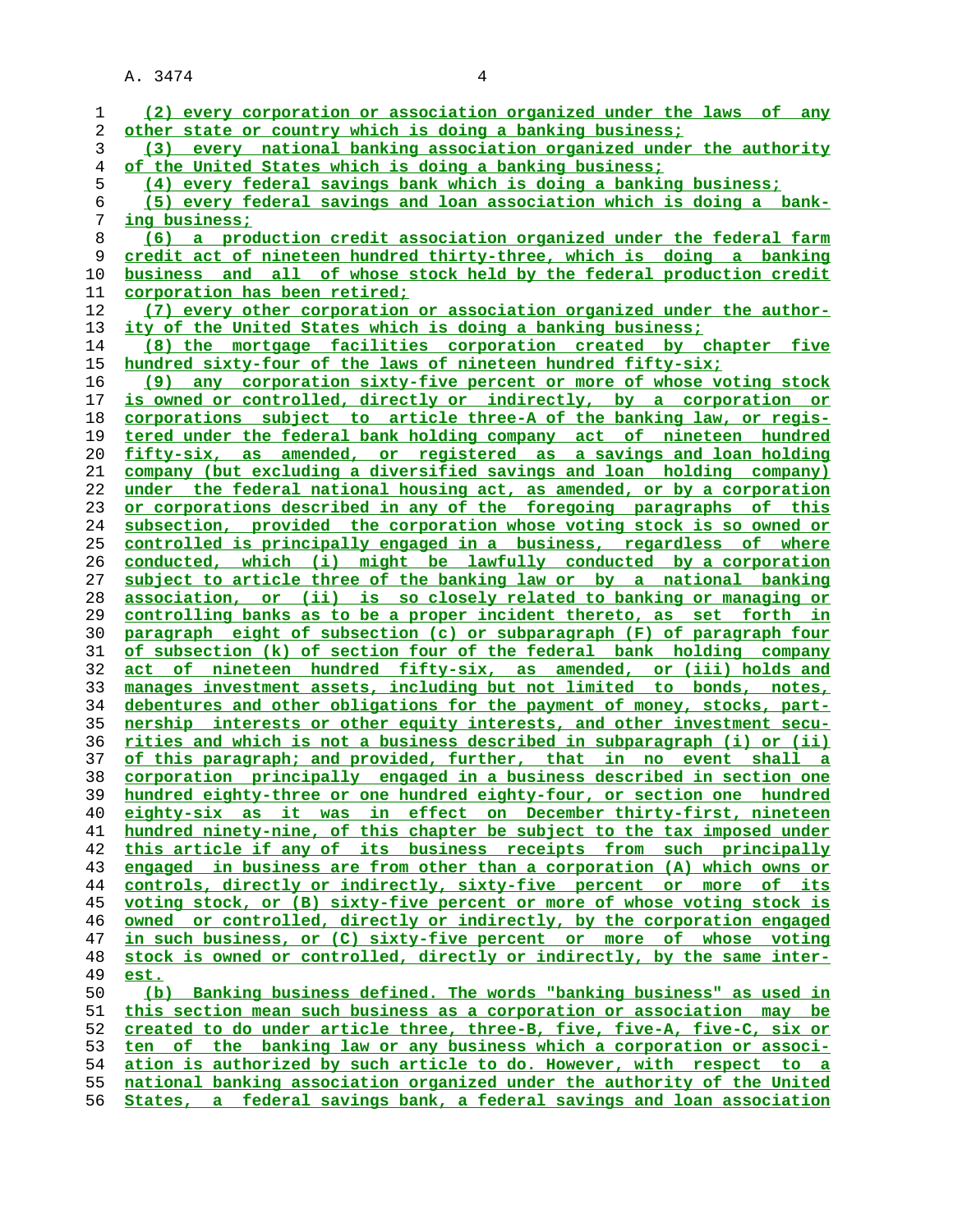**or a production credit association, the words "banking business" as used in this section mean such business as a national banking association, federal savings bank, federal savings and loan association or production credit association, respectively, may be created to do or is authorized to do under the laws of the United States or this state. The words "banking business" as used in this section shall also mean such business as any corporation or association organized under the authority of the United States or organized under the laws of any other state or country has authority to do which is substantially similar to the business which a corporation or association may be created to do under article three, three-B, five, five-A, five-C, six or ten of the banking law or any business which a corporation or association is authorized by such arti- cle to do. (c) Exempt corporations. A trust company all of whose capital stock is owned by twenty or more savings banks organized under New York law shall be exempt from the tax under this article. (d) Corporations taxable under article nine-A. Notwithstanding the provisions of this article, all corporations of classes now or hereto- fore taxable under article nine-A of this chapter shall continue to be taxable under such article nine-A, except: (1) corporations organized under article five-A of the banking law; (2) corporations subject to article three-A of the banking law, or registered under the federal bank holding company act of nineteen hundred fifty-six, as amended, or regis- tered as a savings and loan holding company (but excluding a diversified savings and loan holding company) under the federal national housing act, as amended, which make a combined return under the provisions of subsection (f) of section fourteen hundred sixty-two of this article; (3) banking corporations described in paragraph nine of subsection (a) of this section; (4) any captive REIT or captive RIC that is required to be included in a combined return under the provisions of subsection (f) of section fourteen hundred sixty-two of this article; and (5) any over- capitalized captive insurance company required to be included in a combined return under subsection (f) of section fourteen hundred sixty- two of this article. Provided, however, that a corporation described in paragraph three of this subsection which was subject to the tax imposed by article nine-A of this chapter for its taxable year ending during nineteen hundred eighty-four may, on or before the due date for filing its return (determined with regard to extensions) for its taxable year ending during nineteen hundred eighty-five, make a one time election to continue to be taxable under such article nine-A. Such election shall continue to be in effect until revoked by the taxpayer. In no event shall such election or revocation be for a part of a taxable year. (e) Corporations taxable under article thirty-three. Except for corpo- rations described in subsection (1) of section fourteen hundred fifty- three of this article, corporations liable to tax under article thirty- three of this chapter shall not be subject to tax under this article. (f) For exemption from tax of a qualified subchapter S subsidiary, see subsection (o) of section fourteen hundred fifty-three of this article. (g) A banking corporation organized under the laws of a country, or any political subdivision thereof, other than the United States shall not be deemed to be doing business in this state under this article if its activities in this state are limited solely to (1) investing or trading in stocks and securities for its own account within the meaning of clause (ii) of subparagraph (A) of paragraph (2) of subsection (b) of section eight hundred sixty-four of the internal revenue code or (2) investing or trading in commodities for its own account within the mean-**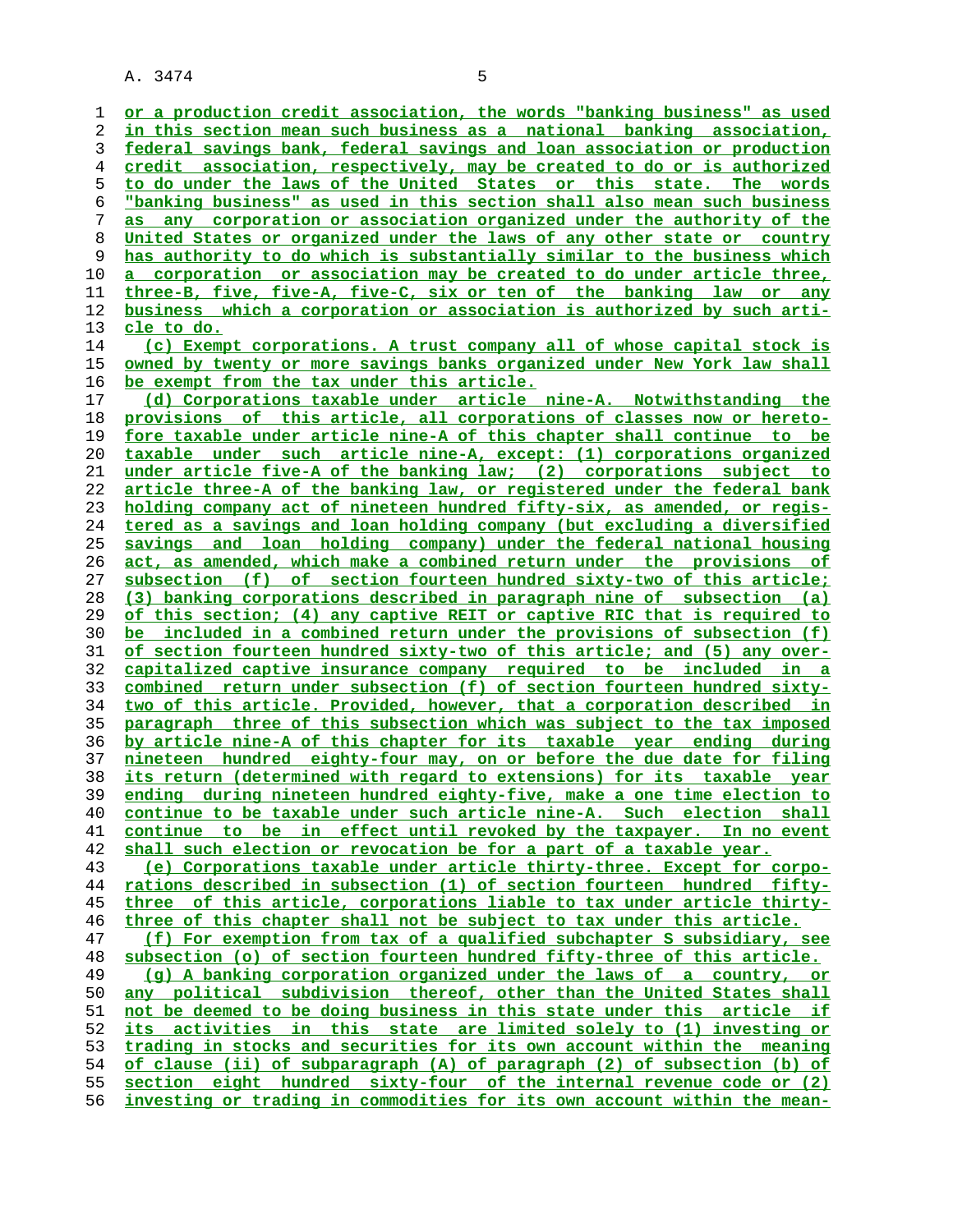**ing of clause (ii) of subparagraph (B) of paragraph (2) of subsection (b) of section eight hundred sixty-four of the internal revenue code or (3) any combination of activities described in paragraphs one and two of this subsection. (h) Transitional provisions relating to the enactment and implementa- tion of the federal Gramm-Leach-Bliley act. (1) Notwithstanding anything to the contrary contained in this section other than subsection (n) of this section, a corporation that was in existence before January first, two thousand and was subject to tax under such article nine-A of this chapter for its last taxable year beginning before January first, two thousand, shall continue to be taxable under such article nine-A for all taxable years beginning on or after January first, two thousand and before January first, two thousand one. The preceding sentence shall not apply to any taxable year during which such corporation is a banking corporation described in paragraphs one through eight of subsection (a) of this section. Notwithstanding anything to the contrary contained in this section other than subsection (n) of this section, a banking corpo- ration that was in existence before January first, two thousand and was subject to tax under this article for its last taxable year beginning before January first, two thousand, shall continue to be taxable under this article for all taxable years beginning on or after January first, two thousand and before January first, two thousand one. Provided, however, that nothing in this subsection shall prohibit a corporation that elected pursuant to subsection (d) of this section to be taxable under article nine-A of this chapter from revoking that election in accordance with such subsection (d). For purposes of this paragraph, a corporation shall be considered to be subject to tax under article nine-A of this chapter for a taxable year if such corporation was not a taxpayer but was properly included in a combined report filed pursuant to section two hundred eleven of this chapter for such taxable year and a corporation shall be considered to be subject to tax under this article for a taxable year if such corpo- ration was not a taxpayer but was properly included in a combined return filed pursuant to subsection (f) or (g) of section fourteen hundred sixty-two of this article for such taxable year. A corporation that was in existence before January first, two thousand but first becomes a taxpayer in a taxable year beginning on or after January first, two thousand and before January first, two thousand one, shall be considered for purposes of this paragraph to have been subject to tax under article nine-A of this chapter for its last taxable year beginning before Janu- ary first, two thousand if such corporation would have been subject to tax under such article for such taxable year if it had been a taxpayer during such taxable year. A corporation that was in existence before January first, two thousand but first becomes a taxpayer in a taxable year beginning on or after January first, two thousand and before Janu- ary first, two thousand one, shall be considered for purposes of this paragraph to have been subject to tax under this article for its last taxable year beginning before January first, two thousand if such corpo- ration would have been subject to tax under this article for such taxa- ble year if it had been a taxpayer during such taxable year. (2) Notwithstanding anything to the contrary contained in this section other than subsection (n) of this section, a corporation formed on or after January first, two thousand and before January first, two thousand one may elect to be subject to tax under this article or under article nine-A of this chapter for its first taxable year beginning on or after January first, two thousand and before January first, two thousand one**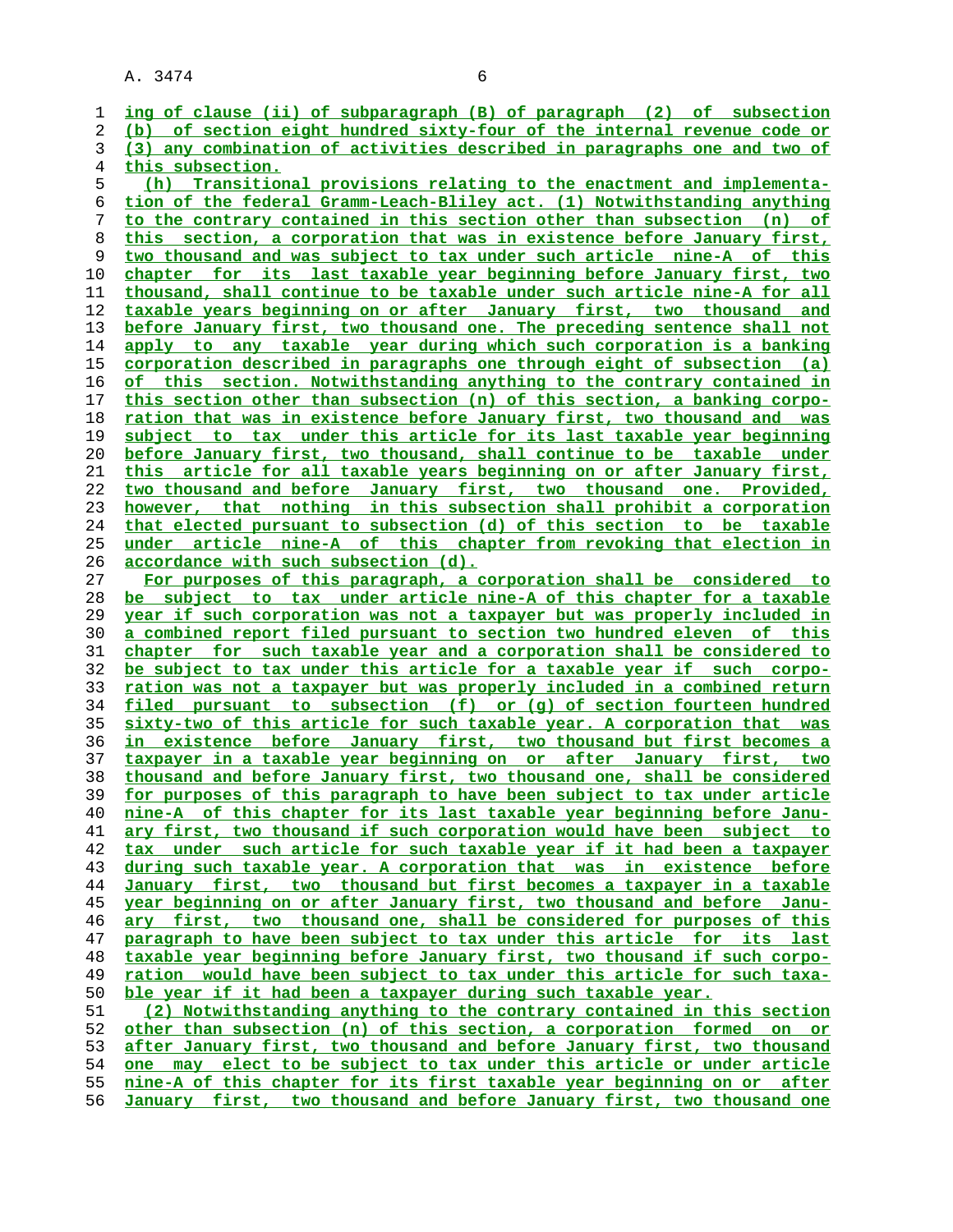**in which either (i) sixty-five percent or more of its voting stock is owned or controlled, directly or indirectly by a financial holding company, provided the corporation whose voting stock is so owned or controlled is principally engaged in activities that are described in section 4(k)(4) or 4(k)(5) of the federal bank holding company act of nineteen hundred fifty-six, as amended and the regulations promulgated pursuant to the authority of such section, or (ii) it is a financial subsidiary. An election under this paragraph may not be made by a corpo- ration described in paragraphs one through eight of subsection (a) of this section or in subsection (e) of this section. In addition, an election under this paragraph may not be made by a corporation that is a party to a reorganization, as defined in subsection (a) of section 368 of the internal revenue code of 1986, as amended, of a corporation described in paragraph one of this subsection if both corporations were sixty-five percent or more owned or controlled, directly or indirectly, by the same interests at the time of the reorganization. An election under this paragraph must be made by the taxpayer on or**

**before the due date for filing its return (determined with regard to extensions of time for filing) for the applicable taxable year. The election to be taxed under article nine-A of this chapter shall be made by the taxpayer by filing the report required pursuant to section two hundred eleven of this chapter and the election to be taxed under this article shall be made by the taxpayer by filing the return required pursuant to section fourteen hundred sixty-two of this article. Any election made pursuant to this paragraph shall be irrevocable and shall apply to each subsequent taxable year beginning on or after January first, two thousand and before January first, two thousand one, provided that the stock ownership requirements described in subparagraph (i) of this paragraph are met or such corporation described in subparagraph (ii) of this paragraph continues as a financial subsidiary.**

**(3) For purposes of this section, a financial subsidiary means a corporation (i) sixty-five percent or more of whose voting stock is owned or controlled, directly or indirectly by a banking corporation described in paragraph one, two or three of subsection (a) of this section and (ii) is described in section 5136A(g) of the revised stat- utes of the United States or section 46 of the federal deposit insurance act. For purposes of this article, the term "banking corporation" shall include a corporation electing to be taxed under this article pursuant to paragraph two of this subsection for so long as such election shall be in effect.**

**(i) Transitional provisions relating to the enactment and implementa- tion of the federal Gramm-Leach-Bliley act. (1) Notwithstanding anything to the contrary contained in this section other than subsection (n) of this section, a corporation that was in existence before January first, two thousand one and was subject to tax under article nine-A of this chapter for its last taxable year beginning before January first, two thousand one, shall continue to be taxable under article nine-A for all taxable years beginning on or after January first, two thousand one and** before January first, two thousand three. The preceding sentence shall **not apply to any taxable year during which such corporation is a banking corporation described in paragraphs one through eight of subsection (a) of this section. Notwithstanding anything to the contrary contained in this section other than subsection (n) of this section, a banking corpo- ration that was in existence before January first, two thousand one and was subject to tax under this article for its last taxable year begin- ning before January first, two thousand one, shall continue to be taxa-**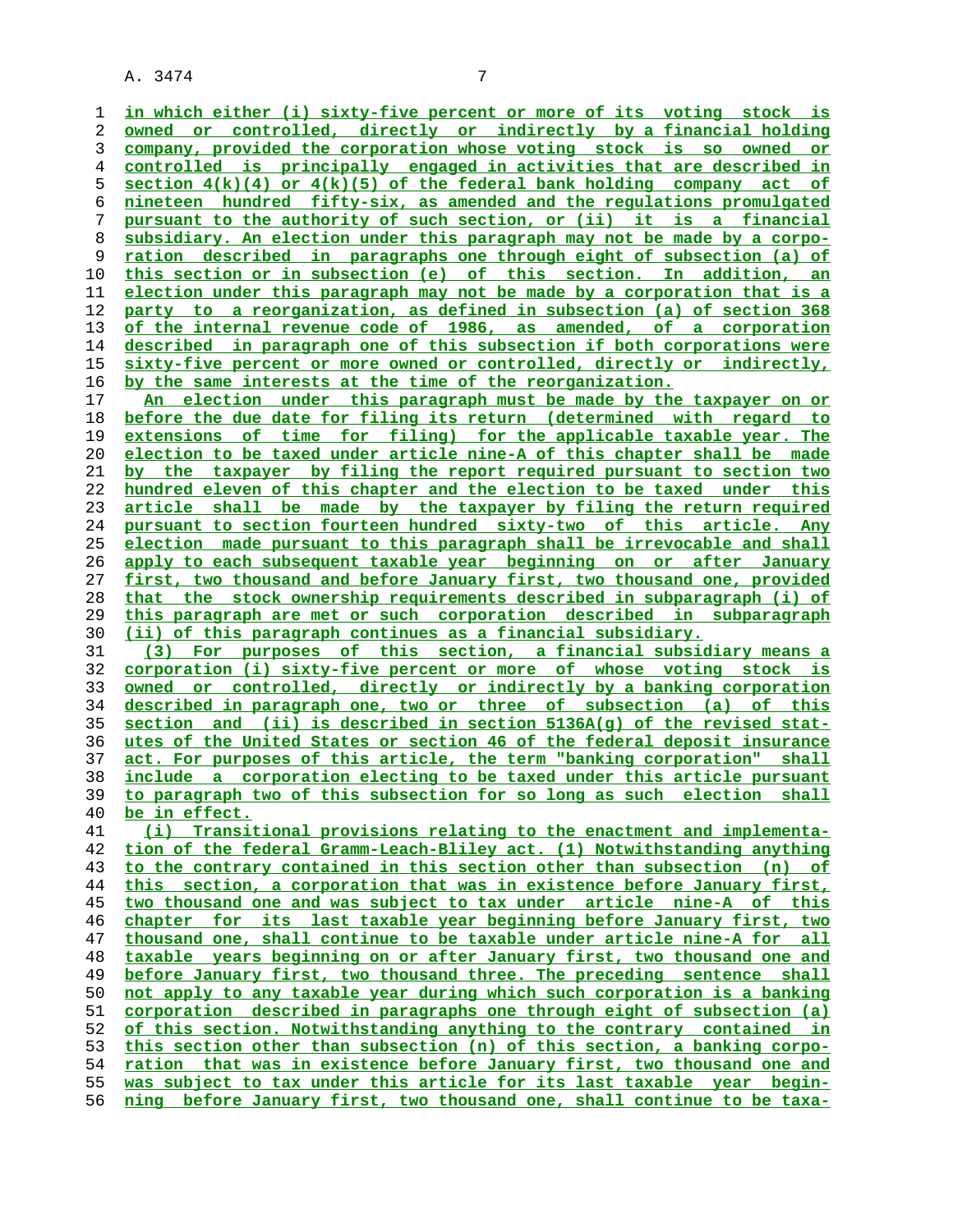**ble under this article for all taxable years beginning on or after Janu- ary first, two thousand one and before January first, two thousand three. Provided, however, that nothing in this subsection shall prohibit a corporation that elected pursuant to subsection (d) of this section to be taxable under article nine-A of this chapter from revoking that election in accordance with such subsection (d). For purposes of this paragraph, a corporation shall be considered to**

**be subject to tax under article nine-A of this chapter for a taxable year if such corporation was not a taxpayer but was properly included in a combined report filed pursuant to section two hundred eleven of this chapter for such taxable year and a corporation shall be considered to be subject to tax under this article for a taxable year if such corpo- ration was not a taxpayer but was properly included in a combined return filed pursuant to subsection (f) or (g) of section fourteen hundred sixty-two of this article for such taxable year. A corporation that was in existence before January first, two thousand one but first becomes a taxpayer in a taxable year beginning on or after January first, two thousand one and before January first, two thousand three, shall be considered for purposes of this paragraph to have been subject to tax under article nine-A of this chapter for its last taxable year beginning before January first, two thousand one if such corporation would have been subject to tax under such article for such taxable year if it had been a taxpayer during such taxable year. A corporation that was in existence before January first, two thousand one but first becomes a taxpayer in a taxable year beginning on or after January first, two thousand one and before January first, two thousand three, shall be considered for purposes of this paragraph to have been subject to tax under this article for its last taxable year beginning before January first, two thousand one if such corporation would have been subject to tax under this article for such taxable year if it had been a taxpayer during such taxable year.**

**(2) Notwithstanding anything to the contrary contained in this section other than subsection (n) of this section, a corporation formed on or after January first, two thousand one and before January first, two thousand three may elect to be subject to tax under this article or under article nine-A of this chapter for its first taxable year begin- ning on or after January first, two thousand one and before January first, two thousand three in which either (i) sixty-five percent or more of its voting stock is owned or controlled, directly or indirectly by a financial holding company, provided the corporation whose voting stock is so owned or controlled is principally engaged in activities that are described in section 4(k)(4) or 4(k)(5) of the federal bank holding company act of nineteen hundred fifty-six, as amended and the regu- lations promulgated pursuant to the authority of such section, or (ii) it is a financial subsidiary. An election under this paragraph may not be made by a corporation**

**described in paragraphs one through eight of subsection (a) of this section or in subsection (e) of this section. In addition, an election under this paragraph may not be made by a corporation that is a party to a reorganization, as defined in subsection (a) of section 368 of the internal revenue code of 1986, as amended, of a corporation described in paragraph one of this subsection if both corporations were sixty-five percent or more owned or controlled, directly or indirectly, by the same interests at the time of the reorganization. An election under this paragraph must be made by the taxpayer on or before the due date for filing its return (determined with regard to extensions of time for**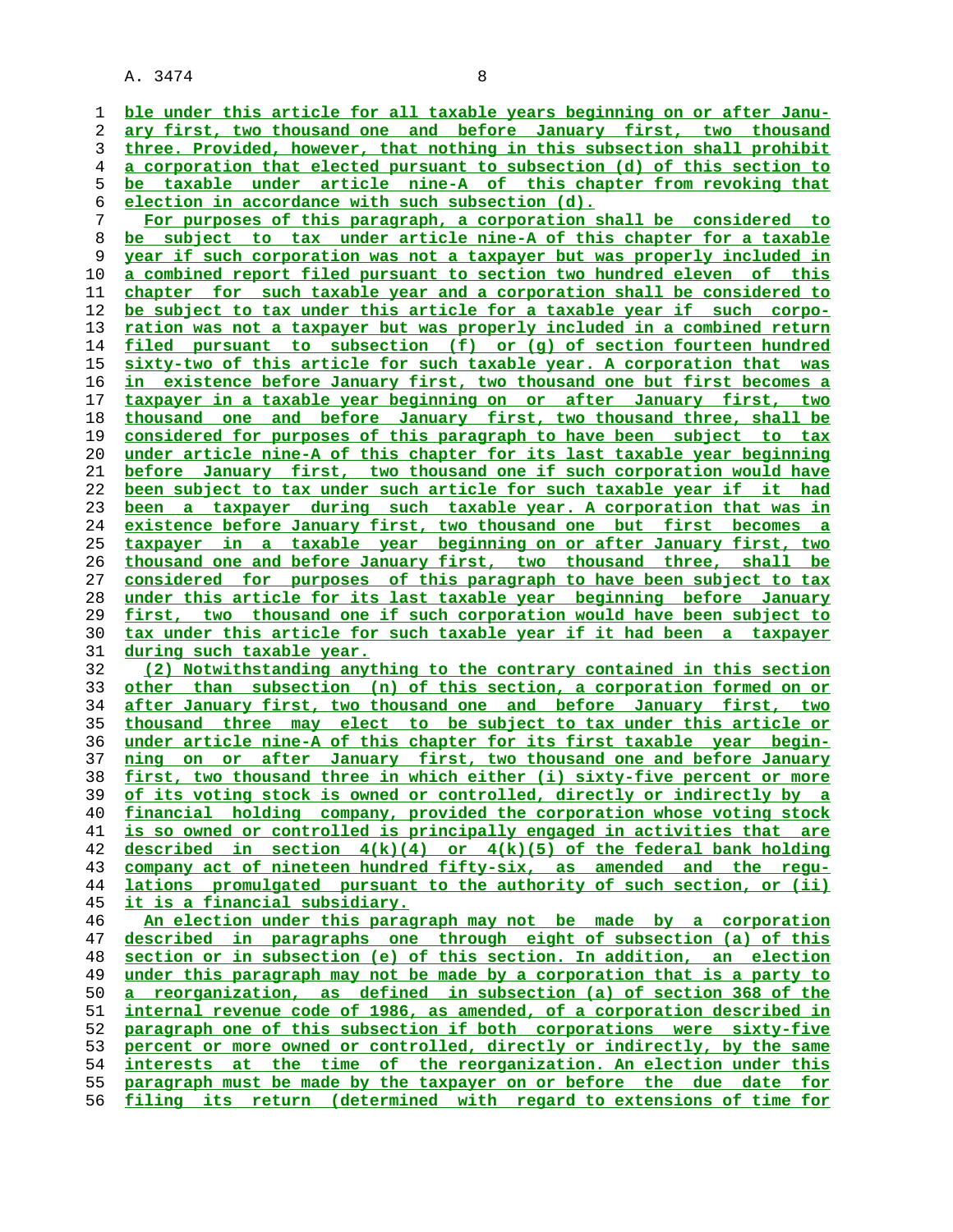**filing) for the applicable taxable year. The election to be taxed under article nine-A of this chapter shall be made by the taxpayer by filing the report required pursuant to section two hundred eleven of this chap- ter and the election to be taxed under this article shall be made by the taxpayer by filing the return required pursuant to section fourteen hundred sixty-two of this article. Any election made pursuant to this paragraph shall be irrevocable and shall apply to each subsequent taxa- ble year beginning on or after January first, two thousand one and before January first, two thousand three, provided that the stock owner- ship requirements described in subparagraph (i) of this paragraph are met or such corporation described in subparagraph (ii) of this paragraph continues as a financial subsidiary. (3) For purposes of this section, a financial subsidiary means a corporation (i) sixty-five percent or more of whose voting stock is owned or controlled, directly or indirectly by a banking corporation described in paragraph one, two or three of subsection (a) of this section and (ii) is described in section 5136A(g) of the revised stat- utes of the United States or section 46 of the federal deposit insurance act. For purposes of this article, the term "banking corporation" shall include a corporation electing to be taxed under this article pursuant to paragraph two of this subsection for so long as such election shall be in effect. (j) Transitional provisions relating to the enactment and implementa- tion of the federal Gramm-Leach-Bliley act. (1) Notwithstanding anything to the contrary contained in this section other than subsection (n) of this section, a corporation that was in existence before January first, two thousand three and was subject to tax under article nine-A of this chapter for its last taxable year beginning before January first, two thousand three, shall continue to be taxable under such article nine-A for all taxable years beginning on or after January first, two thousand three and before January first, two thousand four. The preceding sentence shall not apply to any taxable year during which such corpo- ration is a banking corporation described in paragraphs one through eight of subsection (a) of this section. Notwithstanding anything to the contrary contained in this section other than subsection (n) of this section, a banking corporation that was in existence before January first, two thousand three and was subject to tax under this article for its last taxable year beginning before January first, two thousand three, shall continue to be taxable under this article for all taxable years beginning on or after January first, two thousand three and before January first, two thousand four. Provided, however, that nothing in this subsection shall prohibit a corporation that elected pursuant to subsection (d) of this section to be taxable under article nine-A of this chapter from revoking that election in accordance with such subsection (d). For purposes of this paragraph, a corporation shall be considered to be subject to tax under article nine-A of this chapter for a taxable year if such corporation was not a taxpayer but was properly included in a combined report filed pursuant to section two hundred eleven of this chapter for such taxable year and a corporation shall be considered to be subject to tax under this article for a taxable year if such corpo- ration was not a taxpayer but was properly included in a combined return filed pursuant to subsection (f) or (g) of section fourteen hundred sixty-two of this article for such taxable year. A corporation that was in existence before January first, two thousand three but first becomes a taxpayer in a taxable year beginning on or after January first, two**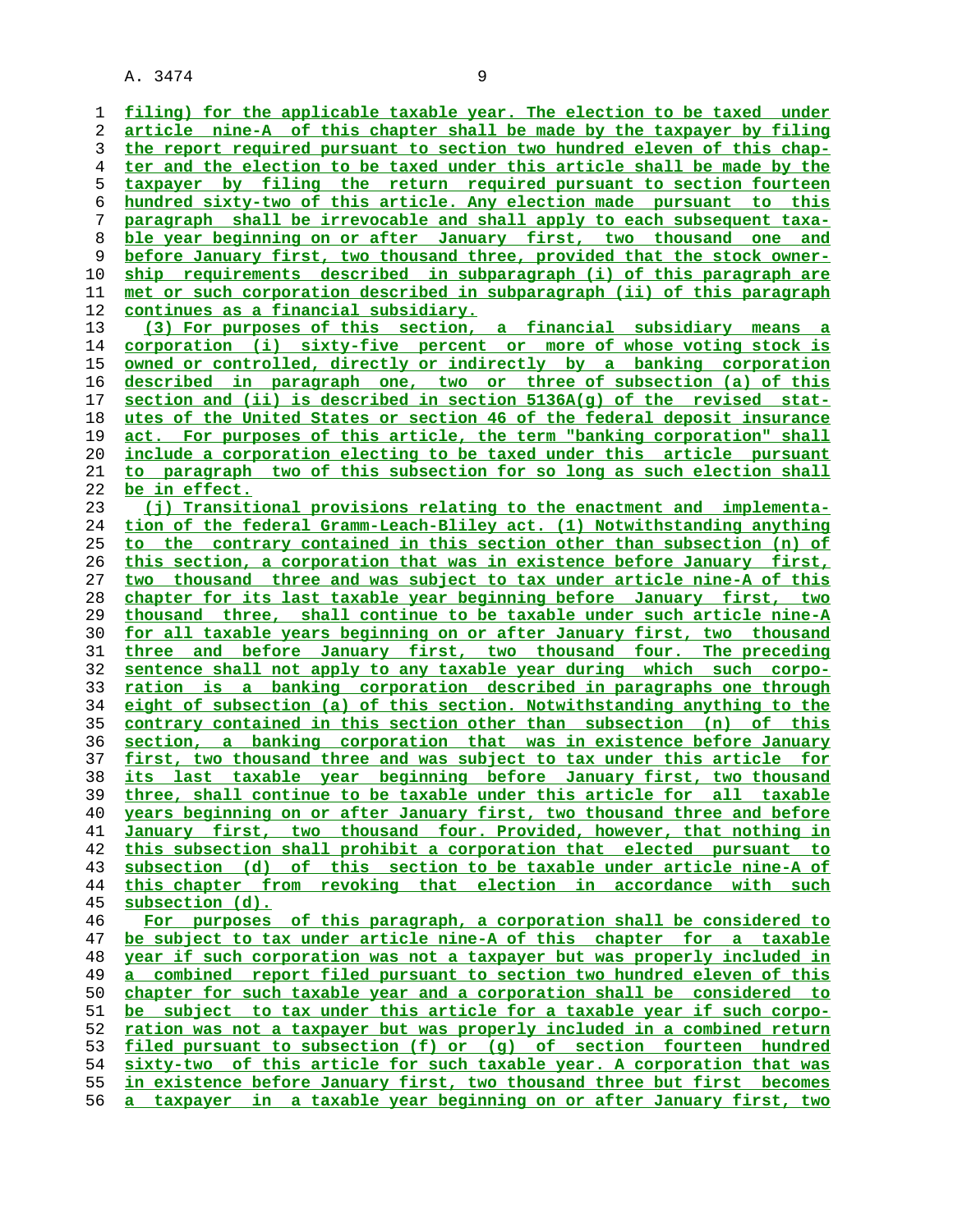**thousand three and before January first, two thousand four, shall be considered for purposes of this paragraph to have been subject to tax under article nine-A of this chapter for its last taxable year beginning before January first, two thousand three if such corporation would have been subject to tax under such article for such taxable year if it had been a taxpayer during such taxable year. A corporation that was in existence before January first, two thousand three but first becomes a taxpayer in a taxable year beginning on or after January first, two thousand three and before January first, two thousand four, shall be considered for purposes of this paragraph to have been subject to tax under this article for its last taxable year beginning before January first, two thousand three if such corporation would have been subject to tax under this article for such taxable year if it had been a taxpayer during such taxable year. (2) Notwithstanding anything to the contrary contained in this section other than subsection (n) of this section, a corporation formed on or after January first, two thousand three and before January first, two thousand four may elect to be subject to tax under this article or under article nine-A of this chapter for its first taxable year beginning on or after January first, two thousand three and before January first, two thousand four in which either (i) sixty-five percent or more of its voting stock is owned or controlled, directly or indirectly by a finan- cial holding company, provided the corporation whose voting stock is so owned or controlled is principally engaged in activities that are described in section 4(k)(4) or 4(k)(5) of the federal bank holding company act of nineteen hundred fifty-six, as amended and the regu- lations promulgated pursuant to the authority of such section, or (ii) it is a financial subsidiary. An election under this paragraph may not be made by a corporation described in paragraphs one through eight of subsection (a) of this section or in subsection (e) of this section. In addition, an election under this paragraph may not be made by a corporation that is a party to a reorganization, as defined in subsection (a) of section 368 of the internal revenue code of 1986, as amended, of a corporation described in paragraph one of this subsection if both corporations were sixty-five percent or more owned or controlled, directly or indirectly, by the same interests at the time of the reorganization. An election under this paragraph must be made by the taxpayer on or before the due date for filing its return (determined with regard to extensions of time for filing) for the applicable taxable year. The election to be taxed under article nine-A of this chapter shall be made by the taxpayer by filing the report required pursuant to section two hundred eleven of this chap- ter and the election to be taxed under this article shall be made by the taxpayer by filing the return required pursuant to section fourteen hundred sixty-two of this article. Any election made pursuant to this paragraph shall be irrevocable and shall apply to each subsequent taxa- ble year beginning on or after January first, two thousand three and before January first, two thousand four, provided that the stock owner- ship requirements described in subparagraph (i) of this paragraph are met or such corporation described in subparagraph (ii) of this paragraph continues as a financial subsidiary. (3) For purposes of this section, a financial subsidiary means a corporation (i) sixty-five percent or more of whose voting stock is owned or controlled, directly or indirectly by a banking corporation described in paragraph one, two or three of subsection (a) of this**

**section and (ii) is described in section 5136A(g) of the revised stat-**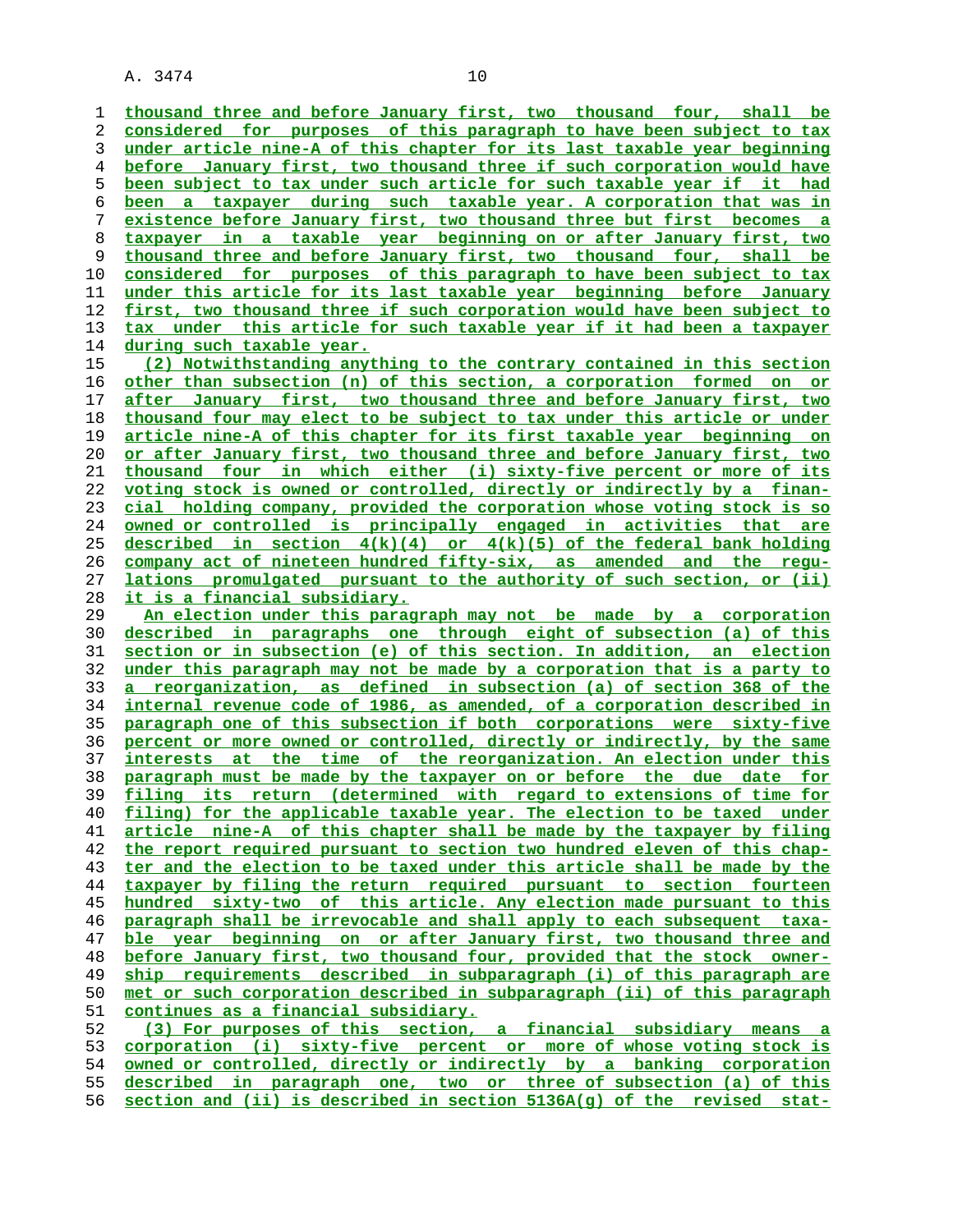**utes of the United States or section 46 of the federal deposit insurance act. For purposes of this article, the term "banking corporation" shall include a corporation electing to be taxed under this article pursuant to paragraph two of this subsection for so long as such election shall be in effect. (k) Transitional provisions relating to the enactment and implementa- tion of the federal Gramm-Leach-Bliley act. (1) Notwithstanding anything to the contrary contained in this section other than subsection (n) of this section, a corporation that was in existence before January first, two thousand four and was subject to tax under article nine-A of this chapter for its last taxable year beginning before January first, two thousand four, shall continue to be taxable under such article nine-A for all taxable years beginning on or after January first, two thousand** four and before January first, two thousand six. The preceding sentence **shall not apply to any taxable year during which such corporation is a banking corporation described in paragraphs one through eight of subsection (a) of this section. Notwithstanding anything to the contrary contained in this section other than subsection (n) of this section, a banking corporation that was in existence before January first, two thousand four and was subject to tax under this article for its last taxable year beginning before January first, two thousand four, shall continue to be taxable under this article for all taxable years begin- ning on or after January first, two thousand four and before January first, two thousand six. Provided, however, that nothing in this subsection shall prohibit a corporation that elected pursuant to subsection (d) of this section to be taxable under article nine-A of this chapter from revoking that election in accordance with such subsection (d). For purposes of this paragraph, a corporation shall be considered to be subject to tax under article nine-A of this chapter for a taxable year if such corporation was not a taxpayer but was properly included in a combined report filed pursuant to section two hundred eleven of this chapter for such taxable year and a corporation shall be considered to be subject to tax under this article for a taxable year if such corpo- ration was not a taxpayer but was properly included in a combined return filed pursuant to subsection (f) or (g) of section fourteen hundred sixty-two of this article for such taxable year. A corporation that was in existence before January first, two thousand four but first becomes a taxpayer in a taxable year beginning on or after January first, two thousand four and before January first, two thousand six, shall be considered for purposes of this paragraph to have been subject to tax under article nine-A of this chapter for its last taxable year beginning before January first, two thousand four, if such corporation would have been subject to tax under such article for such taxable year if it had been a taxpayer during such taxable year. A corporation that was in existence before January first, two thousand four, but first becomes a taxpayer in a taxable year beginning on or after January first, two thousand four and before January first, two thousand six, shall be considered for purposes of this paragraph to have been subject to tax under this article for its last taxable year beginning before January first, two thousand four if such corporation would have been subject to tax under this article for such taxable year if it had been a taxpayer during such taxable year. (2) Notwithstanding anything to the contrary contained in this section other than subsection (n) of this section, a corporation formed on or after January first, two thousand four and before January first, two**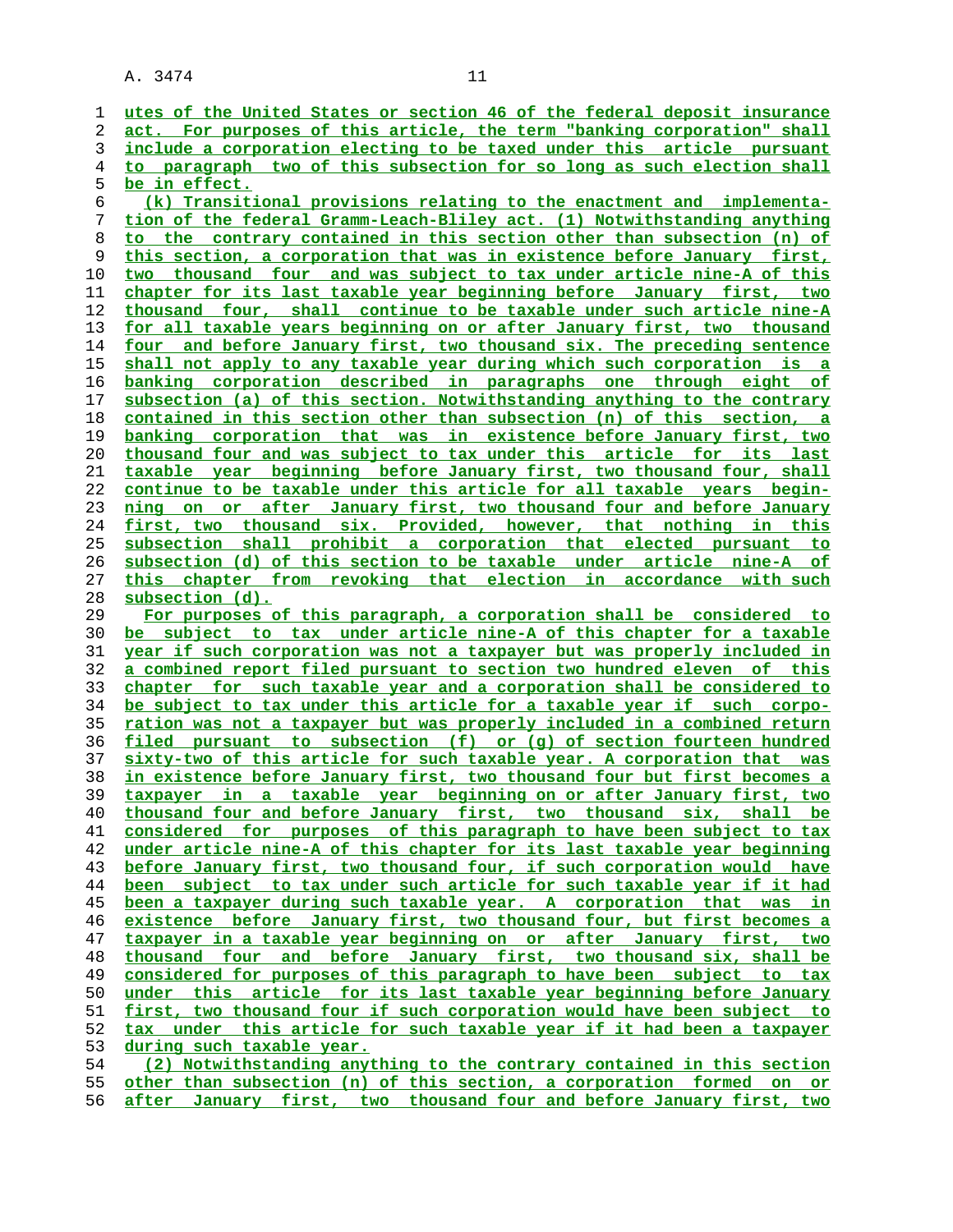**thousand six may elect to be subject to tax under this article or under article nine-A of this chapter for its first taxable year beginning on or after January first, two thousand four and before January first, two thousand six in which either (i) sixty-five percent or more of its voting stock is owned or controlled, directly or indirectly by a finan- cial holding company, provided the corporation whose voting stock is so owned or controlled is principally engaged in activities that are**

**described in section 4(k)(4) or 4(k)(5) of the federal bank holding company act of nineteen hundred fifty-six, as amended and the regu- lations promulgated pursuant to the authority of such section, or (ii) it is a financial subsidiary.**

**An election under this paragraph may not be made by a corporation described in paragraphs one through eight of subsection (a) of this section or in subsection (e) of this section. In addition, an election under this paragraph may not be made by a corporation that is a party to a reorganization, as defined in subsection (a) of section three hundred sixty-eight of the internal revenue code of nineteen eighty-six, as amended, of a corporation described in paragraph one of this subsection if both corporations were sixty-five percent or more owned or controlled, directly or indirectly, by the same interests at the time of the reorganization. An election under this paragraph must be made by the taxpayer on or before the due date for filing its return (determined with regard to extensions of time for filing) for the applicable taxable year. The election to be taxed under article nine-A of this chapter shall be made by the taxpayer by filing the report required pursuant to section two hundred eleven of this chapter and the election to be taxed under this article shall be made by the taxpayer by filing the return required pursuant to section fourteen hundred sixty-two of this article. Any election made pursuant to this paragraph shall be irrevocable and shall apply to each subsequent taxable year beginning on or after Janu- ary first, two thousand four and before January first, two thousand six, provided that the stock ownership requirements described in subparagraph (i) of this paragraph are met or such corporation described in subpara- graph (ii) of this paragraph continues as a financial subsidiary.**

**(3) For purposes of this section, a financial subsidiary means a corporation (i) sixty-five percent or more of whose voting stock is owned or controlled, directly or indirectly by a banking corporation described in paragraph one, two or three of subsection (a) of this section and (ii) is described in section 5136A(g) of the revised stat- utes of the United States or section forty-six of the federal deposit insurance act. For purposes of this article, the term "banking corpo- ration" shall include a corporation electing to be taxed under this article pursuant to paragraph two of this subsection for so long as such election shall be in effect.**

**(l) Transitional provisions relating to the enactment and implementa- tion of the federal Gramm-Leach-Bliley act. (1) Notwithstanding anything to the contrary contained in this section other than subsection (n) of this section, a corporation that was in existence before January first, two thousand six and was subject to tax under article nine-A of this chapter for its last taxable year beginning before January first, two thousand six, shall continue to be taxable under article nine-A for all taxable years beginning on or after January first, two thousand six and before January first, two thousand eight. The preceding sentence shall not apply to any taxable year during which such corporation is a banking corporation described in paragraphs one through eight of subsection (a) of this section. Notwithstanding anything to the contrary contained in**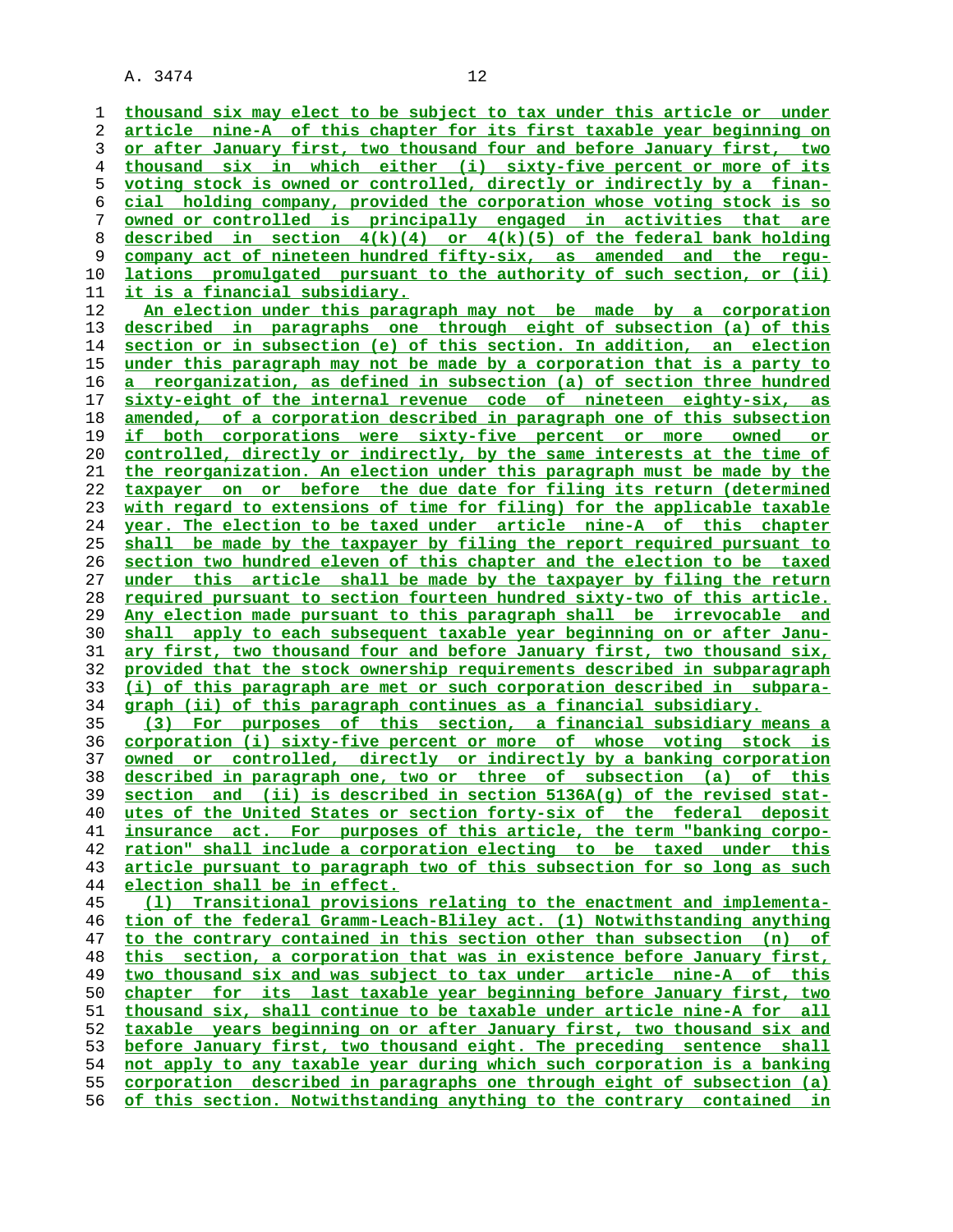**this section other than subsection (n) of this section, a banking corpo- ration that was in existence before January first, two thousand six and was subject to tax under this article for its last taxable year begin- ning before January first, two thousand six, shall continue to be taxa- ble under this article for all taxable years beginning on or after Janu- ary first, two thousand six and before January first, two thousand eight. Provided, however, that nothing in this subsection shall prohibit a corporation that elected pursuant to subsection (d) of this section to be taxable under article nine-A of this chapter from revoking that**

**election in accordance with such subsection (d). For purposes of this paragraph, a corporation shall be considered to be subject to tax under article nine-A of this chapter for a taxable year if such corporation was not a taxpayer but was properly included in a combined report filed pursuant to section two hundred eleven of this chapter for such taxable year and a corporation shall be considered to be subject to tax under this article for a taxable year if such corpo- ration was not a taxpayer but was properly included in a combined return filed pursuant to subsection (f) or (g) of section fourteen hundred sixty-two of this article for such taxable year. A corporation that was in existence before January first, two thousand six but first becomes a taxpayer in a taxable year beginning on or after January first, two thousand six and before January first, two thousand eight, shall be considered for purposes of this paragraph to have been subject to tax under article nine-A of this chapter for its last taxable year beginning before January first, two thousand six if such corporation would have been subject to tax under such article for such taxable year if it had been a taxpayer during such taxable year. A corporation that was in existence before January first, two thousand six but first becomes a taxpayer in a taxable year beginning on or after January first, two thousand six and before January first, two thousand eight, shall be considered for purposes of this paragraph to have been subject to tax under this article for its last taxable year beginning before January first, two thousand six if such corporation would have been subject to tax under this article for such taxable year if it had been a taxpayer**

**during such taxable year.**

**(2) Notwithstanding anything to the contrary contained in this section other than subsection (n) of this section, a corporation formed on or after January first, two thousand six and before January first, two thousand eight may elect to be subject to tax under this article or under article nine-A of this chapter for its first taxable year begin- ning on or after January first, two thousand six and before January first, two thousand eight in which either (i) sixty-five percent or more of its voting stock is owned or controlled, directly or indirectly by a financial holding company, provided the corporation whose voting stock is so owned or controlled is principally engaged in activities that are described in section 4(k)(4) or 4(k)(5) of the federal bank holding company act of nineteen hundred fifty-six, as amended and the regu- lations promulgated pursuant to the authority of such section, or (ii) it is a financial subsidiary. An election under this paragraph may not be made by a corporation described in paragraphs one through eight of subsection (a) of this section or in subsection (e) of this section. In addition, an election under this paragraph may not be made by a corpo- ration that is a party to a reorganization, as defined in subsection (a) of section 368 of the internal revenue code of 1986, as amended, of a corporation described in paragraph one of this subsection if both corpo-**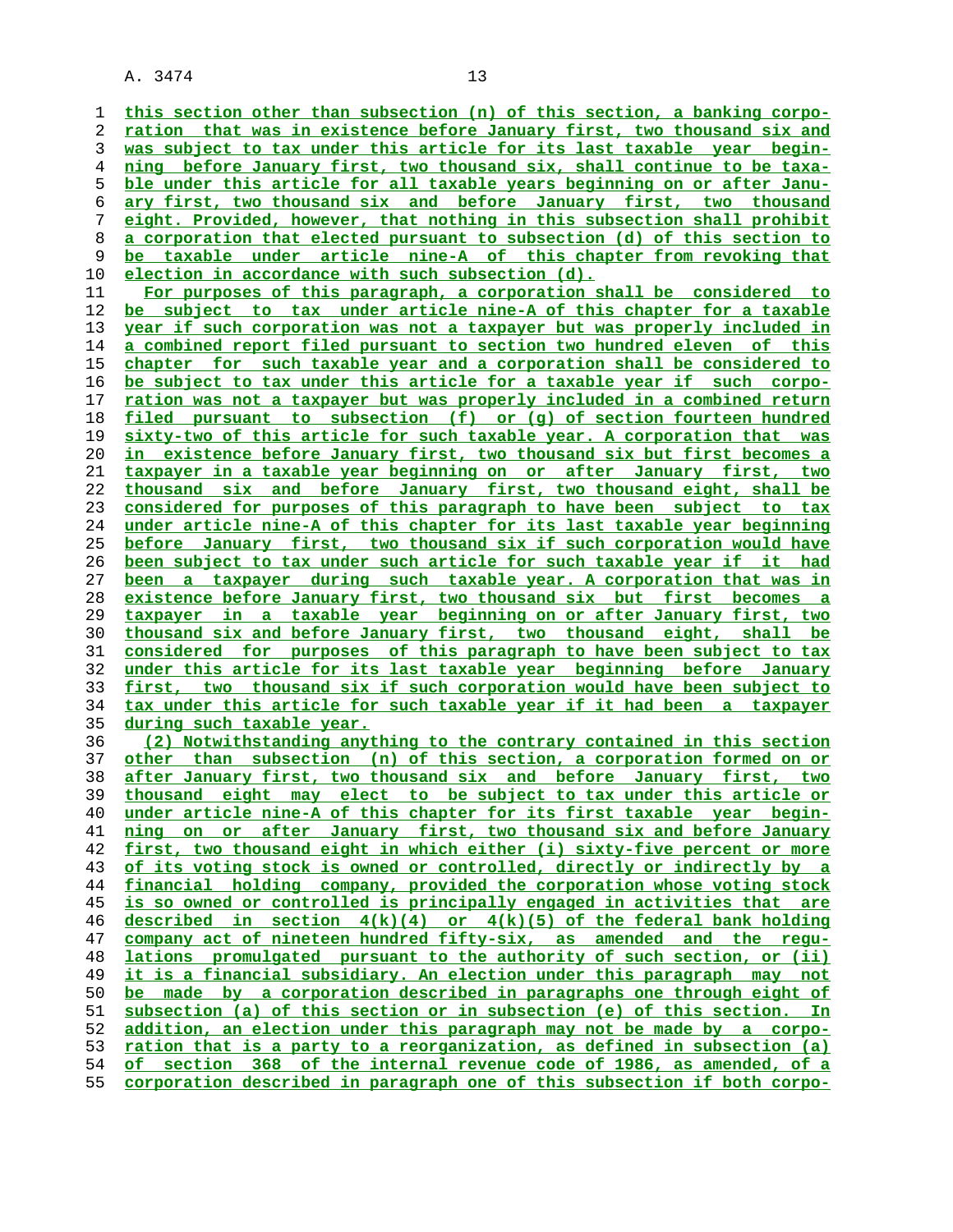**rations were sixty-five percent or more owned or controlled, directly or indirectly, by the same interests at the time of the reorganization. An election under this paragraph must be made by the taxpayer on or**

**before the due date for filing its return (determined with regard to extensions of time for filing) for the applicable taxable year. The election to be taxed under article nine-A of this chapter shall be made by the taxpayer by filing the report required pursuant to section two hundred eleven of this chapter and the election to be taxed under this article shall be made by the taxpayer by filing the return required pursuant to section fourteen hundred sixty-two of this article. Any election made pursuant to this paragraph shall be irrevocable and shall apply to each subsequent taxable year beginning on or after January first, two thousand six and before January first, two thousand eight, provided that the stock ownership requirements described in subparagraph (i) of this paragraph are met or such corporation described in subpara- graph (ii) of this paragraph continues as a financial subsidiary.**

**(3) For purposes of this section, a financial subsidiary means a corporation (i) sixty-five percent or more of whose voting stock is owned or controlled, directly or indirectly by a banking corporation described in paragraph one, two or three of subsection (a) of this section and (ii) is described in section 5136A(g) of the revised stat- utes of the United States or section 46 of the federal deposit insurance act. For purposes of this article, the term "banking corporation" shall include a corporation electing to be taxed under this article pursuant to paragraph two of this subsection for so long as such election shall be in effect.**

**(m) Transitional provisions relating to the enactment and implementa- tion of the federal Gramm-Leach-Bliley act. (1) Notwithstanding anything to the contrary contained in this section other than subsection (n) of this section, a corporation that was in existence before January first, two thousand twelve and was subject to tax under article nine-A of this chapter for its last taxable year beginning before January first, two thousand twelve, shall continue to be taxable under such article for all taxable years beginning on or after January first, two thousand twelve and before January first, two thousand nineteen. The preceding sentence shall not apply to any taxable year during which such corporation is a banking corporation described in paragraphs one through eight of subsection (a) of this section. Notwithstanding anything to the contrary contained in this section other than subsection (n) of this section, a banking corporation or corporation that was in existence before January first, two thousand twelve and was subject to tax under this article for its last taxable year beginning before January first, two thousand twelve, shall continue to be taxable under this article for all taxable years beginning on or after January first, two thousand twelve and before January first, two thousand nineteen only if the corporation is a banking corporation as defined in subsection (a) of this section or the corporation satisfies the requirements for a corpo- ration to elect to be taxable under this article. Provided further, that nothing in this subsection shall prohibit a corporation that elected pursuant to subsection (d) of this section to be taxable under article nine-A of this chapter from revoking that election in accordance with such subsection (d). For purposes of this paragraph, a corporation shall be considered to be subject to tax under article nine-A of this chapter for a taxable**

**year if such corporation was not a taxpayer but was properly included in**

**a combined report filed pursuant to section two hundred eleven of this**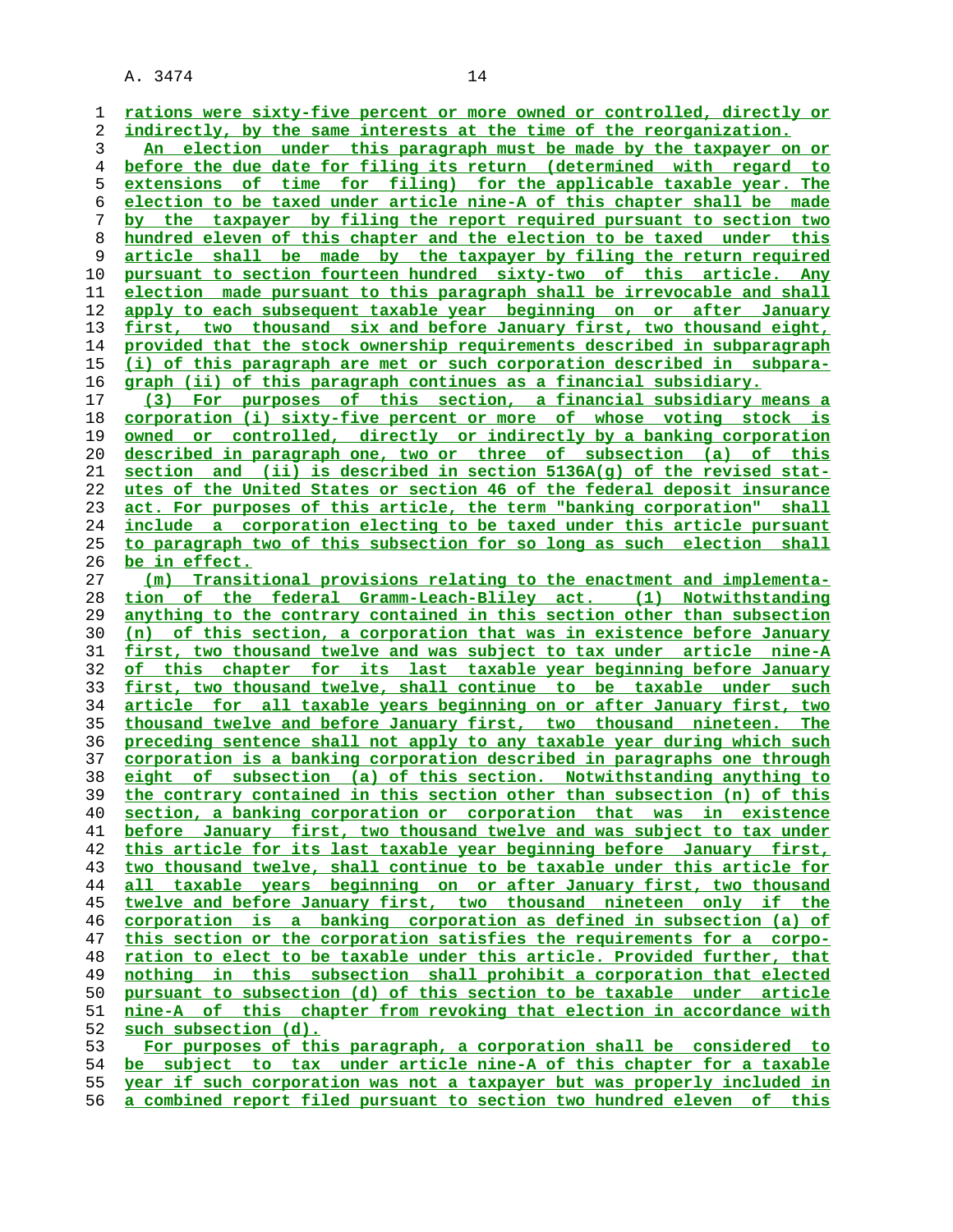**chapter for such taxable year and a corporation shall be considered to be subject to tax under this article for a taxable year if such corpo- ration was not a taxpayer but was properly included in a combined return filed pursuant to subsection (f) or (g) of section fourteen hundred sixty-two of this article for such taxable year. A corporation that was in existence before January first, two thousand twelve but first becomes a taxpayer in a taxable year beginning on or after January first, two thousand twelve and before January first, two thousand nineteen, shall be considered for purposes of this paragraph to have been subject to tax under article nine-A of this chapter for its last taxable year beginning before January first, two thousand twelve if such corporation would have been subject to tax under such article for such taxable year if it had been a taxpayer during such taxable year. A corporation that was in existence before January first, two thousand twelve but first becomes a taxpayer in a taxable year beginning on or after January first, two thousand twelve and before January first, two thousand nineteen, shall be considered for purposes of this paragraph to have been subject to tax under this article for its last taxable year beginning before January first, two thousand twelve if such corporation would have been subject to tax under this article for such taxable year if it had been a taxpay- er during such taxable year. (2) Notwithstanding anything to the contrary contained in this section other than subsection (n) of this section, a corporation formed on or after January first, two thousand twelve and before January first, two thousand nineteen may elect to be subject to tax under this article or under article nine-A of this chapter for its first taxable year begin- ning on or after January first, two thousand twelve and before January first, two thousand nineteen in which either (i) sixty-five percent or more of its voting stock is owned or controlled, directly or indirectly by a financial holding company, provided the corporation whose voting stock is so owned or controlled is principally engaged in activities that are described in section 4(k)(4) or 4(k)(5) of the federal bank holding company act of nineteen hundred fifty-six, as amended and the regulations promulgated pursuant to the authority of such section, or (ii) it is a financial subsidiary. An election under this paragraph may not be made by a corporation described in paragraphs one through eight of subsection (a) of this section or in subsection (e) of this section. In addition, an election under this paragraph may not be made by a corporation that is a party to a reorganization, as defined in subsection (a) of section 368 of the internal revenue code of 1986, as amended, of a corporation described in paragraph one of this subsection if both corporations were sixty-five percent or more owned or controlled, directly or indirectly, by the same interests at the time of the reorganization. An election under this paragraph must be made by the taxpayer on or before the due date for filing its return (determined with regard to extensions of time for filing) for the applicable taxable year. The election to be taxed under article nine-A of this chapter shall be made by the taxpayer by filing the report required pursuant to section two hundred eleven of this chapter and the election to be taxed under this article shall be made by the taxpayer by filing the return required pursuant to section fourteen hundred sixty-two of this article. Any election made pursuant to this paragraph shall be irrevocable and shall apply to each subsequent taxable year beginning on or after January**

**first, two thousand twelve and before January first, two thousand nine- teen, provided that the stock ownership and activities requirements**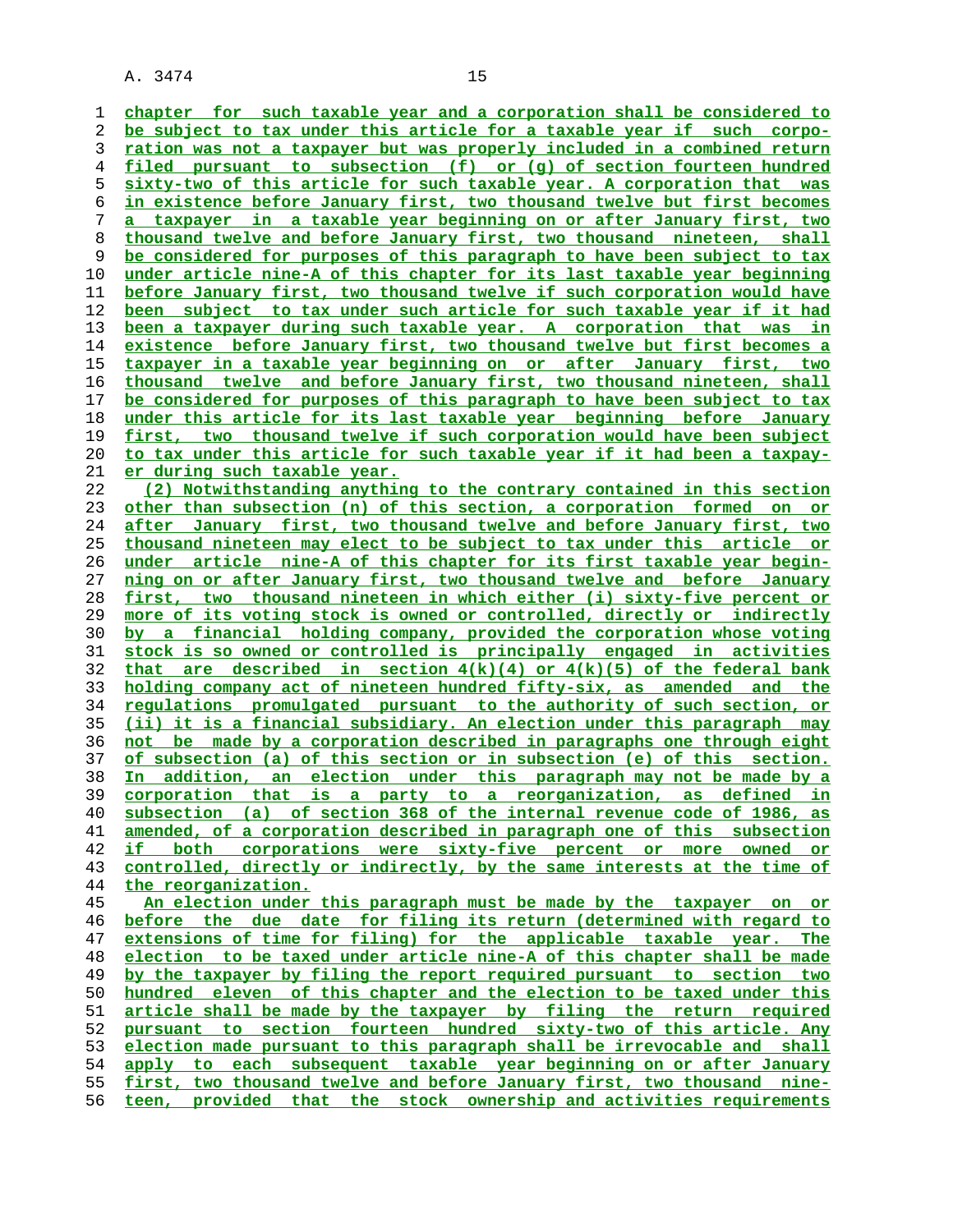| 1  | described in subparagraph (i) of this paragraph are met or such corpo-         |
|----|--------------------------------------------------------------------------------|
| 2  | ration described in subparagraph (ii) of this paragraph continues as a         |
| 3  | financial subsidiary.                                                          |
| 4  | (3) For purposes of this section, a financial subsidiary means a               |
| 5  | <u>corporation (i) sixty-five percent or more of whose voting stock is</u>     |
| 6  | owned or controlled, directly or indirectly by a banking corporation           |
| 7  | described in paragraph one, two or three of subsection (a) of this             |
| 8  | section and (ii) is described in section 5136A(g) of the revised stat-         |
| 9  | utes of the United States or section 46 of the federal deposit insurance       |
| 10 | act. For purposes of this article, the term "banking corporation" shall        |
| 11 | include a corporation electing to be taxed under this article pursuant         |
| 12 | to paragraph two of this subsection for so long as such election shall         |
| 13 | be in effect.                                                                  |
| 14 | The provisions of this subsection shall not apply to a captive<br>(4)          |
| 15 | REIT, a captive RIC or an overcapitalized captive insurance company.           |
| 16 | $(n)(1)$ Notwithstanding anything in this article to the contrary, if          |
| 17 | <u>any of the conditions described in paragraph three of this subsection</u>   |
| 18 | apply to a corporation that has made either the election to be taxable         |
| 19 | under article nine-A of this chapter pursuant to the Gramm-Leach-Bliley        |
| 20 | transitional provisions in this section, or the election pursuant to           |
| 21 | subsection (d) of this section to continue to be taxable under article         |
| 22 | nine-A of this chapter (hereinafter the "electing corporation"), then          |
| 23 | such corporation shall be deemed to have revoked the election as of the        |
| 24 | first day of the taxable year in which such condition applied.                 |
| 25 | (2) Notwithstanding anything in this article to the contrary, if any           |
| 26 | of the conditions described in paragraph three of this subsection apply        |
| 27 | to a corporation required to be taxable under article nine-A of this           |
| 28 | chapter pursuant to the Gramm-Leach-Bliley transitional provisions in          |
| 29 | this section (hereinafter the "grandfathered corporation"), such corpo-        |
| 30 | <u>ration, if it is otherwise described in subsection (a) of this section,</u> |
| 31 | shall be taxable under this article as of the first day of the taxable         |
| 32 | <u>year in which such condition applied.</u>                                   |
| 33 | The provisions of paragraph one and paragraph two of this<br>(3)               |
| 34 | subsection shall apply if any of the following conditions exist or occur       |
| 35 | with respect to the electing corporation or the grandfathered corpo-           |
| 36 | ration in a taxable year (including any short taxable year) beginning on       |
| 37 | or after January first, two thousand seven:                                    |
| 38 | (A) the corporation ceases to be a taxpayer under article nine-A of            |
| 39 | this chapter;                                                                  |
| 40 | (B) the corporation becomes subject to the fixed dollar minimum tax            |
| 41 | under paragraph (d) of subdivision one of section two hundred ten of           |
| 42 | this chapter;                                                                  |
| 43 | (C) the corporation has no wages or receipts allocable to New York             |
| 44 | state pursuant to subdivision three of section two hundred ten of this         |
| 45 | chapter, or is otherwise inactive; provided that this subparagraph shall       |
| 46 | not apply to a corporation which is engaged in the active conduct of a         |
| 47 | trade or business, or substantially all of the assets of which are stock       |
| 48 | securities of corporations which are directly or indirectly<br>and             |
| 49 | controlled by it and are engaged in the active conduct of a trade or           |
| 50 | business;                                                                      |
| 51 | (D) sixty-five percent or more of the voting stock of the corporation          |
| 52 | becomes owned or controlled directly by a corporation that acquired the        |
| 53 | stock in a transaction (or series of related transactions) that quali-         |
| 54 | fies as a purchase within the meaning of paragraph three of subsection         |
| 55 | (h) of section three hundred thirty-eight of the internal revenue code         |
| 56 | unless the corporation whose stock was acquired and the corporation            |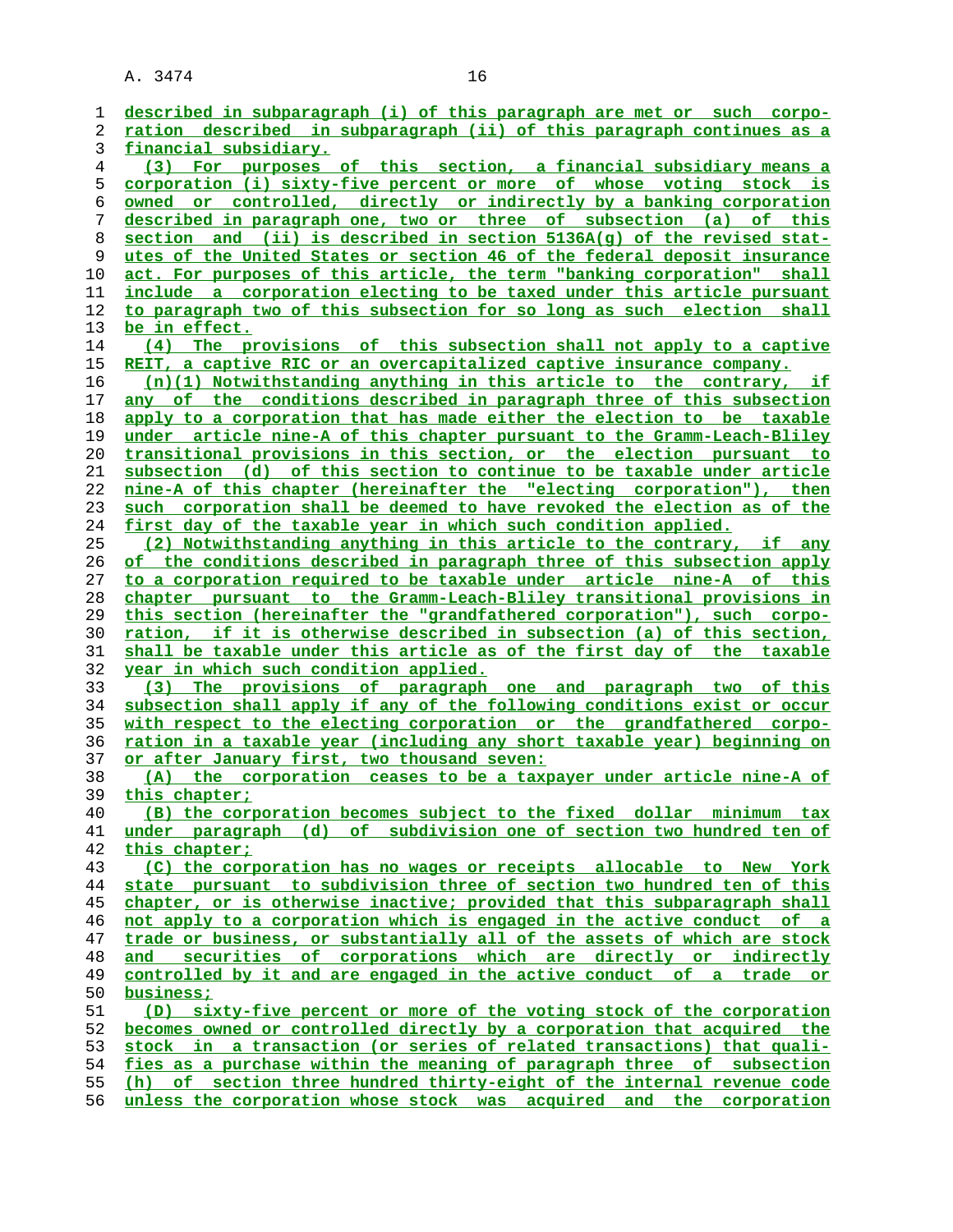**acquiring the stock were, immediately prior to such purchase, members of the same affiliated group (as such term is defined in section fifteen hundred four of the internal revenue code without regard to the exclu- sions provided for in subsection (b) of such section); provided that any acquisition that was completed on or before January third, two thousand seven shall be treated for purposes of this subparagraph as an acquisi- tion made before January first, two thousand seven; or (E) the corporation, in a transaction or series of related trans- actions, acquires assets, whether by contribution, purchase, or other- wise, having an average value (determined in accordance with subdivision two of section two hundred ten of this chapter), or, if greater, a total tax basis, in excess of forty percent of the average value, or, if greater, the total tax basis, of all the assets of the corporation imme- diately prior to such acquisition and as a result of such acquisition the corporation is principally engaged in a business that is different from the business immediately prior to such acquisition, provided that such different business is described in subparagraph (i), (ii) or (iii) of paragraph nine of subsection (a) of this section. § 1453. Computations of entire net income. (a) Entire net income means total net income from all sources which shall be the same as the entire taxable income (but not alternative minimum taxable income). (1) which the taxpayer is required to report to the United States treasury department, or (2) which the taxpayer, in the case of a corporation which is exempt from federal income tax (other than the tax on unrelated business taxa- ble income imposed under section 511 of the internal revenue code) but is subject to tax under this article, would have been required to report to the United States treasury department but for such exemption, or (3) which, in the case of a corporation organized under the laws of a country other than the United States, is effectively connected with the conduct of a trade or business within the United States as determined under section 882 of the internal revenue code subject to the modifica- tions and adjustments hereinafter provided, or (4) which the taxpayer would have been required to report to the United States treasury department if it had not made the election under subchapter s of chapter one of the internal revenue code.**

**(b) Entire net income shall be computed without the deduction or exclusion of:**

**(1) (A) in the case of a corporation organized under the laws of a country other than the United States, (i) any part of any income from dividends or interest on any kind of stock, securities or indebtedness, but only if such income is treated as effectively connected with the conduct of a trade or business in the United States pursuant to section eight hundred sixty-four of the internal revenue code, (ii) any income exempt from federal taxable income under any treaty obligation of the United States, but only if such income would be treated as effectively connected in absence of such exemption, provided that such treaty obli- gation does not preclude the taxation of such income by a state, or (iii) any income which would be treated as effectively connected if such income were not excluded from gross income pursuant to subsection (a) of section one hundred three of the internal revenue code; (B) in the case of any other corporation, any part of any income from dividends or interest on any kind of stock, securities or indebtedness; (C) except that for purposes of subparagraphs (A) and (B) of this paragraph there shall be excluded any amounts treated as dividends pursuant to section**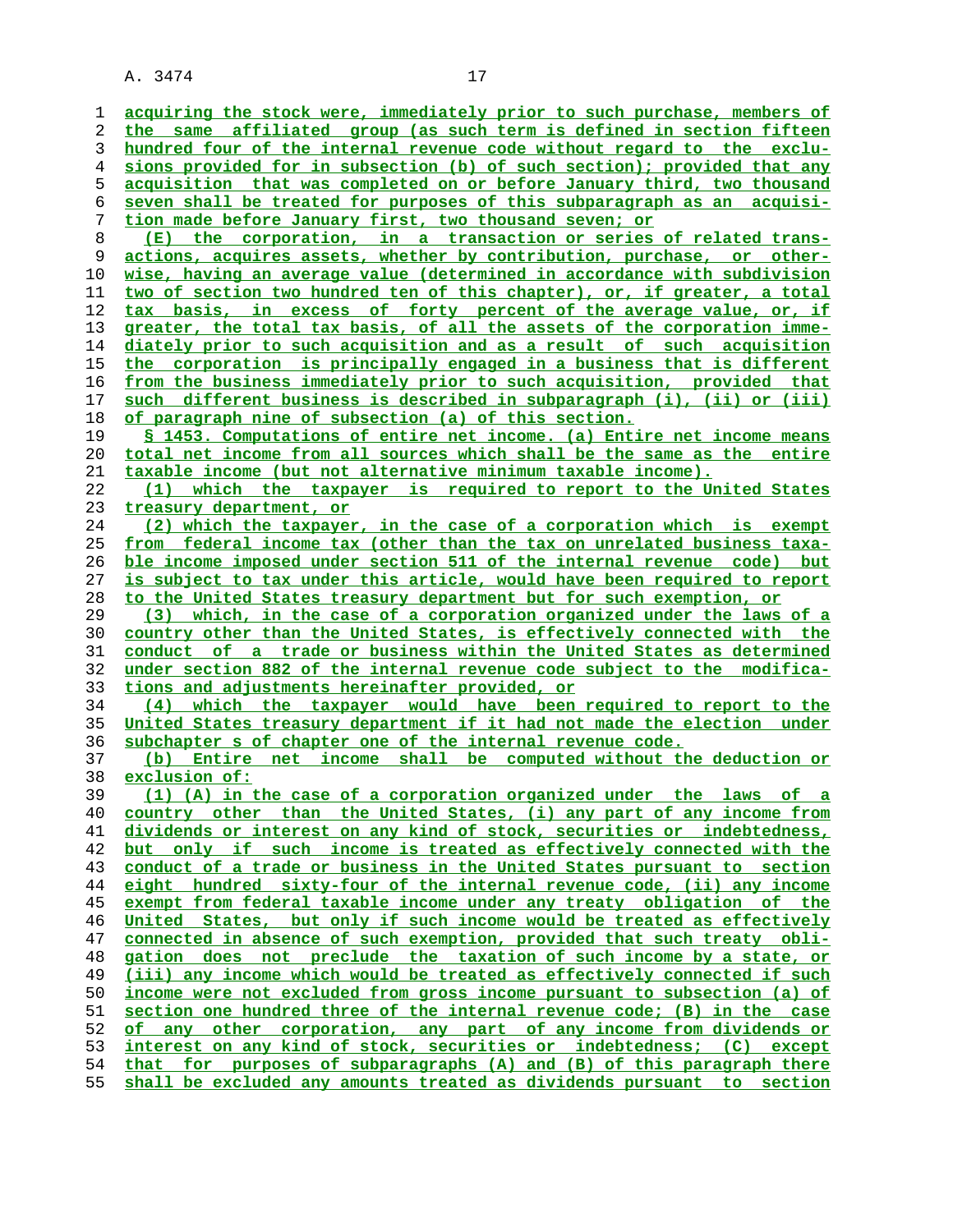| 1      | seventy-eight of the internal revenue code and any amounts described in        |
|--------|--------------------------------------------------------------------------------|
| 2      | paragraphs eleven and twelve of subsection (e) of this section;                |
| 3      | (2) taxes on or measured by income or profits paid or accrued within           |
| 4      | the taxable year to the United States, or any of its possessions or to         |
|        | any foreign country;                                                           |
| 5<br>6 | (3) premiums paid for environmental remediation insurance, as defined          |
| 7      | in section twenty-three of this chapter, and deducted in determining           |
|        |                                                                                |
| 8      | federal taxable income, to the extent of the amount of the environmental       |
| 9      | remediation insurance credit allowed under such section twenty-three and       |
| 10     | subsection (s) of section fourteen hundred fifty-six of this article;          |
| 11     | (4) taxes imposed under this article, sections one hundred eighty-             |
| 12     | three and one hundred eighty-four and article nine-A of this chapter;          |
| 13     | (5) in those instances where a credit for the special additional mort-         |
| 14     | <u>gage recording tax is allowed under paragraph one of subsection (c) of</u>  |
| 15     | section fourteen hundred fifty-six of this article, the amount allowed         |
| 16     | as an exclusion or deduction for the special additional mortgage record-       |
| 17     | ing tax imposed by subdivision one-a of section two hundred fifty-three        |
| 18     | of this chapter in determining the entire taxable income which the             |
| 19     | taxpayer is required to report to the United States treasury department        |
| 20     | for such taxable year; and                                                     |
| 21     | (6) Unless the credit allowed pursuant to subsection (c) of section            |
| 22     | fourteen hundred fifty-six of this article is reflected in the computa-        |
| 23     | tion of the gain or loss so as to result in an increase in such gain or        |
| 24     | decrease of such loss, for federal income tax purposes, from the sale or       |
| 25     | other disposition of the property with respect to which the special            |
| 26     | <u>additional mortgage recording tax imposed pursuant to subdivision one-a</u> |
| 27     | <u>of section two hundred fifty-three of this chapter was paid, the amount</u> |
| 28     | of the special additional mortgage recording tax imposed by subdivision        |
| 29     |                                                                                |
|        | <u>one-a of section two hundred fifty-three of this chapter which was paid</u> |
| 30     | and which is reflected in the computation of the basis of the property         |
| 31     | so as to result in a decrease in such gain or increase in such loss for        |
| 32     | federal income tax purposes from the sale or other disposition of the          |
| 33     | property with respect to which such tax was paid.                              |
| 34     | (7) for taxable years beginning after December thirty-first, nineteen          |
| 35     | hundred eighty-one, except with respect to property which is a qualified       |
| 36     | mass commuting vehicle described in subparagraph (D) of paragraph eight        |
| 37     | of subsection (f) of section one hundred sixty-eight of the internal           |
| 38     | revenue code (relating to qualified mass commuting vehicles), any amount       |
| 39     | which the taxpayer claimed as a deduction in computing its federal taxa-       |
| 40     | ble income solely as a result of an election made pursuant to the              |
| 41     | provisions of such paragraph eight as it was in effect for agreements          |
| 42     | entered into prior to January first, nineteen hundred eighty-four;             |
| 43     | (8) for taxable years beginning after December thirty-first, nineteen          |
| 44     | hundred eighty-one, except with respect to property which is a qualified       |
| 45     | mass commuting vehicle described in subparagraph (D) of paragraph eight        |
| 46     | of subsection (f) of section one hundred sixty-eight of the internal           |
| 47     | revenue code (relating to qualified mass commuting vehicles), any amount       |
| 48     | which the taxpayer would have been required to include in the computa-         |
| 49     | tion of its federal taxable income had it not made the election permit-        |
| 50     | ted pursuant to such paragraph eight as it was in effect for agreements        |
| 51     | entered into prior to January first, nineteen hundred eighty-four;             |
| 52     | (9) in the case of property placed in service in taxable years begin-          |
| 53     | ning before nineteen hundred ninety-four, for taxable years beginning          |
| 54     | after December thirty-first, nineteen hundred eighty-one, except with          |
| 55     | respect to property subject to the provisions of section two hundred           |
| 56     | eighty-F of the internal revenue code and property subject to the              |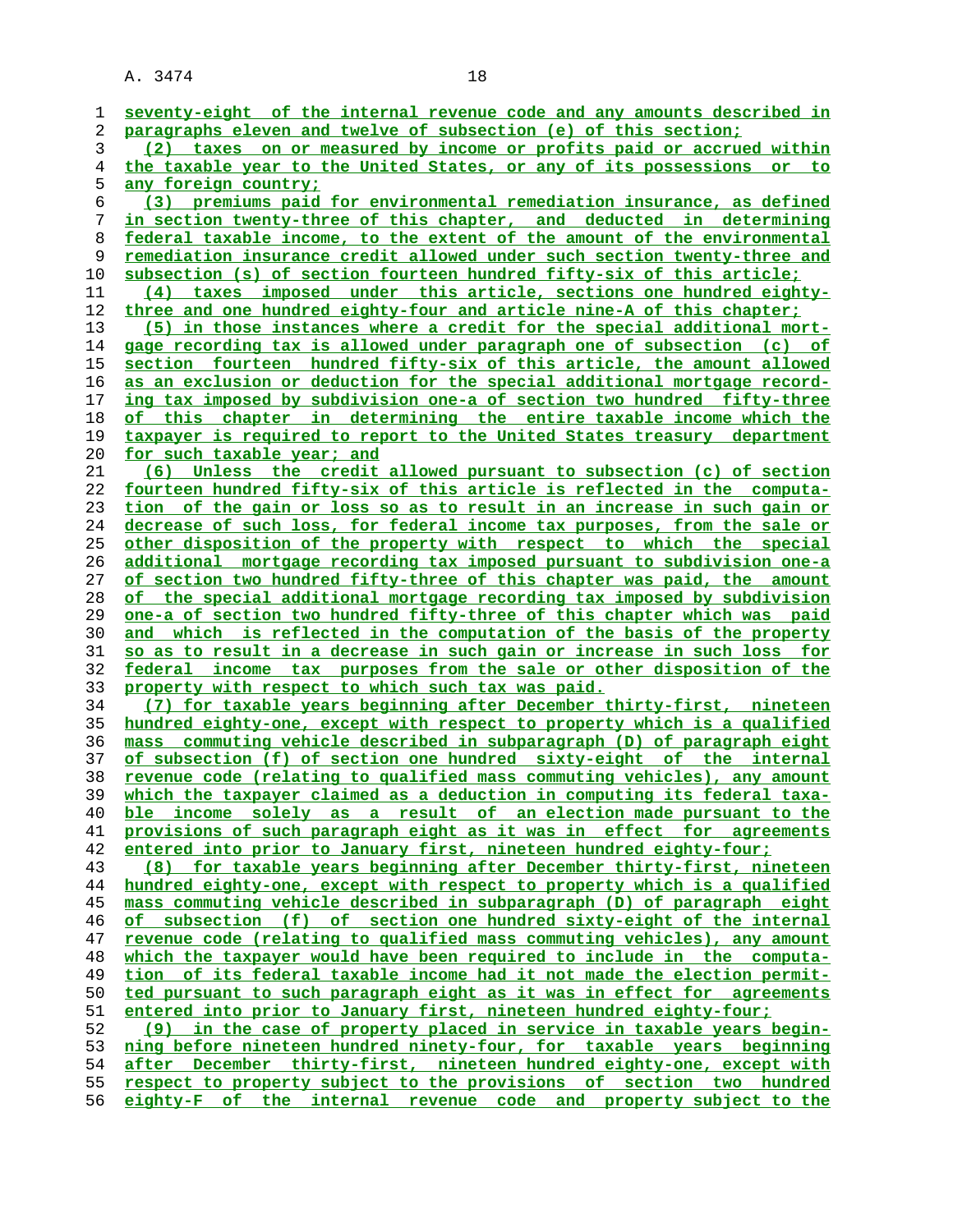**provisions of section one hundred sixty-eight of the internal revenue code which is placed in service in this state in taxable years beginning after December thirty-first, nineteen hundred eighty-four, the amount allowable as a deduction determined under section one hundred sixty- eight of the internal revenue code; (10) upon the disposition of property to which paragraph seven of subsection (e) of this section applies, the amount, if any, by which the aggregate of the amounts described in such paragraph seven attributable to such property exceeds the aggregate of the amounts described in para- graph nine of this subsection attributable to such property, (11) for taxable years beginning before January first, two thousand ten, in the case of a taxpayer subject to the provisions of section 585(c) of the internal revenue code, the amount allowed as a deduction pursuant to section 166 of such code, and (12) for taxable years beginning before January first, two thousand ten, for taxpayers subject to the provisions of subsection (i) of this section, twenty percent of the excess of (A) the amount determined pursuant to such subsection (i) over (B) the amount which would have been allowable had such institution maintained its bad debt reserve for all taxable years on the basis of actual experience. (13) for taxable years beginning after December thirty-first, two thousand two, in the case of qualified property described in paragraph two of subsection k of section 168 of the internal revenue code, other than qualified resurgence zone property described in subsection (u) of this section, and other than qualified New York Liberty Zone property described in paragraph two of subsection b of section 1400L of the internal revenue code (without regard to clause (i) of subparagraph (C) of such paragraph), which was placed in service on or after June first, two thousand three, the amount allowable as a deduction under section 167 of the internal revenue code. (14) The amount of any deduction allowed pursuant to section one hundred ninety-nine of the internal revenue code. (15) The amount of any federal deduction for taxes imposed under arti- cle twenty-three of this chapter. (c) (1) Except as otherwise provided in paragraphs two, three and four of this subsection, in the case of the sale or exchange of property by a taxpayer which has been subject to article nine-B or nine-C of this chapter (as such articles were in effect on or before December thirty- first, nineteen hundred seventy-two) where the property has a higher adjusted basis for New York tax purposes than for federal tax purposes, there shall be allowed as a deduction from entire net income, the portion of any gain or loss on such sale which equals the difference in such basis. (2) In case of property of a taxpayer, other than a savings bank or a savings and loan association, acquired prior to January first, nineteen hundred twenty-six, and disposed of thereafter, the computation of entire net income shall be modified as follows: (i) no gain shall be deemed to have been derived if either the cost or the fair market price or value on January first, nineteen hundred twen- ty-six, exceeds the value realized; (ii) no loss shall be deemed to have been sustained if either the cost or the fair market price or value on January first, nineteen hundred twenty-six, is less than the value realized; (iii) where both the cost and the fair market price or value on Janu-**

**ary first, nineteen hundred twenty-six, are less than the value real-**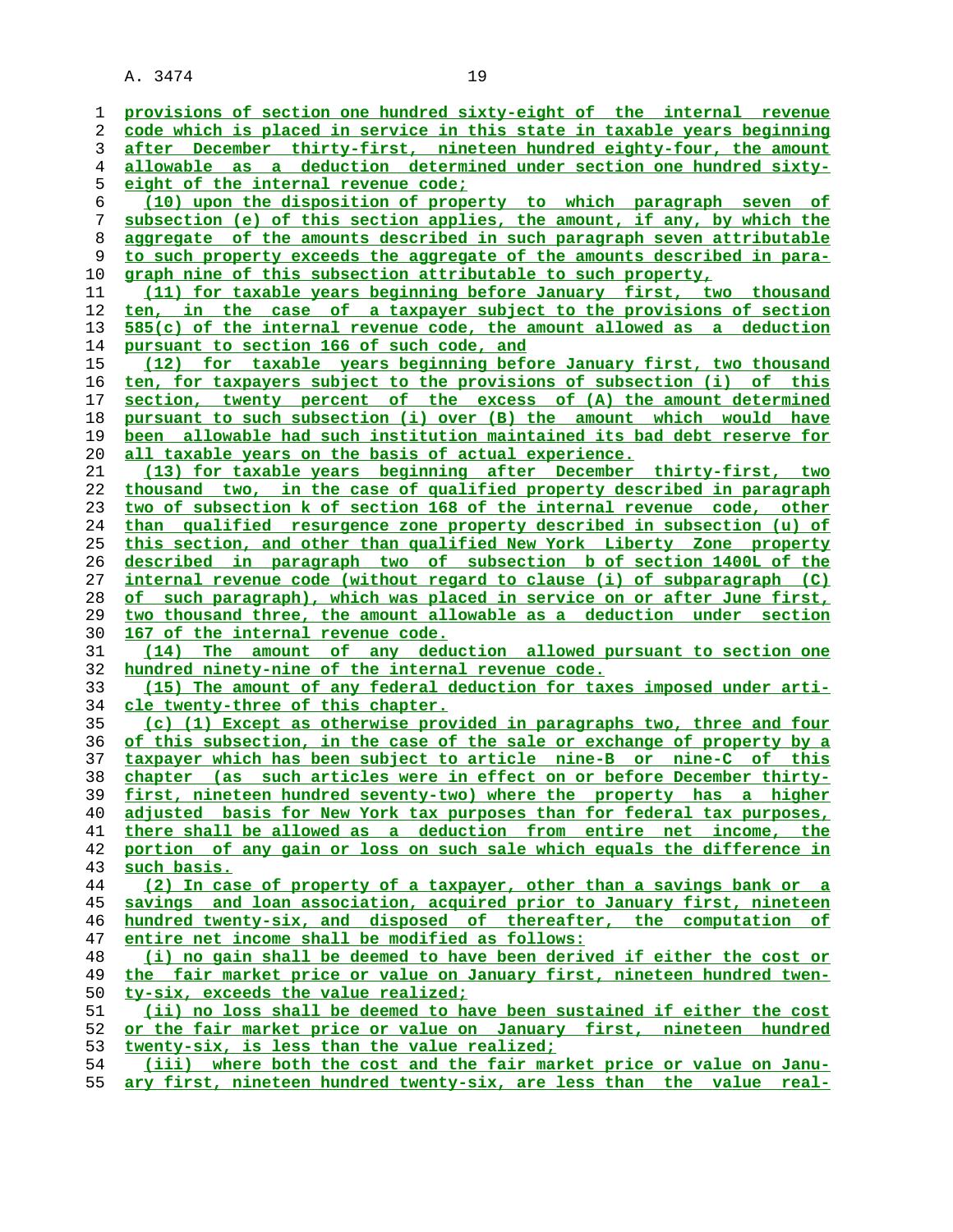| 1  | ized, the basis for computing gain shall be the cost or the fair market  |
|----|--------------------------------------------------------------------------|
| 2  | price or value on such date, whichever is higher;                        |
| 3  | (iv) where both the cost and the fair market price or value on January   |
| 4  | first, nineteen hundred twenty-six, are in excess of the value realized, |
| 5  | the basis for computing loss shall be the cost or the fair market price  |
| 6  | or value on such date, whichever is lower.                               |
| 7  | (3) In case of property of a savings bank acquired prior to January      |
| 8  | first, nineteen hundred forty-four, and disposed of thereafter, in       |
| 9  | computing entire net income the basis of such property shall be the      |
| 10 | value as of December thirty-first, nineteen hundred forty-three, as set  |
| 11 | forth in such bank's report of surplus and undivided earnings filed with |
| 12 | the tax commission as of that date.                                      |
| 13 | (4) In case of property of a savings and loan association, acquired      |
|    |                                                                          |
| 14 | prior to January first, nineteen hundred fifty-three, and disposed of    |
| 15 | thereafter, the computation of entire net income shall be modified as    |
| 16 | follows:                                                                 |
| 17 | (i) no gain shall be deemed to have been derived if either the cost or   |
| 18 | the fair market price or value on January first, nineteen hundred        |
| 19 | fifty-three, exceeds the value realized;                                 |
| 20 | (ii) no loss shall be deemed to have been sustained if either the cost   |
| 21 | or the fair market price or value on January first, nineteen hundred     |
| 22 | fifty-three, is less than the value realized;                            |
| 23 | (iii) where both the cost and the fair market price or value on Janu-    |
| 24 | ary first, nineteen hundred fifty-three, are less than the value real-   |
| 25 | ized, the basis for computing gain shall be the cost or the fair market  |
| 26 | price or value on such date, whichever is higher;                        |
| 27 | (iv) where both the cost and the fair market price or value on January   |
| 28 | first, nineteen hundred fifty-three, are in excess of the value real-    |
| 29 | ized, the basis for computing loss shall be the cost or the fair market  |
| 30 | price or value on such date, whichever is lower.                         |
| 31 | (d) Entire net income shall not include any refund or credit of a tax    |
| 32 | for which no exclusion or deduction was allowed in determining the       |
| 33 | taxpayer's entire net income under this article or articles nine-A or    |
| 34 | twenty-three of this chapter for any prior year.                         |
| 35 | (e) There shall be allowed as a deduction in determining entire net      |
| 36 | income, to the extent not deductible in determining federal taxable      |
| 37 | income:                                                                  |
| 38 | (1) interest on indebtedness incurred or continued to purchase or        |
| 39 | carry obligations or securities the income from which is subject to tax  |
| 40 | under this article but exempt from federal income tax,                   |
| 41 | ordinary and necessary expenses paid or incurred during the taxa-<br>(2) |
| 42 | ble year attributable to income which is subject to tax under this arti- |
| 43 | cle but exempt from federal income tax,                                  |
| 44 | (3) the amortizable bond premium for the taxable year on any bond the    |
| 45 | interest on which is subject to tax under this article but exempt from   |
| 46 | federal income tax,                                                      |
| 47 | (4) that portion of wages or salaries paid or incurred for the taxable   |
| 48 | year for which a deduction is not allowed pursuant to the provisions of  |
| 49 | section two hundred eighty-C of the internal revenue code,               |
| 50 | (5) for taxable years beginning after December thirty-first, nineteen    |
|    |                                                                          |
| 51 | hundred eighty-one, except with respect to property which is a qualified |
| 52 | mass commuting vehicle described in subparagraph (D) of paragraph eight  |
| 53 | subsection (f) of section one hundred sixty-eight of the internal<br>о£  |
| 54 | revenue code (relating to qualified mass commuting vehicles), any amount |
| 55 | which is included in the taxpayer's federal taxable income solely as a   |
| 56 | result of an election made pursuant to the provisions of such paragraph  |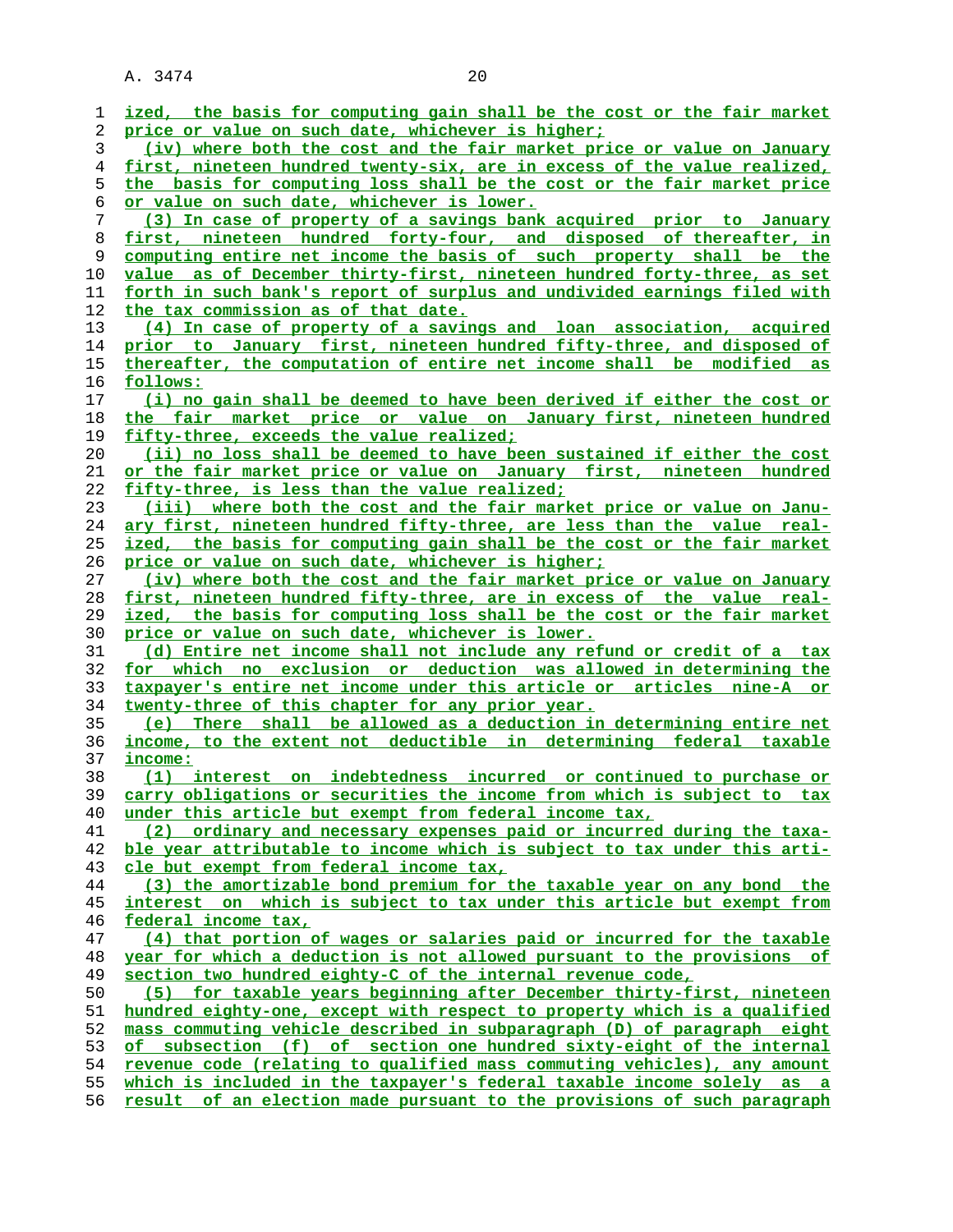| 1              | eight as it was in effect for agreements entered into prior to January                                                                    |
|----------------|-------------------------------------------------------------------------------------------------------------------------------------------|
| 2              | <u>first, nineteen hundred eighty-four,</u>                                                                                               |
| 3              | (6) for taxable years beginning after December thirty-first, nineteen                                                                     |
| $\overline{4}$ | hundred eighty-one, except with respect to property which is a qualified                                                                  |
| 5              | mass commuting vehicle described in subparagraph (D) of paragraph eight                                                                   |
| 6              | of subsection (f) of section one hundred sixty-eight of the internal                                                                      |
| 7              | revenue code (relating to qualified mass commuting vehicles), any amount                                                                  |
| 8              | which the taxpayer could have excluded from federal taxable income had                                                                    |
| 9              | it not made the election provided for in such paragraph eight as it was                                                                   |
| 10             | in effect for agreements entered into prior to January first, nineteen                                                                    |
| 11             | hundred eighty-four,                                                                                                                      |
| 12             | (7) in the case of property placed in service in taxable years begin-                                                                     |
| 13             | ning before nineteen hundred ninety-four, for taxable years beginning                                                                     |
| 14             | after December thirty-first, nineteen hundred eighty-one, except with                                                                     |
| 15             | respect to property subject to the provisions of section two hundred                                                                      |
| 16             | eighty-F of the internal revenue code and property subject to the                                                                         |
| 17             | provisions of section one hundred sixty-eight of the internal revenue                                                                     |
| 18             | code which is placed in service in this state in taxable years beginning                                                                  |
| 19             | after December thirty-first, nineteen hundred eighty-four, and provided                                                                   |
| 20             | a deduction has not been excluded from entire net income pursuant to                                                                      |
| 21             | paragraph seven of subsection (b) of this section, an amount with                                                                         |
| 22             | respect to property which is subject to the provisions of section one                                                                     |
| 23             | hundred sixty-eight of the internal revenue code equal to the amount                                                                      |
| 24             | allowable as the depreciation deduction under section one hundred                                                                         |
| 25             | sixty-seven of the internal revenue code as such section would have                                                                       |
| 26             | <u>applied to property placed in service on December thirty-first, nineteen</u>                                                           |
| 27             | hundred eighty,                                                                                                                           |
| 28             | (8) upon the disposition of property to which paragraph seven of this                                                                     |
| 29             | subsection applies, the amount, if any, by which the aggregate of the                                                                     |
| 30             | amounts described in paragraph nine of subsection (b) of this section                                                                     |
| 31             | attributable to such property exceeds the aggregate of the amounts                                                                        |
| 32             | described in paragraph seven of this subsection attributable to such                                                                      |
| 33             | property,                                                                                                                                 |
| 34             | any amount of money or other property received from the federal<br>(9)                                                                    |
| 35             | deposit insurance corporation pursuant to subsection (c) of section                                                                       |
| 36             | thirteen of the federal deposit insurance act, as amended, regardless of                                                                  |
| 37             | whether any note or other instrument is issued in exchange therefor,                                                                      |
| 38             | any amount of money or other property received from the federal<br>(10)                                                                   |
| 39             | savings and loan insurance corporation pursuant to paragraph one, two,                                                                    |
| 40             | three or four of subsection (f) of section four hundred six of the                                                                        |
| 41             | federal national housing act, as amended, regardless of whether any note                                                                  |
| 42             | or other instrument is issued in exchange therefor,                                                                                       |
| 43             | (11) (i) seventeen percent of interest income from subsidiary capital,                                                                    |
| 44             | and                                                                                                                                       |
| 45             | (ii) sixty percent of dividend income from subsidiary capital except                                                                      |
| 46             | as provided in paragraph eighteen of this subsection, and                                                                                 |
| 47             | (iii) sixty percent of the amount by which gains from subsidiary capi-                                                                    |
| 48             | exceed losses from subsidiary capital, to the extent such gains and<br>tal                                                                |
| 49             | losses were taken into account in determining the entire taxable income                                                                   |
| 50             | referred to in subsection (a) of this section,                                                                                            |
| 51             | (12) twenty-two and one-half percent of interest income on obligations                                                                    |
| 52             | of New York state, or of any political subdivision thereof, or of the                                                                     |
| 53             |                                                                                                                                           |
|                | United States, other than obligations held for resale in connection with                                                                  |
| 54             | <u>regular trading activities,</u>                                                                                                        |
| 55             | (13) for taxable years beginning before January first, two thousand<br>ten, in the case of a taxpayer which recaptures its balance of the |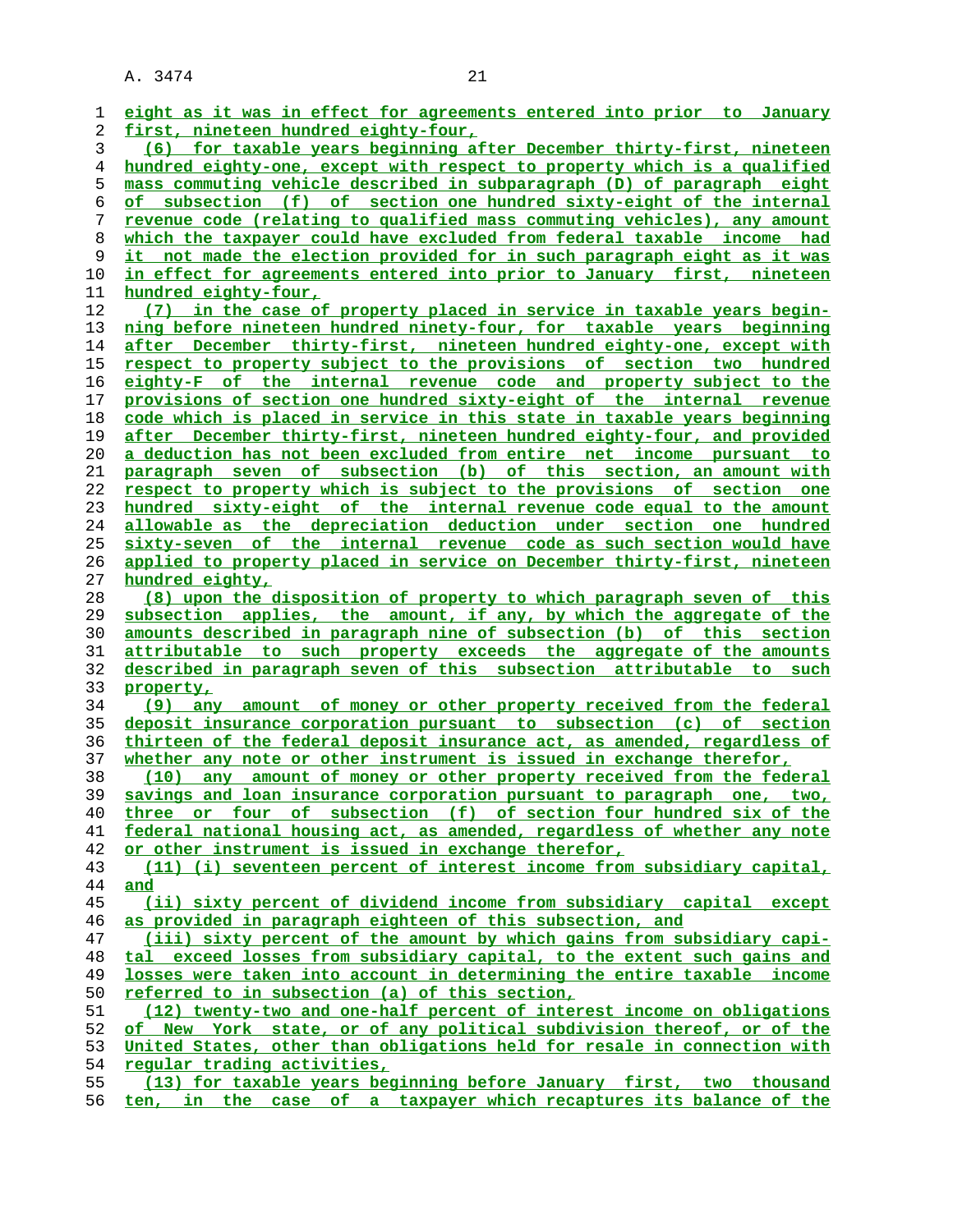| ı  | reserve for losses on loans for federal income tax purposes pursuant to  |
|----|--------------------------------------------------------------------------|
| 2  | section 585(c) of the internal revenue code, any amount which is         |
| 3  | included in federal taxable income pursuant to section 585(c) of such    |
| 4  | code,                                                                    |
| 5  | (14) for taxable years beginning before January first, two thousand      |
| 6  | ten, in the case of a taxpayer subject to the provisions of section      |
| 7  | 585(c) of the internal revenue code, any amount which is included in     |
| 8  | federal taxable income as a result of a recovery of a loan.              |
| 9  | (15) for taxable years beginning before January first, two thousand      |
| 10 | ten, in the case of a taxpayer which is currently or has previously been |
| 11 | subject to subsection (h) of this section, any amount which is included  |
| 12 | in federal taxable income pursuant to section 593(e)(2) of the internal  |
| 13 | revenue code, and any other amount so included as a result of a recovery |
| 14 | of or termination from the use of a bad debt reserve as defined in       |
| 15 | section 593 of such code as in existence on December thirty-first, nine- |
| 16 | teen hundred ninety-five as a result of federal legislation enacted      |
| 17 | after December thirty-first, nineteen hundred ninety-five.               |
| 18 | (16) the amount deductible pursuant to subsection (p) of this section.   |
| 19 | (17) one hundred percent of dividend income from subsidiary capital      |
| 20 | received during the taxable year if that dividend income is directly     |
|    | attributable to a dividend from a captive REIT or captive RIC for which  |
| 21 |                                                                          |
| 22 | the captive REIT or captive RIC claimed a federal dividends paid         |
| 23 | deduction and that captive REIT or captive RIC is included in a combined |
| 24 | report or return under article nine-A, this article or article thirty-   |
| 25 | three of this chapter.                                                   |
| 26 | (f) Provided the taxpayer has not made an election pursuant to para-     |
| 27 | graph two of subsection (b) of section fourteen hundred fifty-four of    |
| 28 | this article, there shall be allowed as a deduction in determining       |
| 29 | entire net income, to the extent not deductible in determining federal   |
| 30 | taxable income, the adjusted eligible net income of an international     |
| 31 | <u>banking facility determined as follows:</u>                           |
| 32 | (1) The eligible net income of an international banking facility shall   |
| 33 | be the amount remaining after subtracting from the eligible gross income |
| 34 | the applicable expenses.                                                 |
| 35 | (2) Eligible gross income shall be the gross income derived by an        |
| 36 | <u>international banking facility from:</u>                              |
| 37 | (A) making, arranging for, placing or servicing loans to foreign         |
| 38 | persons, provided, however, that in the case of a foreign person which   |
| 39 | is an individual, or which is a foreign branch of a domestic corporation |
| 40 | (other than a bank), or which is a foreign corporation or foreign part-  |
| 41 | nership which is eighty per centum or more owned or controlled, either   |
| 42 | directly or indirectly, by one or more domestic corporations (other than |
| 43 | banks), domestic partnerships or resident individuals, substantially all |
| 44 | the proceeds of the loan are for use outside of the United States;       |
| 45 | (B) making or placing deposits with foreign persons which are banks or   |
| 46 | foreign branches of banks (including foreign subsidiaries or foreign     |
| 47 | branches of the taxpayer) or with other international banking facili-    |
| 48 | ties; or                                                                 |
| 49 | (C) entering into foreign exchange trading or hedging transactions       |
| 50 | related to any of the transactions described in this paragraph.          |
| 51 | (3) Applicable expenses shall be any expenses or other deductions        |
| 52 | attributable, directly or indirectly, to the eligible gross income       |
| 53 | described in paragraph two of this subsection.                           |
| 54 | (4) Adjusted eligible net income shall be determined by subtracting      |
| 55 | from eligible net income the ineligible funding amount, and by subtract- |
|    |                                                                          |

**ing from the amount then remaining the floor amount.**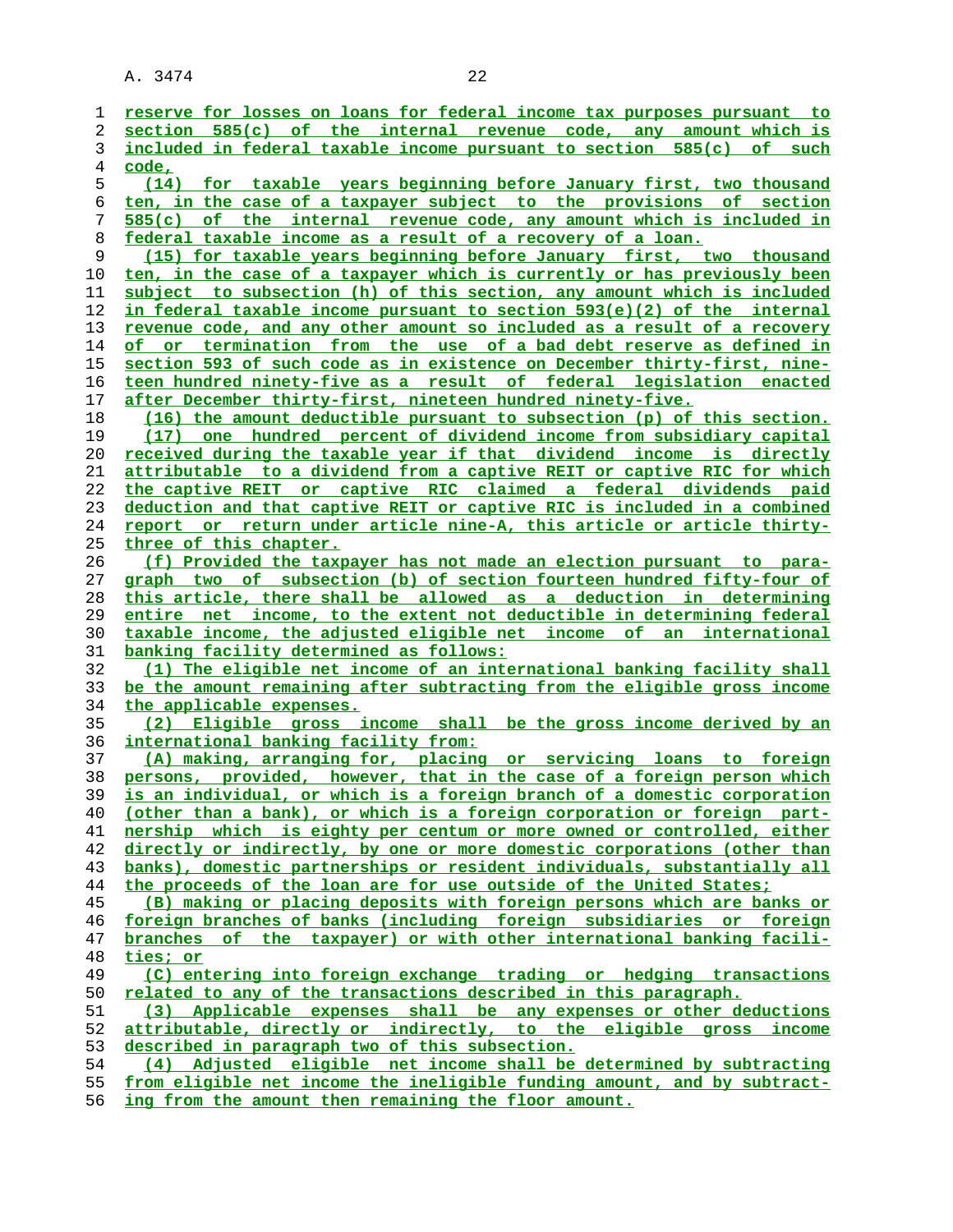**(5) The ineligible funding amount shall be the amount, if any, deter- mined by multiplying eligible net income by a fraction, the numerator of which is the average aggregate amount for the taxable year of all liabilities, including deposits, and other sources of funds of the international banking facility which were not owed to or received from foreign persons, and the denominator of which is the average aggregate amount for the taxable year of all liabilities, including deposits and other sources of funds of the international banking facility. (6) The floor amount shall be the amount, if any, determined by multi- plying the amount remaining after subtracting the ineligible funding amount from the eligible net income by a fraction, not greater than one, which is determined as follows: (A) The numerator shall be (i) the percentage, as set forth in subparagraph (C) of this para- graph, of the average aggregate amount of the taxpayer's loans to foreign persons and deposits with foreign persons which are banks or foreign branches of banks (including foreign subsidiaries or foreign branches of the taxpayer), which loans and deposits were recorded in the financial accounts of the taxpayer for its branches, agencies and offices within the state for taxable years nineteen hundred seventy- five, nineteen hundred seventy-six and nineteen hundred seventy-seven, minus (ii) the average aggregate amount of such loans and such deposits for the taxable year of the taxpayer (other than such loans and deposits of an international banking facility), provided, however, that in no case shall the amount determined in this clause exceed the amount determined in clause (i) of this subparagraph; and (B) The denominator shall be the average aggregate amount of the loans to foreign persons and deposits with foreign persons which are banks or foreign branches of banks (including foreign subsidiaries or foreign branches of the taxpayer), which loans and deposits were recorded in the financial accounts of the taxpayer's international banking facility for the taxable year. (C) The percentage shall be one hundred percent for the first taxable year in which the taxpayer establishes an international banking facility and for the next succeeding four taxable years. The percentage shall be eighty percent for the fifth, sixty percent for the sixth, forty percent for the seventh, and twenty percent for the eighth taxable year next succeeding the year such taxpayer establishes such international banking facility, and zero in the ninth succeeding year and thereafter. (7) In the event adjusted eligible net income is a loss, the amount of such loss shall be added to entire net income. (8) For the purposes of this subsection the term "foreign person" means (A) an individual who is not a resident of the United States, (B) a foreign corporation, a foreign partnership or a foreign trust, as defined in section seventy-seven hundred one of the internal revenue code, other than a domestic branch thereof, (C) a foreign branch of a domestic corporation (including the taxpay- er), (D) a foreign government or an international organization or an agency of either, or (E) an international banking facility. For purposes of this paragraph, the terms "foreign" and "domestic" shall have the same meaning as set forth in section seventy-seven**

**hundred one of the internal revenue code.**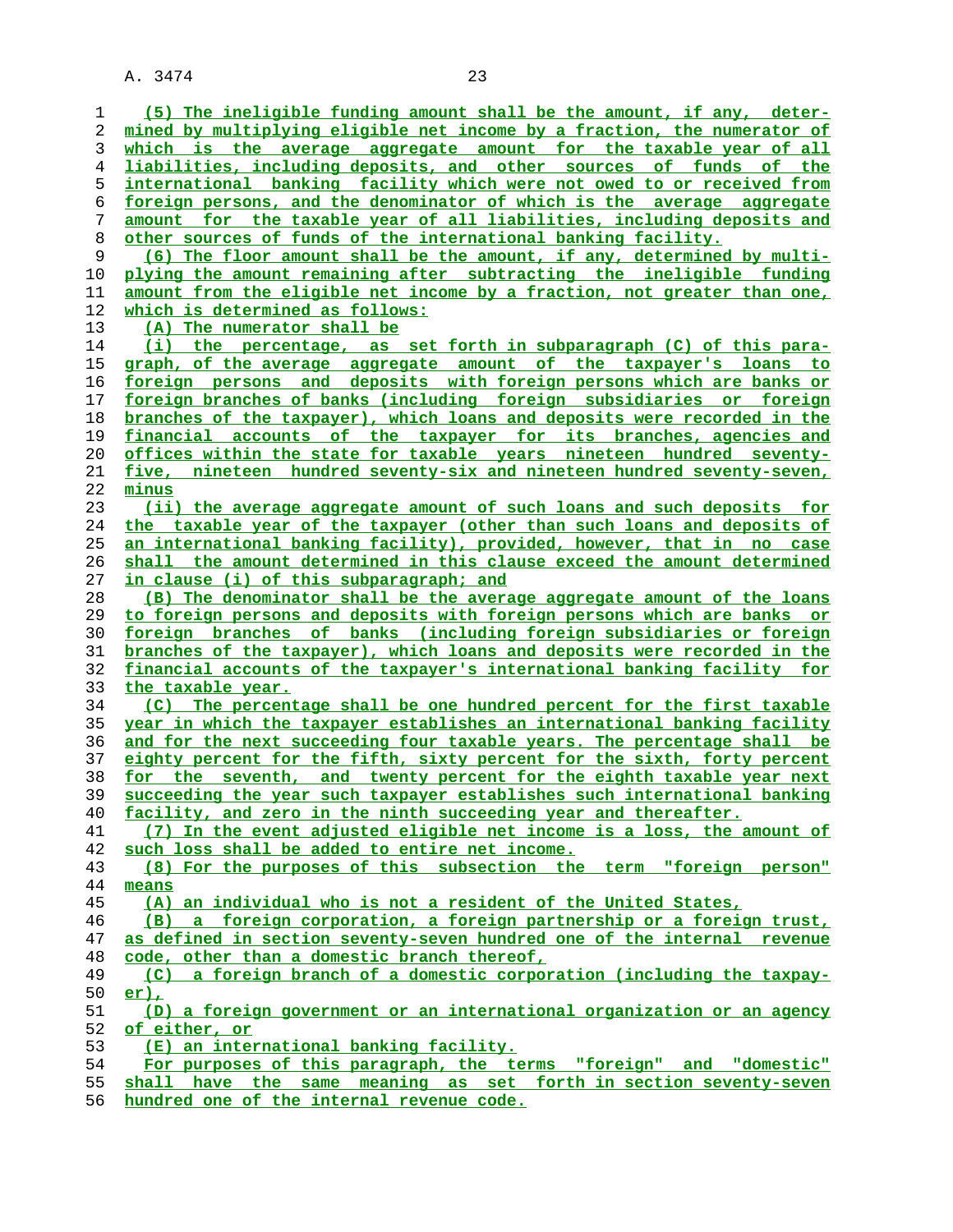**(g) Entire net income shall be computed without regard to the reduction in the basis of property that is required by section three hundred sixty-two of the internal revenue code, because of any amount of money or other property received from the federal deposit insurance corporation pursuant to subsection (c) of section thirteen of the feder- al deposit insurance act, as amended, or from the federal savings and loan insurance corporation pursuant to paragraph one, two, three or four of subsection (f) of section four hundred six of the federal national housing act, as amended. (h) (1) For purposes of this subsection, a "thrift institution" is a banking corporation which satisfies the requirements of subparagraphs (A) and (B) of this paragraph. (A) Such banking corporation must be (i) a banking corporation as defined in paragraph one of subsection (a) of section fourteen hundred fifty-two of this article created or authorized to do business under article six or ten of the banking law, (ii) a banking corporation as defined in paragraph two or seven of subsection (a) of section fourteen hundred fifty-two of this article which is doing a business substantial- ly similar to the business which a corporation or association may be created to do under article six or ten of the banking law or any busi- ness which a corporation or association is authorized by such article to do, or (iii) a banking corporation as defined in paragraph four or five of subsection (a) of section fourteen hundred fifty-two of this article. (B) At least sixty percent of the amount of the total assets (at the close of the taxable year) of such banking corporation must consist of (i) cash; (ii) obligations of the United States or of a state or poli- tical subdivision thereof, and stock or obligations of a corporation which is an instrumentality of the United States or of a state or poli- tical subdivision thereof, but not including obligations the interest on which is excludable from gross income under section 103 of the internal revenue code; (iii) loans secured by a deposit or share of a member; (iv) loans secured by an interest in real property which is (or from the proceeds of the loan, will become) residential real property or real property used primarily for church purposes, loans made for the improve- ment of residential real property or real property used primarily for church purposes, provided that for purposes of this clause, residential real property shall include single or multifamily dwellings, facilities in residential developments dedicated to public use or property used on a nonprofit basis for residents, and mobile homes not used on a tran- sient basis; (v) property acquired through the liquidation of defaulted loans described in clause (iv) of this subparagraph; (vi) any regular or residual interest in a REMIC, as such term is defined in section 860D of the internal revenue code and any regular interest in a FASIT, as such term is defined in section 860L of the internal revenue code, but only in the proportion which the assets of such REMIC or FASIT consist of property described in any of the preceding clauses of this subparagraph, except that if ninety-five percent or more of the assets of such REMIC or FASIT are assets described in clauses (i) through (v) of this subpar- agraph, the entire interest in the REMIC or FASIT shall qualify; (vii) any mortgage-backed security which represents ownership of a fractional undivided interest in a trust, the assets of which consist primarily of mortgage loans, provided that the real property which serves as security for the loans is (or from the proceeds of the loan, will become) the type of property described in clause (iv) of this subparagraph and any collateralized mortgage obligation, the security for which consists primarily of mortgage loans, provided that the real property which**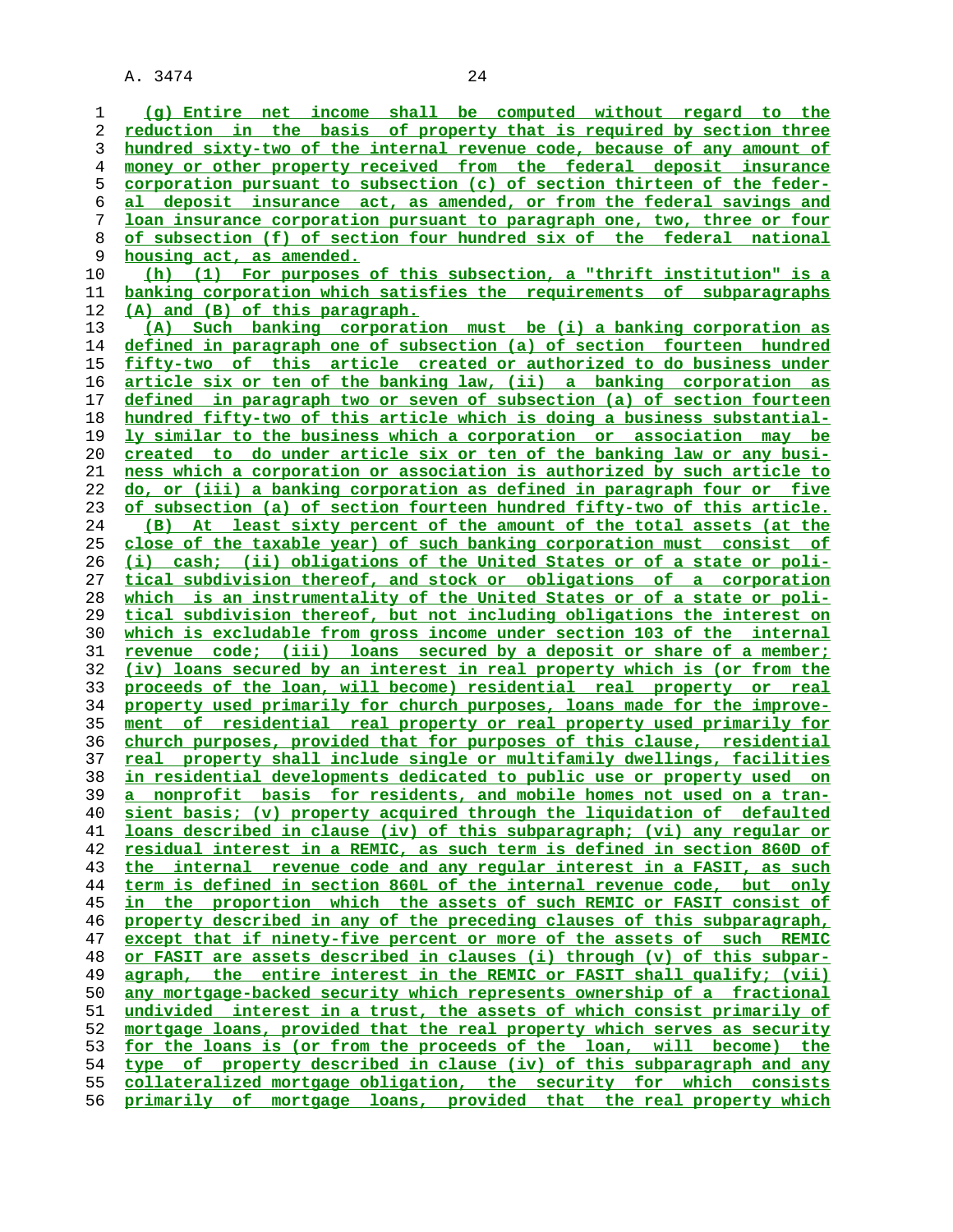**serves as security for the loans is (or from the proceeds of the loan, will become) the type of property described in clause (iv) of this subparagraph; (viii) certificates of deposit in, or obligations of, a corporation organized under a state law which specifically authorizes such corporation to insure the deposits or share accounts of member associations; (ix) loans secured by an interest in real property located within any urban renewal area to be developed for predominantly residen- tial use under an urban renewal plan approved by the Secretary of Hous- ing and Urban Development under part A or part B of title I of the Hous- ing Act of 1949, as amended, or located within any area covered by a program eligible for assistance under section 103 of the Demonstration Cities and Metropolitan Development Act of 1966, as amended, and loans made for the improvement of any such real property; (x) loans secured by an interest in educational, health, or welfare institutions or facili- ties, including structures designed or used primarily for residential purposes for students, residents, and persons under care, employees, or members of the staff of such institutions or facilities; (xi) loans made for the payment of expenses of college or university education or voca- tional training; (xii) property used by the taxpayer in the conduct of business which consists principally of acquiring the savings of the public and investing in loans; (xiii) loans for which the taxpayer is the creditor and which are wholly secured by loans described in clause (iv) of this subparagraph, but excluding loans for which the taxpayer is the creditor to any banking corporation described in paragraphs one through seven of subsection (a) of section fourteen hundred fifty-two of this article or a real estate investment trust, as such term is defined in section 856 of the internal revenue code, and excluding loans which are treated by the taxpayer as subsidiary capital for purposes of the deductions provided by paragraph eleven of subsection (e) of this section; (xiv) small business loans or small farm loans located in low- income or moderate-income census tracts or block numbering areas deline- ated by the United States bureau of the census in the most recent decen- nial census; and (xv) community development loans or community development investments. For purposes of clause (xv) of this subpara- graph, a "community development loan" is a loan that (I) has as its primary purpose community development, (II) has not been reported or collected by the taxpayer for consideration in the taxpayer's community reinvestment act evaluation pursuant to the federal community reinvest- ment act of 1977, as amended, or section twenty-eight-b of the banking law as a mortgage loan described in clause (iv) of this subparagraph or a small business loan, small farm loan, or consumer loan, (III) benefits the taxpayer's assessment area or areas for purposes of the federal community reinvestment act of 1977, as amended or section twenty-eight-b of the banking law or a broader statewide or regional area that includes the taxpayer's assessment area, and (IV) is identified in the taxpayer's books and records as a community development loan for purposes of its community reinvestment act evaluation pursuant to the federal community reinvestment act of 1977, as amended or section twenty-eight-b of the banking law. For purposes of clause (xv) of this subparagraph, a "commu- nity development investment" is an investment in a security which has as its primary purpose community development and which is identified in the taxpayer's books and records as a qualified investment for purposes of its community reinvestment act evaluation pursuant to the federal commu- nity reinvestment act of 1977, as amended or section twenty-eight-b of the banking law. For purposes of the two preceding sentences, "community development" means (I) affordable housing (including multifamily rental**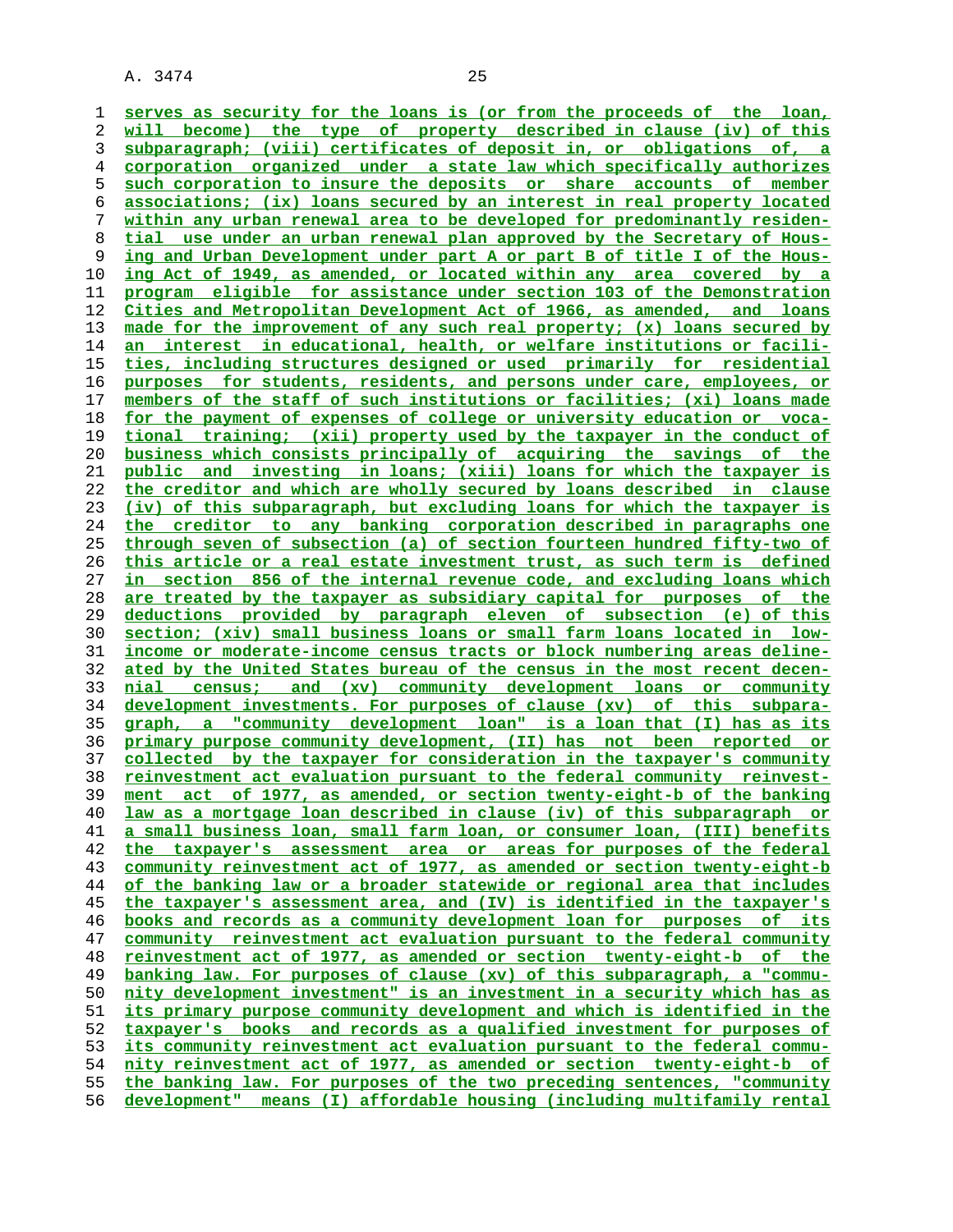**housing for low-income or moderate-income individuals); (II) community services targeted to low-income or moderate-income individuals; (III) activities that promote economic development by financing businesses or farms that meet the size eligibility standards of the small business administration's development company or small business investment compa- ny programs or have gross annual revenues of one million dollars or less; (IV) activities that revitalize or stabilize low-income or moder- ate-income census tracts or block numbering areas delineated by the**

**United States bureau of the census in the most recent decennial census; or (V) activities that seek to prevent defaults and/or foreclosures in loans included in items (I) and (III) of this sentence.**

**(C) At the election of the taxpayer, the percentage specified in subparagraph (B) of this paragraph shall be applied on the basis of the average assets outstanding during the taxable year, in lieu of the close of the taxable year. For purposes of clause (iv) of subparagraph (B) of this paragraph, if a multifamily structure securing a loan is used in part for nonresidential use purposes, the entire loan is deemed a resi- dential real property loan if the planned residential use exceeds eighty percent of the property's planned use (determined as of the time the loan is made). Also, for purposes of clause (iv) of subparagraph (B) of this paragraph, loans made to finance the acquisition or development of land shall be deemed to be loans secured by an interest in residential real property if there is a reasonable assurance that the property will become residential real property within a period of three years from the date of acquisition of such land; but this sentence shall not apply for any taxable year unless, within such three year period, such land becomes residential real property. For purposes of determining whether any interest in a REMIC qualifies under clause (vi) of subparagraph (B) of this paragraph, any regular interest in another REMIC held by such REMIC shall be treated as a loan described in a preceding clause under principles similar to the principle of such clause (vi); except that if such REMICS are part of a tiered structure, they shall be treated as one REMIC for purposes of such clause (vi).**

**(2) For taxable years beginning before January first, two thousand ten, a thrift institution must exclude from the computation of its entire net income any amount allowed as a deduction for federal income tax purposes pursuant to sections 166, 585 or 593 of the internal reven- ue code.**

**(3) For taxable years beginning before January first, two thousand ten, a thrift institution shall be allowed as a deduction in computing entire net income the amount of a reasonable addition to its reserve for bad debts. This amount shall be equal to the sum of**

**(A) the amount determined to be a reasonable addition to the reserve for losses on nonqualifying loans, computed in the same manner as is provided with respect to additions to the reserves for losses on loans of banks under paragraph one of subsection (i) of this section, plus**

**(B) the amount determined by the taxpayer to be a reasonable addition to the reserve for losses on qualifying real property loans, but such amount shall not exceed the amount determined under paragraph four or five of this subsection, whichever is the larger, but the amount deter- mined under this subparagraph shall in no case be greater than the larg- er of**

**(i) the amount determined under such paragraph five, or**

**(ii) the amount which, when added to the amount determined under subparagraph (A) of this paragraph, equals the amount by which twelve percent of the total deposits or withdrawable accounts of depositors of**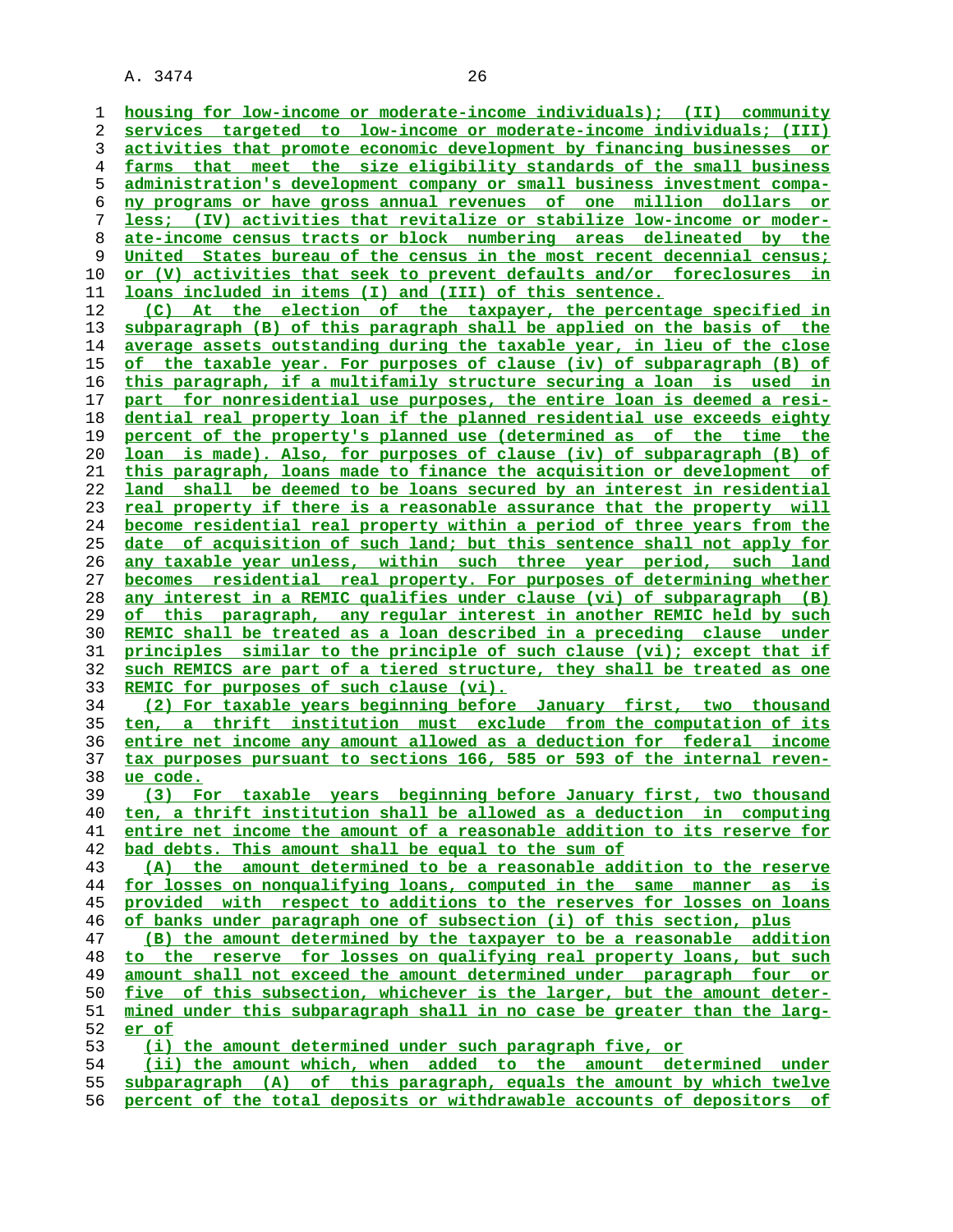| 1        | the taxpayer at the close of such year exceeds the sum of its surplus,                                                                        |
|----------|-----------------------------------------------------------------------------------------------------------------------------------------------|
| 2        | undivided profits and reserves at the beginning of such year (taking                                                                          |
| 3        | into account any portion thereof attributable to the period before the                                                                        |
|          |                                                                                                                                               |
| 4        | first taxable year beginning after December thirty-first, nineteen                                                                            |
| 5        | <u>hundred fifty-one).</u>                                                                                                                    |
| 6        | The taxpayer must include in its tax return for each year a computa-                                                                          |
| 7        | tion of the amount of the addition to the bad debt reserve determined                                                                         |
| 8        | under this subsection. The use of a particular method in the return for                                                                       |
| 9        | a taxable year is not a binding election by the taxpayer.                                                                                     |
|          |                                                                                                                                               |
| 10       | (4) (A) Subject to subparagraphs (B) and (C) of this paragraph, the                                                                           |
| 11       | <u>amount determined under this paragraph for the taxable year shall be an</u>                                                                |
| 12       | amount equal to thirty-two percent of the entire net income for such                                                                          |
| 13       | year.                                                                                                                                         |
| 14       | (B) The amount determined under subparagraph (A) of this paragraph                                                                            |
| 15       |                                                                                                                                               |
|          | shall be reduced (but not below 0) by the amount determined under                                                                             |
| 16       | subparagraph (A) of paragraph three of this subsection.                                                                                       |
| 17       | (C) The amount determined under this paragraph shall not exceed the                                                                           |
| 18       | amount necessary to increase the balance at the close of the taxable                                                                          |
| 19       | year of the reserve for losses on qualifying real property loans to six                                                                       |
| 20       | percent of such loans outstanding at such time.                                                                                               |
|          |                                                                                                                                               |
| 21       | (D) For purposes of this paragraph, entire net income shall be                                                                                |
| 22       | computed                                                                                                                                      |
| 23       | (i) by excluding from income any amount included therein by reason of                                                                         |
| 24       | subparagraph (B) of paragraph eight of this subsection,                                                                                       |
| 25       | (ii) without regard to any deduction allowable for any addition to the                                                                        |
| 26       | reserve for bad debts, and                                                                                                                    |
|          |                                                                                                                                               |
| 27       | (iii) by excluding from income an amount equal to the net gain for the                                                                        |
| 28       | taxable year arising from the sale or exchange of stock of a corporation                                                                      |
|          |                                                                                                                                               |
| 29       | <u>or of obligations the interest on which is excludable from gross income</u>                                                                |
| 30       | under section 103 of the internal revenue code.                                                                                               |
|          |                                                                                                                                               |
| 31       | (iv) Whenever a thrift institution is properly includable in a                                                                                |
| 32       | combined return, entire net income, for purposes of this paragraph,                                                                           |
| 33       | shall not exceed the lesser of the thrift institution's separately                                                                            |
| 34       | computed entire net income as adjusted pursuant to clauses (i) through                                                                        |
| 35       | (iii) of this subparagraph or the combined group's entire net income as                                                                       |
| 36       | <u>adjusted pursuant to clauses (i) through (iii) of this subparagraph.</u>                                                                   |
|          |                                                                                                                                               |
| 37       | (5) The amount determined under this paragraph for the taxable year                                                                           |
| 38       | shall be computed in the same manner as is provided under paragraph one                                                                       |
| 39       | of subsection (i) of this section with respect to additions to reserves                                                                       |
| 40       | for losses on loans of banks. Provided, however, that for any taxable                                                                         |
| 41       | year beginning after nineteen hundred ninety-five, for purposes of such                                                                       |
| 42       | computation, the base year shall be the later of (A) the last taxable                                                                         |
| 43       |                                                                                                                                               |
|          | year beginning in nineteen hundred ninety-five or (B) the last taxable                                                                        |
| 44       | year before the current year in which the amount determined under the                                                                         |
| 45       | provisions of subparagraph (B) of paragraph three of this subsection                                                                          |
| 46       | exceeded the amount allowable under this subparagraph.                                                                                        |
| 47       | (6) (A) (i) Each taxpayer described in paragraph one of this                                                                                  |
| 48       | subsection shall establish and maintain a New York reserve for losses on                                                                      |
| 49       | <u>qualifying real property loans, a New York reserve for losses_on</u>                                                                       |
| 50       | nonqualifying loans and a supplemental reserve for losses on loans. Such                                                                      |
|          |                                                                                                                                               |
| 51       | reserves shall be maintained for all subsequent taxable years that this                                                                       |
| 52       | subsection applies to the taxpayer. (ii) For purposes<br>of this                                                                              |
| 53       | subsection, such reserves shall be treated as reserves for bad debts,                                                                         |
| 54       | but no deduction shall be allowed for any addition to the supplemental                                                                        |
| 55<br>56 | reserve for losses on loans. (iii) Except as noted below, the balances<br>of each such reserve at the beginning of the first day of the first |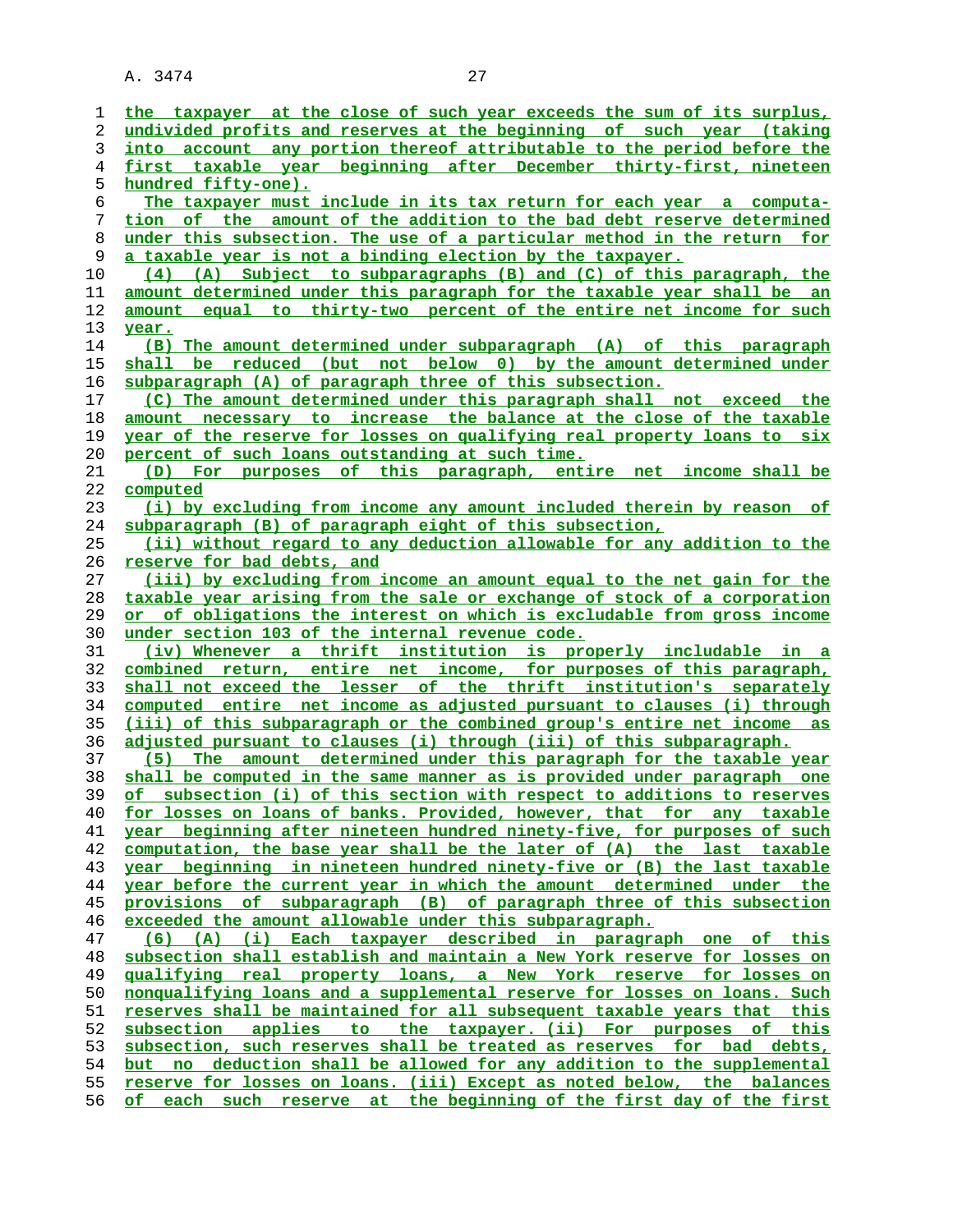**taxable year beginning after December thirty-first, nineteen hundred ninety-five shall be the same as the balances maintained for federal income tax purposes in accordance with section 593(c)(1) of the internal revenue code as in existence on December thirty-first, nineteen hundred ninety-five for the last day of the last tax year beginning before Janu- ary first, nineteen hundred ninety-six. A taxpayer which maintained a New York reserve for loan losses on qualifying real property loans in the last tax year beginning before January first, nineteen hundred nine- ty-six shall have a continuation of such New York reserve balance in lieu of the amount determined under the preceding sentence. (iv) Notwithstanding clause (ii) of this subparagraph, any amount allocated to the reserve for losses on qualifying real property loans pursuant to section 593 (c) (5) of the internal revenue code as in effect immediate- ly prior to the enactment of the Tax Reform Act of 1976 shall not be treated as a reserve for bad debts for any purpose other than determin- ing the amount referred to in subparagraph (B) of paragraph three of this subsection, and for such purpose such amount shall be treated as remaining in such reserve. (B) Any debt becoming worthless or partially worthless in respect of a qualifying real property loan shall be charged to the reserve for losses on such loans and any debt becoming worthless or partially worthless in respect of a nonqualifying loan shall be charged to the reserve for losses on nonqualifying loans, except that any such debt may, at the election of the taxpayer, be charged in whole or in part to the supple- mental reserve for losses on loans. (C) The New York reserve for losses on qualifying real property loans shall be increased by the amount determined under subparagraph (B) of paragraph three of this subsection and the New York reserve for losses on nonqualifying loans shall be increased by the amount determined under subparagraph (A) of paragraph three of this subsection. (7) (A) For purposes of this subsection, the term "qualifying real property loan" shall mean any loan secured by an interest in improved real property or secured by an interest in real property which is to be improved out of the proceeds of the loan. Such term shall include any mortgage-backed security which represents ownership of a fractional undivided interest in a trust, the assets of which consist primarily of mortgage loans, provided that the real property which serves as security for the loans is (or from the proceeds of the loan, will become) the type of property described in clauses (i) through (v) of subparagraph (B) of paragraph one of this subdivision. However, such term shall not include: (i) any loan evidenced by a security (as defined in section 165(g) (2) (C) of the internal revenue code); (ii) any loan, whether or not evidenced by a security (as defined in such section 165(g) (2) (C)), the primary obligor of which is (I) a government or political subdivi- sion or instrumentality thereof, (II) a banking corporation, or (III) any corporation sixty-five percent or more of whose voting stock is owned or controlled, directly or indirectly, by the taxpayer or by a banking corporation or bank holding company that owns or controls, directly or indirectly, sixty-five percent or more of the voting stock of the taxpayer; (iii) any loan, to the extent secured by a deposit in or share of the taxpayer; or (iv) any loan which, within a sixty-day period beginning in one taxable year of the creditor and ending in its next taxable year, is made or acquired and then repaid or disposed of, unless the transactions by which such loan was made or acquired and then repaid or disposed of are established to be for bona fide business purposes.**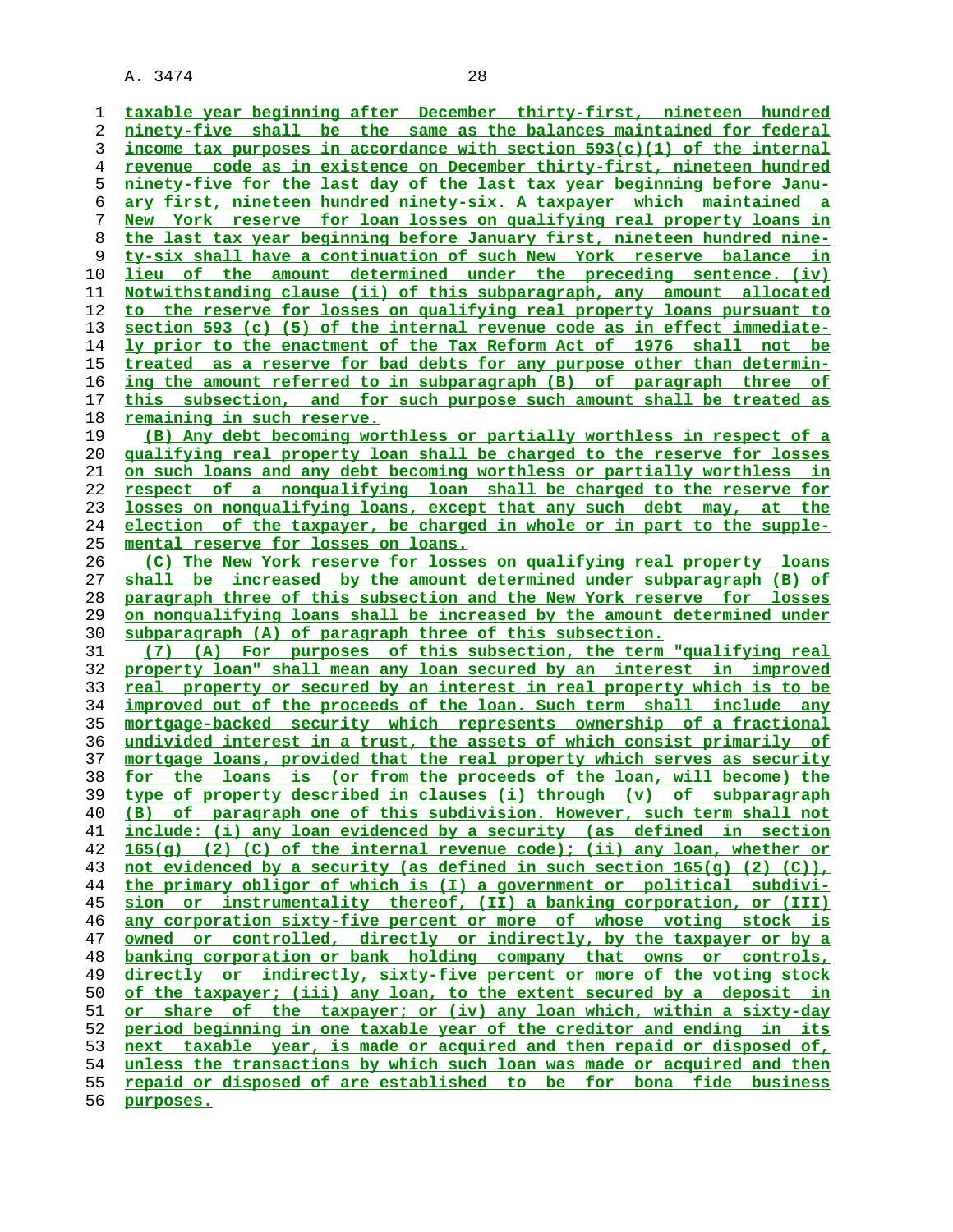| 1  | (B) For purposes of this subsection, the term "nonqualifying loan"       |
|----|--------------------------------------------------------------------------|
| 2  | shall mean any loan which is not a qualifying real property loan.        |
| 3  | For purposes of this subsection, the term "loan" shall mean debt,<br>(C) |
| 4  | as the term "debt" is used in section 166 of the internal revenue code.  |
| 5  | (D) A reqular or residual interest in a REMIC, as such term is defined   |
| 6  | in section 860D of the internal revenue code, shall be treated as a      |
| 7  | qualifying real property loan, except that, if less than ninety-five     |
|    |                                                                          |
| 8  | percent of the assets of such REMIC are qualifying real property loans   |
| 9  | (determined as if the taxpayer held the assets of the REMIC), such       |
| 10 | interest shall be so treated only in the proportion which the assets of  |
| 11 | such REMIC consist of such loans. For purposes of determining whether    |
| 12 | any interest in a REMIC qualifies under the preceding sentence, any      |
| 13 | interest in another REMIC held by such REMIC shall be treated as a qual- |
| 14 | ifying real property loan under principles similar to the principles of  |
| 15 | the preceding sentence, except that if such REMICS are part of a tiered  |
| 16 | structure, they shall be treated as one REMIC for purposes of this para- |
| 17 | <u>graph.</u>                                                            |
| 18 | $(8)(A)$ Any distribution of property (as defined in section 317(a) of   |
|    |                                                                          |
| 19 | the internal revenue code) by a thrift institution to a shareholder with |
| 20 | respect to its stock, if such distribution is not allowable as a         |
| 21 | deduction under section 591 of such code, shall be treated as made       |
| 22 | (i) first out of its New York earnings and profits accumulated in        |
| 23 | taxable years beginning after December thirty-first, nineteen hundred    |
| 24 | fifty-one, to the extent thereof,                                        |
| 25 | (ii) then out of the New York reserve for losses on qualifying real      |
| 26 | property loans, to the extent additions to such reserve exceed the addi- |
| 27 | tions which would have been allowed under paragraph five of this         |
| 28 | subsection,                                                              |
| 29 | (iii) then out of the supplemental reserve for losses on loans, to the   |
|    |                                                                          |
|    |                                                                          |
| 30 | extent thereof,                                                          |
| 31 | (iv) then out of such other accounts as may be proper.                   |
| 32 | This subparagraph shall apply in the case of any distribution in redemp- |
| 33 | tion of stock or in partial or complete liquidation of a thrift institu- |
| 34 | tion, except that any such distribution shall be treated as made first   |
| 35 | out of the amount referred to in clause (ii) of this subparagraph,       |
| 36 | second out of the amount referred to in clause (iii) of this subpara-    |
| 37 | graph, third out of the amount referred to in clause (i) of this subpar- |
| 38 | agraph and then out of such other accounts as may be proper. This        |
| 39 | subparagraph shall not apply to any transaction to which section 381 of  |
| 40 | such code (relating to carryovers and certain corporate acquisitions)    |
| 41 | applies, or to any distribution to the federal savings and loan insur-   |
| 42 | ance corporation or the federal deposit insurance corporation in redemp- |
| 43 | tion of an interest in an association or institution, if such interest   |
| 44 | was originally received by the federal savings and loan insurance corpo- |
| 45 | ration or the federal deposit insurance corporation in exchange for      |
| 46 | financial assistance pursuant to section 406(f) of the federal national  |
| 47 | housing act or pursuant to subsection (c) of section thirteen of the     |
| 48 | federal deposit insurance act.                                           |
| 49 | (B) If any distribution is treated under subparagraph (A) of this        |
| 50 | paragraph as having been made out of the reserves described in clauses   |
| 51 | (ii) and (iii) of such subparagraph, the amount charged against such     |
| 52 | reserve shall be the amount which, when reduced by the amount of tax     |
| 53 | imposed under the internal revenue code and attributable to the inclu-   |
| 54 | sion of such amount in gross income, is equal to the amount of such      |
| 55 | distribution; and the amount so charged against such reserve shall be    |

**included in the entire net income of the taxpayer.**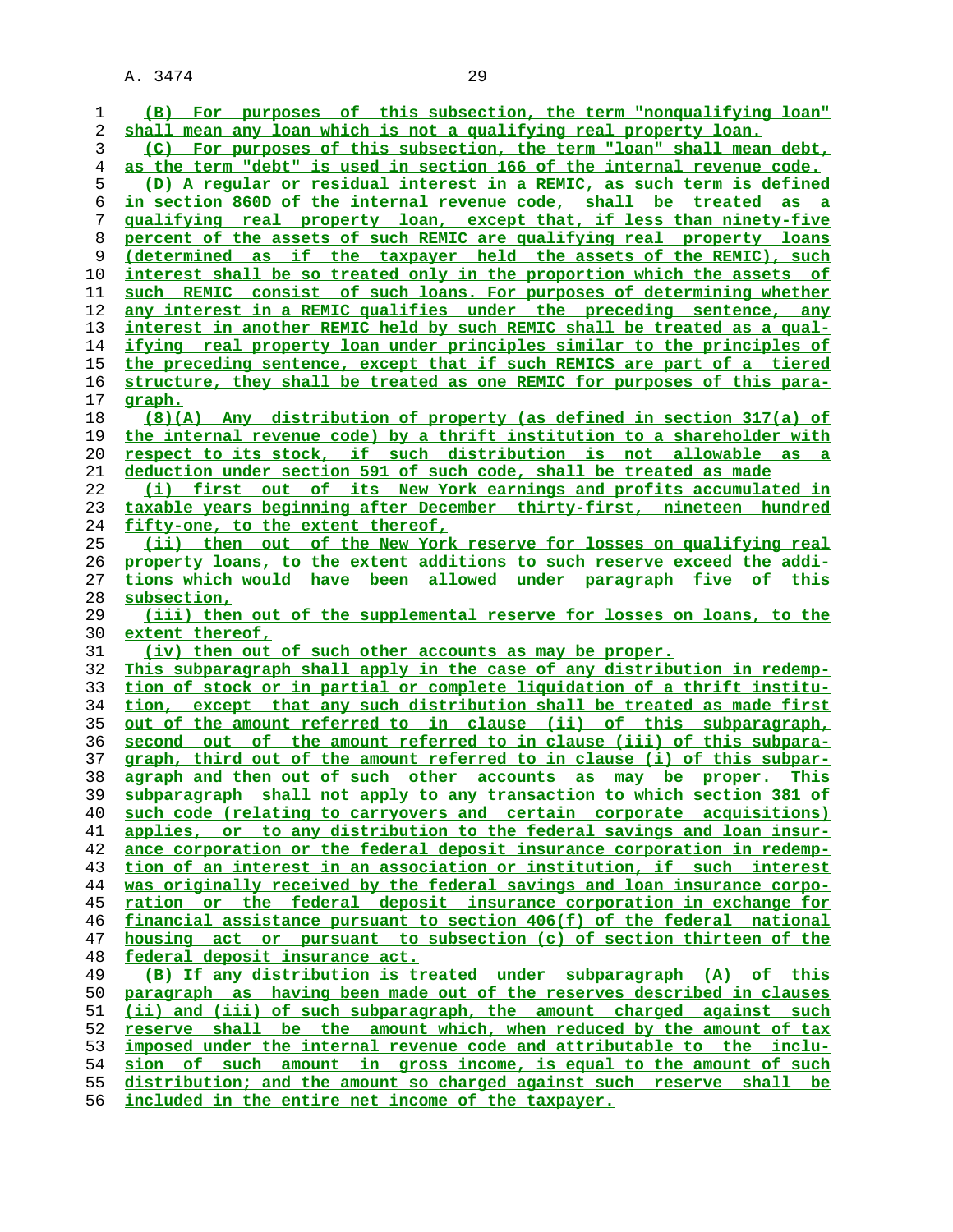**(C) (i) For purposes of clause (ii) of subparagraph (A) of this para- graph, additions to the New York reserve for losses on qualifying real property loans for the taxable year in which the distribution occurs shall be taken into account. (ii) For purposes of computing under this subsection the amount of a reasonable addition to the New York reserve for losses on qualifying real property loans for any taxable year, the amount charged during any year to such reserve pursuant to the provisions of subparagraph (B) of this paragraph shall not be taken into account. (9) A taxpayer which maintains a New York reserve for losses on quali- fying real property loans and which ceases to meet the definition of a thrift institution as defined in paragraph one of this subsection, must include in its entire net income for the last taxable year such para** graph applied the excess of its New York reserve for losses on qualify-**ing real property loans over the greater of (A) its reserve for losses on qualifying real property loans as of the last day of the last taxable year such reserve is maintained for federal income tax purposes or (B) the balance of the New York reserve for losses on qualifying real prop- erty loans which would be allowable to the taxpayer for the last taxable year such taxpayer met such definition of a thrift institution if the taxpayer had computed its reserve balance pursuant to the method described in subparagraph (A) of paragraph one of subsection (i) of this section. (i) (1) For taxable years beginning before January first, two thousand ten, a taxpayer subject to the provisions of section 585(c) of the internal revenue code and not subject to subsection (h) of this section may, in computing entire net income, deduct an amount equal to or less than the amount determined pursuant to subparagraph (A) of this para- graph or subparagraph (B) of this paragraph, whichever is greater. Provided, however, in no event shall the deduction be less than the amount determined pursuant to such subparagraph (A). (A) The amount determined pursuant to this subparagraph shall be the amount necessary to increase the balance of its New York reserve for losses on loans (at the close of the taxable year) to the amount which bears the same ratio to loans outstanding at the close of the taxable year as (i) the total bad debts sustained during the taxable year and the five preceding taxable years (or, with the approval of the commis- sioner of taxation and finance, a shorter period), adjusted for recov- eries of bad debts during such period, bears to (ii) the sum of the loans outstanding at the close of such six or fewer taxable years. (B) (i) The amount determined pursuant to this subparagraph shall be the amount necessary to increase the balance of its New York reserve for losses on loans (at the close of the taxable year) to the lower of -- (I) the balance of the reserve at the close of the base year, or (II) if the amount of loans outstanding at the close of the taxable year is less than the amount of loans outstanding at the close of the**

**base year, the amount which bears the same ratio to loans outstanding at the close of the taxable year as the balance of the reserve at the close of the base year bears to the amount of loans outstanding at the close of the base year.**

**(ii) For purposes of this paragraph, the base year shall be (I) for taxable years beginning in nineteen hundred eighty-seven, the last taxa- ble year before the most recent adoption of the experience method for federal income tax purposes or for purposes of this article, whichever is earlier, and (II) for taxable years beginning after nineteen hundred**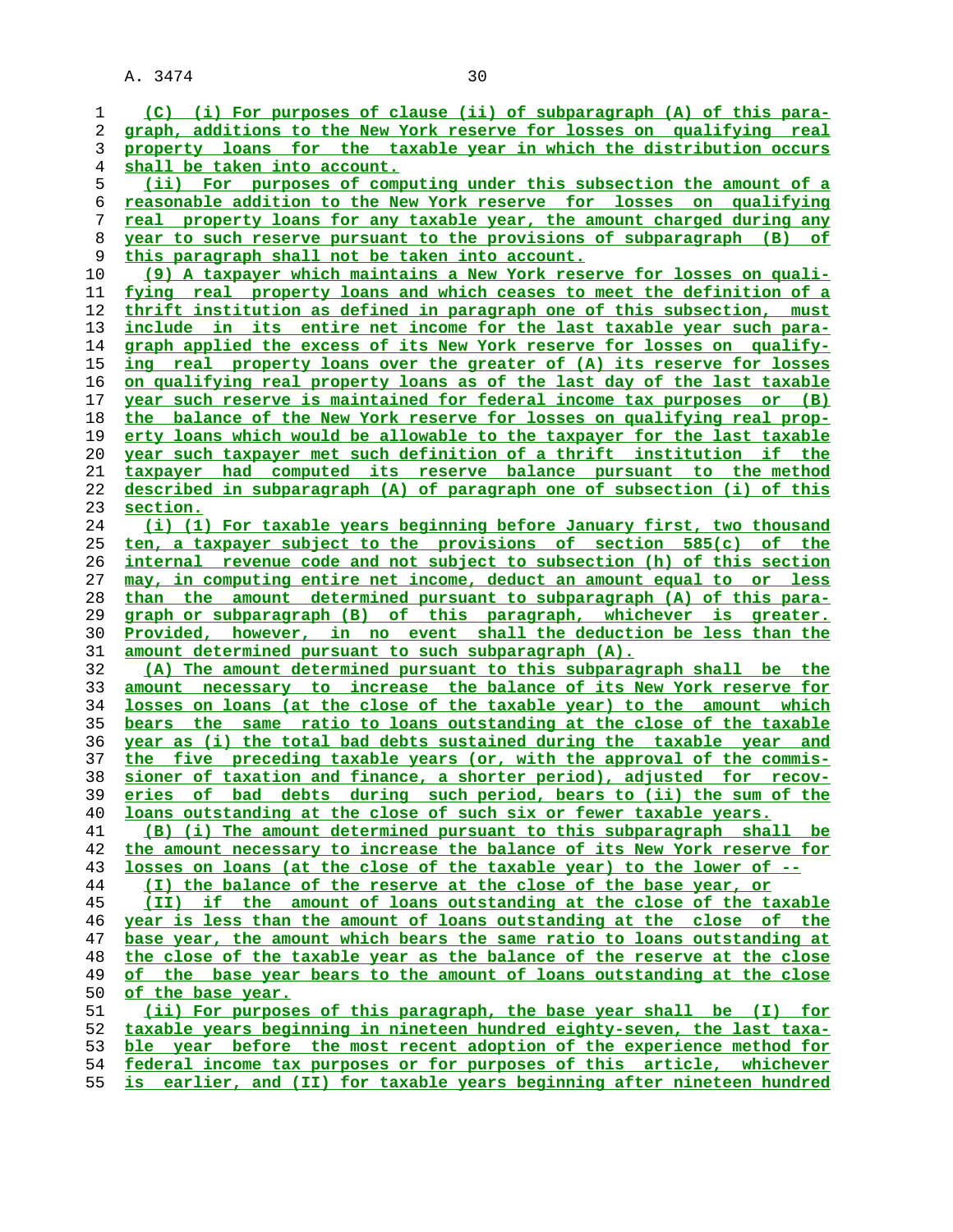| ı  | eighty-seven, the last taxable year beginning before nineteen hundred     |
|----|---------------------------------------------------------------------------|
| 2  | eighty-eight.                                                             |
| 3  | (2) (A) For taxable years beginning before January first, two thousand    |
| 4  | ten, each taxpayer described in paragraph one of this subsection shall    |
| 5  | establish and maintain a New York reserve for losses on loans. Such       |
| 6  | reserve shall be maintained for all subsequent taxable years. The         |
| 7  | balance of the New York reserve for losses on loans at the beginning of   |
| 8  | the first day of the first taxable year the taxpayer becomes subject to   |
| 9  | this subsection shall be the same as the balance at the beginning<br>оf   |
| 10 | such day of the reserve for losses on loans maintained for federal        |
| 11 | income tax purposes. The New York reserve for losses on loans shall be    |
| 12 | reduced by an amount equal to the deduction allowed, but not more than    |
| 13 | the amount allowable, for worthless debts for federal income tax          |
| 14 | purposes pursuant to section 166 of the internal revenue code plus the    |
| 15 | amount, if any, charged against its reserve for losses on loans pursuant  |
| 16 | to section $585(c)(4)$ of such code.                                      |
| 17 | (B) For purposes of subparagraph (A) of this paragraph, a taxpayer        |
| 18 | which had previously been subject to the provisions of subsection (h) of  |
| 19 | this section shall establish a New York reserve for losses on loans       |
| 20 | equal to the sum of (i) the greater of (I) the balance of its federal     |
| 21 | reserve for losses on qualifying real property loans as of the first day  |
| 22 | of the first taxable year the taxpayer becomes subject to the provisions  |
| 23 | this subsection or (II) the greater of the amounts determined under<br>of |
| 24 | subparagraphs (A) and (B) of paragraph nine of subsection (h) of this     |
| 25 | section in the year such paragraph applied to the taxpayer, (ii) the      |
| 26 | greater of (I) the balance in its federal reserve for losses on nonqual-  |
| 27 | ifying loans as of the first day of the first taxable year the taxpayer   |
| 28 | becomes subject to this subsection or (II) the balance in its New York    |
| 29 | reserve for losses on nonqualifying loans as of the last date the         |
| 30 | taxpayer was subject to the provisions of subsection (h) of this section  |
| 31 | and (iii) the balance in its supplemental reserve for losses on loans as  |
| 32 | of the last date the taxpayer was subject to the provisions of            |
| 33 | subsection (h) of this section.                                           |
| 34 | (3) The determination and treatment of the New York reserve balance,      |
| 35 | including any additions thereto, subtractions therefrom, or recapture     |
| 36 | thereof, for                                                              |
| 37 | (A) any banking corporation which was subject to tax for federal          |
| 38 | income tax purposes but not subject to tax under this article for prior   |
| 39 | taxable years,                                                            |
| 40 | (B) any taxpayer which ceases to be subject to tax under this article,    |
| 41 | or                                                                        |
| 42 | (C) any other unusual circumstances                                       |
| 43 | shall be determined by the commissioner of taxation and finance.          |
| 44 | Provided, however, any banking corporation which was subject to tax for   |
| 45 | federal income tax purposes but not subject to tax under this article     |
| 46 | for prior taxable years shall have as its opening New York reserve for    |
| 47 | losses on loans the amount determined by applying the provisions of       |
| 48 | subparagraph (A) of paragraph one of this subsection to loans outstand-   |
| 49 | ing at the close of its last taxable year for federal income tax          |
| 50 | purposes ending prior to the first taxable year for which the taxpayer    |
| 51 | is subject to tax under this article and provided, further, that the      |
| 52 | provisions of subparagraph (B) of paragraph one of this subsection shall  |
| 53 | not apply.                                                                |
| 54 | (j) (1) In the case of property placed in service prior to January        |
| 55 | first, nineteen hundred seventy-three, for which the taxpayer properly    |
| 56 | adopted a different method of computing depreciation under section two    |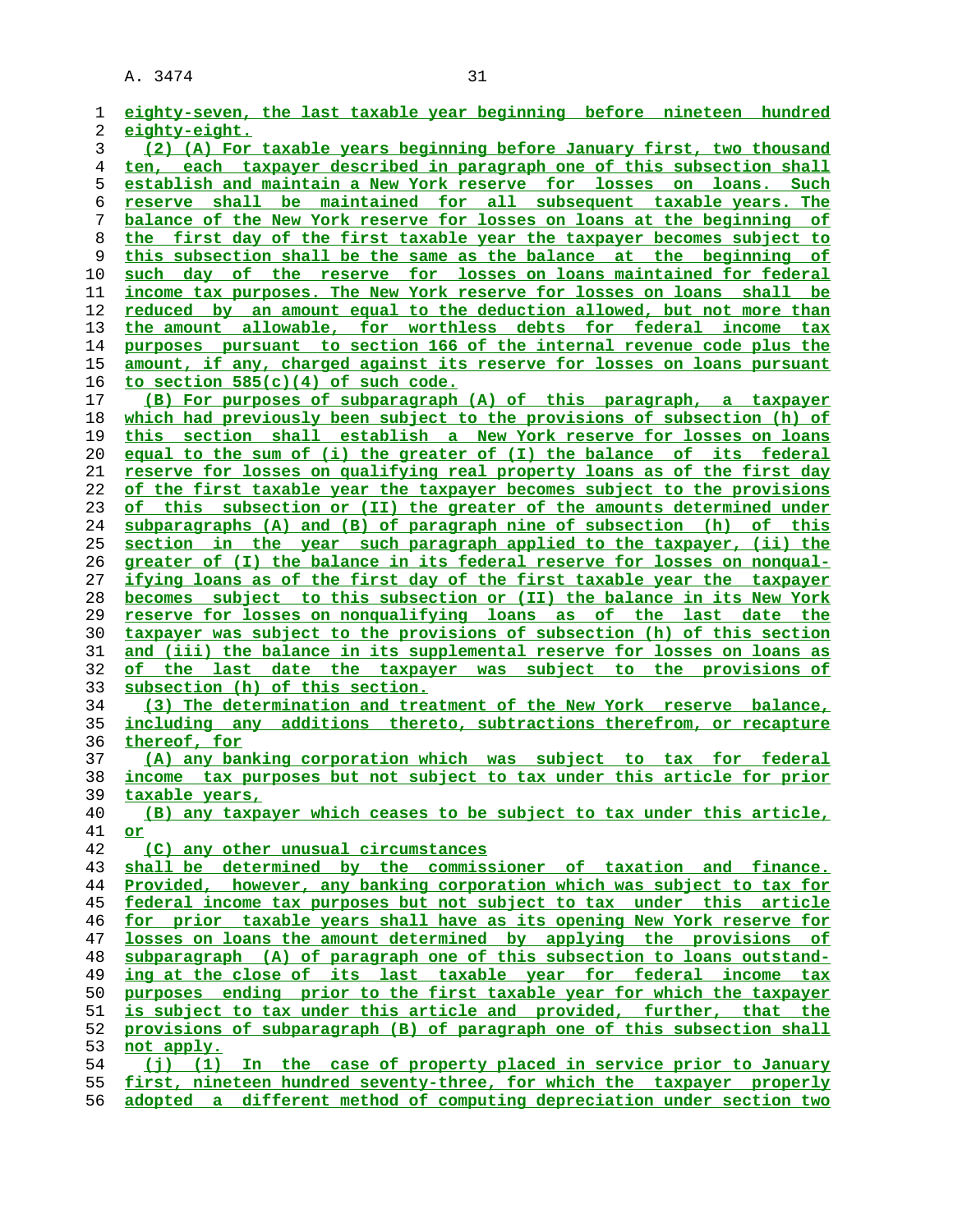**hundred nineteen-z or section two hundred nineteen-xx of this chapter (as such sections were in effect on or before December thirty-first, nineteen hundred seventy-two) than was adopted for federal income tax purposes with respect to such property, entire net income under this article shall be computed without regard to the amount allowable as a deduction for depreciation of such property in computing federal taxable income for the taxable year but, in lieu thereof, shall be computed as if such deduction were determined by the method of depreciation adopted with respect to such property under sections two hundred nineteen-z or two hundred nineteen-xx of this chapter (as such sections were in effect on or before December thirty-first, nineteen hundred seventy-two). (2) In computing entire net income, the amount allowable as a deduction for charitable contributions for federal income tax purposes shall be decreased by any amount allowed as a deduction for federal income tax purposes for the taxable year under section one hundred seventy of the internal revenue code as a carryover of excess contrib- utions which are not made in such taxable year and which were deductible in computing the tax due under article nine-B or nine-C of this chapter (as such articles were in effect on or before December thirty-first, nineteen hundred seventy-two). (3) There shall be excluded from the computation of entire net income any amount allowed as a deduction for federal income tax purposes for the taxable year under section twelve hundred twelve of the internal revenue code as a capital loss carryforward to the taxable year, which was deductible as a loss in computing the tax due under article nine-B or nine-C of this chapter (as such articles were in effect on December thirty-first, nineteen hundred seventy-two). (4) There shall be excluded from the computation of entire net income the amount of any income or gain from the sale of real or personal prop- erty which is includible in determining federal taxable income for the taxable year pursuant to the installment method under section four hundred fifty-three of the internal revenue code, to the extent that such income or gain was includible in the computation of the tax due under article nine-B or nine-C of this chapter (as such articles were in effect on December thirty-first, nineteen hundred seventy-two). (5) To the extent not otherwise provided in this article, there shall be excluded from entire net income the amount necessary to prevent the taxation under this article of any other amount of income or gain which was properly included in income or gain and was taxable under article nine-B or nine-C of this chapter (as such articles were in effect on or before December thirty-first, nineteen hundred seventy-two) and there shall be disallowed as a deduction in computing entire net income any amount which was allowable as a deduction in computing the tax due under such articles (as they were in effect on or before December thirty- first, nineteen hundred seventy-two). (k) (1) At the election of the taxpayer, there shall be deducted from the portion of its entire net income allocated within the state, depre- ciation with respect to any property such as described in paragraph two of this subsection, not exceeding twice the depreciation allowed with respect to the same property for federal income tax purposes. Such deduction shall be allowed only upon condition that entire net income be computed without any deduction for depreciation or amortization of the same property, and the total of all deductions allowed under article nine-B or nine-C of this chapter (as such articles were in effect on or before December thirty-first, nineteen hundred seventy-two) and this**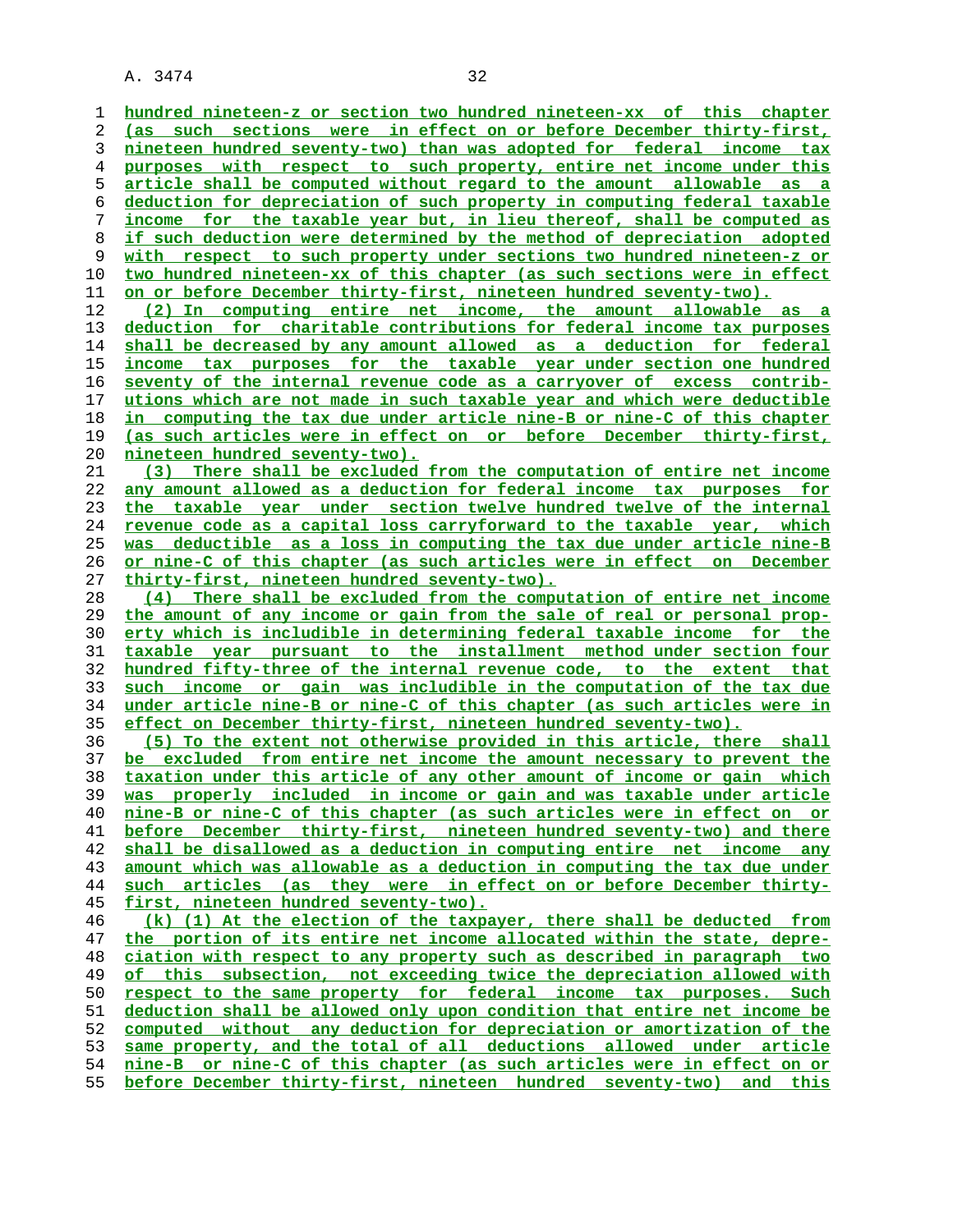**article in any taxable year or years with respect to the depreciation of any such property shall not exceed its cost or other basis.**

**(2) Such deduction shall be allowed only with respect to tangible property which is depreciable pursuant to section one hundred sixty-sev- en of the internal revenue code, having a situs in this state and used in the taxpayer's business, (i) constructed, reconstructed or erected after December thirty-first, nineteen hundred sixty-three, pursuant to a contract which was, on or before December thirty-first, nineteen hundred sixty-seven, and at all times thereafter, binding on the taxpayer or, property, the physical construction, reconstruction or erection of which began on or before December thirty-first, nineteen hundred sixty-seven or which began after such date pursuant to an order placed on or before December thirty-first, nineteen hundred sixty-seven, and then only with respect to that portion of the basis thereof which is properly attribut- able to such construction, reconstruction or erection after December thirty-first, nineteen hundred sixty-three, or (ii) acquired after December thirty-first, nineteen hundred sixty-three, pursuant to a contract which was, on or before December thirty-first, nineteen hundred sixty-seven, and at all times thereafter, binding on the taxpayer or pursuant to an order placed on or before December thirty-first, nineteen hundred sixty-seven, by purchase as defined in section one hundred seventy-nine (d) of the internal revenue code, if the original use of such property commenced with the taxpayer, commenced in this state and commenced after December thirty-first, nineteen hundred sixty-three, or (iii) acquired, constructed, reconstructed, or erected subsequent to December thirty-first nineteen hundred sixty-seven, if such acquisition, construction, reconstruction or erection is pursuant to a plan of the taxpayer which was in existence December thirty-first, nineteen hundred sixty-seven and not thereafter substantially modified, and such acquisi- tion, construction, reconstruction or erection would qualify under the rules in paragraphs four, five or six of subsection (h) of section forty-eight of the internal revenue code provided all references in such paragraphs four, five and six to the dates October nine, nineteen hundred sixty-six, and October ten, nineteen hundred sixty-six, shall be read as December thirty-first, nineteen hundred sixty-seven. A taxpayer shall be allowed a deduction under clauses (i), (ii) or (iii) of this paragraph only if the tangible property shall be delivered or the construction, reconstruction or erection shall be completed on or before December thirty-first, nineteen hundred sixty-nine, except in the case of tangible property which is acquired, constructed, reconstructed or erected pursuant to a contract which was, on or before December thirty- first, nineteen hundred sixty-seven, and at all times thereafter, bind- ing on the taxpayer. Provided, however, for any taxable year beginning on or after January first, nineteen hundred sixty-eight, a taxpayer shall not be allowed a deduction under paragraph one of this subsection with respect to tangible personal property leased by it to any other person or corporation. For purposes of the preceding sentence, any contract or agreement to lease or rent or for a license to use such property shall be considered a lease. With respect to property which the taxpayer uses itself for purposes other than leasing for part of a taxa- ble year and leases for a part of a taxable year, the taxpayer shall be allowed a deduction under paragraph one of this subsection in proportion to the part of the year it uses such property. (3) If the deduction allowable for any taxable year pursuant to this subsection exceeds the portion of the taxpayer's entire net income allo-**

**cated to this state for such year, the excess may be carried over to the**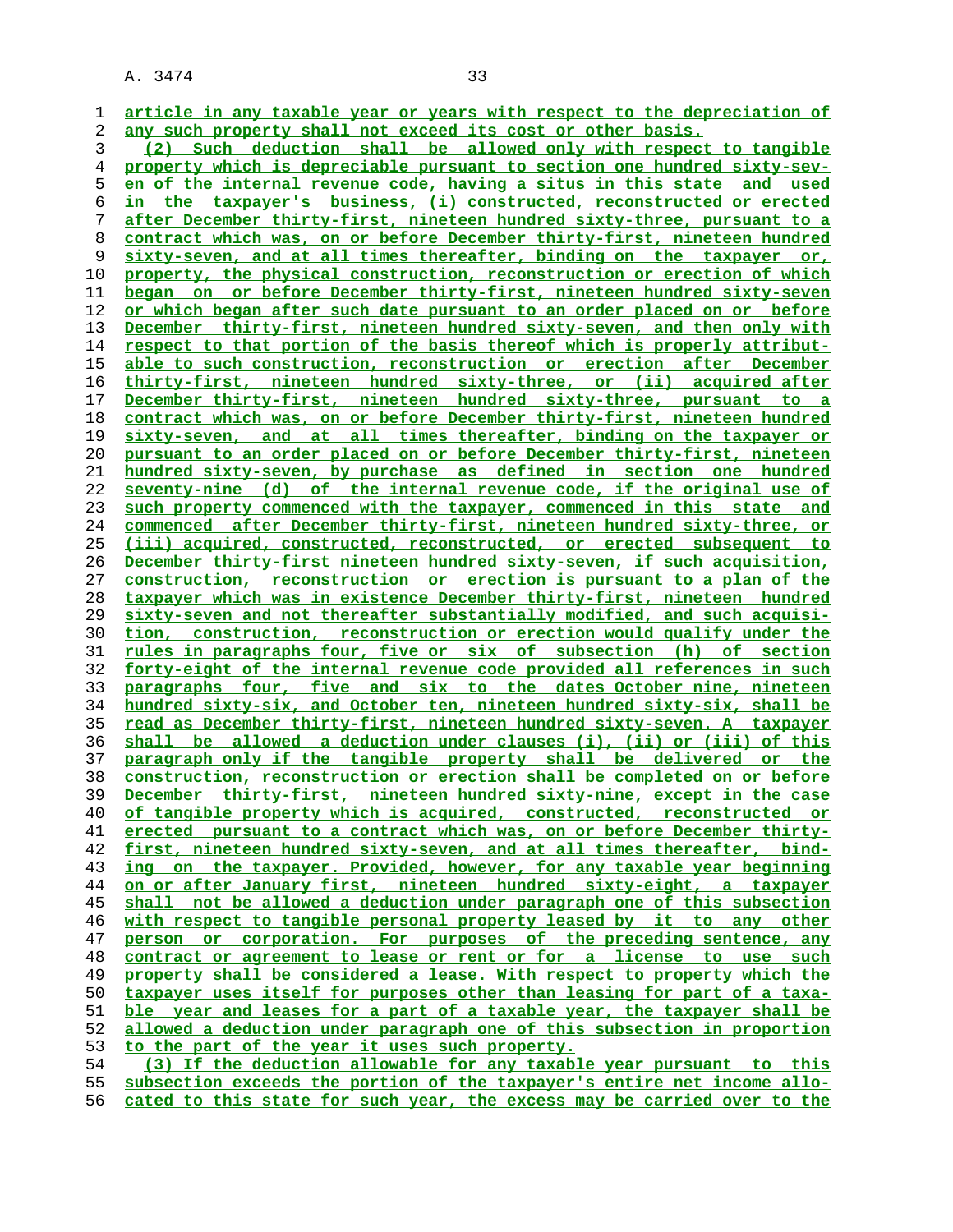| 1        | following taxable year or years and may be deducted from the portion of                                                                            |
|----------|----------------------------------------------------------------------------------------------------------------------------------------------------|
| 2        | the taxpayer's entire net income allocated to this state for such year                                                                             |
| 3        | or years.                                                                                                                                          |
| 4        | (4) In any taxable year when property is sold or otherwise disposed                                                                                |
| 5        | of, with respect to which a deduction has been allowed pursuant to this                                                                            |
| 6        | subsection, subdivision twelve of section two hundred nineteen-z or                                                                                |
| 7        | subdivision ten of section two hundred nineteen-xx of this chapter (as                                                                             |
| 8        | such subdivisions were in effect on or before December thirty-first,                                                                               |
| 9        | nineteen hundred seventy-two), the gain or loss entering into the compu-                                                                           |
| 10       | tation of federal taxable income shall be disregarded in computing                                                                                 |
| 11       | entire net income, and there shall be added or subtracted from the                                                                                 |
| 12       | portion of entire net income allocated within the state the gain or loss                                                                           |
| 13       | upon such sale or other disposition. In computing such gain or loss the                                                                            |
| 14       | basis of the property sold or disposed of shall be adjusted to reflect                                                                             |
| 15       | the deduction allowed with respect to such property pursuant to para-                                                                              |
| 16       | graph one of this subsection. Provided however, that no loss shall be                                                                              |
| 17       | <u>recognized for the purposes of this paragraph with respect to a sale or</u>                                                                     |
| 18       | <u>other disposition of property to a person whose acquisition thereof is</u>                                                                      |
| 19       | not a purchase as defined in section one hundred seventy-nine (d) of the                                                                           |
| 20       | internal revenue code.                                                                                                                             |
| 21       | (k-1) A net operating loss deduction shall be allowed which shall be                                                                               |
| 22       | presumably the same as the net operating loss deduction allowed under                                                                              |
| 23       | section one hundred seventy-two of the internal revenue code, except                                                                               |
| 24       | that in every instance where such deduction is allowed under this arti-                                                                            |
| 25       | cle:                                                                                                                                               |
| 26       | (1) any net operating loss included in determining such deduction                                                                                  |
| 27       | shall be adjusted to reflect the inclusions and exclusions from entire                                                                             |
| 28       | net income required by the other provisions of this section,                                                                                       |
| 29       | (2) such deduction shall not include any net operating loss sustained                                                                              |
| 30       | during any taxable year beginning prior to January first, two thousand                                                                             |
| 31       | one, or during any taxable year in which the taxpayer was not subject to                                                                           |
| 32       | the tax imposed by this article,                                                                                                                   |
| 33       | (3) such deduction shall not exceed the deduction for the taxable year                                                                             |
| 34       | allowed under section one hundred seventy-two of the internal revenue                                                                              |
| 35       | code augmented by the excess of the amount allowed as a deduction pursu-                                                                           |
| 36       | ant to subsection (h) or (i) of this section, whichever is applicable,                                                                             |
| 37       | over the amount allowed as a deduction pursuant to section 166 or 585 of                                                                           |
| 38       | the internal revenue code, for each taxable year in which the taxpayer                                                                             |
| 39       | had a net operating loss which is carried to the taxable year of the                                                                               |
| 40       | deduction under this provision, in the aggregate, (except to the extent                                                                            |
| 41       | such excess was previously deducted in computing entire net income), and                                                                           |
| 42       | (4) the net operating loss deduction allowed under section one hundred                                                                             |
| 43       | seventy-two of the internal revenue code shall for purposes of this                                                                                |
| 44       | subsection be determined as if the taxpayer had elected under such                                                                                 |
| 45       | section to relinquish the entire carryback period with respect to net                                                                              |
| 46       | operating losses.                                                                                                                                  |
| 47<br>48 | (1) In the case of a savings and insurance bank which conducts a life<br>insurance business through a life insurance department under the author-  |
|          |                                                                                                                                                    |
| 49       | ity of former article six-A of the banking law, entire net income means                                                                            |
| 50<br>51 | the federal taxable income which such bank is required to report to the<br>United States treasury department under paragraph one of subsection (a) |
| 52       | of section five hundred ninety-four of the internal revenue code and the                                                                           |
| 53       | modifications required by this section in computing entire net income                                                                              |
|          |                                                                                                                                                    |
| 54       | shall only be made with respect to such federal taxable income.                                                                                    |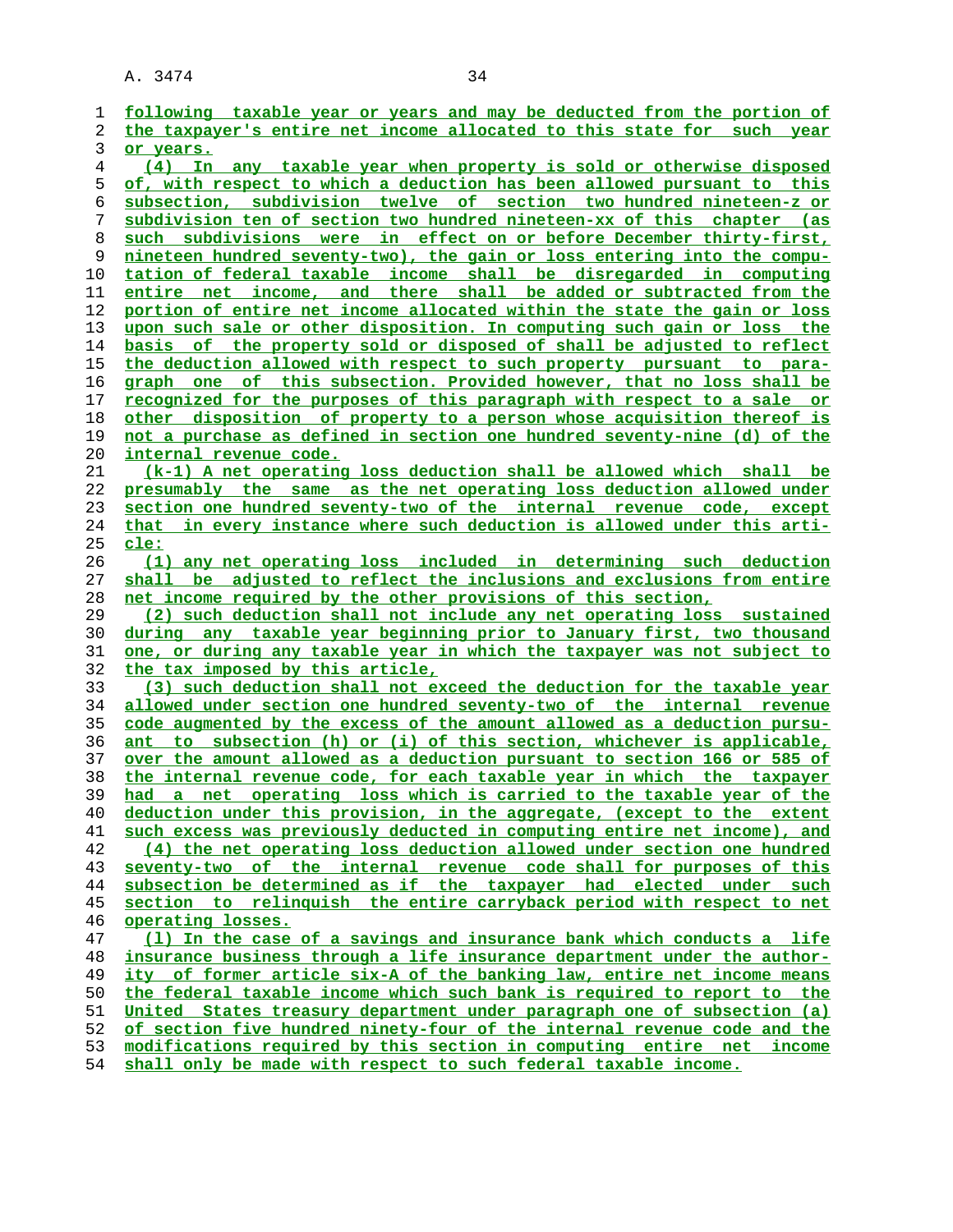| 1        | (m) If the period covered by a return under this article is other than                                           |
|----------|------------------------------------------------------------------------------------------------------------------|
| 2        | the period covered by the return to the United States treasury depart-                                           |
| 3        | ment,                                                                                                            |
| 4        | (1) except as provided in paragraph two of this subsection, entire net                                           |
| 5        | and alternative entire net income shall be determined by multi-<br>income                                        |
| 6        | plying the taxable income reported to such department (as adjusted                                               |
| 7        | pursuant to the provisions of this article) by the number of calendar                                            |
| 8        | months or major parts thereof covered by the return under this article                                           |
| 9        | and dividing by the number of calendar months or major parts thereof                                             |
| 10       | covered by the return to such department. If it shall appear that such                                           |
| 11       | method of determining entire net income or alternative entire net income                                         |
| 12       | does not properly reflect the taxpayer's income during the period                                                |
| 13       | covered by the return under this article, the commissioner shall be                                              |
| 14       | <u>authorized in his or her discretion to determine such entire net income</u>                                   |
| 15       | <u>or alternative entire net income solely on the basis of the taxpayer's</u>                                    |
| 16       | income during the period covered by its return under this article.                                               |
| 17       | (2) in the case of a New York S termination year, an equal portion of                                            |
| 18       | entire net income shall be assigned to each day of such year. The                                                |
| 19       | portion of such entire net income thereby assigned to the S short year                                           |
| 20       | <u>and the C short year shall be included in the respective returns for the</u>                                  |
| 21       | S short year and the C short year under this article. However, where                                             |
| 22       | paragraph three of subsection (s) of section six hundred twelve of this                                          |
| 23       | chapter applies, the portion of such entire net income assigned to the S                                         |
| 24       | short year and the C short year shall be determined under normal                                                 |
| 25       | accounting rules.                                                                                                |
| 26       | (n) The tax commission may, whenever necessary in order properly to                                              |
| 27       | reflect the entire net income of any taxpayer, determine the year or                                             |
| 28       | period in which any item of income or deduction shall be included, with-                                         |
| 29       | <u>out regard to the method of accounting employed by the taxpayer.</u>                                          |
| 30       | OSSS. (1) New York S corporation. In the case of a New York S<br>(0)                                             |
| 31<br>32 | corporation which is the parent of a qualified subchapter S subsidiary<br>(OSSS) with respect to a taxable year: |
| 33       | (A) where the QSSS is not an excluded corporation,                                                               |
| 34       | (i) in determining the entire net income of such parent corporation,                                             |
| 35       | all assets, liabilities, income and deductions of the OSSS shall be                                              |
| 36       | treated as assets, liabilities, income and deductions of the parent                                              |
| 37       | corporation, and                                                                                                 |
| 38       | (ii) the QSSS shall be exempt from all taxes imposed by this article,                                            |
| 39       | and                                                                                                              |
| 40       | (B) where the OSSS is an excluded corporation, the entire net income                                             |
| 41       | of the parent corporation shall be determined as if the federal OSSS                                             |
| 42       | election had not been made.                                                                                      |
| 43       | (2) New York C corporation. In the case of a New York C corporation                                              |
| 44       | which is the parent of a OSSS with respect to a taxable year:                                                    |
| 45       | (A) where the OSSS is a taxpayer,                                                                                |
| 46       | (i) in determining the entire net income of such parent corporation,                                             |
| 47       | all assets, liabilities, income and deductions of the OSSS shall be                                              |
| 48       | treated as assets, liabilities, income and deductions of the parent                                              |
| 49       | corporation, and                                                                                                 |
| 50       | (ii) the OSSS shall be exempt from all taxes imposed by this article,                                            |
| 51       | and                                                                                                              |
| 52       | (B) where the OSSS is not a taxpayer,                                                                            |
| 53       | (i) if the QSSS is not an excluded corporation, the parent corporation                                           |
| 54       | may make a OSSS inclusion election to include all assets, liabilities,                                           |
| 55       | income and deductions of the OSSS as assets, liabilities, income and                                             |
| 56       | deductions of the parent corporation, and                                                                        |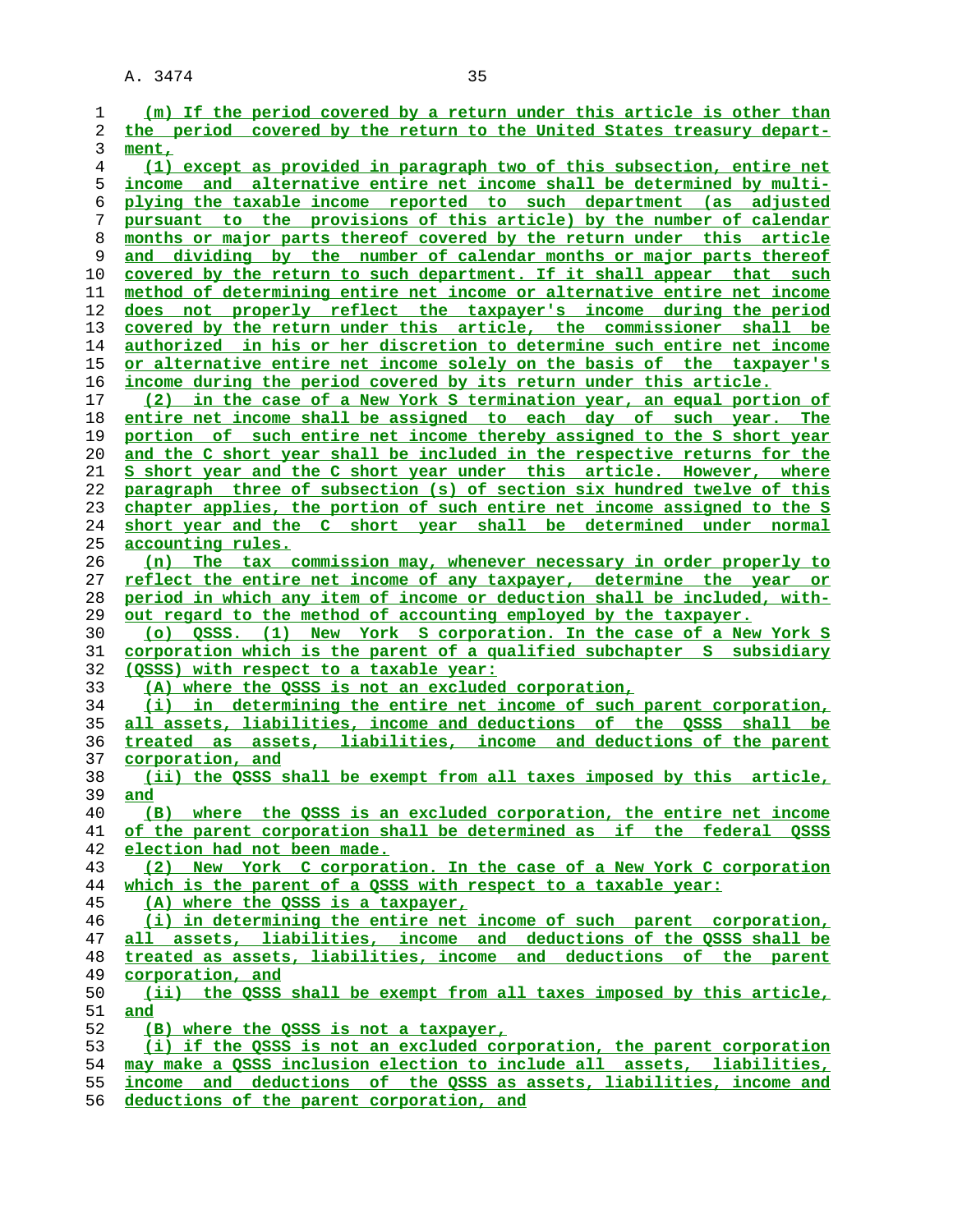**(ii) in the absence of such election, or where the QSSS is an excluded corporation, the entire net income of the parent corporation shall be determined as if the federal QSSS election had not been made. (3) Non-New York S corporation not excluded. In the case of an S corporation which is not a taxpayer and not an excluded corporation, and which is the parent of a QSSS which is a taxpayer, the shareholders of the parent corporation shall be entitled to make the New York S election under subsection (a) of section six hundred sixty of this chapter. (A) For any taxable year for which such election is in effect, the parent corporation shall be subject to tax under this article as a New York S corporation, and the provisions of subparagraph (A) of paragraph** one of this subsection shall apply. **(B) For any taxable year for which such election is not in effect, the QSSS shall be a New York C corporation, and the entire net income of the QSSS shall be determined as if the federal QSSS election had not been made. For purposes of such determination, the taxable year of the parent corporation shall constitute the taxable year of the QSSS, excluding, however, any portion of such year during which the QSSS is not a taxpay- er. (4) S corporation excluded. In the case of an S corporation which is an excluded corporation and which is the parent of a QSSS which is a taxpayer, the QSSS shall be a New York C corporation and the provisions of subparagraph (B) of paragraph three of this subsection shall apply. (5) Excluded corporation. The term "excluded corporation" means a corporation subject to tax under sections one hundred eighty-three through one hundred eighty-five of this chapter, inclusive, or article nine-A or thirty-three of this chapter, or a foreign corporation not taxable by this state which, if it were taxable, would be subject to tax under any of such sections or articles. (6) Taxpayer. For purposes of this paragraph, the term "taxpayer" means a parent corporation or QSSS subject to tax under this article, determined without regard to the provisions of this paragraph. (7) QSSS inclusion election. The election under clause (i) of subpara- graph (B) of paragraph two of this subsection shall be effective for the taxable year for which made and for all succeeding taxable years of the corporation until such election is terminated. An election or termi- nation shall be made on such form and in such manner as the commissioner may prescribe by regulation or instruction. (p) Emerging technology investment deferral. In the case of any sale of a qualified emerging technologies investment held for more than thir- ty-six months and with respect to which the taxpayer elects the applica- tion of this subsection, gain from such sale shall be recognized only to the extent that the amount realized on such sale exceeds the cost of any qualified emerging technologies investment purchased by the taxpayer during the three hundred sixty-five-day period beginning on the date of such sale, reduced by any portion of such cost previously taken into account under this subsection. For purposes of this subsection the following shall apply: (1) A qualified investment is stock of a corporation or an interest, other than as a creditor, in a partnership or limited liability company that was acquired by the taxpayer as provided in Internal Revenue Code § 1202(c)(1)(B), except that the reference to the term "stock" in such section shall be read as "investment," or by the taxpayer from a person who had acquired such stock or interest in such a manner. (2) A qualified emerging technology investment is a qualified invest- ment, that was held by the taxpayer for at least thirty-six months, in a**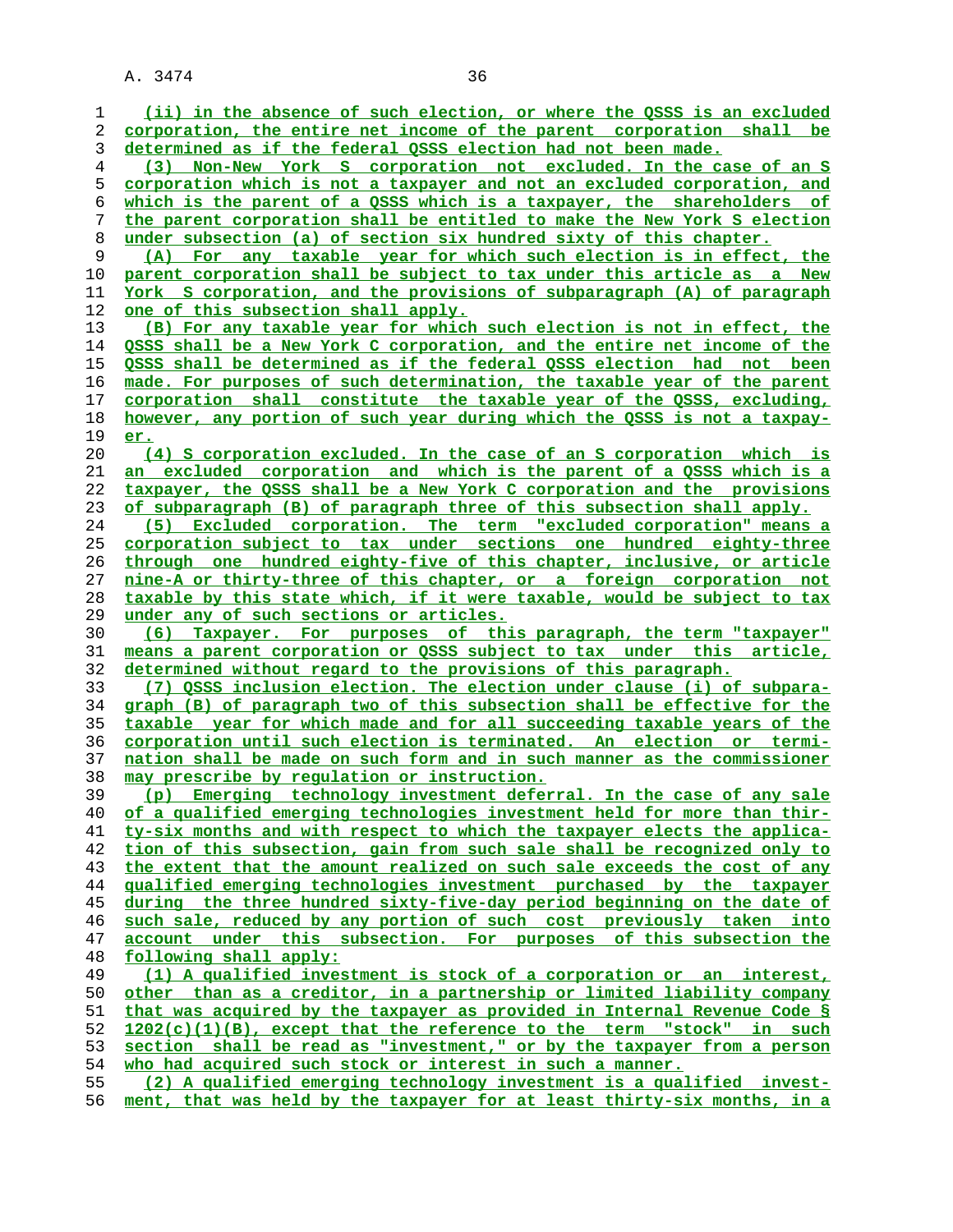**company defined in paragraph (c) of subdivision one of section thirty- one hundred two-e of the public authorities law or an investment in a partnership or limited liability company that is taxed as a partnership to the extent that such partnership or limited liability company invests in qualified emerging technology companies. (3) For purposes of determining whether the nonrecognition of gain under this subsection applies to a qualified emerging technologies investment that is sold, the taxpayer's holding period for such invest- ment and the qualified emerging technologies investment that is purchased shall be determined without regard to Internal Revenue Code § 1223. (q) Amounts deferred. The amount deferred under subsection (p) of this section shall be added to entire net income when the reinvestment in the New York qualified emerging technology company which qualified a taxpay- er for such deferral is sold. (r) For taxable years beginning after December thirty-first, two thou- sand two, in the case of qualified property described in paragraph two of subsection k of section 168 of the internal revenue code, other than qualified resurgence zone property described in subsection (u) of this section, and other than qualified New York Liberty Zone property described in paragraph two of subsection b of section 1400L of the internal revenue code (without regard to clause (i) of subparagraph (C) of such paragraph), which was placed in service on or after June first, two thousand three, a taxpayer shall be allowed with respect to such property the depreciation deduction allowable under section 167 of the internal revenue code as such section would have applied to such proper- ty had it been acquired by the taxpayer on September tenth, two thousand one. (s) Related members expense add back. (1) Definitions. (A) Related member. "Related member" means a related person as defined in subpara- graph (c) of paragraph three of subsection (b) of section four hundred sixty-five of the internal revenue code, except that "fifty percent" shall be substituted for "ten percent". (B) Effective rate of tax. "Effective rate of tax" means, as to any state or U.S. possession, the maximum statutory rate of tax imposed by the state or possession on or measured by a related member's net income multiplied by the apportionment percentage, if any, applicable to the related member under the laws of said jurisdiction. For purposes of this definition, the effective rate of tax as to any state or U.S. possession is zero where the related member's net income tax liability in said jurisdiction is reported on a combined or consolidated return including both the taxpayer and the related member where the reported transactions between the taxpayer and the related member are eliminated or offset. Also, for purposes of this definition, when computing the effective rate of tax for a jurisdiction in which a related member's net income is eliminated or offset by a credit or similar adjustment that is dependent upon the related member either maintaining or managing intangible prop- erty or collecting interest income in that jurisdiction, the maximum statutory rate of tax imposed by said jurisdiction shall be decreased to reflect the statutory rate of tax that applies to the related member as effectively reduced by such credit or similar adjustment. (C) Royalty payments. Royalty payments are payments directly connected to the acquisition, use, maintenance or management, ownership, sale, exchange, or any other disposition of licenses, trademarks, copyrights, trade names, trade dress, service marks, mask works, trade secrets, patents and any other similar types of intangible assets as determined**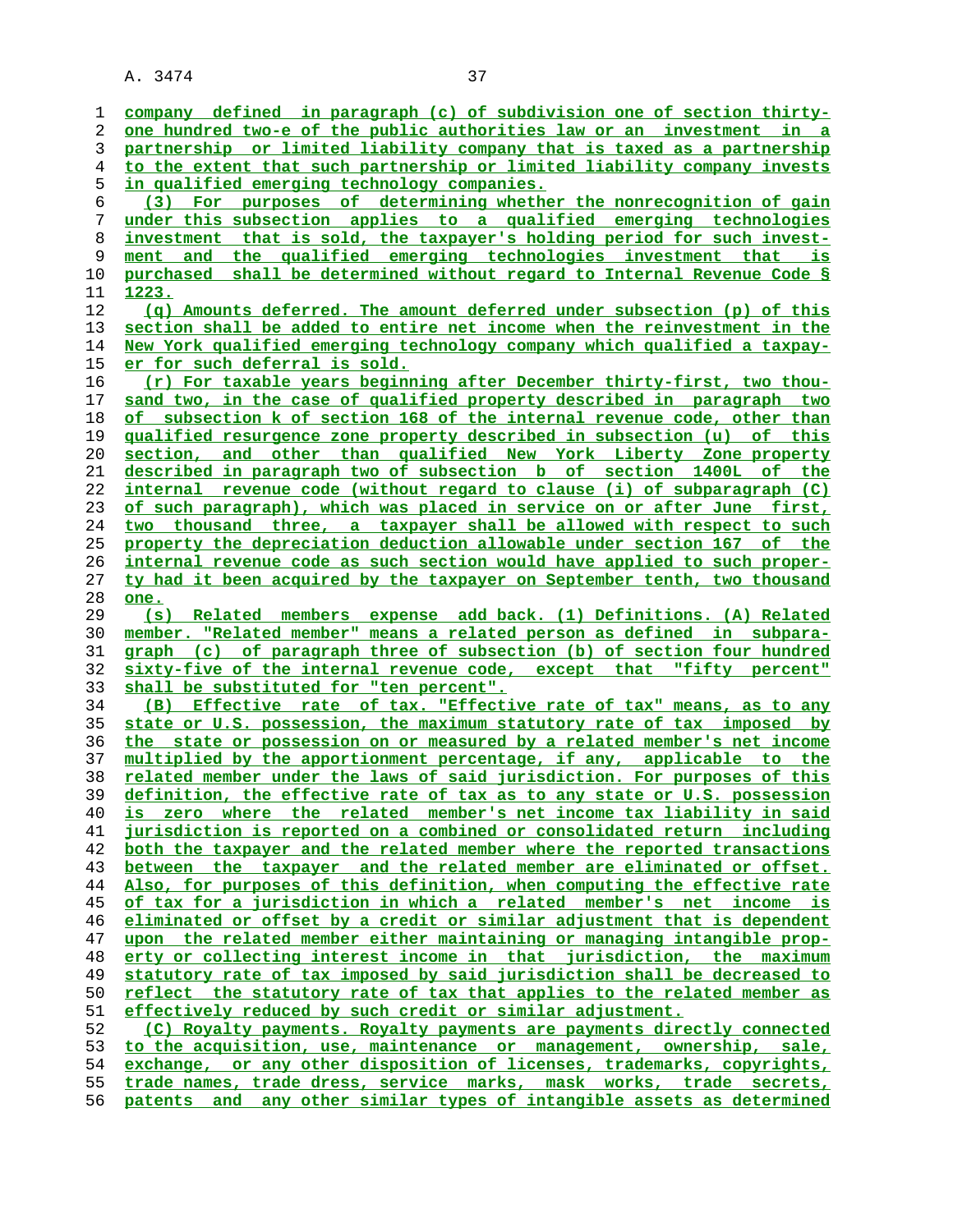**by the commissioner, and include amounts allowable as interest deductions under section one hundred sixty-three of the internal revenue code to the extent such amounts are directly or indirectly for, related to or in connection with the acquisition, use, maintenance or manage- ment, ownership, sale, exchange or disposition of such intangible assets. (D) Valid business purpose. A valid business purpose is one or more business purposes, other than the avoidance or reduction of taxation, which alone or in combination constitute the primary motivation for some business activity or transaction, which activity or transaction changes in a meaningful way, apart from tax effects, the economic position of the taxpayer. The economic position of the taxpayer includes an increase in the market share of the taxpayer, or the entry by the taxpayer into new business markets. (2) Royalty expense add backs. (A) Except where a taxpayer is included in a combined return with a related member pursuant to subsection (f) of section fourteen hundred sixty-two of this article, for the purpose of computing entire net income, a taxpayer must add back royalty payments directly or indirectly paid, accrued, or incurred in connection with one or more direct or indirect transactions with one or more related members during the taxable year to the extent deductible in calculating federal taxable income. (B) Exceptions. (i) The adjustment required in this subsection shall not apply to the portion of the royalty payment that the taxpayer estab- lishes, by clear and convincing evidence of the type and in the form specified by the commissioner, meets all of the following requirements: (I) the related member was subject to tax in this state or another state or possession of the United States or a foreign nation or some combina- tion thereof on a tax base that included the royalty payment paid, accrued or incurred by the taxpayer; (II) the related member during the same taxable year directly or indirectly paid, accrued or incurred such portion to a person that is not a related member; and (III) the trans- action giving rise to the royalty payment between the taxpayer and the related member was undertaken for a valid business purpose. (ii) The adjustment required in this subsection shall not apply if the taxpayer establishes, by clear and convincing evidence of the type and in the form specified by the commissioner, that: (I) the related member was subject to tax on or measured by its net income in this state or another state or possession of the United States or some combination thereof; (II) the tax base for said tax included the royalty payment paid, accrued or incurred by the taxpayer; and (III) the aggregate effective rate of tax applied to the related member in those jurisdic- tions is no less than eighty percent of the statutory rate of tax that applied to the taxpayer under section fourteen hundred fifty-five of this article for the taxable year. (iii) The adjustment required in this subsection shall not apply if the taxpayer establishes, by clear and convincing evidence of the type and in the form specified by the commissioner, that: (I) the royalty payment was paid, accrued or incurred to a related member organized under the laws of a country other than the United States; (II) the related member's income from the transaction was subject to a comprehen- sive income tax treaty between such country and the United States; (III) the related member was subject to tax in a foreign nation on a tax base that included the royalty payment paid, accrued or incurred by the taxpayer; (IV) the related member's income from the transaction was taxed in such country at an effective rate of tax at least equal to that**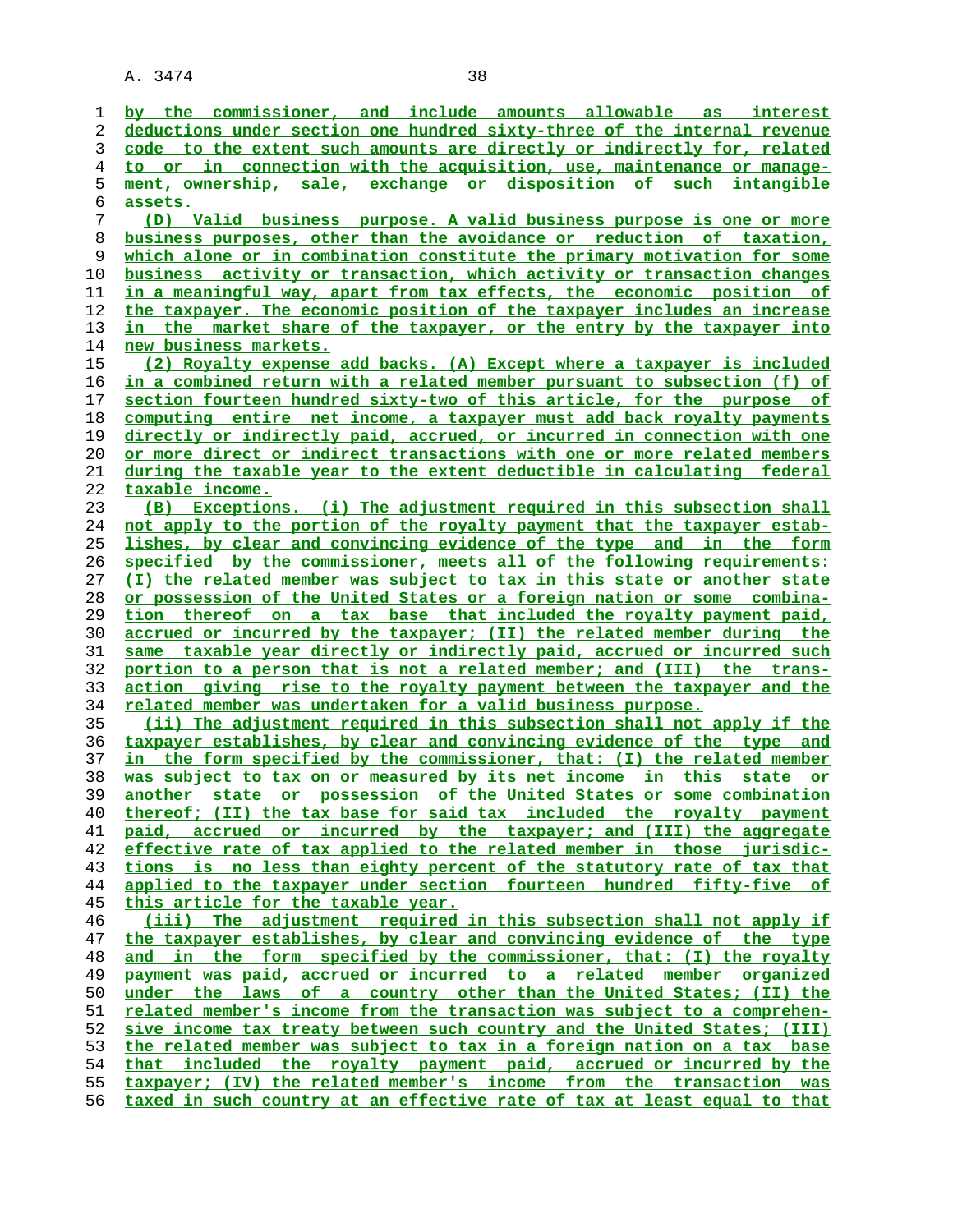**imposed by this state; and (V) the royalty payment was paid, accrued or**

**incurred pursuant to a transaction that was undertaken for a valid busi- ness purpose and using terms that reflect an arm's length relationship. (iv) The adjustment required in this subsection shall not apply if the taxpayer and the commissioner agree in writing to the application or use of alternative adjustments or computations. The commissioner may, in his or her discretion, agree to the application or use of alternative adjustments or computations when he or she concludes that in the absence of such agreement the income of the taxpayer would not be properly reflected.**

**(t) For taxable years beginning after December thirty-first, two thou- sand two, upon the disposition of property to which subsection (r) of this section applies, the amount of any gain or loss includible in entire net income shall be adjusted to reflect the inclusions and exclu- sions from entire net income pursuant to paragraph thirteen of subsection (b) of this section attributable to such property.**

**(u) For purposes of subsections (r) and (t) of this section, qualified resurgence zone property shall mean qualified property described in paragraph two of subsection k of section 168 of the internal revenue code substantially all of the use of which is in the resurgence zone, as defined below, and is in the active conduct of a trade or business by the taxpayer in such zone, and the original use of which in the resur- gence zone commences with the taxpayer after December thirty-first, two thousand two. The resurgence zone shall mean the area of New York county bounded on the south by a line running from the intersection of the Hudson River with the Holland Tunnel, and running thence east to Canal Street, then running along the centerline of Canal Street to the inter- section of the Bowery and Canal Street, running thence in a southeaster- ly direction diagonally across Manhattan Bridge Plaza, to the Manhattan Bridge and thence along the centerline of the Manhattan Bridge to the point where the centerline of the Manhattan Bridge would intersect with the easterly bank of the East River, and bounded on the north by a line running from the intersection of the Hudson River with the Holland Tunnel and running thence north along West Avenue to the intersection of Clarkson Street then running east along the centerline of Clarkson Street to the intersection of Washington Avenue, then running south along the centerline of Washington Avenue to the intersection of West Houston Street, then east along the centerline of West Houston Street, then at the intersection of the Avenue of the Americas continuing east along the centerline of East Houston Street to the easterly bank of the East River.**

**(v) Disallowed investment proceeds from a REIT or RIC. (1)(A) As used in this subsection, the term "REIT" means a real estate investment trust as defined in section eight hundred fifty-six of the internal revenue code.**

**(B) As used in this subsection, the term "RIC" means a regulated investment company as defined in section eight hundred fifty-one of the** 48 **internal revenue code.**<br>49 (C) As used in this

**(C) As used in this subsection, the term "REIT holding company" means a corporation that (i) owns, directly or indirectly, over fifty percent of the capital stock of a REIT, or (ii) in connection with one or more other corporations in its affiliated group (as such term is defined in section fifteen hundred four of the internal revenue code without regard to the exclusions provided for in subsection (b) of such section fifteen**

**hundred four), owns over fifty percent of the capital stock of a REIT.**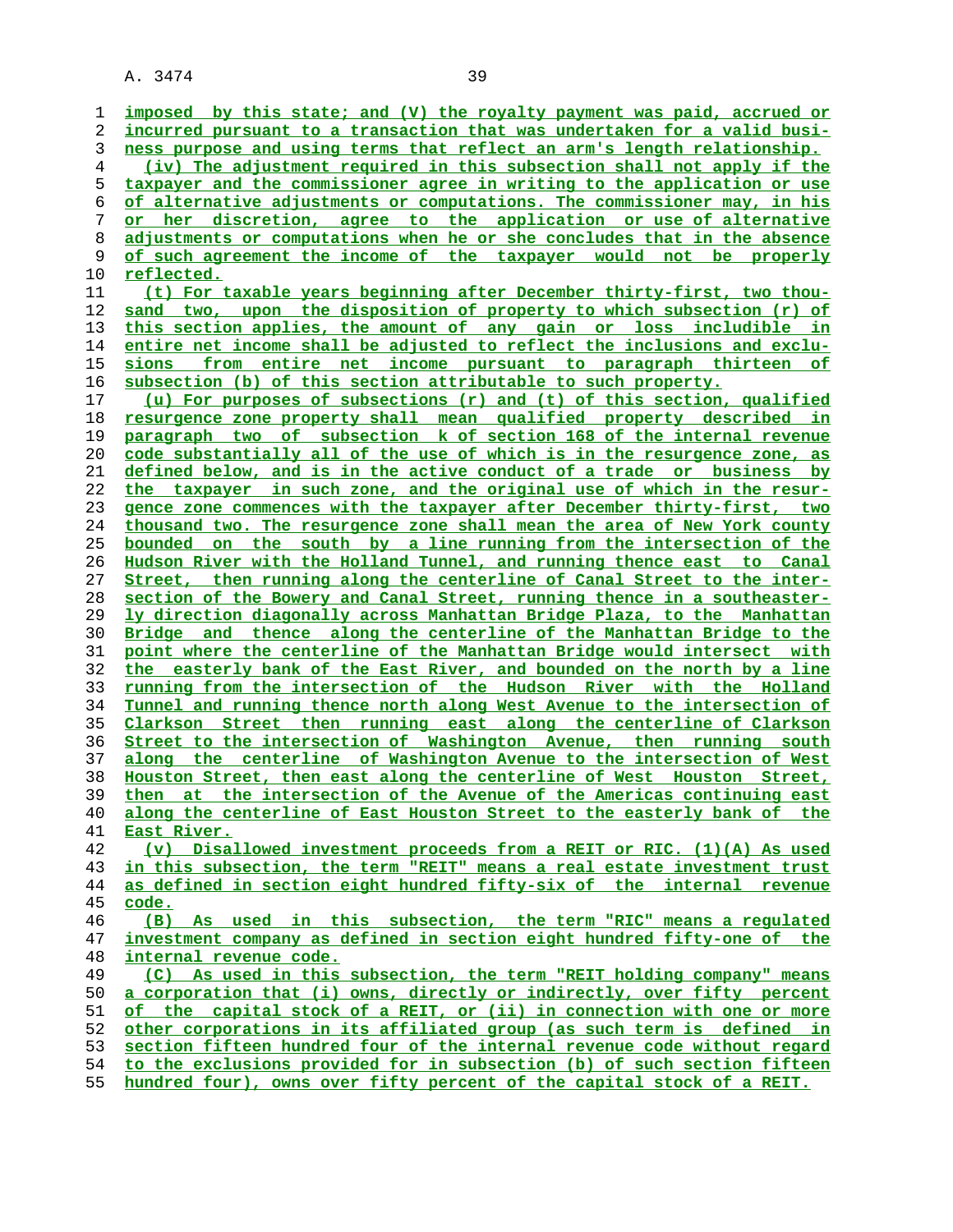**(D) As used in this subsection, the term "RIC holding company" means a corporation that (i) owns, directly or indirectly, over fifty percent of the capital stock of a RIC, or (ii) in connection with one or more other corporations in its affiliated group (as such term is defined in section fifteen hundred four of the internal revenue code without regard to the exclusions provided for in subsection (b) of such section fifteen hundred four), owns over fifty percent of the capital stock of a RIC. (2) For purposes of computing entire net income or other applicable taxable base, there shall be no deduction for disallowed investment proceeds as defined in paragraphs three and four of this subsection. (3) For purposes of the deduction of gains in excess of losses under subparagraph (iii) of paragraph eleven of subsection (e) of this section, disallowed investment proceeds means (A) gain or loss from the disposition of an ownership interest in a REIT, (B) gain or loss from the disposition of an ownership interest in a RIC, and (C) gain or loss from the disposition of an ownership interest in a REIT holding company or a RIC holding company to the extent the gain or loss is attributable to such holding company's ownership interest in a REIT or a RIC. (4) For purposes of the deduction of dividend income from subsidiary capital under subparagraph (ii) of paragraph eleven of subsection (e) of this section, disallowed investment proceeds means (A) dividends from a REIT, and (B) dividends from a RIC, (C) dividends from a REIT holding company or a RIC holding company to the extent the dividends are attrib- utable to such holding company's ownership interest in a REIT or a RIC. (5) Notwithstanding paragraphs three and four of this subsection, (A) disallowed investment proceeds shall not include any dividends from, or attributable to, a REIT or a RIC required to be included in a combined report pursuant to subdivisions five or seven of section two hundred nine of this chapter to the extent such dividends were included in the computation of combined entire net income; and (B) a banking corporation, or a group of banking corporations properly included in a combined return, with taxable assets (or combined taxable assets in the case of a combined return) for the taxable year of eight billion dollars or less shall not have any disallowed investment proceeds. § 1453-A. Computation of alternative entire net income. (a) Alterna- tive entire net income means entire net income as determined pursuant to section fourteen hundred fifty-three of this article, except that the deductions described in paragraphs eleven and twelve of subsection (e) of section fourteen hundred fifty-three of this article shall not be allowed. (b) Any election made pursuant to paragraph two of subsection (b) of section fourteen hundred fifty-four of this article with respect to the modification provided for in subsection (f) of section fourteen hundred fifty-three of this article shall be deemed to have been made for purposes of computing alternative entire net income. § 1454. Allocation. (a) In general. If a taxpayer's entire net income, alternative entire net income, or taxable assets are derived from busi- ness carried on within and without the state, the taxpayer shall, for purposes of computing allocation percentages, compute payroll, receipts, and deposits percentages in accordance with the following rules: (1) The taxpayer shall ascertain the percentage which eighty percent of the total wages, salaries and other personal service compensation during the taxable year of employees within the state, except wages, salaries and other personal service compensation of general executive officers, bears to the total wages, salaries and other personal service**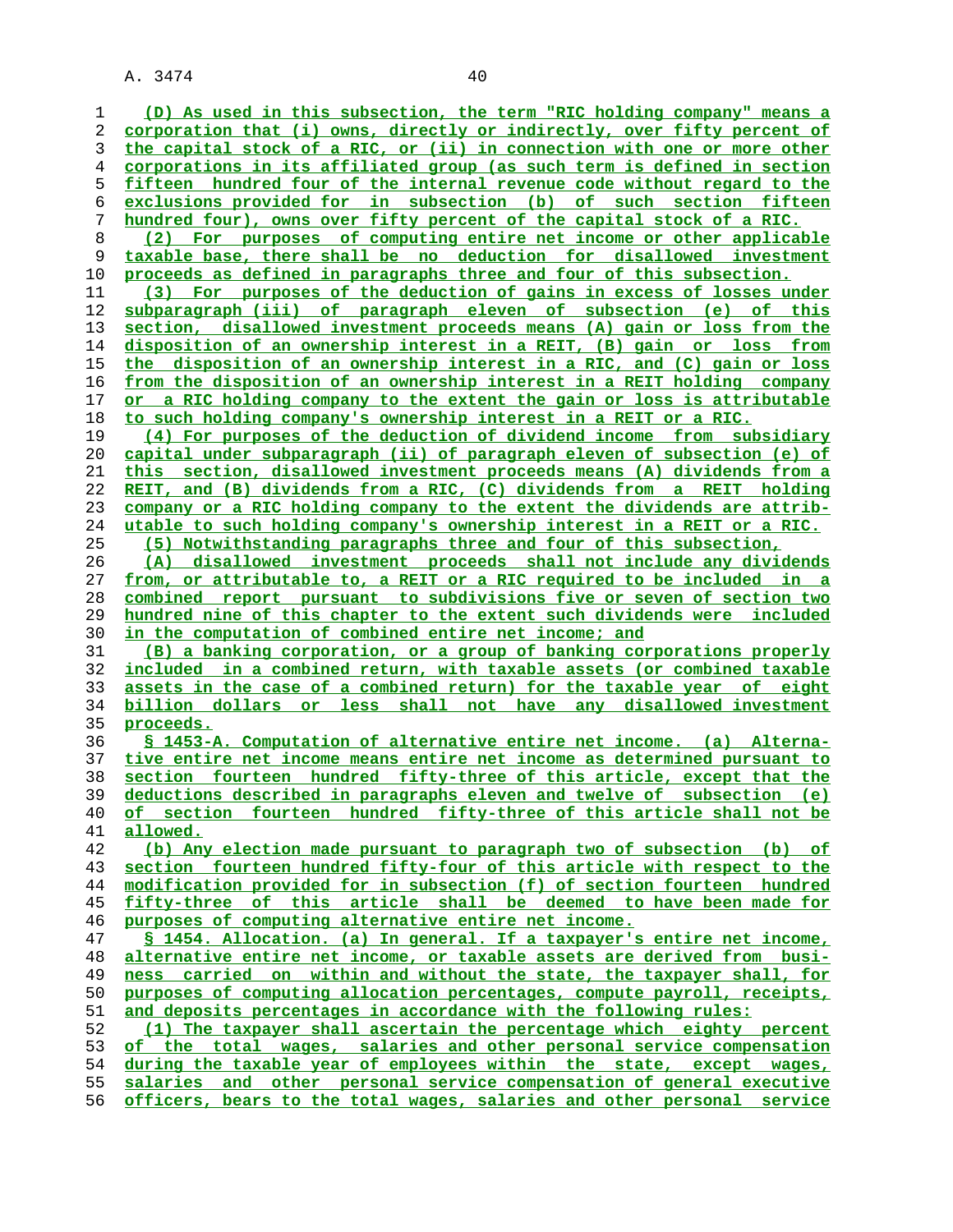**compensation during the taxable year of all the taxpayer's employees within and without the state, except wages, salaries and other personal service compensation of general executive officers. (2) (A) The taxpayer shall ascertain the percentage which the receipts of the taxpayer arising during the taxable year from: (i) loans (including a taxpayer's portion of a participation in a loan) and financing leases within the state, and all other business receipts earned within the state, bear to (ii) the total amount of the taxpayer's receipts from loans (including a taxpayer's portion of a participation in a loan) and financing leases and all other business receipts within and without the state. (B) All interest from loans and financing leases is located where the greater portion of income producing activity related to the loan or financing lease occurred; provided, however: (i) In the case of a taxpayer described in paragraph one, two, three, four, five or seven of subsection (a) of section fourteen hundred fifty-two of this article, a loan or financing lease attributed by such taxpayer to a branch without the state shall be presumed to be properly so attributed provided that such presumption may be rebutted if the tax commission demonstrates that the greater portion of income producing activity related to the loan or financing lease did not occur at such branch. Where such presumption has been rebutted, the loan or financing lease shall be presumed to be within this state if the taxpayer had a branch within this state at the time the loan or financing lease was made. The taxpayer may rebut such presumption by demonstrating that the greater portion of income producing activity related to the loan or financing lease did not occur within the state. In the case of a loan or financing lease which is recorded on the books of a place without the state which is not a branch, it shall be presumed that the greater portion of income producing activity related to such loan or financing lease occurred within this state if the taxpayer had a branch within this state at the time the loan or financing lease was made. The taxpay- er may rebut such presumption by demonstrating that the greater portion of income producing activity related to the loan or financing lease did not occur within this state. (ii) In the case of a taxpayer described in paragraph six or nine of subsection (a) of section fourteen hundred fifty-two of this article, a loan or financing lease attributed by such taxpayer to a bona fide office without the state shall be presumed to be properly so attributed provided that such presumption may be rebutted if the tax commission demonstrates that the greater portion of income producing activity related to the loan or financing lease did not occur without this state. (C) Receipts from lease transactions other than financing leases referred to in subparagraph (B) are located where the property subject to the lease is located. (D) (i) Interest, and fees and penalties in the nature of interest, from bank, credit, travel and entertainment card receivables are earned within the state if the mailing address of the card holder in the records of the taxpayer is in the state; (ii) Service charges and fees from such cards are earned within the state if the mailing address of the card holder in the records of the taxpayer is in the state; and (iii) Receipts from merchant discounts are earned within the state if the merchant is located within the state. (E) The portion of total net gains and other income from trading activities (including but not limited to foreign exchange, options and**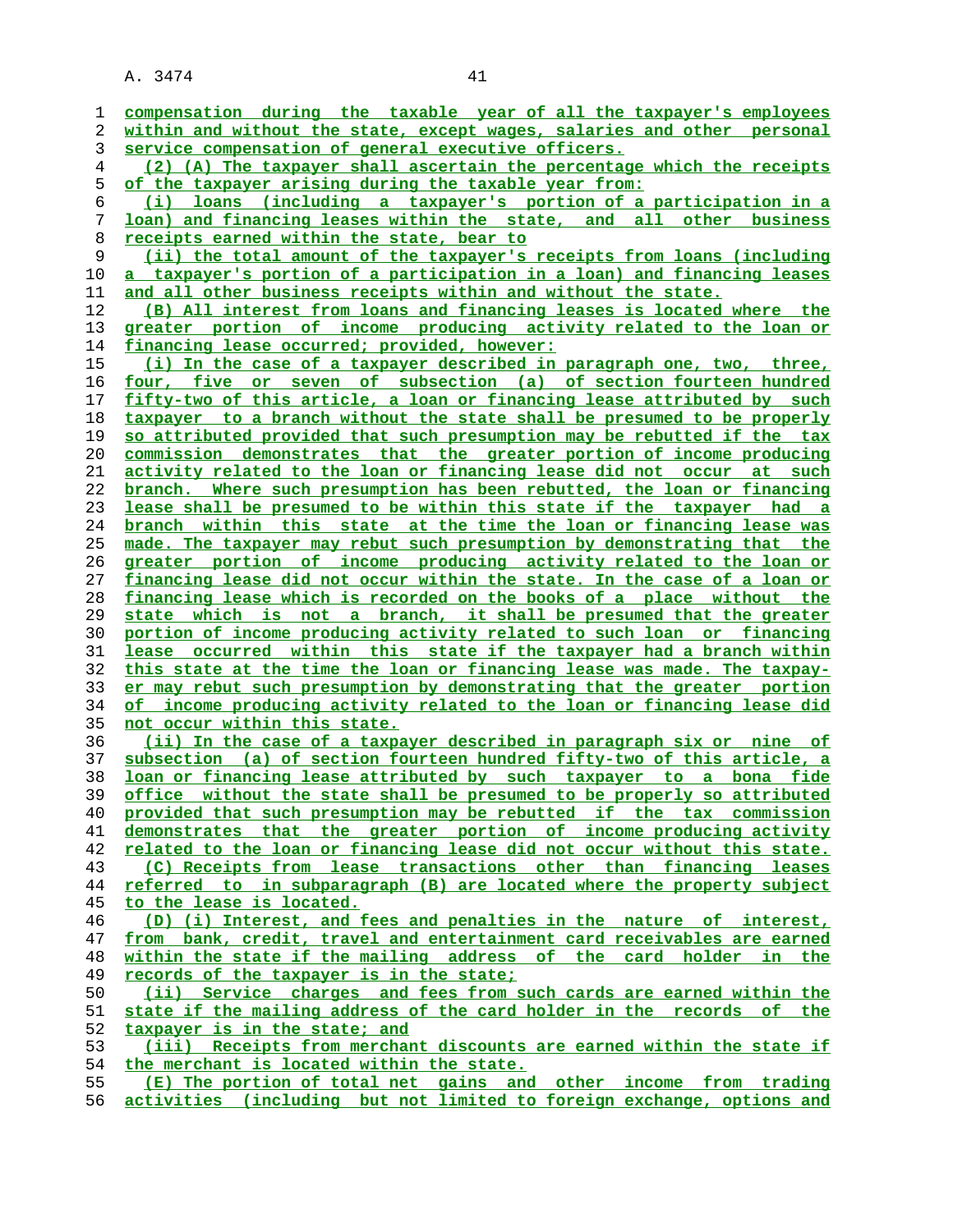**financial futures), and from investment activities which is attributed within the state shall be ascertained by multiplying such total net gains and other income by a fraction the numerator of which is the aver- age value of trading assets and investment assets attributable to this state and the denominator of which is the average value of all trading and investment assets. A trading asset or investment asset is attribut- able to this state if the greater portion of income producing activity related to the trading asset or investment asset occurred within the state. (F) Fees or charges from the issuance of letters of credit, travelers checks and money orders are earned within the state if such letters of credit, travelers checks or money orders are issued within the state. (G) Rules for receipts from certain services to investment companies. (1) For taxable years beginning on or after January first, two thousand one, the portion of receipts received from an investment company arising from the sale of management, administration or distribution services to such investment company determined in accordance with clause two of this subparagraph shall be deemed to arise from services performed within the state (such portion referred to herein as the New York portion). (2) The New York portion shall be the product of (i) the total of such receipts from the sale of such services and (ii) a fraction. The numera- tor of that fraction is the sum of the monthly percentages (as defined hereinafter) determined for each month of the investment company's taxa- ble year for federal income tax purposes which taxable year ends within the taxable year of the taxpayer (but excluding any month during which the investment company had no outstanding shares). The monthly percent-**

**age for each such month is determined by dividing (i) the number of shares in the investment company which are owned on the last day of the month by shareholders which are domiciled in the state by (ii) the total number of shares in the investment company outstanding on that date. The denominator of the fraction is the number of such monthly percentages.**

**(3)(i) For purposes of this subparagraph the term "domicile", in the case of an individual shall have the meaning ascribed to it under arti- cle twenty-two of this chapter; an estate or trust is domiciled in the state if it is a resident estate or trust as defined in paragraph three of subsection (b) of section six hundred five of this chapter; a busi- ness entity is domiciled in the state if the location of the actual seat of management or control is in the state. It shall be presumed that the domicile of a shareholder, with respect to any month, is his, her or its mailing address on the records of the investment company as of the last day of such month.**

**(ii) For purposes of this subparagraph, the term "investment company" shall mean a regulated investment company, as defined in section 851 of the internal revenue code, and a partnership to which section 7704(a) of the internal revenue code applies (by virtue of section 7704(c)(3) of such code) and which meets the requirements of section 851(b) of such code. The preceding sentence shall be applied to the taxable year for federal income tax purposes of the business entity which is asserted to constitute an investment company which ends within the taxable year of the taxpayer. (iii) For purposes of this subparagraph, the term "receipts from an investment company" includes amounts received directly from an invest-**

**ment company as well as amounts received from the shareholders in such investment company, in their capacity as such.**

**(iv) For purposes of this subparagraph, the term "management services" means the rendering of investment advice to an investment company,**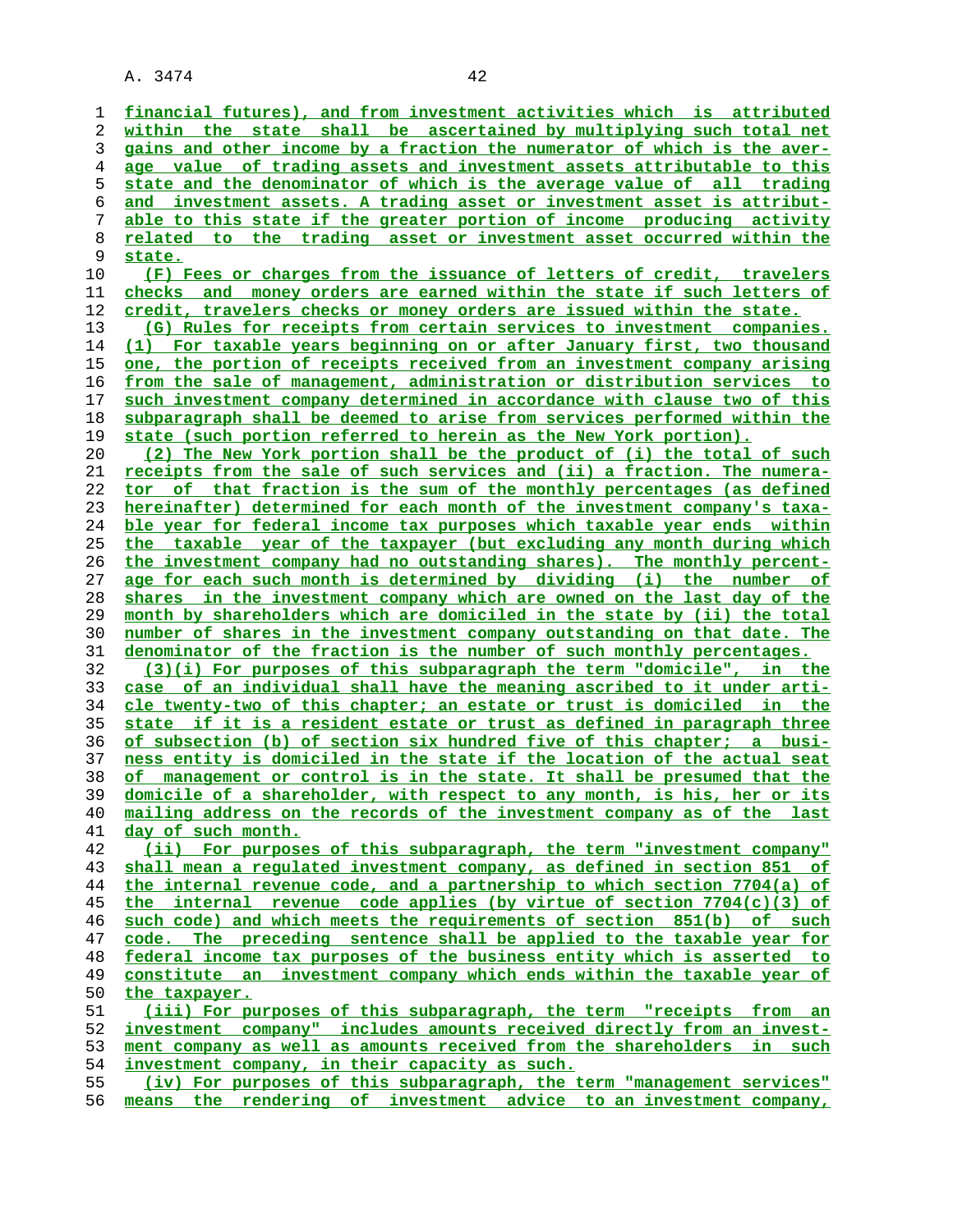**making determinations as to when sales and purchases of securities are to be made on behalf of an investment company, or the selling or purchasing of securities constituting assets of an investment company, and related activities, but only where such activity or activities are performed pursuant to a contract with the investment company entered into pursuant to section 15(a) of the federal investment company act of nineteen hundred forty, as amended. (v) For purposes of this subparagraph, the term "distribution services" means the services of advertising, servicing investor accounts (including redemptions), marketing shares or selling shares of an investment company, but, in the case of advertising, servicing investor accounts (including redemptions) or marketing shares, only where such service is performed by a person who is (or was, in the case of a closed end company) also engaged in the service of selling such shares. In the case of an open end company, such service of selling shares must be performed pursuant to a contract entered into pursuant to section 15(b) of the federal investment company act of nineteen hundred forty, as amended. (vi) For purposes of this subparagraph, the term "administration services" includes clerical, accounting, bookkeeping, data processing, internal auditing, legal and tax services performed for an investment company but only if the provider of such service or services during the taxable year in which such service or services are sold also sells management or distribution services, as defined in item (v) of this clause, to such investment company. (H) All receipts from the performance of services not described in this clause are earned within the state if the services are performed in the state. When a service is performed both within and without the state, the receipts shall be allocated within and without the state in accordance with rules and regulations of the tax commission. (I) All other receipts not described in subparagraphs (B) through (H) of this paragraph shall be attributable within and without the state in accordance with rules and regulations issued by the commissioner. (3) The taxpayer shall ascertain the percentage which the average value of deposits maintained at branches within the state during the taxable year, bears to the average value of all the taxpayer's deposits maintained at branches within and without the state during the taxable year. (4) Each percentage computed pursuant to this subsection shall be computed on a cash or accrual basis according to the method of account- ing used for the taxable year. The receipts percentage shall include only receipts which are included in alternative entire net income for the taxable year. The deposits and payroll percentages shall include only deposits and payroll the expenses of which are included in the computation of alternative entire net income for the taxable year. (5) For purposes of this section: (A) The term "bona fide office" means an office at which the taxpayer carries on its business in a regular and systematic manner and which is continuously maintained, occupied and used by employees of the taxpayer. (B) The term "branch" means a bona fide office which is used by the taxpayer on a regular and systematic basis to (i) approve loans (regard- less of whether the approval of certain classes of loans requires review or final approval by another office of the taxpayer), (ii) accept loan repayments, (iii) disburse funds, and (iv) conduct one or more other**

**functions of a banking business.**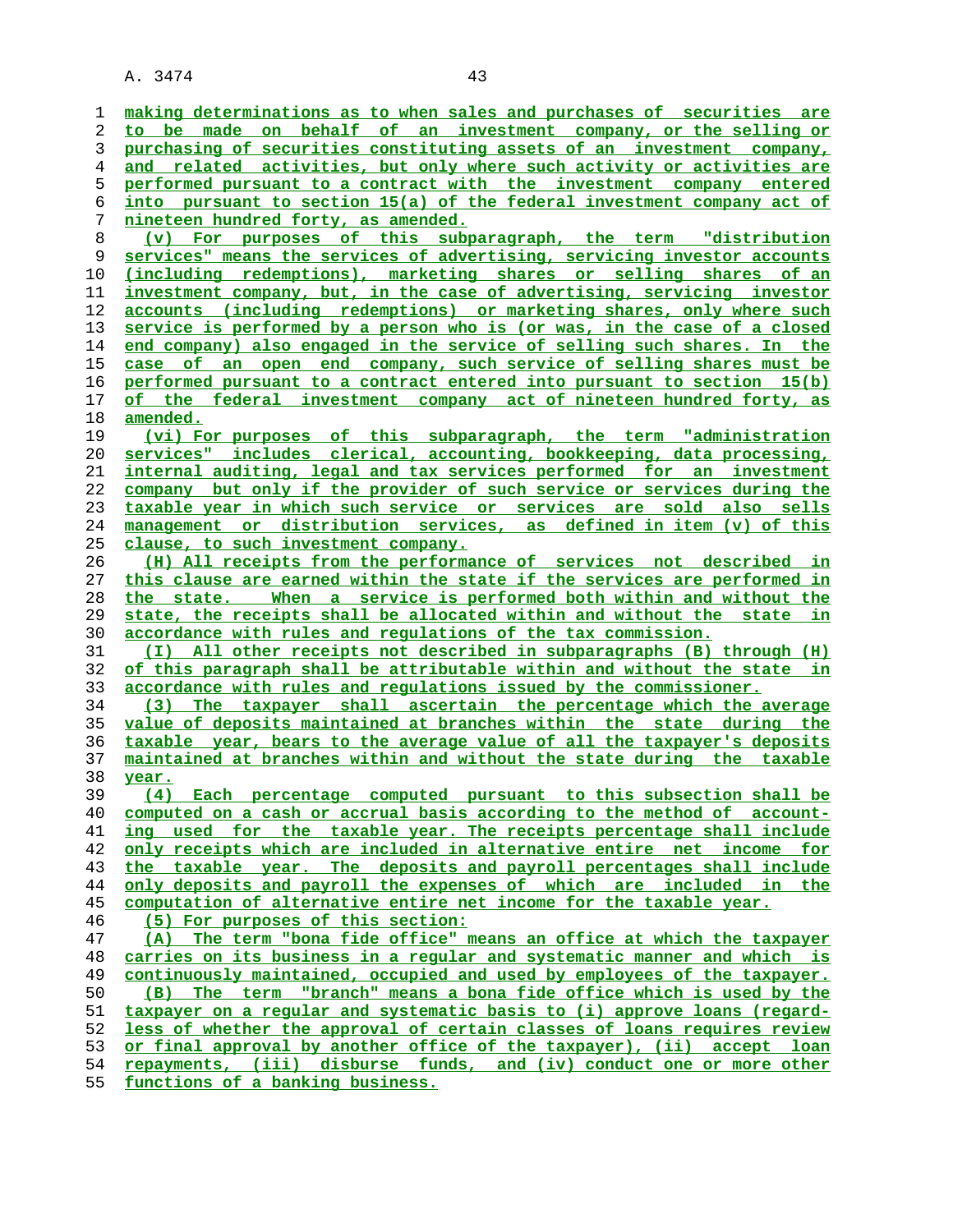**(6) If it shall appear to the tax commission that the allocation percentage determined in subsection (b), (c), or (d) of this section does not properly reflect the activity, business, income or assets of a taxpayer within the state, the tax commission shall be authorized in its discretion to adjust it by (1) excluding one or more of the factors therein, (2) including one or more other factors, or (3) any other simi- lar or different method calculated to effect a fair and proper allo- cation of the income or assets reasonably attributable to the state. (7) The tax commission from time to time shall publish all rulings of general public interest with respect to any application of the provisions of paragraph six of this subsection. (b) Allocation of entire net income. (1) If a taxpayer's entire net income is derived from business carried on both within and without the state, the portion thereof which is derived from business carried on within the state shall be determined by multiplying its entire net income by the income allocation percentage determined as follows: add the percentages ascertained under paragraphs one, two and three of subsection (a) of this section, plus, in the case of a taxpayer other than a New York S corporation, an additional percentage equal to the receipts percentage ascertained under paragraph two of such subsection and an additional percentage equal to the depos- its percentage ascertained under paragraph three of such subsection, and divide the result by the number of percentages so added together. (1-a) Notwithstanding the provisions of paragraph one of this subsection, each banking corporation described in paragraph nine of subsection (a) of section fourteen hundred fifty-two of this article subject to the tax imposed by this article that substantially provides management, administrative or distribution services to an investment company, as such terms are defined in subparagraph (G) of paragraph two of subsection (a) of this section, shall determine the portion of its entire net income derived from business carried on within the state by multiplying such income by an income allocation percentage obtained as follows: (A) For taxable years beginning on or after January first, two thou- sand six and before the first day of January, two thousand seven, by adding the following percentages: (i) the product of seventeen percent and the percentage determined under paragraph one of subsection (a) of this section, (ii) the product of fifty percent and the percentage determined under paragraph two of subsection (a) of this section, and (iii) the product of thirty-three percent and the percentage deter- mined under paragraph three of subsection (a) of this section. (B) For taxable years beginning on or after January first, two thou- sand seven and before the first day of January, two thousand eight, by adding the following percentages: (i) the product of ten percent and the percentage determined under paragraph one of subsection (a) of this section, (ii) the product of seventy percent and the percentage determined** under paragraph two of subsection (a) of this section, and **(iii) the product of twenty percent and the percentage determined under paragraph three of subsection (a) of this section. (C) For taxable years beginning on or after January first, two thou- sand eight, by the percentage ascertained under paragraph two of subsection (a) of this section. (2) (A) In lieu of the modification provided for in subsection (f) of section fourteen hundred fifty-three of this article, (relating to a**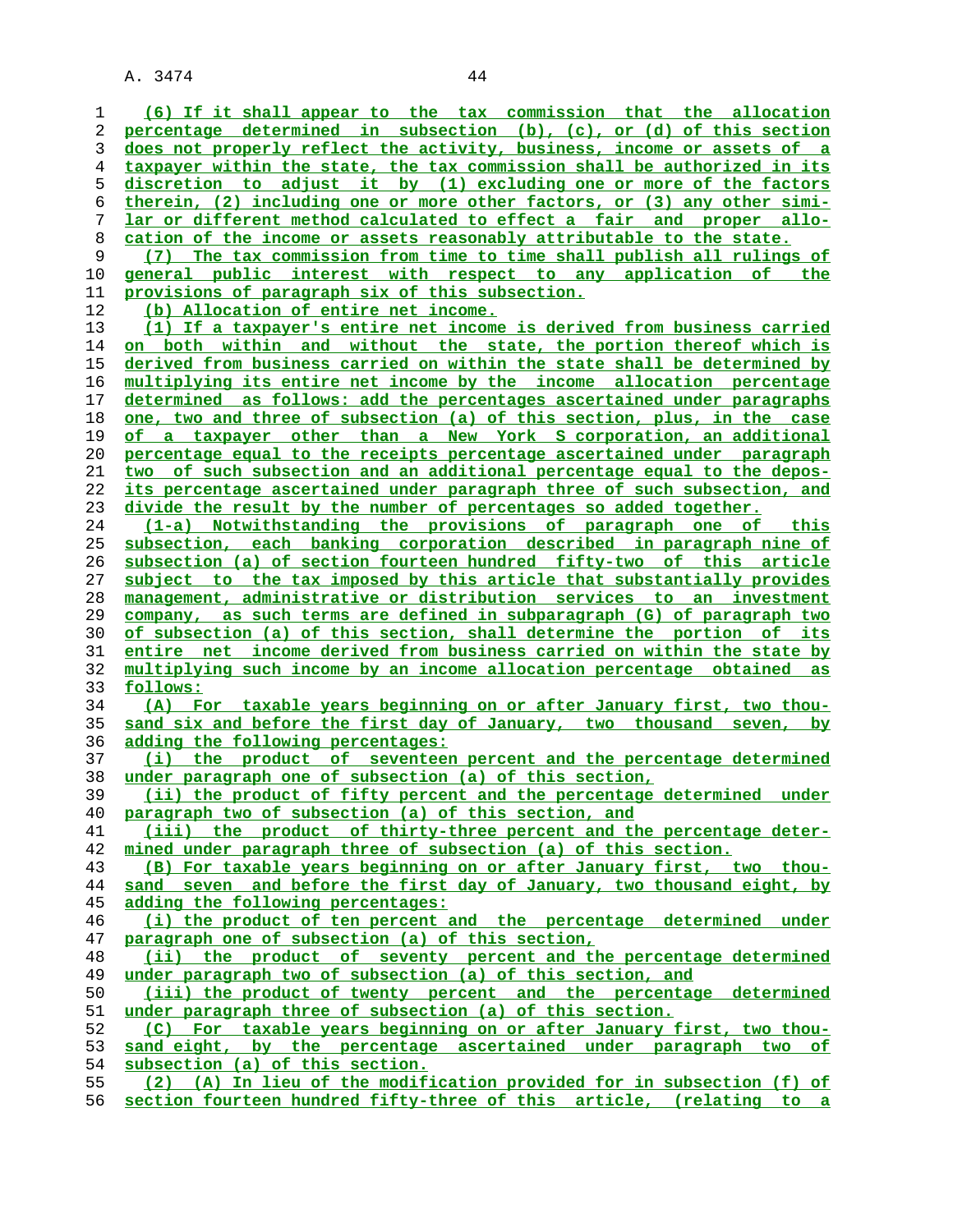| 1              | modification for the adjusted eligible net income of an international                                                                              |
|----------------|----------------------------------------------------------------------------------------------------------------------------------------------------|
| 2              | banking facility), a taxpayer may, in the manner prescribed by the tax                                                                             |
| 3              | commission, elect to modify on an annual basis its income allocation                                                                               |
| $\overline{4}$ | percentage in the manner described in clauses (i), (ii) and (iii) of                                                                               |
| 5              | this subparagraph:                                                                                                                                 |
| 6              | (i) wages, salaries and other personal service compensation properly                                                                               |
| 7              | attributable to the production of eligible gross income of the tax-                                                                                |
| 8              | payer's international banking facility shall not be included in the                                                                                |
| 9              | computation of wages, salaries and other personal service compensation                                                                             |
| 10             | of employees within the state,                                                                                                                     |
| 11             | (ii) receipts properly attributable to the production of eligible                                                                                  |
| 12             | gross income of the taxpayer's international banking facility shall not                                                                            |
| 13             | be included in the computation of receipts within the state, and                                                                                   |
| 14             | (iii) deposits from foreign persons which are properly attributable to                                                                             |
| 15             | the production of eligible gross income of the taxpayer's international                                                                            |
| 16             | banking facility shall not be included in the computation of deposits                                                                              |
| 17             | maintained at branches within the state.                                                                                                           |
| 18             | (B) For purposes of this paragraph, the term "eligible gross income"                                                                               |
| 19             | refers to such term as set out in subsection (f) of section fourteen                                                                               |
| 20             | hundred fifty-three of this article except that the term "foreign                                                                                  |
| 21             | person" as defined in paragraph eight of such subsection (f) shall not                                                                             |
| 22             | include a foreign branch of the taxpayer and in no event shall trans-                                                                              |
| 23             | actions between the taxpayer's international banking facility and its                                                                              |
| 24             | foreign branches be considered.                                                                                                                    |
| 25             | (c) Allocation of alternative entire net income. If a taxpayer's                                                                                   |
| 26             | alternative entire net income is derived from business carried on both                                                                             |
| 27             | within and without the state, the portion thereof which is derived from                                                                            |
| 28             | business carried on within the state shall be determined by multiplying                                                                            |
| 29             | its alternative entire net income by the alternative entire net income                                                                             |
| 30             | <u>allocation percentage determined as follows:</u>                                                                                                |
|                |                                                                                                                                                    |
|                |                                                                                                                                                    |
| 31             | (1) Recompute the payroll percentage under paragraph one of subsection                                                                             |
| 32             | (a) of this section without giving consideration to the phrase "eighty                                                                             |
| 33             | percent of," add to the resulting percentage the percentages ascertained                                                                           |
| 34             | under paragraphs two and three of such subsection, and divide the result                                                                           |
| 35             | by the number of percentages so added together.                                                                                                    |
| 36             | (2) When an election has been made pursuant to paragraph two of                                                                                    |
| 37             | subsection (b) of this section (relating to international banking facil-                                                                           |
| 38             | ities) the taxpayer shall make the modifications described in such para-                                                                           |
| 39             | graph for purposes of its alternative entire net income allocation                                                                                 |
| 40             | percentage.                                                                                                                                        |
| 41             | (3) For taxable years beginning on or after January first, two thou-                                                                               |
| 42             | sand six, each banking corporation described in paragraph nine of                                                                                  |
| 43             | subsection (a) of section fourteen hundred fifty-two of this article                                                                               |
| 44             | subject to the tax imposed by this article that substantially provides                                                                             |
| 45             | management, administrative or distribution services to an investment                                                                               |
| 46             | company, as such terms are defined in subparagraph (G) of paragraph two                                                                            |
| 47             | of subsection (a) of this section, shall determine the portion of its                                                                              |
| 48             | alternative entire net income derived from business carried on within                                                                              |
| 49             | the state by multiplying such income by the percentage ascertained for                                                                             |
| 50             | the taxable year under paragraph one-a of subsection (b) of this                                                                                   |
| 51             | section, except that in computing such percentage (A) for taxable years                                                                            |
| 52             | beginning before January first, two thousand eight, no consideration                                                                               |
| 53             | shall be given to the phrase "eighty percent of" in paragraph one of                                                                               |
| 54             | subsection (a) of this section, (B) for taxable years beginning before                                                                             |
| 55<br>56       | January first, two thousand eight, when an election has been made pursu-<br>ant to paragraph two of subsection (b) of this section (relating to an |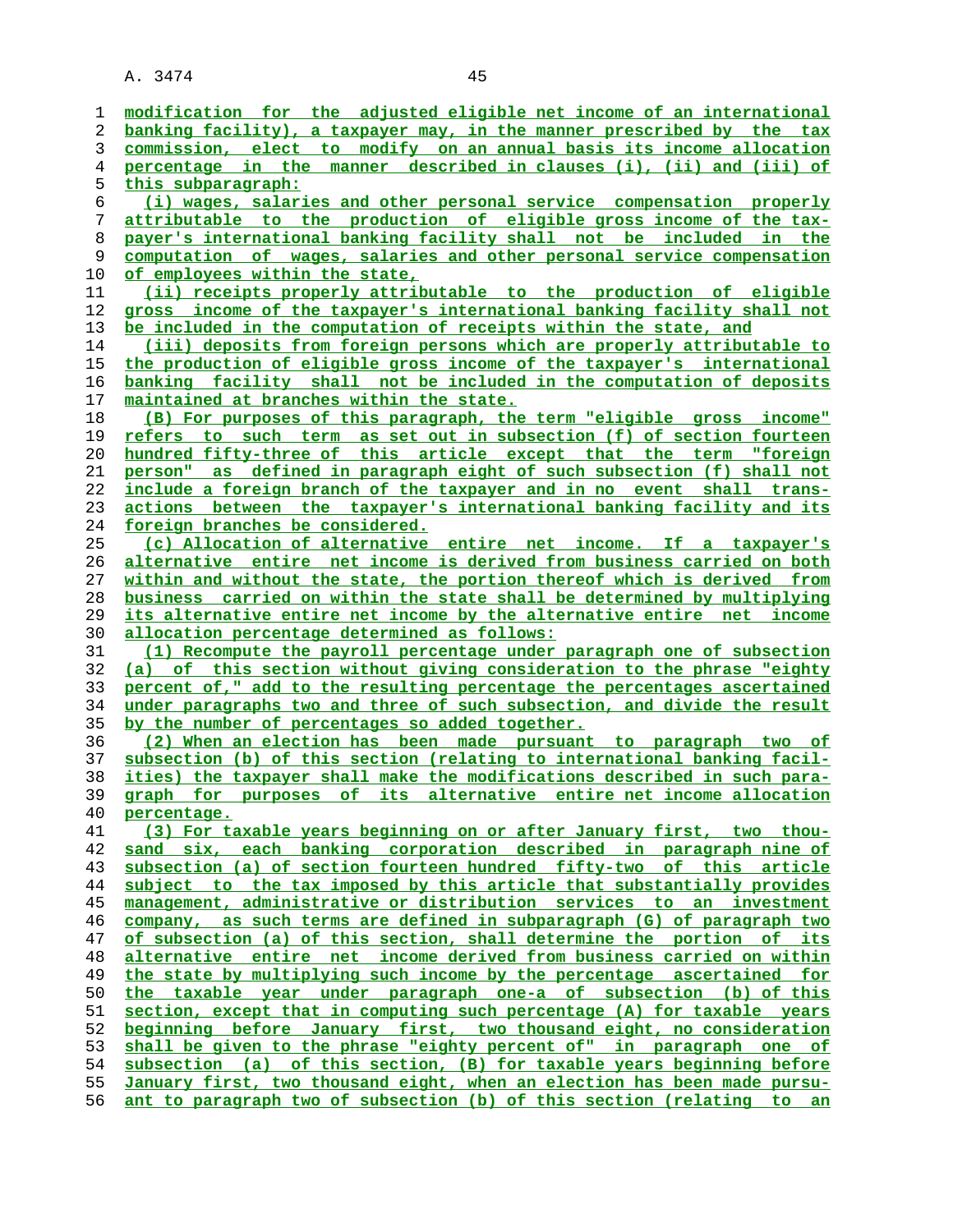**international banking facility) the taxpayer shall make the modifica- tions described in such paragraph, and (C) for taxable years beginning on or after January first, two thousand eight, when an election has been made pursuant to paragraph two of subsection (b) of this section (relat- ing to an international banking facility) the taxpayer shall make the modifications described in clause (ii) of subparagraph (A) of such para- graph. (d) Allocation of taxable assets. If the taxpayer's taxable assets are derived from business carried on both within and without the state, the portion thereof which is derived from business carried on within the state shall be determined by multiplying its taxable assets by an asset allocation percentage determined in the same manner as the income allo- cation percentage under subsection (b) of this section, determined as if the election provided for in paragraph two of such subsection has been made, except that the modifications described in clauses (i), (ii) and (iii) of subparagraph (A) of such paragraph shall not be made. § 1455. Computation of tax. The tax imposed by section fourteen hundred fifty-one of this article shall be, in the case of each taxpayer other than a New York S corporation, the greater of the following compu- tations: (a) Basic tax. For taxable years beginning before July first, two thousand, nine percent of the taxpayer's entire net income, or the portion thereof allocated to this state, for the taxable year, or part thereof. For taxable years beginning after June thirtieth, two thousand and before July first, two thousand one, eight and one-half percent of the taxpayer's entire net income, or portion thereof allocated to this state, for the taxable year, or part thereof. For taxable years begin- ning after June thirtieth, two thousand one and before July first, two thousand two, eight percent of the taxpayer's entire net income, or portion thereof allocated to this state, for the taxable year, or part thereof. For taxable years beginning after June thirtieth, two thousand two and before January first, two thousand seven, seven and one-half percent of the taxpayer's entire net income, or portion thereof allo- cated to this state, for the taxable year, or part thereof. For taxable years beginning on or after January first, two thousand seven, seven and one-tenth percent of the taxpayer's entire net income, or the portion thereof allocated to this state, for the taxable year, or part thereof. (b) Alternative minimum tax. If the tax under subsection (a) of this section is less than any of the following amounts, the tax shall be the larger of the following amounts: (1) (i) Except in the case of a taxpayer described in clause (ii), (iii), or (iv) of this paragraph, one-tenth of a mill upon each dollar of taxable assets, or the portion thereof allocated to this state. (ii) In the case of a taxpayer whose net worth ratio is less than five but greater than or equal to four percent and whose total assets are comprised of thirty-three percent or more of mortgages, one-twenty-fifth of a mill upon each dollar of taxable assets, or the portion thereof allocated to this state. (iii) In the case of a taxpayer whose net worth ratio is less than four percent and whose total assets are comprised of thirty-three percent or more of mortgages, one-fiftieth of a mill upon each dollar of taxable assets, or the portion thereof allocated to this state. (iv) For taxable years beginning on or after January first, nineteen hundred eighty-five, a taxpayer (whether or not a qualified institution as defined in subparagraph (B) of paragraph five of subsection (f) of section four hundred six of the federal national housing act, as**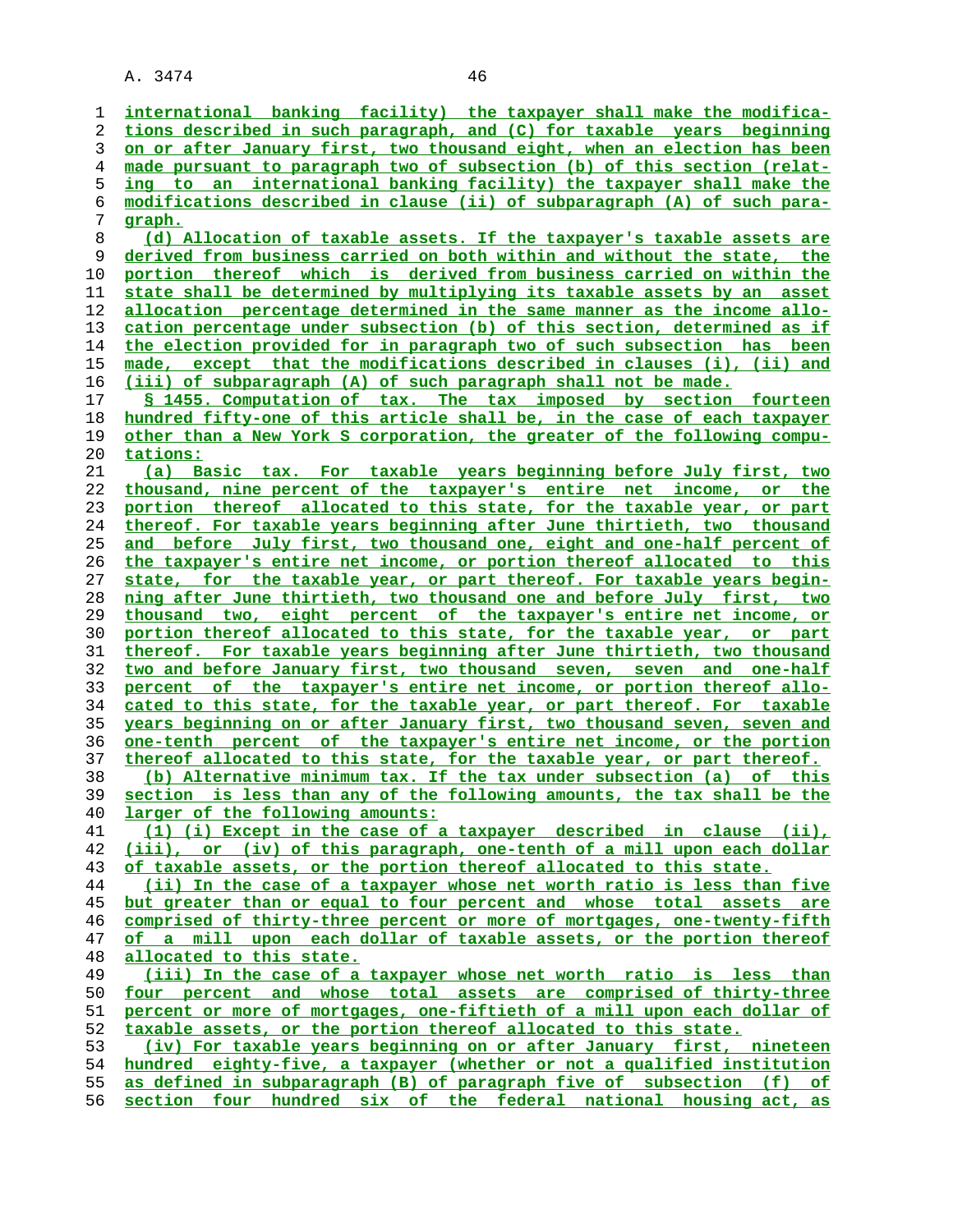| 1  | amended, or as defined in paragraph two of subsection (i) of section            |
|----|---------------------------------------------------------------------------------|
| 2  | thirteen of the federal deposit insurance act, as amended) shall not be         |
| 3  | subject to the provisions of this paragraph for that portion of the             |
| 4  | taxable year in which it had outstanding net worth certificates issued          |
| 5  | in accordance with paragraph five of subsection (f) of section four             |
| 6  | hundred six of the federal national housing act, as amended, or issued          |
| 7  | in accordance with subsection (i) of section thirteen of the federal            |
| 8  | <u>deposit insurance act, as amended.</u>                                       |
| 9  | (v) For the purposes of this article:                                           |
| 10 | The term "taxable assets" shall mean the average value of total<br>(A)          |
| 11 | assets reduced by any amount of money or other property received from or        |
| 12 | attributable to amounts received from the federal deposit insurance             |
| 13 | <u>corporation pursuant to subsection (c) of section thirteen of the feder-</u> |
| 14 | deposit insurance act, as amended, or the federal savings and loan<br>al        |
| 15 | insurance corporation pursuant to paragraph one, two, three or four of          |
| 16 | subsection (f) of section four hundred six of the federal national hous-        |
| 17 | act, as amended. Total assets are those assets which are properly<br>ing        |
| 18 | reflected on a balance sheet the income or expenses of which are proper-        |
| 19 | ly reflected (or would have been properly reflected if not fully depre-         |
| 20 | <u>ciated or expensed or depreciated or expensed to a nominal amount) in</u>    |
| 21 | the computation of alternative entire net income for the taxable year or        |
| 22 | in the computation of the eligible net income of the taxpayer's interna-        |
| 23 | tional banking facility for the taxable year.                                   |
| 24 | (B) The term "net worth ratio" shall mean the percentage of net worth           |
| 25 | the last day of the taxable year. The term "net worth"<br>on<br>to assets       |
| 26 | means the sum of preferred stock, common stock, surplus, capital                |
| 27 | reserves, undivided profits, mutual capital certificates, reserve for           |
| 28 | <u>contingencies, reserve for loan losses and reserve for security losses</u>   |
| 29 | minus assets classified loss. The term "assets" means the sum of mort-          |
| 30 | gage loans, nonmortgage loans, repossessed assets, real estate held for         |
| 31 | development or investment or resale, cash, deposits, investment securi-         |
| 32 | ties, fixed assets and other assets (such as financial futures, goodwill        |
| 33 | and other intangible assets) minus assets classified loss. In no event          |
| 34 | <u>shall assets be reduced by reserves for losses.</u>                          |
| 35 | The term "mortgages" shall mean loans secured by real property<br>(C)           |
| 36 | within or without the state, participations in and securities collater-         |
| 37 | alized by pools of residential mortgages, whether or not issued or quar-        |
| 38 | anteed by a United States government agency, and loans secured by stock         |
| 39 | in a cooperative housing corporation. The percentage of total assets            |
| 40 | comprised of mortgages shall be an amount equal to the ratio of the             |
| 41 | average of the four quarterly balances of such mortgages ending within          |
| 42 | the taxable year, to the average of the four quarterly balances of all          |
| 43 | assets ending within the taxable year. Such quarterly balances shall be         |
| 44 | computed in the same manner as the report of condition required for             |
| 45 | federal deposit insurance corporation or federal savings and loan insur-        |
| 46 | ance corporation purposes, whether or not such report is required. For          |
| 47 | taxable periods of less than one year, the taxpayer shall compute such          |
| 48 | ratio using the number of such quarterly balances ending within such            |
| 49 | taxable period.                                                                 |
| 50 | (2) Three percent of the taxpayer's alternative entire net income, or           |
| 51 | portion thereof allocated to this state, for the taxable year, or part          |
| 52 | thereof.                                                                        |
| 53 | (3) Two hundred fifty dollars.                                                  |
| 54 | (c) New York S corporations. (1) General. In the case of a New York S           |
| 55 | corporation, the tax imposed by section fourteen hundred fifty-one of           |

**this article shall be the higher of (i) the amount prescribed in**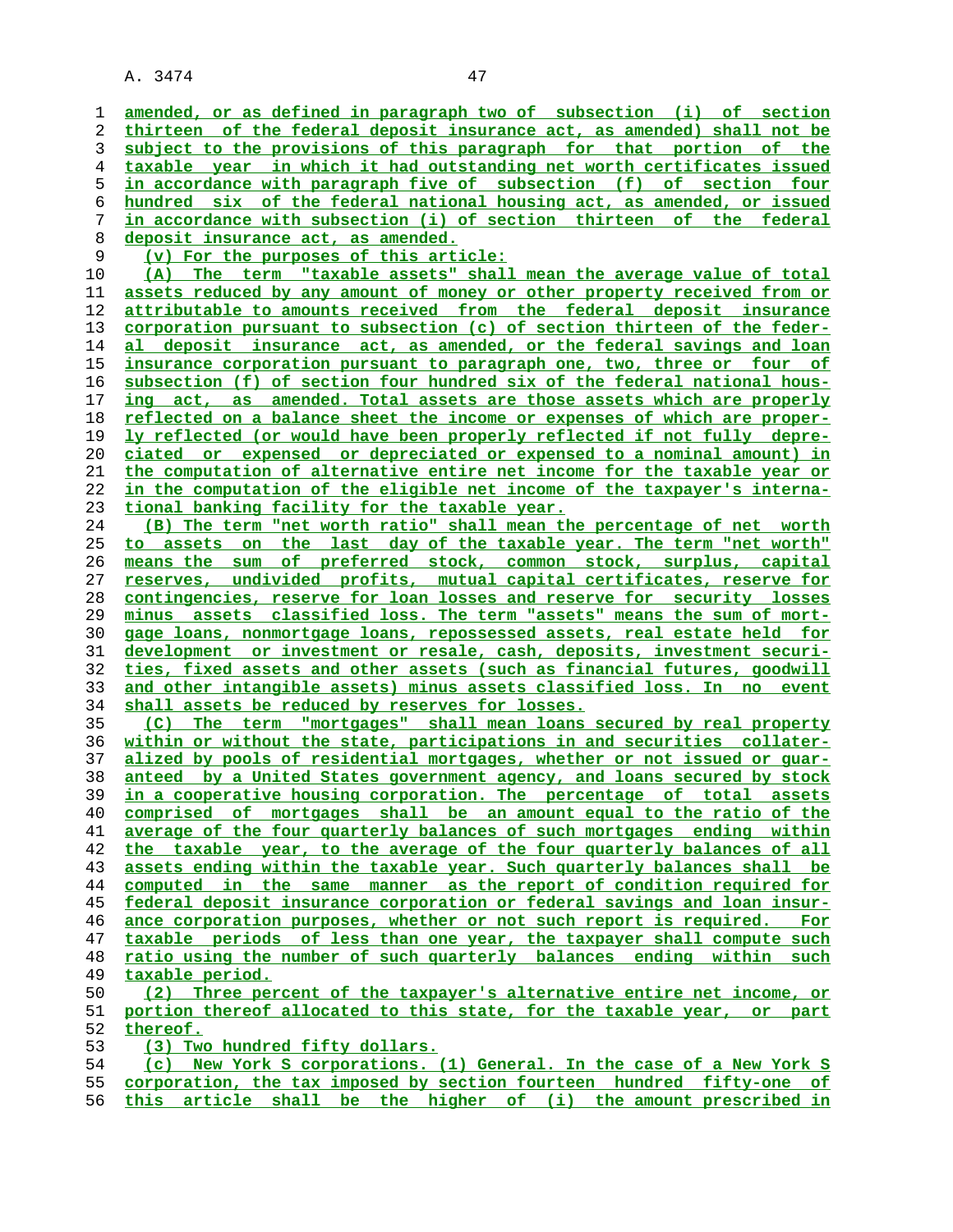| 1              | subsection (a) of this section reduced by the article twenty-two tax         |
|----------------|------------------------------------------------------------------------------|
| 2              | equivalent or (ii) the amount prescribed in paragraph three of               |
| 3              | subsection (b) of this section.                                              |
| $\overline{4}$ | (2) The article twenty-two tax equivalent is the amount computed under       |
| 5              | subsection (a) of this section by substituting for the rate therein the      |
| 6              | rate of 7.875 percent.                                                       |
| 7              | (3) Termination year. In the case of a termination year, the tax for         |
| 8              | short year shall be computed under paragraph one of this<br>the S            |
| 9              | subsection without regard to the amount prescribed in paragraph three of     |
| 10             | subsection (b) of this section, and the tax for the C short year shall       |
| 11             | be the larger of the taxes computed under subsection (a) of this section     |
| 12             | or paragraph one or two of subsection (b) of this section, but in no         |
| 13             | event shall the sum of the tax for the S short year and the tax for the      |
| 14             | C short year be less than the tax prescribed in paragraph three of           |
| 15             | subsection (b) of this section.                                              |
| 16             | § 1455-A. Tax surcharge. (a) In addition to the tax imposed under            |
| 17             | section fourteen hundred fifty-one of this article, there is hereby          |
| 18             | imposed, (1) for taxable years ending after June thirtieth, nineteen         |
| 19             | hundred eighty-nine and before July first, nineteen hundred ninety, a        |
| 20             | tax surcharge at the rate of two and one-half percent of the tax imposed     |
| 21             | under section fourteen hundred fifty-one of this article, before             |
| 22             | deduction of any credits against tax otherwise allowable under this          |
| 23             | article for all or any parts of such taxable years, (2) for taxable          |
| 24             | years ending after June thirtieth, nineteen hundred ninety and before        |
| 25             | July first, nineteen hundred ninety-four, and until such rate is super-      |
| 26             | seded, a tax surcharge at the rate of fifteen percent of the tax imposed     |
| 27             | under section fourteen hundred fifty-one of this article, after              |
| 28             | deduction of any credits against tax otherwise allowable under this          |
| 29             | article, (3) for taxable years ending after June thirtieth, nineteen         |
| 30             | hundred ninety-four and before July first, nineteen hundred ninety-five,     |
| 31             | and until such rate is superseded, a tax surcharge at the rate of ten        |
| 32             | percent of the tax imposed under section fourteen hundred fifty-one of       |
| 33             | this article, after deduction of any credits against the tax otherwise       |
| 34             | allowable under this article, (4) for taxable years ending after June        |
| 35             | thirtieth, nineteen hundred ninety-five and before July first, nineteen      |
| 36             | hundred ninety-six, and until such rate is superseded, a tax surcharge       |
| 37             | at the rate of five percent of the tax imposed under section fourteen        |
| 38             | hundred fifty-one of this article, after deduction of any credits            |
| 39             | against the tax otherwise allowable under this article and (5) for taxa-     |
| 40             | ble years ending after June thirtieth, nineteen hundred ninety-six and       |
| 41             | before July first, nineteen hundred ninety-seven, a tax surcharge at the     |
| 42             | zero percent of the tax imposed under section fourteen hundred<br>rate of    |
| 43             | fifty-one of this article, after deduction of any credits against the        |
| 44             | tax otherwise allowable under this article. However, the tax surcharge       |
| 45             | imposed by this section at the rate of two and one-half percent shall        |
| 46             | not be imposed upon any taxpayer for more than twelve months, the tax        |
| 47             | surcharge imposed by this section at the rate of fifteen percent shall       |
| 48             | imposed upon any taxpayer for more than forty-eight months, and<br>not<br>be |
| 49             | the tax surcharges imposed by this section at the rates of ten percent,      |
| 50             | percent and zero percent shall not, respectively, be imposed upon<br>five    |
| 51             | any taxpayer for more than twelve months, and the commissioner shall         |
| 52             | prescribe by requlation or instructions a method of proration designed       |
| 53             | to effectuate such result. The credits against tax otherwise allowable       |
| 54             | under section fourteen hundred fifty-six of this article shall not be        |
| 55             | allowed as a credit against the tax surcharge imposed by this section.       |
|                |                                                                              |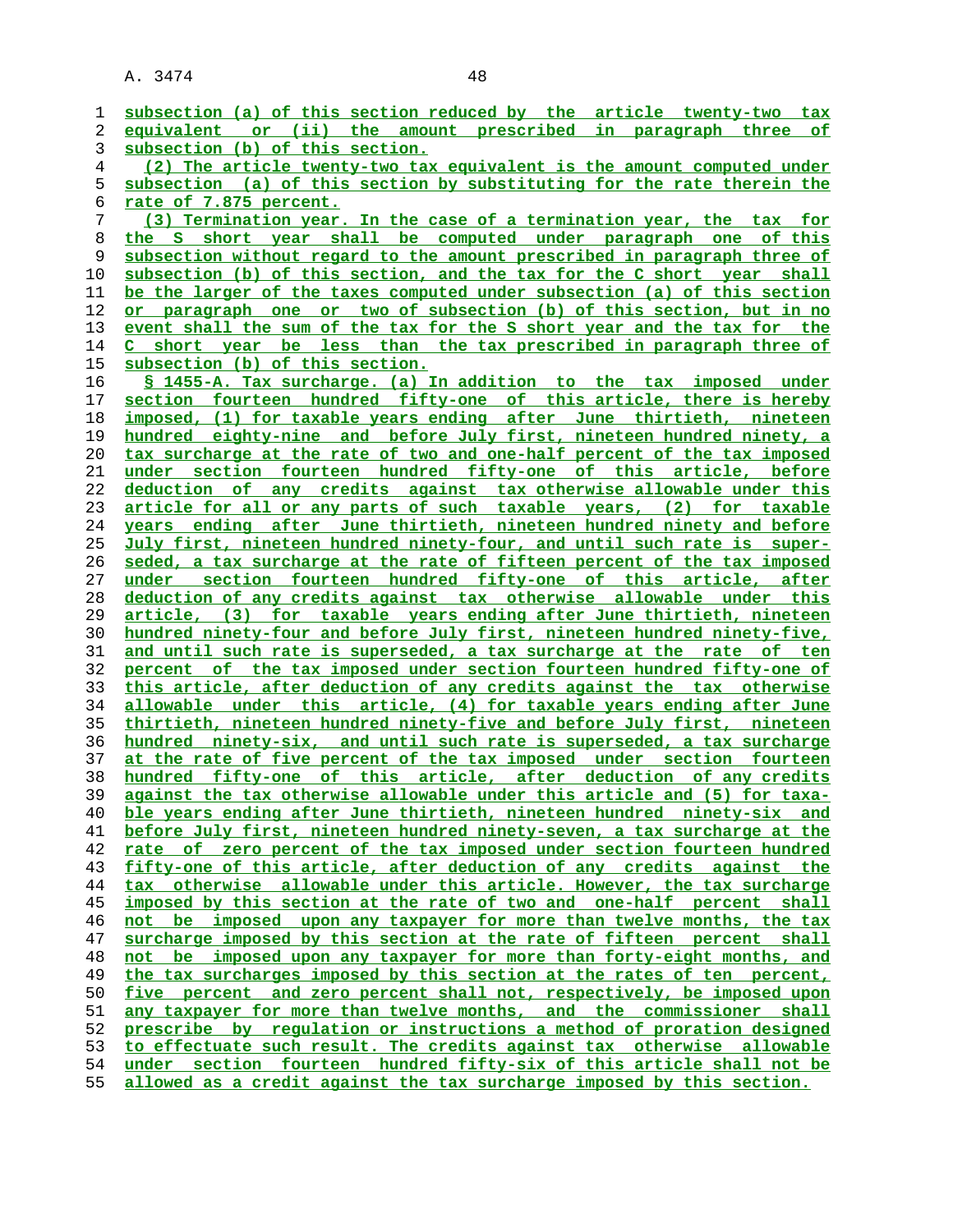**(b) (1) The provisions concerning returns under section fourteen hundred sixty-two of this article shall be applicable to this section, except that for purposes of an automatic extension for six months for filing a return covering the taxes imposed by this article, such auto- matic extension shall be allowed, for taxable years to which the tax surcharge imposed by this section apply, only if a taxpayer files with the commissioner an application for extension in such form as the commissioner may prescribe and pays on or before the date of such filing in addition to any other amounts required under this article, two and one-half percent, fifteen percent, ten percent, five percent or zero percent, whichever is the rate applicable to the taxable year pursuant to subsection (a) of this section, of the amount properly estimated as provided in subsection (b) of section fourteen hundred sixty-three of this article as its tax payable under section fourteen hundred fifty-one of this article, before deduction of any credits against tax otherwise allowable under section fourteen hundred fifty-six of this article in the case of the tax surcharge imposed at the rate of two and one-half percent, and after deduction of any credits against tax otherwise allow- able under section fourteen hundred fifty-six of this article in the case of the tax surcharge imposed at the rate of fifteen, ten, five or zero percent. The tax surcharge imposed by this section shall be paya- ble to the commissioner in full at the time the return is required to be filed. (2) Except as otherwise provided in this section, all of the provisions of this article, except for section fourteen hundred fifty- five-B of this article, presently applicable are applicable to the tax surcharge imposed by this section with such modifications as may be necessary to adapt such language to the tax surcharge imposed by this section. Such provisions shall apply with the same force and effect as if those provisions had been set forth in full in this section except to the extent that any provision is either inconsistent with a provision of this section or not relevant to the tax surcharge imposed by this section and to that end a reference in this article to the tax imposed by section fourteen hundred fifty-one of this article shall be read as a reference to the tax surcharge imposed by this section, and to the sum of such tax and such tax surcharge in the case of sections fourteen hundred sixty and fourteen hundred sixty-one of this article and such other provisions requiring such reading in order to effectuate the purposes of this provision, unless a different meaning is clearly required.**

**(c) Coordination with section fourteen hundred fifty-five-B of this article. The amount of tax surcharge imposed pursuant to this section shall not be included in any calculation of a tax surcharge imposed pursuant to section fourteen hundred fifty-five-B of this article.**

**(d) Insofar as subsection (a) of this section establishes a rate of fifteen percent in the case of taxable years ending after June thirti- eth, nineteen hundred ninety and before July first, nineteen hundred ninety-four and until such rate is superseded, a rate of ten percent in the case of taxable years ending after June thirtieth, nineteen hundred ninety-four and before July first, nineteen hundred ninety-five and until such rate is superseded, a rate of five percent in the case of taxable years ending after June thirtieth, nineteen hundred ninety-five and before July first, nineteen hundred ninety-six and until such rate is superseded, and a rate of zero percent in the case of taxable years ending after June thirtieth, nineteen hundred ninety-six and before July first, nineteen hundred ninety-seven, the transition from such rate of**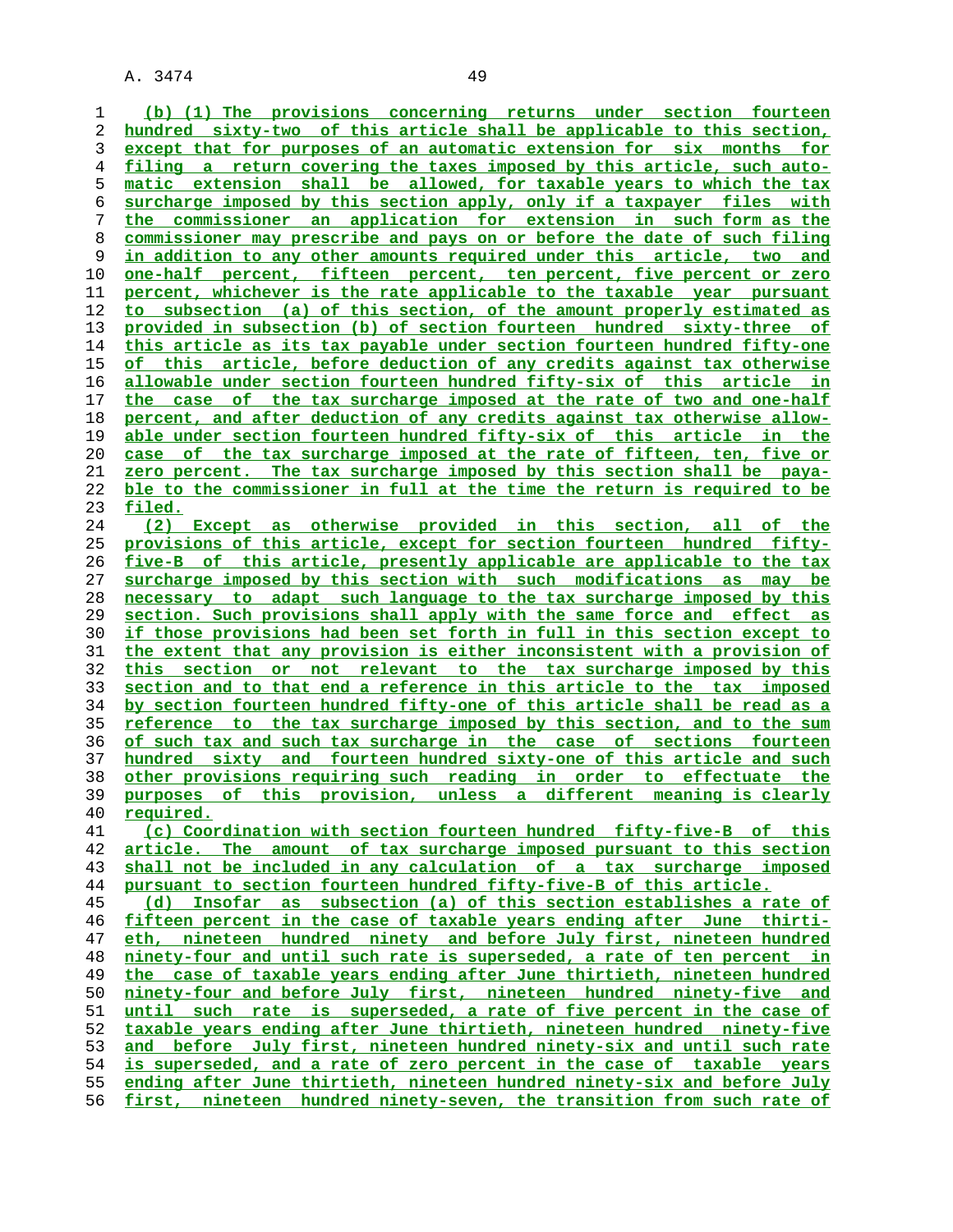**fifteen percent to such rate of ten percent, from such rate of ten percent to such rate of five percent, and from such rate of five percent to such rate of zero percent, shall be deemed to occur, respectively, on the first day of the seventh month of each of such taxable years, with the result that for purposes of implementation of such changes in rates, and notwithstanding such subsection (a), there is hereby imposed with respect to all taxable years ending after June thirtieth, nineteen hundred ninety-four and before July first, nineteen hundred ninety-five, including taxable years of fewer than twelve months, a tax surcharge at the rate of twelve and one-half percent; there is hereby imposed with respect to all taxable years ending after June thirtieth, nineteen hundred ninety-five and before July first, nineteen hundred ninety-six, including taxable years of fewer than twelve months, a tax surcharge at the rate of seven and one-half percent; and there is hereby imposed with respect to all taxable years ending after June thirtieth, nineteen hundred ninety-six and before July first, nineteen hundred ninety-seven, including taxable years of fewer than twelve months, a tax surcharge at the rate of two and one-half percent. In addition, for purposes of implementation of all the provisions of this section references to ten percent shall be read as references to twelve and one-half percent, references to five percent shall be read as references to seven and one-half percent and references to zero percent shall be read as refer- ences to two and one-half percent. § 1455-B. Temporary metropolitan transportation business tax surcharge on banks. (a) For the privilege of exercising its franchise or doing business in the metropolitan commuter transportation district in a corporate or organized capacity, there is hereby imposed on every taxpayer subject to tax under this article, other than a New York S corporation, for the taxable years commencing on or after January first, nineteen hundred eighty-two but ending before December thirty-first, two thousand nineteen, a tax surcharge, in addition to the tax imposed under section fourteen hundred fifty-one of this article, at the rate of eigh- teen percent of the tax imposed under such section fourteen hundred fifty-one of this article, for such taxable years or any part of such taxable years ending before December thirty-first, nineteen hundred eighty-three after the deduction of any credits otherwise allowable under this article, and at the rate of seventeen percent of the tax imposed under such section for such taxable years or any part of such taxable years ending on or after December thirty-first, nineteen hundred eighty-three after the deduction of any credits otherwise allowable under this article; provided however, that such rates of tax surcharge shall be applied only to that portion of the tax imposed under section fourteen hundred fifty-one of this article after the deduction of any credits otherwise allowable under this article which is attributable to the taxpayer's business activity carried on within the metropolitan commuter transportation district; and provided, further, that the tax surcharge imposed by this section shall not be imposed upon any taxpayer for more than four hundred thirty-two months. Provided however, that for taxable years commencing on or after July first, two thousand, such surcharge shall be calculated as if the rate of the basic tax computed under subsection (a) of section fourteen hundred fifty-five of this**

**article was nine percent.**

**(b) If the tax imposed under section fourteen hundred fifty-one of this article is derived from business activity carried on both within and without the metropolitan commuter transportation district, the portion of the tax attributable to business activity carried on in the**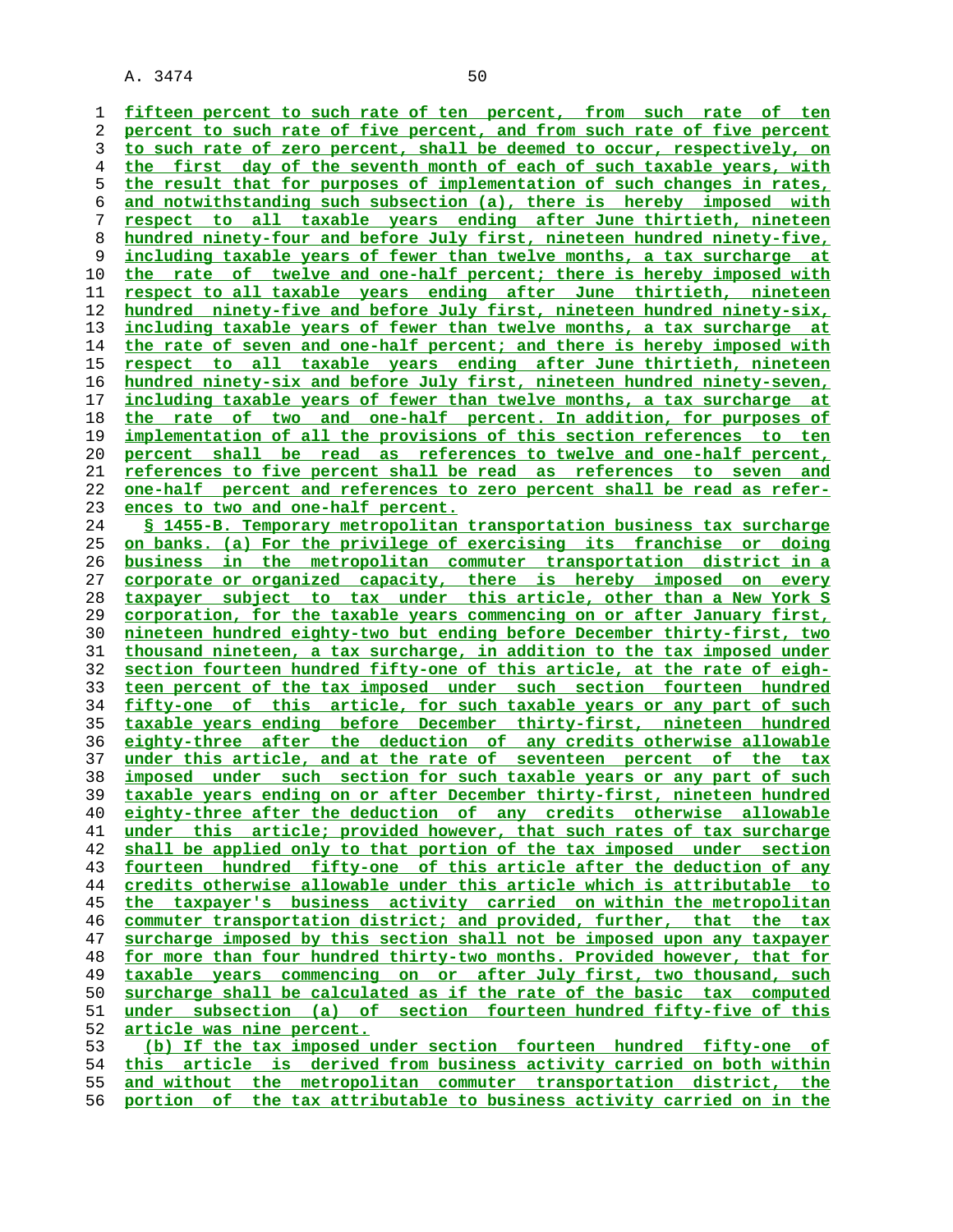**metropolitan commuter transportation district shall be determined in accordance with rules and regulations promulgated by the tax commission. (c) The provisions concerning returns under section fourteen hundred sixty-two of this article shall be applicable to this section, except that for purposes of an automatic extension for six months for filing a return covering the tax surcharge imposed by this section, such automat- ic extension shall be allowed only if a taxpayer files with the commis- sioner an application for extension in such form as said commissioner may prescribe by regulation and pays on or before the date of such filing in addition to any other amounts required under this article, either ninety percent of the entire tax surcharge required to be paid under this section for the applicable period, or not less than the tax surcharge shown on the taxpayer's return for the preceding taxable year, if such preceding taxable year was a taxable year of twelve months. The tax surcharge imposed by this section shall be payable to the commis- sioner in full at the time the return is required to be filed, and such tax surcharge or the balance thereof, imposed on any taxpayer which ceases to exercise its franchise or be subject to the tax surcharge imposed by this section shall be payable to the commissioner at the time the return is required to be filed, provided such tax surcharge of a domestic corporation which continues to possess its franchise shall be subject to adjustment as the circumstances may require; all other tax surcharges of any such taxpayer, which pursuant to the foregoing provisions of this section would otherwise be payable subsequent to the time such return is required to be filed, shall nevertheless be payable at such time. All of the provisions of this article presently applicable are applicable to the tax surcharge imposed by this section. (d) Notwithstanding any contrary provisions of state or local law, the tax surcharge imposed under this section shall not be allowed as a deduction in the computation of any state or local tax imposed under this chapter or any chapter or local law. Furthermore, the credits otherwise allowable under this article shall not be allowed against the tax surcharge imposed by this section. (e) The term metropolitan commuter transportation district as used in this section shall be defined pursuant to section twelve hundred sixty- two of the public authorities law. § 1456. Credits. (a) Credit for servicing certain mortgages. Every bank, as defined in section two thousand four hundred two of the public authorities law, which shall have entered into a contract with the state of New York mortgage agency to service mortgages acquired by such agency pursuant to the state of New York mortgage agency act, shall have cred- ited to it annually to apply upon or in lieu of the payment of any tax to which it may be subject under this article an amount equal to two and ninety-three one hundredths percentum of the total principal and inter- est collected by the bank during its taxable year on each such mortgage secured by a lien on real estate improved by a one-family to four-family residential structure and an amount equal to the interest collected by the bank during its taxable year on each such mortgage secured by a lien on real property improved by a structure occupied as the residence of five or more families living independently of each other, multiplied by a fraction the denominator of which shall be the interest rate payable on the mortgage (computed to five decimal places) and the numerator of which shall be .00125 in the case of such a mortgage acquired by such agency for less than one million dollars, and .00100 in the case of such a mortgage acquired by such agency for one million dollars or more; provided, however, that there shall in no case be credited to any such**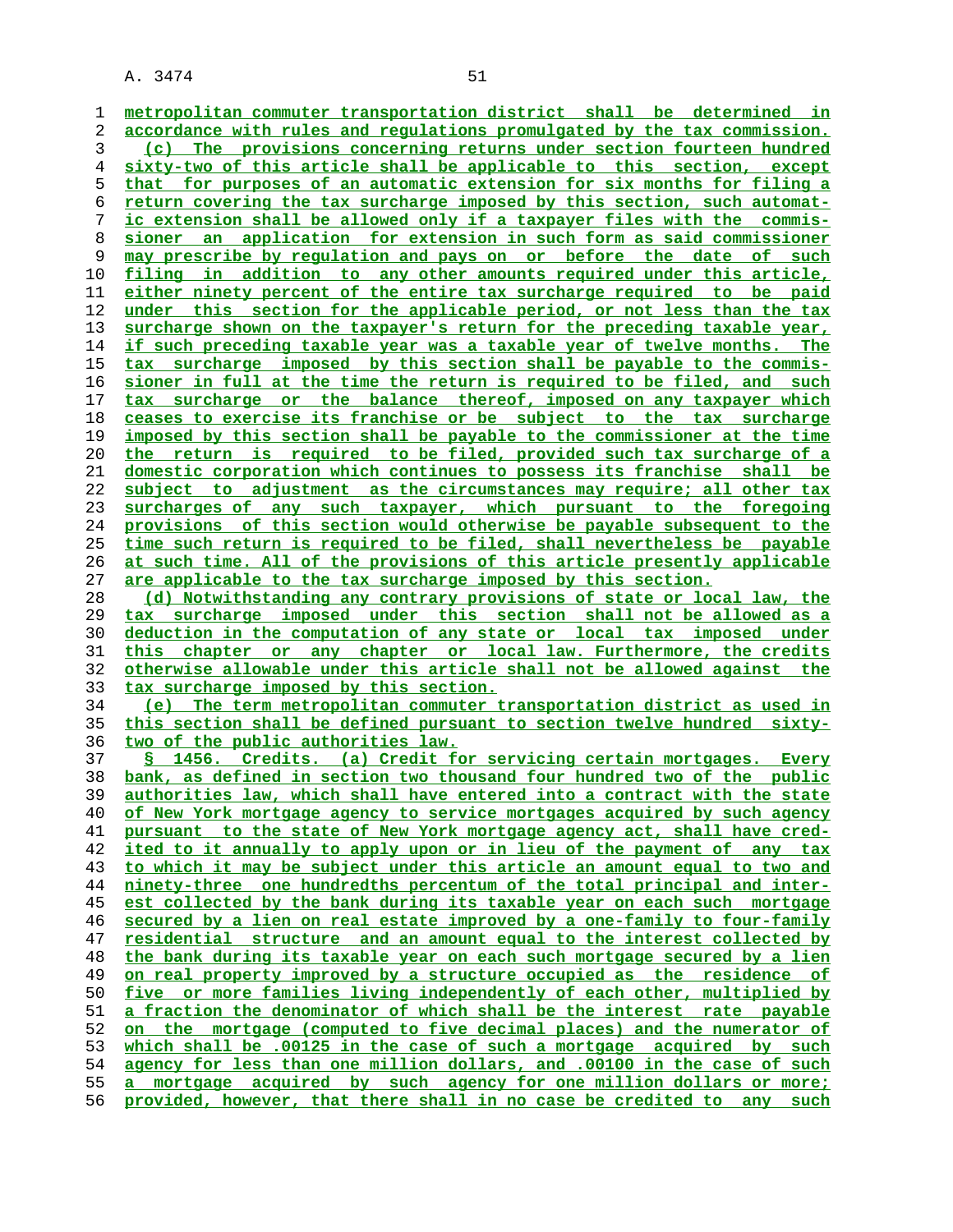**bank an amount in excess of the amount due from such bank for taxes payable to the state under this article for the taxable year for which such credit is given. In computing such tax credit for the servicing of mortgages on one-family to four-family residential structures, the bank shall be entitled to no credit for the collection of curtailments or payments in discharge of any such mortgage. For the purposes of this section, (1) a "curtailment" shall mean amounts paid by mortgagors (i) in excess of the monthly constant due during the month of collection and (ii) in reduction of the unpaid principal balance of the mortgage; in the absence of clear evidence to the contrary, amounts paid in excess of the monthly constant due during the month of collection shall be deemed to be in reduction of the unpaid principal balance of the mortgage; and (2) "monthly constant" shall mean the amount of principal and interest which is due and payable according to the mortgage documents on each periodic payment date. (b) Eligible business facility credit. (1) On or after April first, nineteen hundred eighty-three, for taxa- ble years beginning before January first, two thousand, a credit against the tax imposed by this article shall be allowed only to a taxpayer owning or operating an eligible business facility, where such taxpayer has received a certificate of eligibility for tax credits, or a renewal or extension thereof, for such facility from the New York state job incentive board prior to April first, nineteen hundred eighty-three, or has received a certificate of eligibility for tax credits, or a renewal or extension thereof, for such facility from the state tax commission subsequent to such date pursuant to paragraph eight of this subsection, and only with respect to such facility, to be computed as hereinafter provided. (2) The amount of the credit allowable in any taxable year shall be the sum determined by multiplying the tax otherwise due by a percentage to be determined by: (A) ascertaining the percentage which the total of eligible property values during the period covered by its return, as defined in paragraph four of this subsection, bears to the average value of all the taxpay- er's real and tangible personal property except for inventory within the state during such period. For the purposes of this subparagraph only, the taxpayer's real and tangible personal property shall include not only such property owned by the taxpayer but also property rented to it, and the value of rented property shall be deemed to be eight times the net annual rental rate, that is, the annual rental rate paid by the taxpayer less any annual rental rate received by the taxpayer from subrentals; (B) ascertaining the percentage which the total wages, salaries and other personal service compensation during such period, of employees, except general executive officers and that portion of employee's wages, salaries and other personal service compensation attributable, directly or indirectly, to the production of adjusted eligible net income which is allowed as a deduction from entire net income as set forth in subsection (f) of section fourteen hundred fifty-three of this article, serving in jobs created or retained in an eligible area (as the term "eligible area" was defined by section one hundred fifteen of the commerce law as it existed on March thirty-first, nineteen hundred eighty-three) by such business facility, bears to the total wages, sala- ries and other personal service compensation, during such period, of all the taxpayer's employees within the state, except general executive officers; and**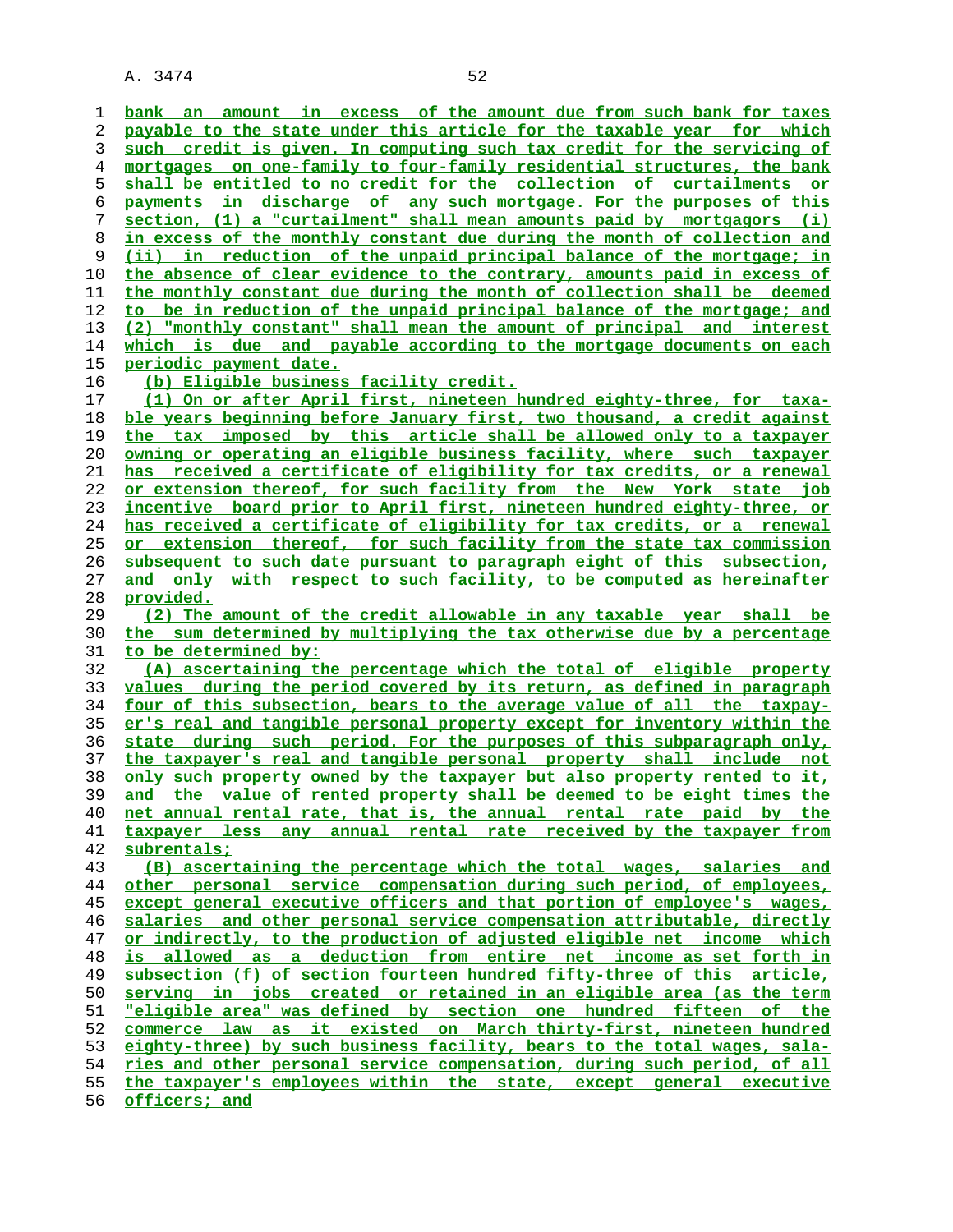**(C) adding together the percentages so determined and dividing the result by two; provided, however, that if no wages, salaries or other personal service compensation were paid or incurred by the taxpayer during such period to employees within the state other than general executive officers, subparagraph (B) of this paragraph shall be disre- garded and the amount of credit allowable shall be determined by multi- plying the tax otherwise due by the percentage specified in subparagraph (A) of this paragraph. (3) In no event shall the credit herein provided for be allowed in any amount which will reduce the tax payable to less than the dollar amount fixed as a minimum tax by subsection (b) of section fourteen hundred fifty-five. (4) (A) Eligible property values, for the purposes of this subsection, shall include such part of the value of depreciable real and tangible personal property included in an eligible business facility as repres- ents: (i) expenditures paid or incurred by the taxpayer for capital improve- ments consisting of the construction, reconstruction, erection or improvement of real property included in an eligible facility, which construction, reconstruction, erection or improvements were commenced on or after July first, nineteen hundred sixty-eight; (ii) in the case of real property leased by the taxpayer from another party, eight times the portion of the net annual rental rate attribut- able to such construction, reconstruction, erection or improvement commenced on or after July first, nineteen hundred sixty-eight; (iii) expenditures paid or incurred by the taxpayer for the purchase of tangible personal property, other than vehicles, included in an eligible business facility, provided such property was purchased on or after July first, nineteen hundred sixty-eight; and (iv) in the case of tangible personal property, other than vehicles, leased by the taxpayer from another party and included in an eligible business facility, eight times the net annual rental rate, provided the period for which such property was leased by the taxpayer began on or after July first, nineteen hundred sixty-eight. (B) Provided, however, eligible property values for purposes of this subdivision shall not include expenditures paid or incurred more than one year prior to the filing of an application for a certificate of eligibility pursuant to section one hundred nineteen of the commerce law, as such section existed on March thirty-first, nineteen hundred eighty-three. (C) Provided further that, for purposes of this subsection, eligible property values shall not include that portion of the value of property which is used in the production of adjusted eligible net income which is allowed as a deduction from entire net income as set forth in subsection (f) of section fourteen hundred fifty-three of this article. (5) The total of all credits allowed pursuant to this subsection in any taxable year or years with reference to any eligible business facil- ity shall not exceed the total eligible property values included. (6) If a credit is allowed for any taxable year as herein provided on the basis of a certificate of eligibility, and if such certificate is revoked or modified, the taxpayer shall report such revocation or modification in its return for the taxable year during which it occurs, and the tax commission shall recompute such credit and may assess any additional tax resulting from such recomputation within the time fixed by paragraph nine of subsection (c) of section ten hundred eighty-three of this chapter.**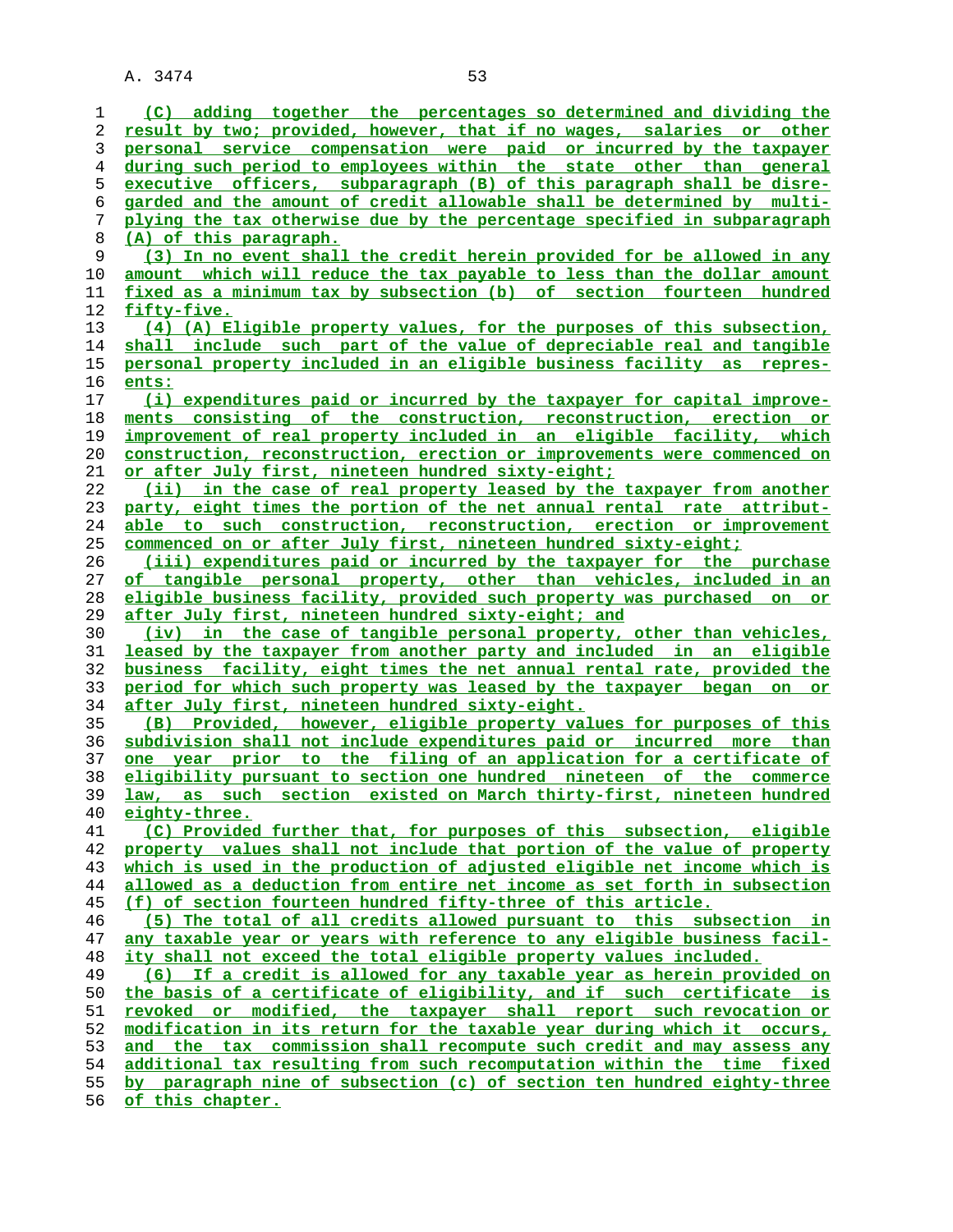**(7) If a business facility owned or operated by a taxpayer shall be an eligible business facility for only part of a taxable year, the credit allowed by this subdivision shall be prorated according to the period such facility was an eligible business facility, and if the total of the eligible property values shall have changed during any taxable year, a pro-rata adjustment shall be made in computing such credit. (8) The state tax commission shall be empowered, on or after April first, nineteen hundred eighty-three, to issue a certificate of eligi- bility for tax credits to a taxpayer for an eligible business facility with regard to which such taxpayer has, prior to July first, nineteen hundred eighty-three, received from the New York state job incentive board initial approval of an application for such certificate by such board as evidenced by the minutes of the meeting of the board at which such application was approved, or a letter of intent authorized by section 102.4 of part one hundred two of title five of the codes, rules and regulations of the state of New York regarding such certificate of eligibility and to renew, extend, revoke or modify a certificate of eligibility for tax credits, pursuant to section one hundred twenty of the commerce law as such section existed on March thirty-first, nineteen hundred eighty-three. (9) For purposes of the requirement for eligibility for the credit allowed under this subdivision that a business facility create or retain not less than five jobs as provided in subdivision (c) of section one hundred eighteen of the commerce law as such section existed on March thirty-first, nineteen hundred eighty-three, a business facility shall have (i) created not less than five jobs only if the number of jobs for the taxable year exceeds the number of jobs at the time of the commence- ment of the project as stated on its application for initial approval by five or more; or (ii) retained not less than five jobs only if initial approval was based on the retention of five or more jobs and (A) the number of jobs for the taxable year is at least equal to the number of jobs at the time of the commencement of the project as stated on its application for initial approval or (B) where initial approval was based on the retention of fewer jobs than the number of jobs at the time of the commencement of the project as stated on its application for initial approval, the number of jobs for the taxable year is at least equal to the number approved for retention. For purposes of this paragraph, the phrase "initial approval was based on the retention of five or more jobs" shall mean that such initial approval was given by the job incen- tive board to an applicant that had not stated in its application for initial approval that it would increase the number of jobs at its facil- ity by at least five. (c) Mortgage recording tax credit. (1) A taxpayer shall be allowed a credit, to be credited against the tax imposed by this article. The amount of the credit shall be the amount of the special additional mort- gage recording tax paid by the taxpayer pursuant to the provisions of subdivision one-a of section two hundred fifty-three of this chapter on mortgages recorded on and after January first, nineteen hundred seven- ty-nine. Provided, however, no credit shall be allowed with respect to a mortgage of real property principally improved or to be improved by one or more structures containing in the aggregate not more than six resi- dential dwelling units, each dwelling unit having its own separate cook- ing facilities, where the real property is located in one or more of the counties comprising the metropolitan commuter transportation district and where the mortgage is recorded on or after May first, nineteen hundred eighty-seven. Provided, however, no credit shall be allowed with**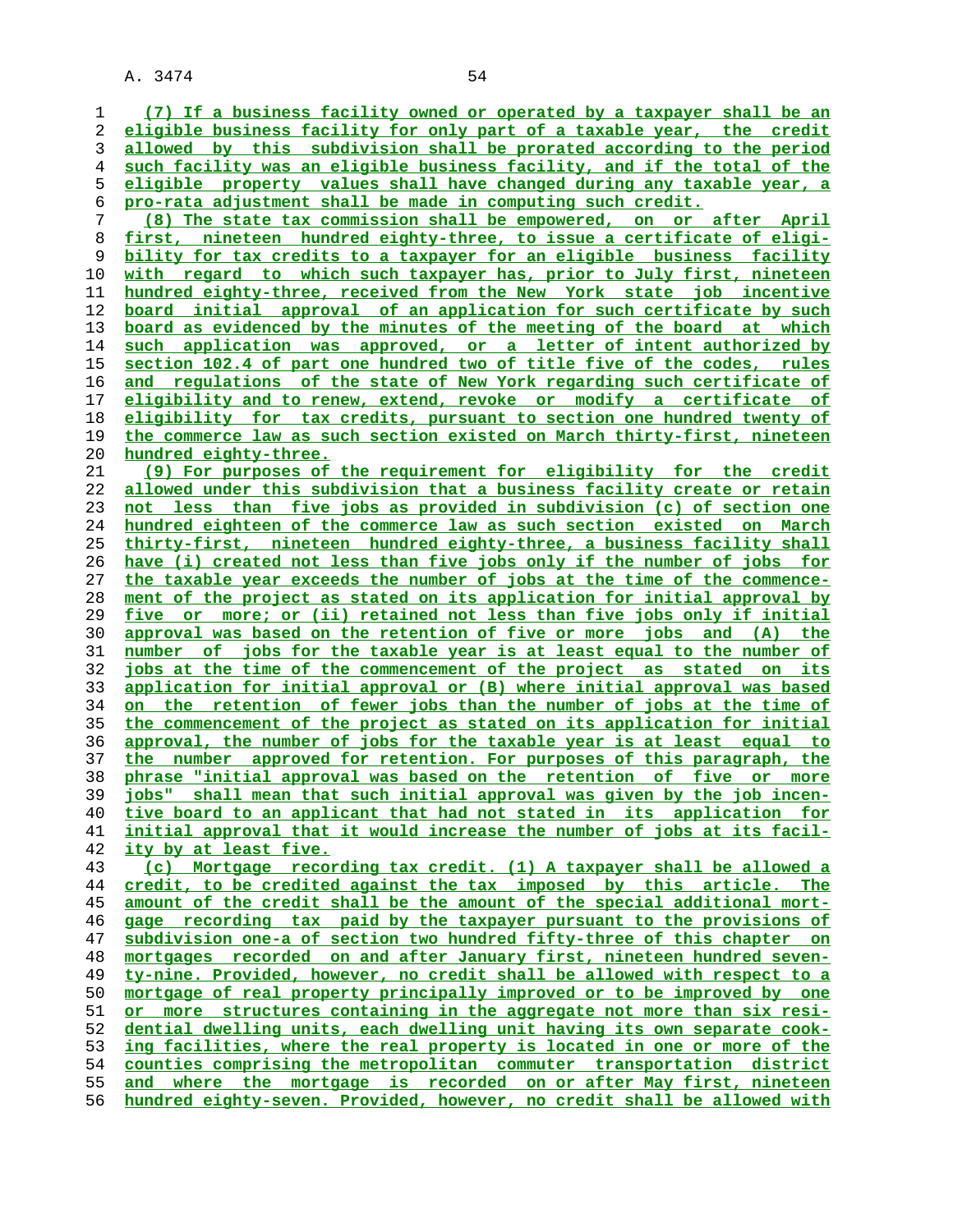**respect to a mortgage of real property principally improved or to be improved by one or more structures containing in the aggregate not more than six residential dwelling units, each dwelling unit having its own separate cooking facilities, where the real property is located in the county of Erie and where the mortgage is recorded on or after May first, nineteen hundred eighty-seven. (2) In no event shall the credit herein provided for, and carryovers**

**of such credit, in the aggregate, be allowed in an amount which will reduce the tax payable to less than the dollar amount fixed as a minimum tax by subsection (b) of section fourteen hundred fifty-five. However, if the amount of credit or carryovers of such credit, or both, allowable under this subdivision for any taxable year reduces the tax to such amount, any amount of credit or carryovers of such credit thus not deductible in such taxable year may be carried over to the following year or years and may be deducted from the taxpayer's tax for such year or years.**

**(d) Empire zone capital credit.**

**(1) A taxpayer shall be allowed a credit against the tax imposed by this article. The amount of the credit shall be equal to twenty-five percent of the sum of the following investments and contributions made during the taxable year and certified by the commissioner of economic development: (A) for taxable years beginning before January first, two thousand five, qualified investments made in, or contributions in the form of donations made to, one or more empire zone capital corporations established pursuant to section nine hundred sixty-four of the general municipal law prior to January first, two thousand five, (B) qualified investments in certified zone businesses which during the twelve month period immediately preceding the month in which such investment is made employed full-time within the state an average number of individuals, excluding general executive officers, of two hundred fifty or fewer, computed pursuant to the provisions of subparagraph (C) of paragraph two of subsection (e) of this section, except for investments made by or on behalf of an owner of the business, including, but not limited to, a stockholder, partner or sole proprietor, or any related person, as defined in subparagraph (C) of paragraph three of subsection (b) of section four hundred sixty-five of the internal revenue code, and (C) contributions of money to community development projects as defined in regulations promulgated by the commissioner of economic development. "Qualified investments" means the contribution of property to a corpo- ration in exchange for original issue capital stock or other ownership interest, the contribution of property to a partnership in exchange for an interest in the partnership, and similar contributions in the case of a business entity not in corporate or partnership form in exchange for an ownership interest in such entity. The total amount of credit allow- able to a taxpayer under this provision for all years, taken in the aggregate, shall not exceed three hundred thousand dollars, and shall not exceed one hundred thousand dollars with respect to the investments and contributions described in each of subparagraphs (A), (B) and (C) of this paragraph. (2) The credit and carryover of such credit allowed under this**

**subsection for any taxable year shall not, in the aggregate, reduce the tax due for such year to less than the minimum tax fixed by subsection (b) of section fourteen hundred fifty-five of this article. However, if the amount of credit or carryovers of such credit, or both, allowed under this subsection for any taxable year reduces the tax to such amount, or if any part of the credit or carryovers of such credit may**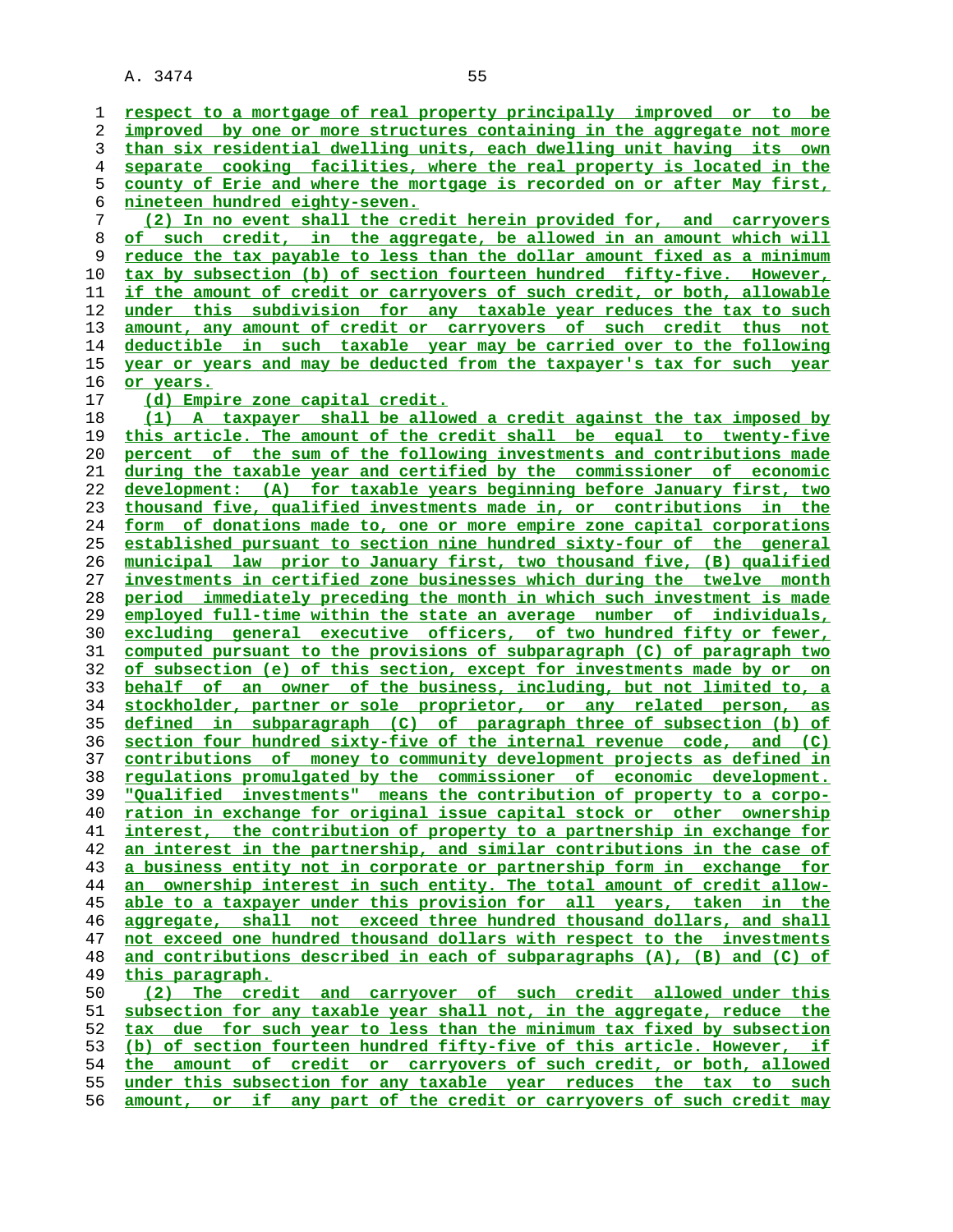**not be deducted from the tax otherwise due by reason of the final sentence of this paragraph, any amount of credit or carryovers of such credit thus not deductible in such taxable year may be carried over to the following year or years and may be deducted from the tax for such year or years. In addition, the amount of such credit, and carryovers of such credit to the taxable year, deducted from the tax otherwise due may not, in the aggregate, exceed fifty percent of the tax imposed under section fourteen hundred fifty-five of this article computed without regard to any credit provided for under this article. (2-a) Any carryover of a credit from prior taxable years will not be allowed to an empire zone enterprise which is the basis of the credit, if an empire zone retention certificate is not issued to such entity pursuant to subdivision (w) of section nine hundred fifty-nine of the general municipal law. (3) Where the stock, partnership interest or other ownership interest arising from a qualified investment as described in subparagraphs (A) and (B) of paragraph one of this subsection is disposed of, the taxpay- er's entire net income shall be computed, pursuant to regulations promulgated by the commissioner, so as to properly reflect the reduced cost thereof arising from the application of the credit provided for herein. (4)(A) Where a taxpayer sells, transfers or otherwise disposes of corporate stock, a partnership interest or other ownership interest arising from the making of a qualified investment which was the basis, in whole or in part, for the allowance of the credit provided for under this subsection, or where a contribution or investment which was the basis for such allowance is in any manner, in whole or in part, recov- ered by such taxpayer, and such disposition or recovery occurs during the taxable year or within thirty-six months from the close of the taxa- ble year with respect to which such credit is allowed, subparagraph (B) of this paragraph shall apply. (B) The taxpayer shall add back with respect to the taxable year in which the disposition or recovery described in subparagraph (A) of this paragraph occurred the required portion of the credit originally allowed. (C) The required portion of the credit originally allowed shall be the product of (i) the portion of such credit attributable to the property disposed of or the payment or contribution recovered and (ii) the appli- cable percentage. (D) The applicable percentage shall be: (i) one hundred percent, if the disposition or recovery occurs within the taxable year with respect to which the credit is allowed or within twelve months of the end of such taxable year, (ii) sixty-seven percent, if the disposition or recovery occurs more than twelve but not more than twenty-four months after the end of the taxable year with respect to which the credit is allowed, or (iii) thirty-three percent, if the disposition or recovery occurs more than twenty-four but not more than thirty-six months after the end of the taxable year with respect to which the credit is allowed. (5) If the designation of an area as an empire zone is no longer in effect because the designations of all empire zones pursuant to article eighteen-B of the general municipal law have expired, a taxpayer that has made a contribution of money on or before the day immediately preceding the day the empire zones expired to a community development project approved by the commissioner of economic development shall be deemed eligible to claim the empire zone capital credit under subpara-**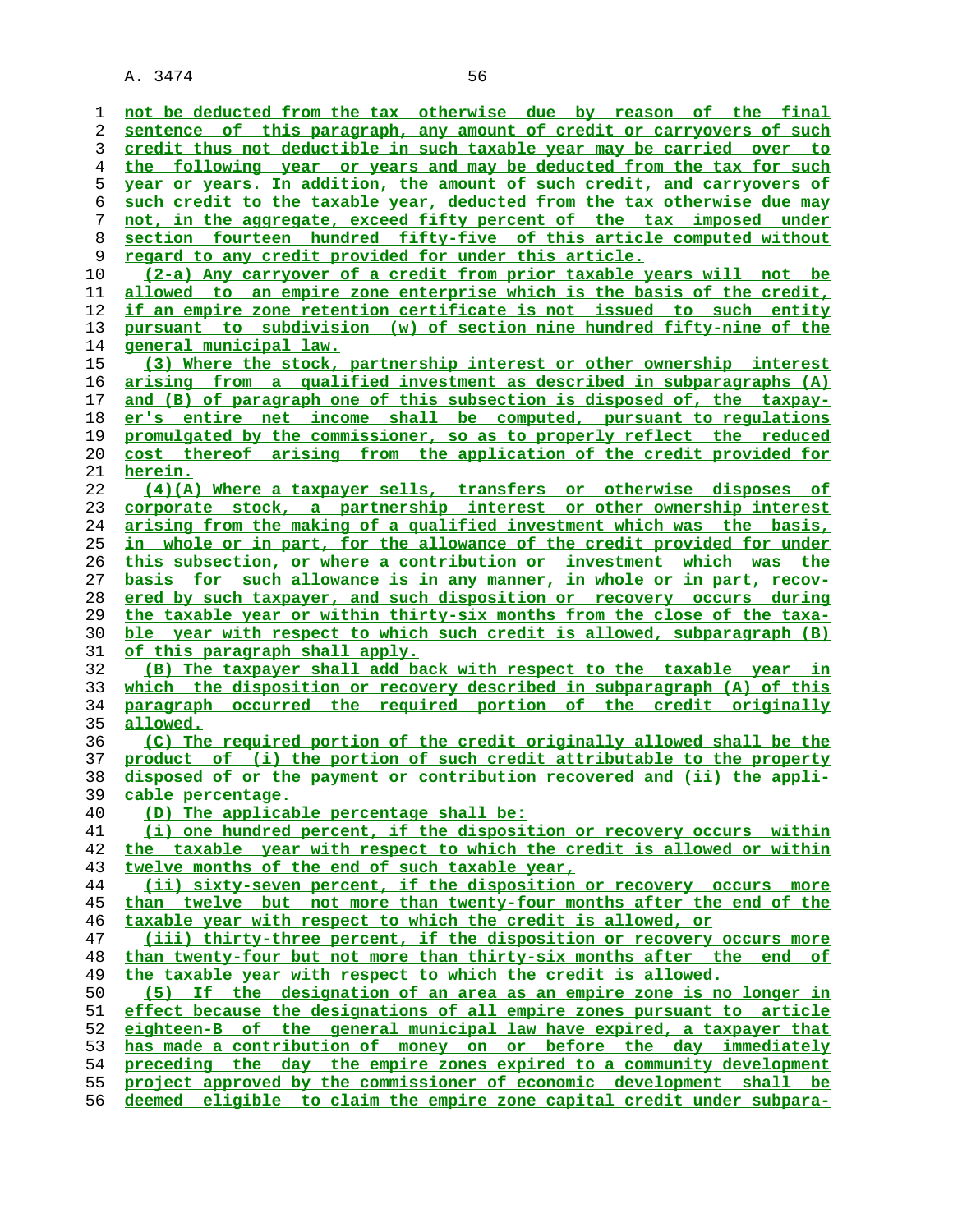| 1        | graph (C) of paragraph one of this subsection for additional contrib-                                                                           |
|----------|-------------------------------------------------------------------------------------------------------------------------------------------------|
| 2        | utions made prior to April first, two thousand fourteen and certified by                                                                        |
| 3        | the commissioner of economic development to that community development                                                                          |
| 4        | project as payment of a commitment made by the taxpayer to that communi-                                                                        |
| 5        | ty development project before the empire zones expired.                                                                                         |
| 6        | (e) Empire zone wage tax credit. (1) A taxpayer shall be allowed a                                                                              |
| 7        | credit, to be computed as hereinafter provided, against the tax imposed                                                                         |
| 8        | by this article where the taxpayer has been certified pursuant to arti-                                                                         |
| 9        | cle eighteen-B of the general municipal law. The amount of such credit                                                                          |
| 10       | <u>shall be as prescribed in paragraph four hereof.</u>                                                                                         |
| 11       | (2) For purposes of this subsection, the following terms shall have                                                                             |
| 12       | the following meanings: (A) "Empire zone wages" means wages paid by the                                                                         |
| 13       | taxpayer for full-time employment, other than to general executive offi-                                                                        |
| 14       | cers, during the taxable year in an area designated or previously desig-                                                                        |
| 15       | nated as an empire zone or zone equivalent area pursuant to article                                                                             |
| 16       | <u>eighteen-B of the general municipal law where such employment is in a</u>                                                                    |
| 17       | job created in the area (i) during the period of its designation as an                                                                          |
| 18       | empire zone, (ii) within four years of the expiration of such desig-                                                                            |
| 19       | nation, or (iii) during the ten year period immediately following the                                                                           |
| 20       | date of designation as a zone equivalent area, provided, however, that                                                                          |
| 21       | if the taxpayer's certification under article eighteen-B of the general                                                                         |
| 22       | <u>municipal law is revoked with respect to an empire zone or zone equiv-</u>                                                                   |
| 23       | alent area, any wages paid by the taxpayer, on or after the effective                                                                           |
| 24       | <u>date of such decertification, for employment in such zone shall not</u>                                                                      |
| 25       | <u>constitute empire zone wages.</u>                                                                                                            |
| 26       | "Targeted employee" means a New York resident who receives empire<br>(B)                                                                        |
| 27       | zone wages and who is (i) an eligible individual under the provisions of                                                                        |
| 28       | the targeted jobs tax credit (section fifty-one of the internal revenue                                                                         |
| 29       | code), (ii) eligible for benefits under the provisions of the workforce                                                                         |
| 30       | investment act as a dislocated worker or low-income individual (P.L.                                                                            |
| 31       | <u>105-220, as amended), (iii) a recipient of public assistance benefits,</u>                                                                   |
| 32       | (iv) an individual whose income is below the most recently established                                                                          |
| 33       | poverty rate promulgated by the United States department of commerce, or<br>a member of a family whose family income is below the most recently |
| 34<br>35 | established poverty rate promulgated by the appropriate federal agency                                                                          |
| 36       | or (v) an honorably discharged member of any branch of the armed forces                                                                         |
| 37       | of the United States.                                                                                                                           |
| 38       | An individual who satisfies the criteria set forth in clause (i),                                                                               |
| 39       | (ii), (iv) or (v) of this subparagraph at the time of initial employment                                                                        |
| 40       | in the job with respect to which the credit is claimed, or who satisfies                                                                        |
| 41       | the criterion set forth in clause (iii) of this subparagraph at such                                                                            |
| 42       | time or at any time within the previous two years, shall be a targeted                                                                          |
| 43       | employee so long as such individual continues to receive empire zone                                                                            |
| 44       | wages.                                                                                                                                          |
| 45       | (C) "Average number of individuals, excluding general executive offi-                                                                           |
| 46       | cers, employed full-time" shall be computed by ascertaining the number                                                                          |
| 47       | of such individuals employed by the taxpayer on the thirty-first day of                                                                         |
| 48       | March, the thirtieth day of June, the thirtieth day of September and the                                                                        |
| 49       | thirty-first day of December during each taxable year or other applica-                                                                         |
| 50       | ble period, by adding together the number of such individuals ascer-                                                                            |
| 51       | tained on each of such dates and dividing the sum so obtained by the                                                                            |
| 52       | number of such dates occurring within such taxable year or other appli-                                                                         |
| 53       | cable period.                                                                                                                                   |
| 54       | (3) The credit provided for herein shall be allowed only where the                                                                              |
| 55       | average number of individuals, excluding general executive officers,                                                                            |
| 56       | employed full-time by the taxpayer in (A) (i) the state and (ii) the                                                                            |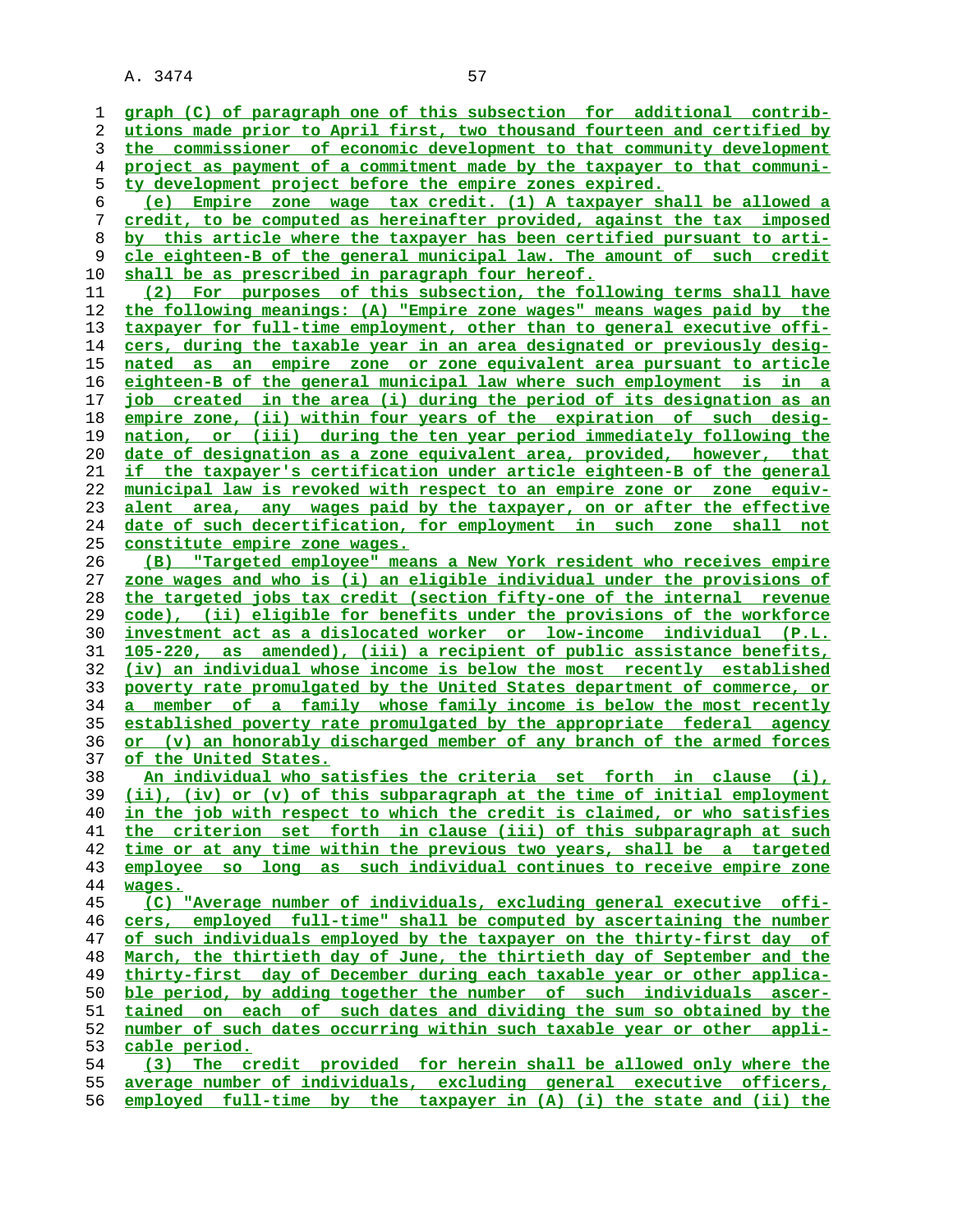**empire zone or area previously constituting such zone or zone equivalent area, during the taxable year exceeds the average number of such indi- viduals employed full-time by the taxpayer in (B) (i) the state and (ii) such zone or area subsequently or previously constituting such zone or such zone equivalent area, respectively, during the four years imme- diately preceding the first taxable year in which the credit is claimed with respect to such zone or area. Where the taxpayer provided full-time employment within (C) (i) the state or (ii) such zone or area during only a portion of such four-year period, then for purposes of this para- graph the term "four years" shall be deemed to refer instead to such portion, if any. The credit shall be allowed only with respect to the first taxable year during which payments of empire zone wages are made and the condi- tions set forth in this paragraph are satisfied, and with respect to each of the four taxable years next following (but only, with respect to each of such years, if such conditions are satisfied), in accordance with paragraph four of this subsection. Subsequent certifications of the taxpayer pursuant to article eighteen-B of the general municipal law, at the same or a different location in the same empire zone or zone equiv- alent area or at a location in a different empire zone or zone equiv- alent area, shall not extend the five taxable year time limitation on the allowance of the credit set forth in the preceding sentence. Provided, further, however, that no credit shall be allowed with respect to any taxable year beginning more than four years following the taxable year in which designation as an empire zone expired or more than ten years after the designation as a zone equivalent area. (4) The amount of the credit shall equal the sum of (A) the product of three thousand dollars and the average number of individuals (excluding general executive officers) employed full-time by the taxpayer, computed pursuant to the provisions of subparagraph (C) of paragraph two of this subsection, who (i) received empire zone wages for more than half of the taxable year, (ii) received, with respect to more than half of the peri- od of employment by the taxpayer during the taxable year, an hourly wage which was at least one hundred thirty-five percent of the minimum wage specified in section six hundred fifty-two of the labor law, and (iii) are targeted employees; and (B) the product of fifteen hundred dollars and the average number of individuals (excluding general executive officers and individuals described in subparagraph (A) of this paragraph) employed full-time by the taxpayer, computed pursuant to the provisions of subparagraph (C) of paragraph two of this subsection, who received empire zone wages for more than half of the taxable year. (C) For purposes of calculating the amount of the credit, individuals employed within an empire zone or zone equivalent area within the imme- diately preceding sixty months by a related person, as such term is defined in subparagraph (c) of paragraph three of subsection (b) of section four hundred sixty-five of the internal revenue code, shall not be included in the average number of individuals described in subpara-**

**graph (A) or subparagraph (B) of this paragraph, unless such related person was never allowed a credit under this subsection with respect to such employees. For the purposes of this subparagraph, a "related person" shall include an entity which would have qualified as a "related person" to the taxpayer if it had not been dissolved, liquidated, merged**

**(D) If a taxpayer is certified in an empire zone designated under subdivision (a) or (d) of section nine hundred fifty-eight of the gener-**

**with another entity or otherwise ceased to exist or operate.**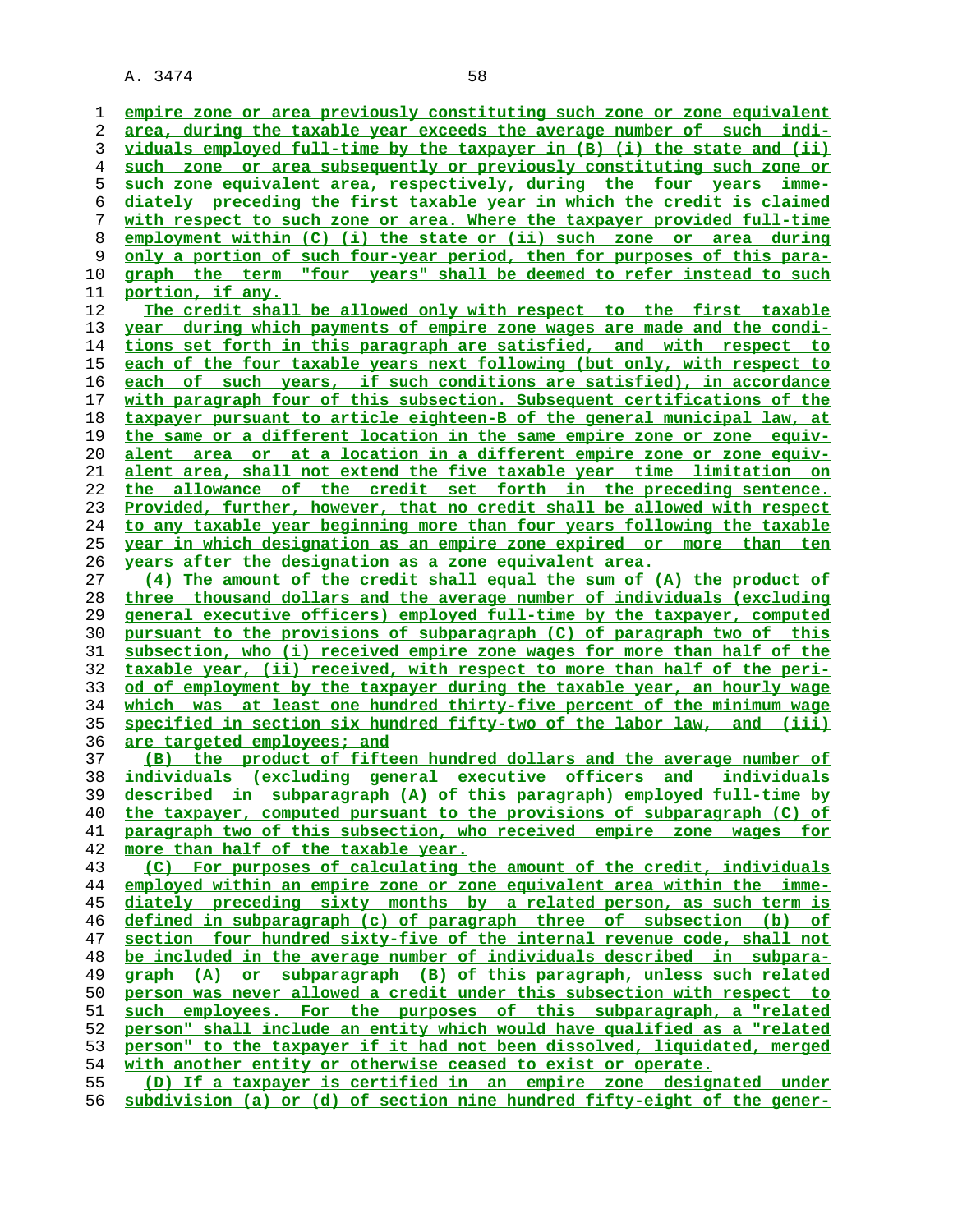**al municipal law, the dollar amounts specified under subparagraph (A) or (B) of this paragraph shall be increased by five hundred dollars for each qualifying individual under such subparagraph who received, during the taxable year, wages in excess of forty thousand dollars. (E) The requirement in this paragraph that an employee must receive empire zone wages for more than half the taxable year shall not apply in the first taxable year of a taxpayer satisfying the criteria set forth in this subparagraph. In such a case, the credit allowed under this subsection shall be computed by utilizing the number of individuals (excluding general executive officers) employed full time by the taxpay- er on the last day of its first taxable year. A taxpayer shall satisfy the following criteria: (i) such taxpayer acquired real or tangible personal property during its first taxable year from an entity which is not a related person (as such term is defined in subdivision (g) of section fourteen of this chapter); (ii) the first taxable year of such taxpayer shall be a short taxable year of not more than seven months in duration; and (iii) the number of individuals employed full-time on the last day of such first taxable year shall be at least one hundred ninety and substantially all of such individuals must have been previously employed by the entity from whom such taxpayer purchased its assets. Provided, further, however, that the credit provided for herein with respect to the taxable year, and carryovers of such credit to the taxa- ble year, deducted from the tax otherwise due, may not, in the aggre- gate, exceed fifty percent of the tax imposed under section fourteen hundred fifty-five computed without regard to any credit provided for under this article. (5) The credit and carryovers of such credit allowed under this subsection for any taxable year shall not, in the aggregate, reduce the tax due for such year to less than the minimum tax fixed by subsection (b) of section fourteen hundred fifty-five of this article. However, if the amount of credit or carryovers of such credit, or both, allowed under this subsection for any taxable year reduces the tax to such amount, or if any part of the credit or carryovers of such credit may not be deducted from the tax otherwise due by reason of the final sentence in paragraph four hereof, any amount of credit or carryovers of such credit thus not deductible in such taxable year may be carried over to the following year or years and may be deducted from the taxpayer's tax for such year or years. (5-a) Any carry over of a credit from prior taxable years will not be allowed if an empire zone retention certificate is not issued pursuant to subdivision (w) of section nine hundred fifty-nine of the general municipal law to the empire zone enterprise which is the basis of the credit. (e-1) Hire a vet credit. (1) Allowance of credit. For taxable years beginning on or after January first, two thousand twenty-one and before January first, two thousand twenty-three, a taxpayer shall be allowed a credit, to be computed as provided in this subsection, against the tax imposed by this article, for hiring and employing, for not less than one year and for not less than thirty-five hours each week, a qualified veteran within the state. The taxpayer may claim the credit in the year in which the qualified veteran completes one year of employment by the taxpayer. If the taxpayer claims the credit allowed under this subsection, the taxpayer may not use the hiring of a qualified veteran that is the basis for this credit in the basis of any other credit allowed in this article. (2) Qualified veteran. A qualified veteran is an individual:**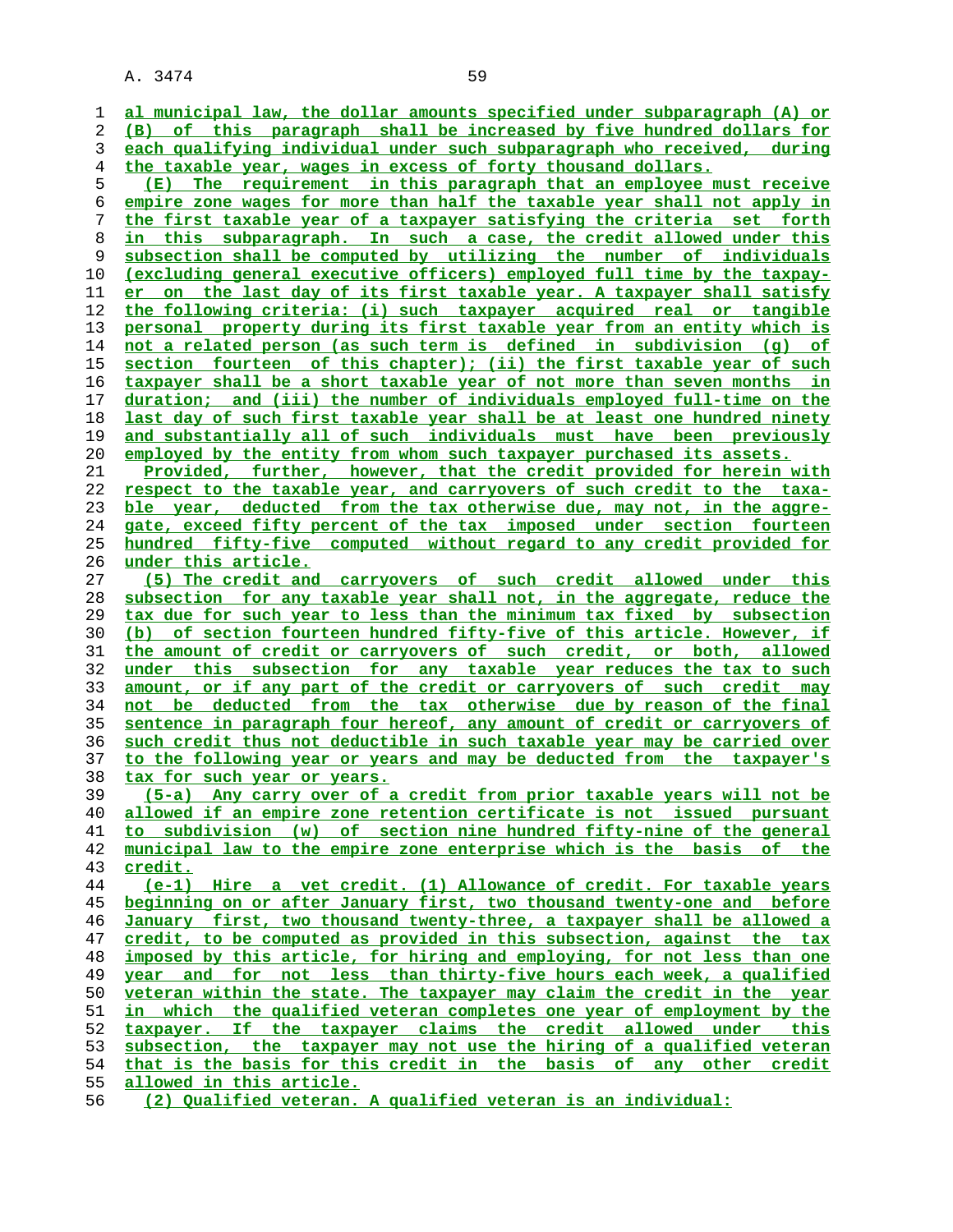| 1  | (A) who served on active duty in the United States army, navy, air             |
|----|--------------------------------------------------------------------------------|
|    |                                                                                |
| 2  | force, marine corps, coast quard or the reserves thereof, or who served        |
| 3  | in active military service of the United States as a member of the army        |
| 4  | national quard, air national guard, New York guard or New York naval           |
| 5  | militia; who was released from active duty by general or honorable             |
| 6  | discharge after September eleventh, two thousand one;                          |
| 7  | (B) who commences employment by the qualified taxpayer on or after             |
| 8  | January first, two thousand fourteen, and before January first, two            |
| 9  | thousand seventeen; and                                                        |
| 10 | (C) who certifies by signed affidavit, under penalty of perjury, that          |
| 11 | he or she has not been employed for thirty-five or more hours during any       |
| 12 | week in the one hundred eighty day period immediately prior to his or          |
| 13 | her employment by the taxpayer.                                                |
| 14 | (3) Employer prohibition. An employer shall not discharge an employee          |
| 15 | and hire a qualifying veteran solely for the purpose of qualifying for         |
| 16 |                                                                                |
|    | <u>this credit.</u>                                                            |
| 17 | (4) Amount of credit. The amount of the credit shall be ten percent of         |
| 18 | the total amount of wages paid to the qualified veteran during the             |
| 19 | veteran's first full year of employment. Provided, however, that, if the       |
| 20 | <u>qualified veteran is a disabled veteran, as defined in paragraph (b) of</u> |
| 21 | subdivision one of section eighty-five of the civil service law, the           |
| 22 | amount of the credit shall be fifteen percent of the total amount of           |
| 23 | wages paid to the qualified veteran during the veteran's first full year       |
| 24 | of employment. The credit allowed pursuant to this subsection shall not        |
| 25 | exceed in any taxable year, five thousand dollars for any qualified            |
| 26 | veteran and fifteen thousand dollars for any qualified veteran who is a        |
| 27 | disabled veteran.                                                              |
| 28 | Carryover. The credit allowed under this subsection for any taxa-<br>(5)       |
| 29 | ble year shall not reduce the tax due for such year to less than the           |
| 30 | amount prescribed in paragraph three of subsection (b) of section four-        |
| 31 | teen hundred fifty-five of this article. However, if the amount of cred-       |
| 32 | it allowable under this subsection for any taxable year reduces the tax        |
| 33 | to such amount, any amount of credit not deductible in such taxable year       |
| 34 | may be carried over to the following three years and may be deducted           |
|    | from the taxpayer's tax for such year or years.                                |
| 35 |                                                                                |
| 36 | (f) Credit for employment of persons with disabilities. (1) Allowance          |
| 37 | of credit. A taxpayer shall be allowed a credit, to be computed as here-       |
| 38 | inafter provided, against the tax imposed by this article, for employing       |
| 39 | within the state a qualified employee.                                         |
| 40 | (2) Qualified employee. A qualified employee is an individual:                 |
| 41 | (A) who is certified by the education department, or in the case of an         |
| 42 | individual who is blind or visually handicapped, by the state agency           |
| 43 | responsible for provision of vocational rehabilitation services to the         |
| 44 | blind and visually handicapped: (i) as a person with a disability which        |
| 45 | constitutes or results in a substantial handicap to employment and (ii)        |
| 46 | as having completed or as receiving services under an individualized           |
| 47 | written rehabilitation plan approved by the education department or            |
| 48 | other state agency responsible for providing vocational rehabilitation         |
| 49 | services to such individual; and                                               |
| 50 | (B) who has worked on a full-time basis for the employer who is claim-         |
| 51 | ing the credit for at least one hundred eighty days or four hundred            |
| 52 | hours.                                                                         |
| 53 | (3) Amount of credit. Except as provided in paragraph four of this             |
| 54 | subsection, the amount of credit shall be thirty-five percent of the           |
| 55 | first six thousand dollars in qualified first-year wages earned by each        |
| 56 | <u>qualified employee. "Qualified first-year wages" means wages paid or</u>    |
|    |                                                                                |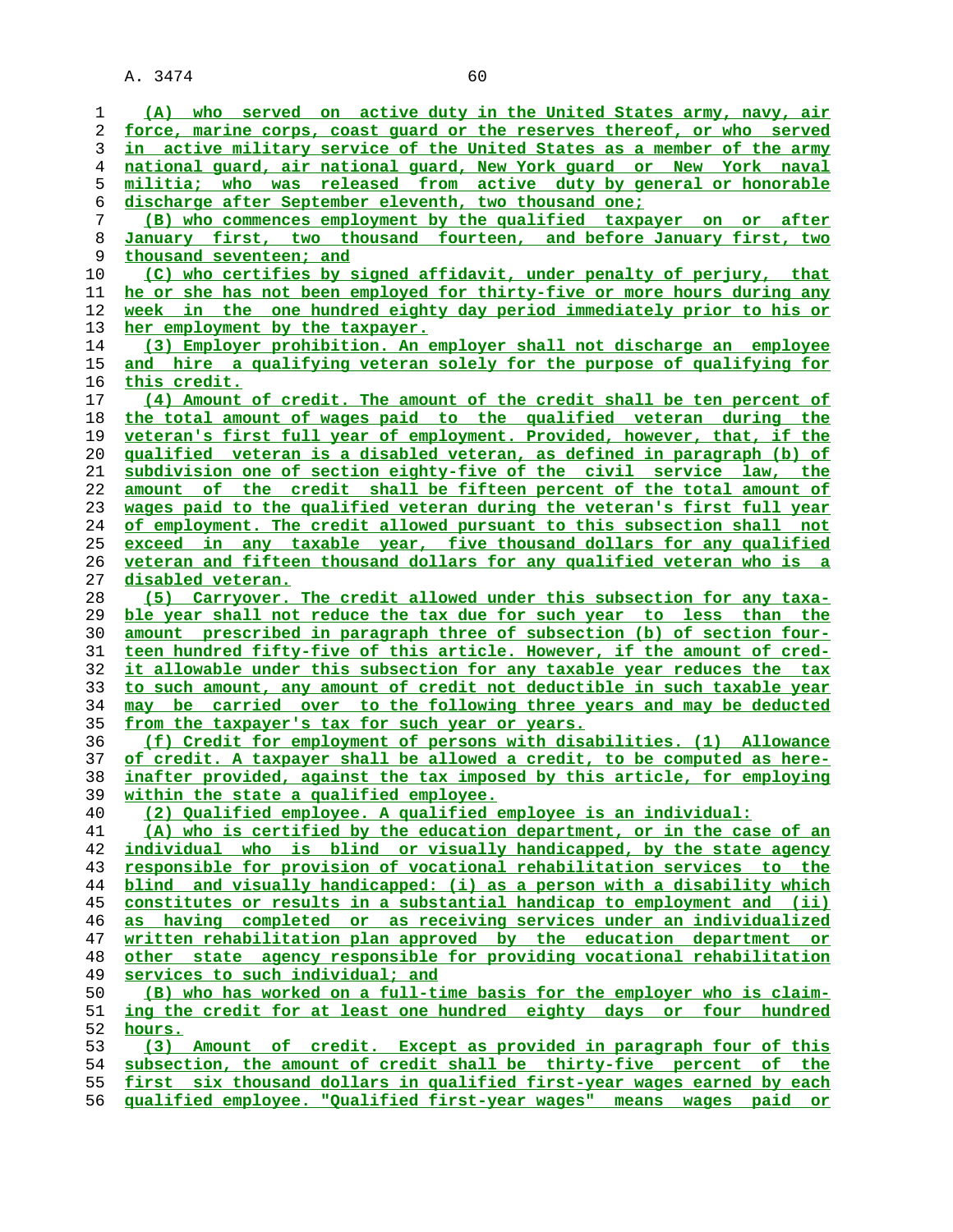**incurred by the taxpayer during the taxable year to qualified employees which are attributable, with respect to any such employee, to services rendered during the one-year period beginning with the day the employee begins work for the taxpayer. (4) Credit where federal work opportunity tax credit applies. With respect to any qualified employee whose qualified first-year wages under paragraph three of this subsection also constitute qualified first-year wages for purposes of the work opportunity tax credit for vocational rehabilitation referrals under section fifty-one of the internal revenue code, the amount of credit under this subsection shall be thirty-five percent of the first six thousand dollars in qualified second-year wages earned by each such employee. "Qualified second-year wages" means wages paid or incurred by the taxpayer during the taxable year to qualified employees which are attributable, with respect to any such employees, to services rendered during the one-year period beginning one year after the employee begins work for the taxpayer. (5) Carryover. The credit and carryovers of such credit allowed under this subsection for any taxable year shall not, in the aggregate, reduce the tax due for such year to less than the minimum tax fixed by subsection (b) of section fourteen hundred fifty-five of this article. However, if the amount of credit or carryovers of such credit, or both, allowed under this subdivision for any taxable year reduces the tax to such amount, then any amount of credit or carryovers of such credit thus not deductible in such taxable year may be carried over to the following year or years and may be deducted from the taxpayer's tax for such year or years. (6) Coordination with federal work opportunity tax credit. The provisions of sections fifty-one and fifty-two of the internal revenue code, as such sections applied on October first, nineteen hundred nine- ty-six, that apply to the work opportunity tax credit for vocational rehabilitation referrals shall apply to the credit under this subsection to the extent that such sections are consistent with the specific provisions of this subsection, provided that in the event of a conflict the provisions of this subsection shall control. (g) Order of credits. Credits allowable under this article which cannot be carried over and which are not refundable shall be deducted first. Credits allowable under this article which can be carried over, and carryovers of such credits, shall be deducted next, and among such credits, those whose carryover is of limited duration shall be deducted before those whose carryover is of unlimited duration; provided, howev- er, that the credit allowable under subsection (e) of this section shall be deducted prior to all other credits described in this sentence. Credits allowable under this article which are refundable shall be deducted last. (h) Credits for New York S corporations. Notwithstanding the provisions of this section, no carryover of credit allowable in a New York C year shall be deducted from the tax otherwise due under this article in a New York S year, and no credit allowable in a New York S year, or carryover of such credit, shall be deducted from the tax imposed by this article. However, a New York S year shall be treated as a taxable year for purposes of determining the number of taxable years to which a credit may be carried over under this section. Notwithstand- ing the first sentence of this subsection, however, the credit for the special additional mortgage recording tax shall be allowed as provided in subsection (c) of this section, and the carryover of any such credit**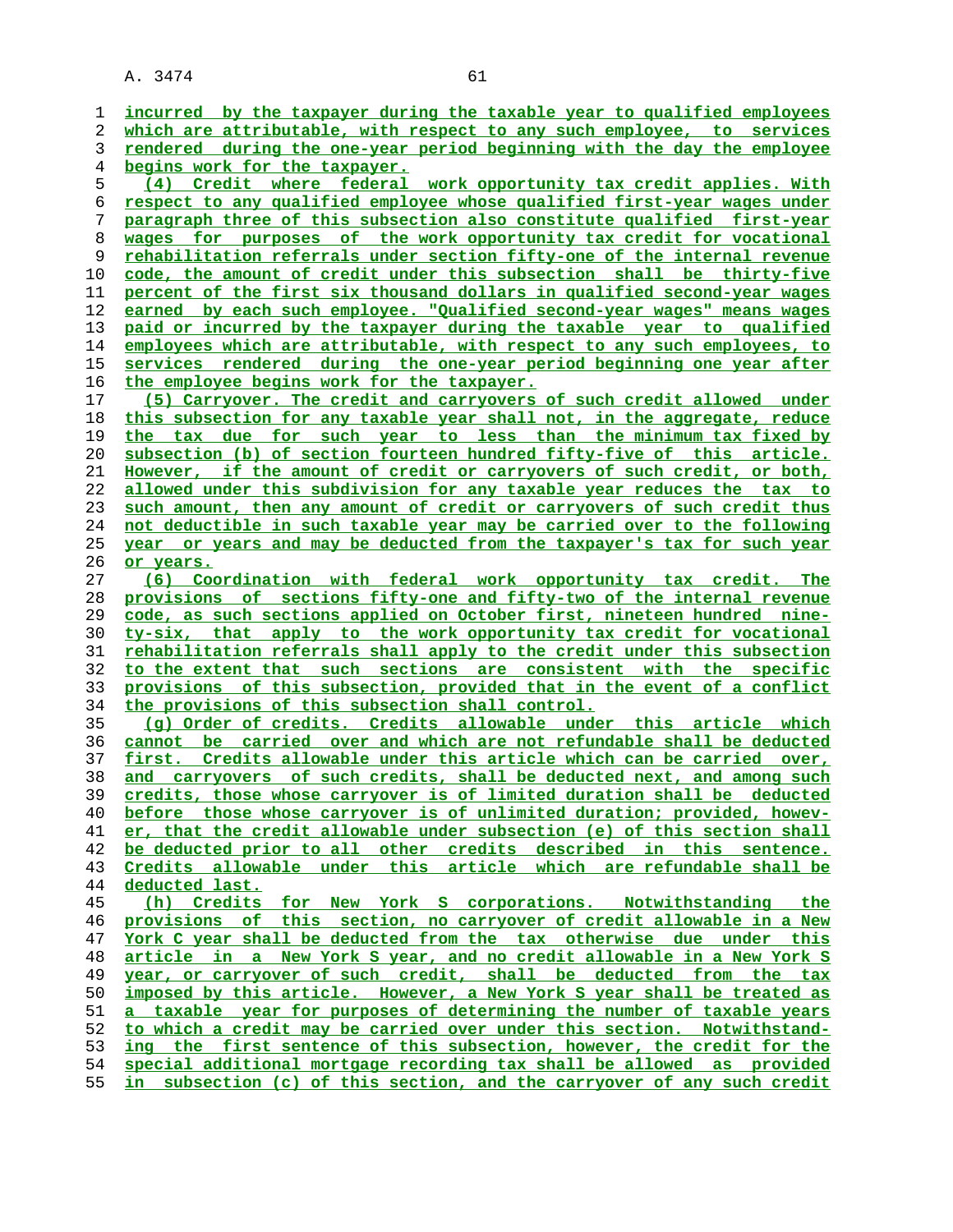**shall be determined without regard to whether the credit is carried from a New York C year to a New York S year or vice-versa. (i) Investment tax credit (ITC). (1) A taxpayer shall be allowed a credit, to be computed as hereinafter provided, against the tax imposed by this article. Provided, however, a taxpayer shall not be allowed such credit provided by this paragraph unless (i) eighty percent or more of the employees performing the administrative and support functions resulting from or related to the qualifying uses of such equipment are located in this state, or (ii) the average number of employees that perform the administrative and support functions resulting from or related to the qualifying uses of such equipment and are located in this state during the taxable year for which the credit is claimed is equal to or greater than ninety-five percent of the average number of employ- ees that perform these functions and are located in this state during the thirty-six months immediately preceding the year for which the cred- it is claimed, or (iii) the number of employees located in this state during the taxable year for which the credit is claimed is equal to or greater than ninety percent of the number of employees located in this state on December thirty-first, nineteen hundred ninety-eight or, if the**

**taxpayer was not a calendar year taxpayer in nineteen hundred ninety- eight, the last day of its first taxable year ending after December thirty-first, nineteen hundred ninety-eight. If the taxpayer becomes subject to tax in this state after the taxable year beginning in nine- teen hundred ninety-eight, then the taxpayer is not required to satisfy the employment test provided in the preceding sentence of this subpara- graph for its first taxable year. For the purposes of subparagraph (iii) of this paragraph the employment test will be based on the number of employees located in this state on the last day of the first taxable year the taxpayer is subject to tax in this state. If the uses of the property must be aggregated to determine whether the property is princi- pally used in qualifying uses, then either each affiliate using the property must satisfy this employment test or this employment test must be satisfied through the aggregation of the employees of the taxpayer, its affiliated regulated broker, dealer, and registered investment adviser using the property. The amount of the credit shall be the percent provided for herein below of the investment credit base. The investment credit base is the cost or other basis for federal income tax purposes of tangible personal property and other tangible property, including buildings and structural components of buildings, described in paragraph two of this subsection, less the amount of the nonqualified nonrecourse financing with respect to such property to the extent such financing would be excludible from the credit base pursuant to section 46(c)(8) of the Internal Revenue Code (treating such property as section thirty-eight property irrespective of whether or not it in fact consti- tutes section thirty-eight property). If, at the close of a taxable year following the taxable year in which such property was placed in service, there is a net decrease in the amount of nonqualified nonrec- ourse financing with respect to such property, such net decrease shall be treated as if it were the cost or other basis of property described in paragraph two of this subsection acquired, constructed, reconstructed or erected during the year of the decrease in the amount of nonqualified nonrecourse financing. In the case of a combined report the term invest- ment credit base shall mean the sum of the investment credit base of each corporation included on such report. The percentage to be used to compute the credit allowed pursuant to this subsection shall be**

**For taxable years beginning after**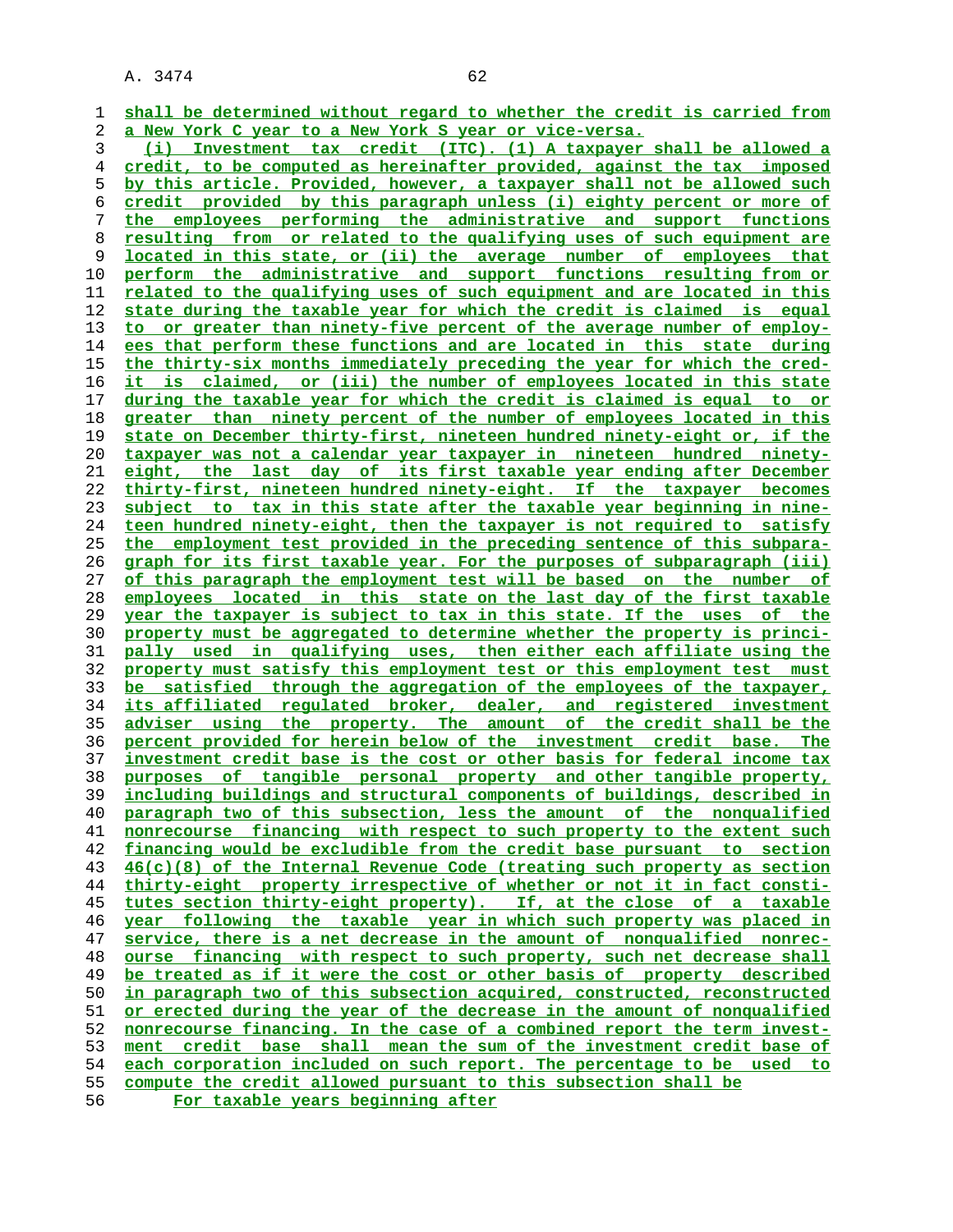**1997 .................................. five percent with respect to the first three hundred fifty million dollars of the investment credit base, and four percent with respect to the investment credit base in excess of three hundred fifty million dollars. (2) A credit shall be allowed under this subsection with respect to tangible personal property and other tangible property, including build- ings and structural components of buildings, which are: depreciable pursuant to section one hundred sixty-seven of the Internal Revenue Code, have a useful life of four years or more, are acquired by purchase as defined in section one hundred seventy-nine (d) of the Internal Revenue Code, have a situs in this state and are (A) principally used in the ordinary course of the taxpayer's trade or business as a broker or dealer in connection with the purchase or sale (which shall include but not be limited to the issuance, entering into, assumption, offset, assignment, termination, or transfer) of stocks, bonds or other securi- ties as defined in section four hundred seventy-five (c) (2) of the Internal Revenue Code, or of commodities as defined in section four hundred seventy-five (e) of the Internal Revenue Code, or (B) principal- ly used in the ordinary course of the taxpayer's trade or business of providing investment advisory services for a regulated investment compa- ny as defined in section eight hundred fifty-one of the Internal Revenue Code, or lending, loan arrangement or loan origination services to customers in connection with the purchase or sale (which shall include but not be limited to the issuance, entering into, assumption, offset, assignment, termination, or transfer) of securities as defined in section four hundred seventy-five (c) (2) of the Internal Revenue Code. For purposes of subparagraphs (A) and (B) of this paragraph, property purchased by a taxpayer affiliated with a regulated broker, dealer, or registered investment adviser is allowed a credit under this subsection if the property is used by its affiliated regulated broker, dealer, or registered investment adviser in accordance with this subsection. For purposes of determining if the property is principally used in qualify- ing uses, the uses by the taxpayer described in subparagraphs (A) and (B) of this paragraph may be aggregated. In addition, the uses by the taxpayer, its affiliated regulated broker, dealer and registered invest- ment adviser under either or both of such subparagraphs may be aggre- gated. (3) A taxpayer shall not be allowed a credit under this subsection with respect to any property described in paragraph two of this subsection if such property qualifies for the deduction allowed under subsection (k) of section one thousand four hundred fifty-three of this article whether or not such amount shall have been deducted. (4) A taxpayer shall not be allowed a credit under this subsection with respect to tangible personal property and other tangible property, including buildings and structural components of buildings, which it leases to any other person or corporation except where a taxpayer leases property to an affiliated broker, dealer, or registered investment adviser that uses such property in accordance with subparagraph (A) or (B) of paragraph two of this subsection. For purposes of the preceding sentence, any contract or agreement to lease or rent or for a license to use such property shall be considered a lease. (5) Except as otherwise provided in this paragraph, the credit allowed under this subsection for any taxable year shall not reduce the tax due for such year to less than the dollar amount fixed as a minimum tax by subsection (b) of section one thousand four hundred fifty-five of this**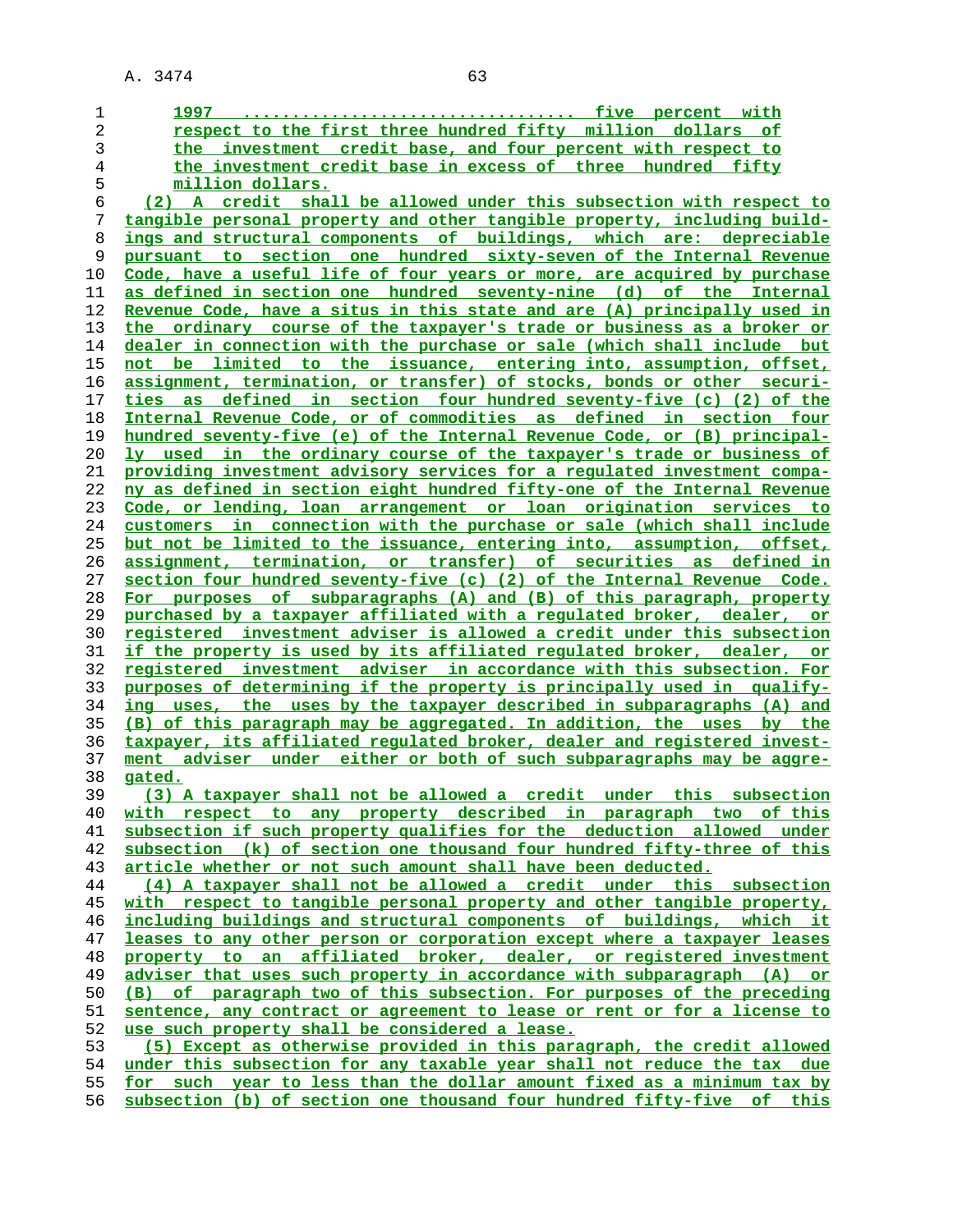A. 3474 64 **article. However, if the amount of credit allowable under this**

**subsection for any taxable year reduces the tax to such amount, any amount of credit allowed for a taxable year may be carried over to the fifteen taxable years next following such taxable year and may be deducted from the taxpayer's tax for such year or years. In lieu of such carryover, any such taxpayer which qualifies as a new business under paragraph eight of this subsection may elect to treat the amount of such carryover as an overpayment of tax to be credited or refunded in accord- ance with the provisions of section one thousand eighty-six of this chapter, provided, however, the provisions of subsection (c) of section one thousand eighty-eight of this chapter notwithstanding no interest shall be paid thereon. (6) At the option of the taxpayer an eligible business facility for** which a credit is allowed under subsection (b) of this section may be **treated as property (A) principally used in the ordinary course of the taxpayer's trade or business as a broker or dealer in connection with the purchase or sale (which shall include but not be limited to the issuance, entering into, assumption, offset, assignment, termination, or transfer) of stocks, bonds or other securities as defined in section four hundred seventy-five (c) (2) of the Internal Revenue Code, or of commodities as defined in section four hundred seventy-five (e) of the Internal Revenue Code, or (B) principally used in the ordinary course of the taxpayer's trade or business of providing investment advisory services for a regulated investment company as defined in section eight hundred fifty-one of the Internal Revenue Code, or lending, loan arrangement or loan origination services to customers in connection with the purchase or sale (which shall include but not be limited to the issuance, entering into, assumption, offset, assignment, termination, or transfer) of securities as defined in section four hundred seventy-five (c) (2) of the Internal Revenue Code provided the property otherwise qualifies under paragraph two of this subsection, in which event a cred- it shall not be allowed under subsection (b) of this section. (7)(A) With respect to property which is depreciable pursuant to section one hundred sixty-seven of the Internal Revenue Code but is not subject to the provisions of section one hundred sixty-eight of such code and which is disposed of or ceases to be in qualified use prior to the end of the taxable year in which the credit is to be taken, the amount of the credit shall be that portion of the credit provided for in this subsection which represents the ratio which the months of qualified use bear to the months of useful life. If property on which credit has been taken is disposed of or ceases to be in qualified use prior to the end of its useful life, the difference between the credit taken and the credit allowed for actual use must be added back in the year of disposi- tion. Provided, however, if such property is disposed of or ceases to be in qualified use after it has been in qualified use for more than twelve consecutive years, it shall not be necessary to add back the credit as provided in this subparagraph. The amount of credit allowed for actual use shall be determined by multiplying the original credit by the ratio which the months of qualified use bear to the months of useful life. For purposes of this subparagraph, useful life of property shall be the same as the taxpayer uses for depreciation purposes when computing his feder- al income tax liability. (B) Except with respect to that property to which subparagraph (D) of this paragraph applies, with respect to three-year property, as defined in subsection (e) of section one hundred sixty-eight of the Internal**

**Revenue Code, which is disposed of or ceases to be in qualified use**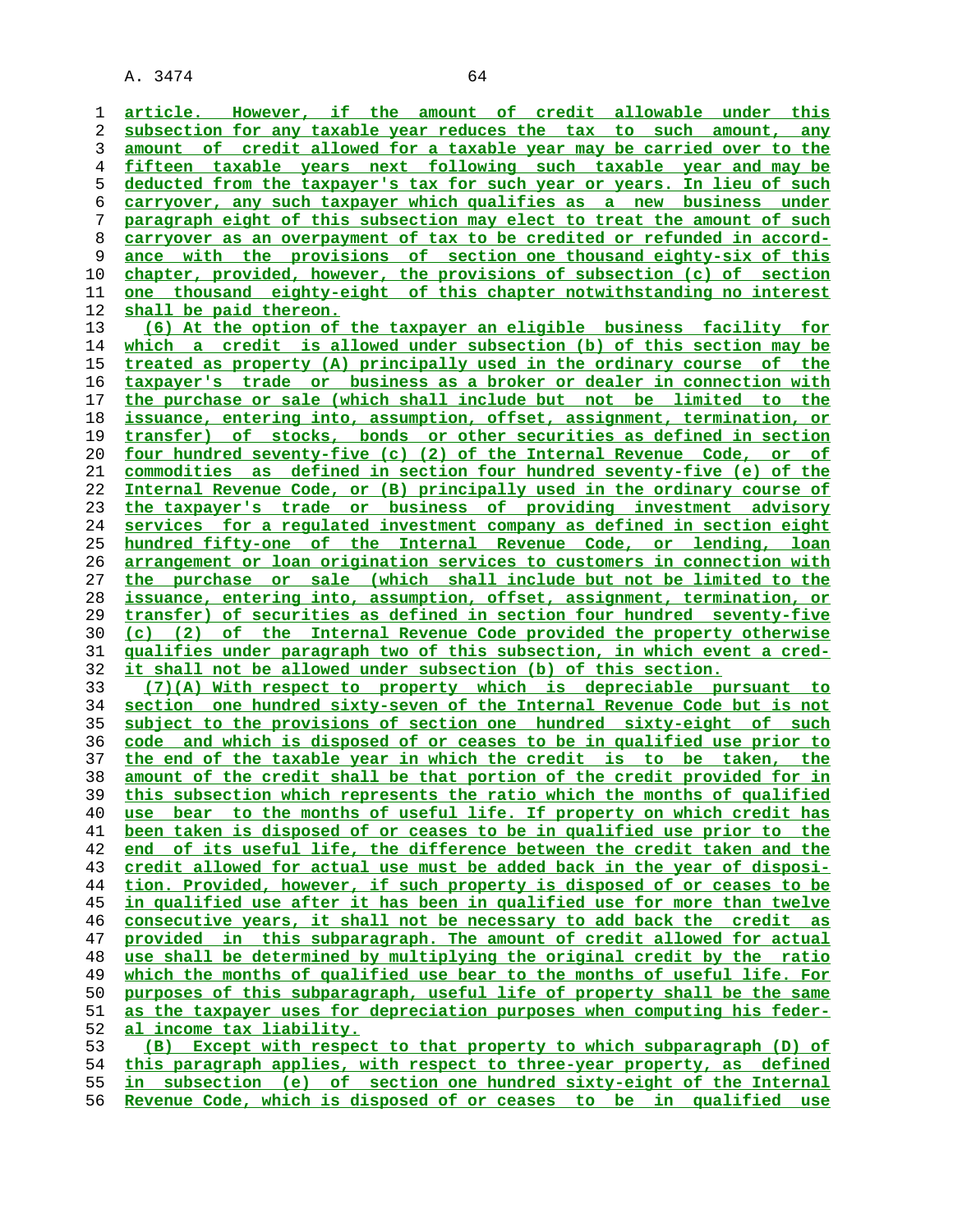**prior to the end of the taxable year in which the credit is to be taken, the amount of the credit shall be that portion of the credit provided for in this subsection which represents the ratio which the months of qualified use bear to thirty-six. If property on which credit has been taken is disposed of or ceases to be in qualified use prior to the end of thirty-six months, the difference between the credit taken and the credit allowed for actual use must be added back in the year of disposi- tion. The amount of credit allowed for actual use shall be determined by multiplying the original credit by the ratio which the months of quali- fied use bear to thirty-six. (C) Except with respect to that property to which subparagraph (D) of this paragraph applies, with respect to property subject to the provisions of section one hundred sixty-eight of the Internal Revenue Code, other than three-year property as defined in subsection (e) of such section one hundred sixty-eight which is disposed of or ceases to be in qualified use prior to the end of the taxable year in which the credit is to be taken, the amount of the credit shall be that portion of the credit provided for in this subsection which represents the ratio which the months of qualified use bear to sixty. If property on which credit has been taken is disposed of or ceases to be in qualified use prior to the end of sixty months, the difference between the credit taken and the credit allowed for actual use must be added back in the year of disposition. The amount of credit allowed for actual use shall be determined by multiplying the original credit by the ratio which the months of qualified use bear to sixty. (D) With respect to any property to which section one hundred sixty- eight of the Internal Revenue Code applies, which is a building or a structural component of a building and which is disposed of or ceases to be in a qualified use prior to the end of the taxable year in which the credit is to be taken, the amount of the credit shall be that portion of the credit provided for in this subsection which represents the ratio which the months of qualified use bear to the total number of months over which the taxpayer chooses to deduct the property under the Inter- nal Revenue Code. If property on which credit has been taken is disposed of or ceases to be in qualified use prior to the end of the period over which the taxpayer chooses to deduct the property under the Internal Revenue Code, the difference between the credit taken and the credit allowed for actual use must be added back in the year of disposition. Provided, however, if such property is disposed of or ceases to be in qualified use after it has been in qualified use for more than twelve consecutive years, it shall not be necessary to add back the credit as provided in this subparagraph. The amount of credit allowed for actual use shall be determined by multiplying the original credit by the ratio which the months of qualified use bear to the total number of months over which the taxpayer chooses to deduct the property under the Inter- nal Revenue Code. (E) For taxable years commencing on or after January first, nineteen hundred ninety-eight the amount required to be added back pursuant to this paragraph shall be augmented by an amount equal to the product of such amount and the underpayment rate of interest (without regard to compounding), set by the commissioner pursuant to subsection (e) of section one thousand ninety-six of this chapter, in effect on the last day of the taxable year. (F) If, as of the close of the taxable year, there is a net increase**

**with respect to the taxpayer in the amount of nonqualified nonrecourse financing (within the meaning of section 46(c)(8) of the Internal Reven-**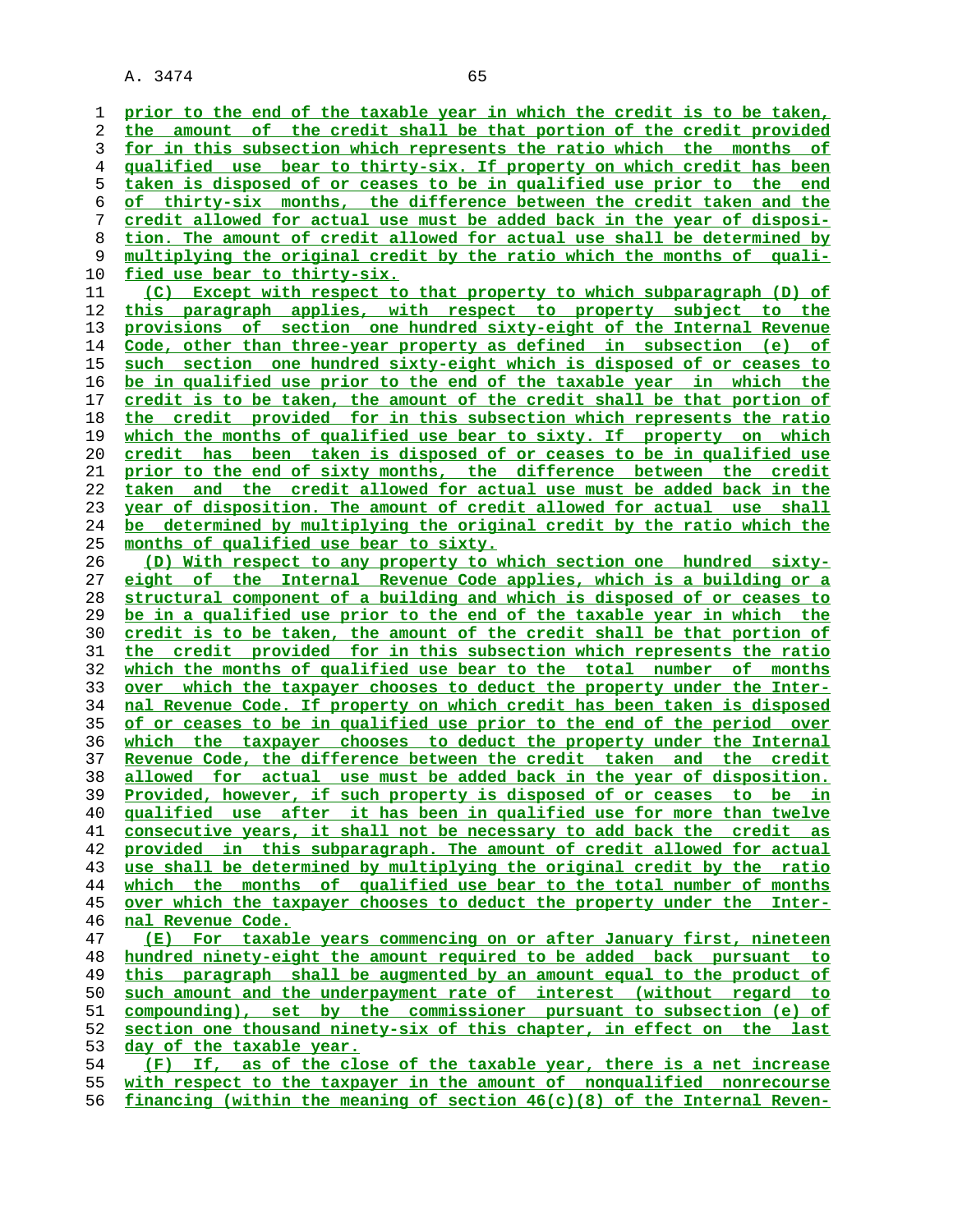**ue Code) with respect to any property with respect to which the credit under this subsection was limited based on attributable nonqualified nonrecourse financing, then an amount equal to the decrease in such credit which would have resulted from reducing, by the amount of such net increase, the cost or other basis taken into account with respect to such property must be added back in such taxable year. The amount of nonqualified nonrecourse financing shall not be treated as increased by reason of a transfer of (or agreement to transfer) any evidence of an indebtedness if such transfer occurs (or such agreement is entered into) more than one year after the date such indebtedness was incurred. (8) For purposes of paragraph five of this subsection, a new business shall include any corporation, except a corporation which: (A) over fifty percent of the number of shares of stock entitling the holders thereof to vote for the election of directors or trustees is owned or controlled, either directly or indirectly, by a taxpayer subject to tax under this article; section one hundred eighty-three, one hundred eighty-four or one hundred eighty-five of article nine; article nine-A or article thirty-three of this chapter; or (B) is substantially similar in operation and in ownership to a busi- ness entity (or entities) taxable, or previously taxable, under this article; section one hundred eighty-three, one hundred eighty-four or one hundred eighty-five of article nine; article nine-A or article thir- ty-three of this chapter; article twenty-three of this chapter or which would have been subject to tax under such article twenty-three (as such article was in effect on January first, nineteen hundred eighty) or the income (or losses) of which is (or was) includable under article twen- ty-two of this chapter whereby the intent and purpose of this paragraph and paragraph five of this subsection with respect to refunding of cred- it to new business would be evaded; or (C) has been subject to tax under this article for more than five taxable years (excluding short taxable years). (9)(A)(i) If a taxpayer is required by paragraph seven of this subsection to add back a portion of the credit taken because property was destroyed or ceased to be in qualified use as a direct result of the September eleventh, two thousand one terrorist attacks, such taxpayer may elect to defer the amount to be recaptured for all such property to the taxable year next succeeding the taxable year in which the destruction or cessation of qualified use occurred. The taxable year in which the destruction or cessation of qualified use occurred shall be hereinafter referred to as the "recapture event taxable year". If the taxpayer's total employment number in the state on the last day of the taxable year next succeeding the recapture event taxable year is a significant percentage of the taxpayer's average total employment number in the state for the taxpayer's recapture event taxable year and the two taxable years immediately preceding the recapture event taxable year, then the taxpayer shall not be required to recapture any credit with respect to such property. If the taxpayer's total employment number in the state on the last day of the taxable year next succeeding the recap- ture event taxable year is not a significant percentage of the taxpay- er's average total employment number in the state for the taxpayer's recapture event taxable year and the two taxable years immediately preceding the recapture event taxable year, the taxpayer shall be required to recapture the portion of the credit taken under this subsection, as required by paragraph seven of this subsection, for all of its property destroyed or which ceased to be in qualified use as a direct result of the September eleventh, two thousand one terrorist**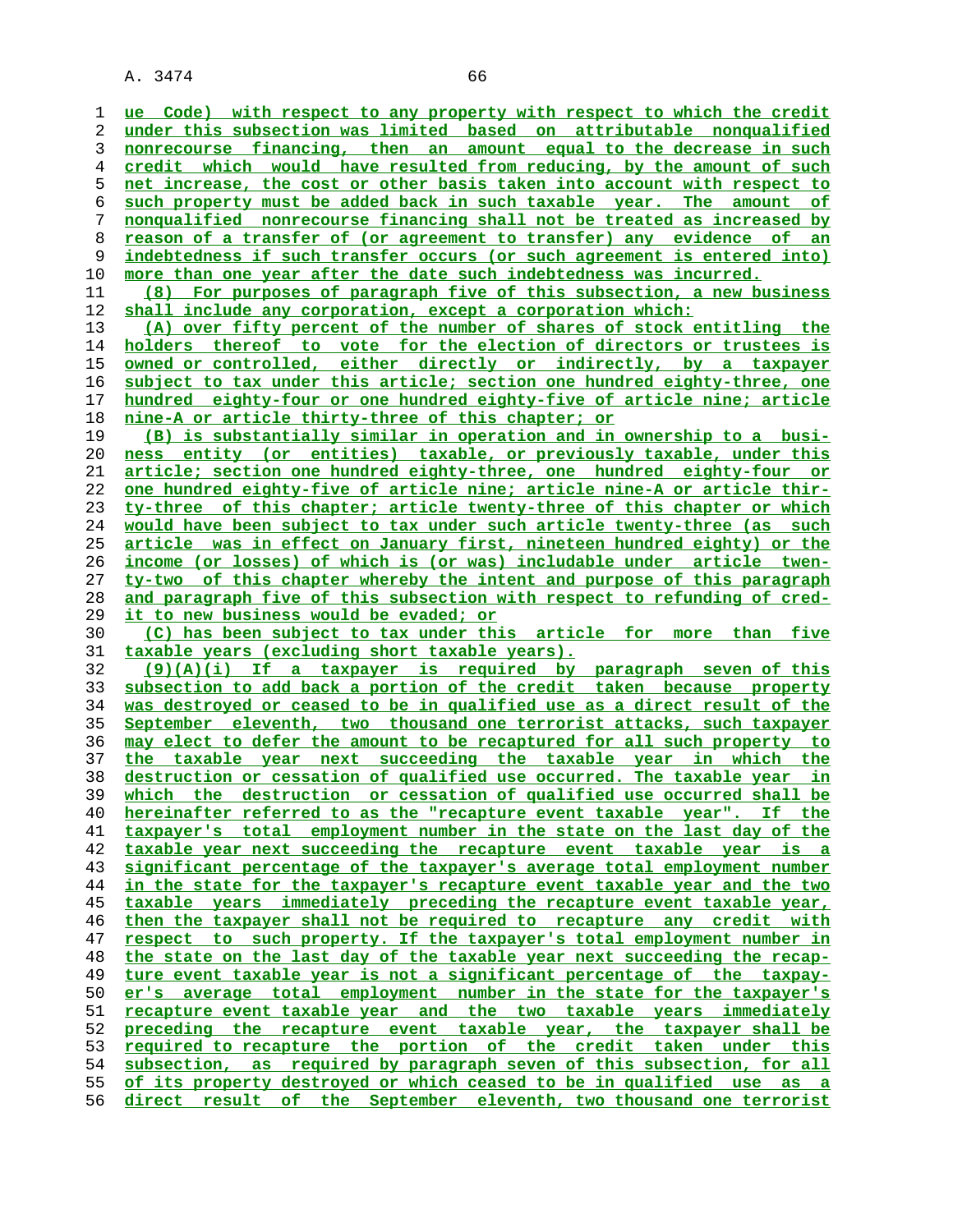**attacks. The amount required to be recaptured shall be augmented as required pursuant to subparagraph (E) of paragraph seven of this subsection by using an interest rate equal to two times the rate of interest specified in such subparagraph seven applicable for the taxable year in which the recapture occurs. (ii) The taxpayer's total employment number shall include all employ- ees of the taxpayer employed full-time by the taxpayer in the state. The average total employment number for the recapture event taxable year and the two taxable years immediately preceding the recapture event taxable year shall be computed by determining the taxpayer's total employment number on the thirty-first day of March, the thirtieth day of June, the thirtieth day of September and the thirty-first day of December during the applicable taxable years, adding together the number of such indi- viduals determined to be so employed on each of such dates and dividing the sum so obtained by the number of such dates occurring within such applicable taxable years. However, in the case of the taxable year which included September eleventh, two thousand one, the average total employ- ment number for such taxable year shall be determined by using the total employment number on September first, two thousand one in lieu of September thirtieth, two thousand one and, if such taxable year included December thirty-first, two thousand one, by excluding the total employ- ment number on December thirty-first, two thousand one. (B) In lieu of subparagraph (A) of this paragraph, a taxpayer may elect to recapture the portion of the credit taken under this subsection, as required by paragraph seven of this subsection, for all of its property destroyed or which ceased to be in qualified use as a direct result of the September eleventh, two thousand one terrorist attacks, in the taxable year in which the destruction or cessation of qualified use occurred. If the taxpayer makes such election and acquires property (hereinafter referred to as "replacement property") to replace any property destroyed as a direct result of the September eleventh, two thousand one terrorist attacks (regardless of when such property was placed in service and whether a credit was claimed on that property pursuant to this subsection), and such replacement property is similar or related in service or use to such destroyed property, the investment credit base of the replacement property shall be determined without regard to any basis reduction required pursuant to section 1033 of the internal revenue code. (C) The election made by the taxpayer under subparagraph (A) or (B) of this paragraph shall be made in the manner and form prescribed by the commissioner. (D) A taxpayer, over fifty percent of whose employees died as a direct result of the September eleventh, two thousand one terrorist attacks, may make the election provided for in subparagraph (A) of this para- graph, and shall not be required to recapture any credit with respect to property which was destroyed or which ceased to be in qualified use as a direct result of such attacks, whether or not it meets the employment test specified in clause (i) of subparagraph (A) of this paragraph. (j) Credit for purchase of an automated external defibrillator. A taxpayer shall be allowed a credit as hereinafter provided, against the tax imposed by this article for the purchase, other than for resale, of an automated external defibrillator, as such term is defined in section three thousand-b of the public health law. The amount of the credit shall be the cost to the taxpayer of automated external defibrillators purchased during the taxable year, such credit not to exceed five hundred dollars with respect to each unit purchased. The credit allowed**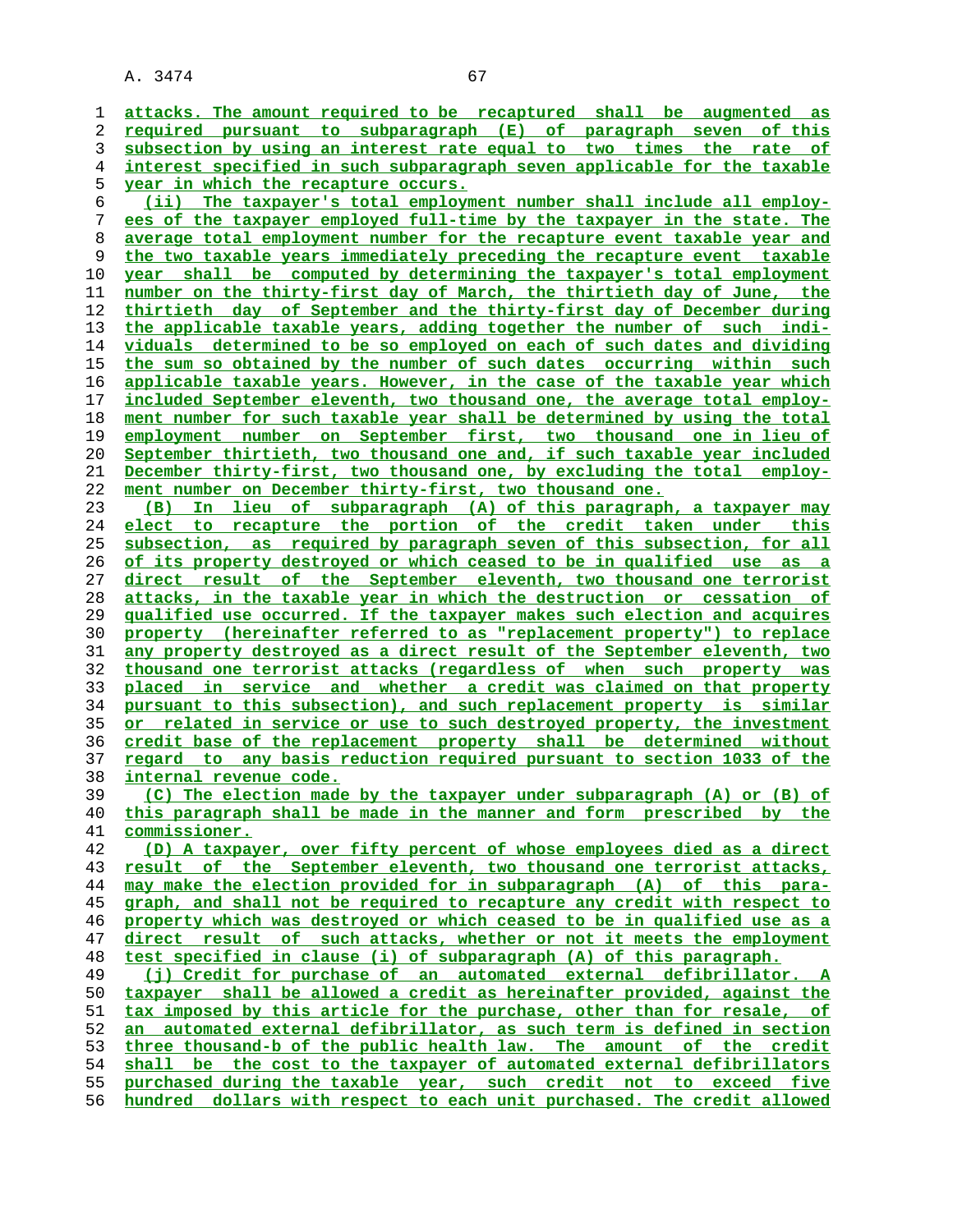| 1  | under this subsection for any taxable year shall not reduce the tax due    |
|----|----------------------------------------------------------------------------|
| 2  | for such year to less than the minimum tax fixed by subsection (b) of      |
| 3  | section fourteen hundred fifty-five of this article.                       |
| 4  | (k) (1) A taxpayer shall be allowed a credit against the tax imposed       |
| 5  | by this article equal to twenty percent of the premium paid during the     |
| 6  | taxable year for long-term care insurance. In order to qualify for such    |
|    | credit, the taxpayer's premium payment must be for the purchase of or      |
| 7  |                                                                            |
| 8  | for continuing coverage under a long-term care insurance policy that       |
| 9  | qualifies for such credit pursuant to section one thousand one hundred     |
| 10 | seventeen of the insurance law.                                            |
| 11 | (2) In no event shall the credit herein provided for, and carryovers       |
| 12 | of such credit, be allowed in an amount which will reduce the tax paya-    |
| 13 | ble to less than the dollar amount fixed as a minimum tax by subsection    |
| 14 | (b) of section fourteen hundred fifty-five of this article. If, however,   |
| 15 | the amount of credit or carryovers of such credit, or both, allowable      |
| 16 | under this subsection for any taxable year reduces the tax to such         |
| 17 | amount, any amount of credit or carryovers of such credit thus not         |
| 18 | deductible in such taxable year may be carried over to the following       |
| 19 | year or years and may be deducted from the taxpayer's tax for such year    |
| 20 | or years.                                                                  |
| 21 | (1) Low-income housing credit. (1) Allowance of credit. A taxpayer         |
| 22 | shall be allowed a credit against the tax imposed by this article with     |
| 23 | respect to the ownership of eligible low-income buildings, computed as     |
| 24 | provided in section eighteen of this chapter.                              |
| 25 | (2) Application of credit. The credit and carryovers of such credit        |
| 26 | allowed under this subsection for any taxable year shall not, in the       |
| 27 | aggregate, reduce the tax due for such year to less than the minimum tax   |
| 28 | fixed by subsection (b) of section fourteen hundred fifty-five of this     |
| 29 | article. However, if the amount of credit or carryovers of such credit,    |
| 30 | or both, allowed under this subsection for any taxable year reduces the    |
| 31 | tax to such amount, then any amount of credit or carryovers of such        |
| 32 | credit thus not deductible in such taxable year may be carried over to     |
| 33 | following year or years and may be deducted from the taxpayer's tax<br>the |
| 34 | for such year or years.                                                    |
| 35 | (3) Credit recapture. For provisions requiring recapture of credit,        |
| 36 | see subdivision (b) of section eighteen of this chapter.                   |
| 37 | (m) Green building credit. (1) Allowance of credit. A taxpayer shall       |
| 38 | be allowed a credit, to be computed as provided in section nineteen<br>оf  |
| 39 | this chapter, against the tax imposed by this article.                     |
| 40 | (2) Carryover. The credit and carryovers of such credit allowed under      |
| 41 | this subsection for any taxable year shall not, in the aggregate, reduce   |
| 42 | the tax due for such year to less than the minimum tax fixed by            |
| 43 | subsection (b) of section fourteen hundred fifty-five of this article.     |
| 44 | However, if the amount of credit or carryovers of such credit, or both,    |
| 45 | allowed under this subsection for any taxable year reduces the tax to      |
| 46 | such amount, then any amount of credit or carryovers of such credit thus   |
| 47 | not deductible in such taxable year may be carried over to the following   |
| 48 | year or years and may be deducted from the taxpayer's tax for such year    |
| 49 | or years.                                                                  |
| 50 | (n) Credit for transportation improvement contributions. (1) Allowance     |
| 51 | of credit. A taxpayer shall be allowed a credit, to be computed as         |
| 52 | provided in section twenty of this chapter, against the tax imposed by     |
| 53 | this article.                                                              |
| 54 | (2) Application of credit. The credit allowed under this subsection        |
| 55 | for any taxable year shall not reduce the tax due for such year to less    |
|    |                                                                            |

**than the minimum tax fixed by subsection (b) of section fourteen hundred**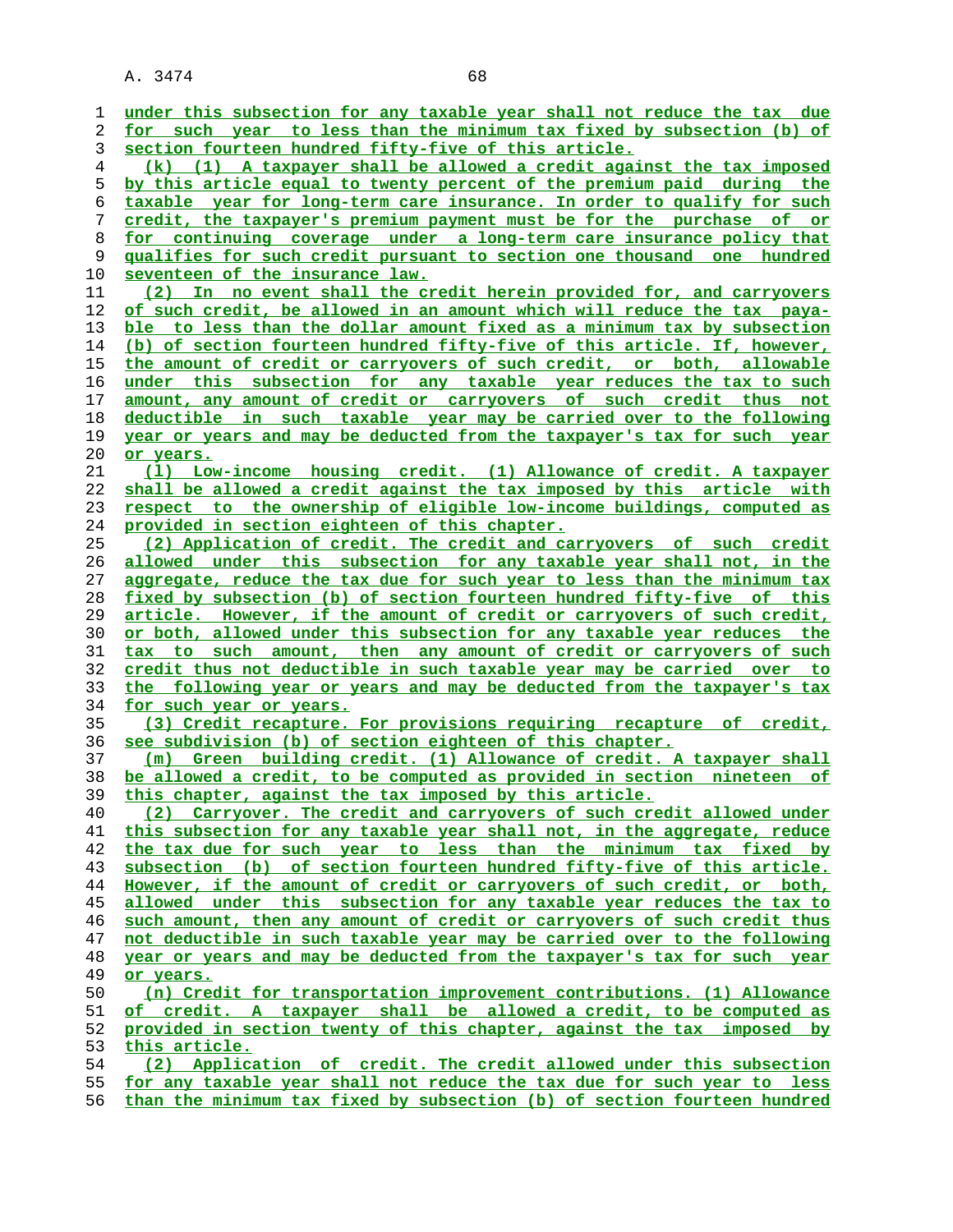**fifty-five of this article. However, if the amount of credit allowed under this subsection for any taxable year reduces the tax to such amount, then any amount of credit thus not deductible in such taxable year shall be treated as an overpayment of tax to be credited or refunded in accordance with the provisions of section one thousand eighty-six of this chapter. Provided, however, the provisions of subsection (c) of section one thousand eighty-eight of this chapter notwithstanding, no interest shall be paid thereon. (3) Credit recapture. For provisions requiring recapture of credit, see subdivision (c) of section twenty of this chapter. (o) QEZE credit for real property taxes. (1) Allowance of credit. A taxpayer which is a qualified empire zone enterprise shall be allowed a credit for eligible real property taxes, to be computed as provided in section fifteen of this chapter, against the tax imposed by this arti- cle. (2) Application of credit. The credit allowed under this subsection for any taxable year shall not reduce the tax due for such year to less than the minimum tax fixed by subsection (b) of section fourteen hundred fifty-five of this article. However, if the amount of credit allowed under this subsection for any taxable year reduces the tax to such amount, then any amount of credit thus not deductible in such taxable year shall be treated as an overpayment of tax to be credited or refunded in accordance with the provisions of section one thousand eighty-six of this chapter. Provided, however, the provisions of subsection (c) of section one thousand eighty-eight of this chapter notwithstanding, no interest shall be paid thereon. (p) QEZE tax reduction credit. (1) Allowance of credit. A taxpayer which is a qualified empire zone enterprise shall be allowed a QEZE tax reduction credit, to be computed as provided in section sixteen of this chapter, against the tax imposed by this article. (2) Application of credit. The credit allowed under this subsection for any taxable year shall not reduce the tax due for such year to less than the minimum tax fixed by paragraph three of subsection (b) of section fourteen hundred fifty-five of this article.**

**(q) Brownfield redevelopment tax credit. (1) Allowance of credit. A taxpayer shall be allowed a credit, to be computed as provided in section twenty-one of this chapter, against the tax imposed by this article.**

**(2) Application of credit. The credit allowed under this subsection for any taxable year shall not reduce the tax due for such year to less than the minimum tax fixed by paragraph three of subsection (b) of section fourteen hundred fifty-five of this article. However, if the amount of credits allowed under this subsection for any taxable year reduces the tax to such amount, any amount of credit thus not deductible in such taxable year shall be treated as an overpayment of tax to be credited or refunded in accordance with the provisions of section one thousand eighty-six of this chapter. Provided, however, the provisions of subsection (c) of section one thousand eighty-eight of this chapter notwithstanding, no interest shall be paid thereon. (r) Remediated brownfield credit for real property taxes for qualified sites. (1) Allowance of credit. A taxpayer which is a developer of a qualified site shall be allowed a credit for eligible real property**

**taxes, to be computed as provided in subdivision (b) of section twenty- two of this chapter, against the tax imposed by this article. For**

**purposes of this subsection, the terms "qualified site" and "developer"**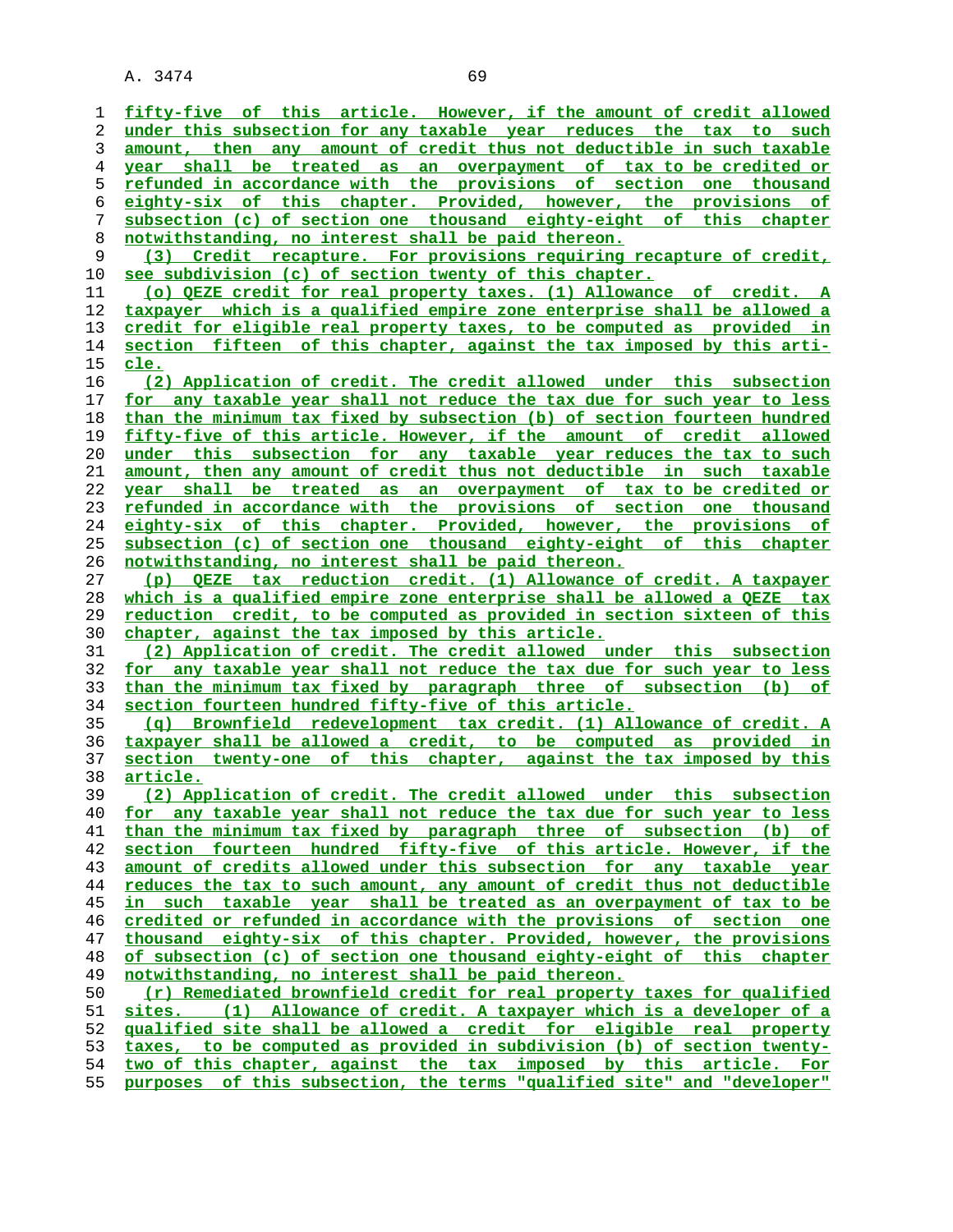**shall have the same meaning as set forth in paragraphs two and three, respectively, of subdivision (a) of section twenty-two of this chapter. (2) Application of credit. The credit allowed under this subsection for any taxable year shall not reduce the tax due for such year to less than the minimum tax fixed by paragraph three of subsection (b) of section fourteen hundred fifty-five of this article. However, if the amount of credit allowed under this subsection for any taxable year reduces the tax to such amount, any amount of credit thus not deductible in such taxable year shall be treated as an overpayment of tax to be credited or refunded in accordance with the provisions of section one thousand eighty-six of this chapter. Provided, however, the provisions of subsection (c) of section one thousand eighty-eight of this chapter notwithstanding, no interest shall be paid thereon. (s) Environmental remediation insurance credit. (1) Allowance of cred- it. A taxpayer shall be allowed a credit, to be computed as provided in section twenty-three of this chapter, against the tax imposed by this article. (2) Application of credit. The credit allowed under this subdivision for any taxable year shall not reduce the tax due for such year to less than the minimum tax fixed by paragraph three of subsection (b) of section fourteen hundred fifty-five of this article. However, if the amount of credits allowed under this subdivision for any taxable year reduces the tax to such amount, any amount of credit thus not deductible in such taxable year shall be treated as an overpayment of tax to be credited or refunded in accordance with the provisions of section one thousand eighty-six of this chapter. Provided, however, the provisions of subsection (c) of section one thousand eighty-eight of this chapter notwithstanding, no interest shall be paid thereon. (t) Security training tax credit. (1) Allowance of credit. A taxpayer shall be allowed a credit, to be computed as provided in section twen- ty-six of this chapter, against the tax imposed by this article. (2) Application of credit. The credit allowed under this subsection for any taxable year shall not reduce the tax due for such year to less than the minimum tax fixed by paragraph three of subsection (b) of section fourteen hundred fifty-five of this article. However, if the amount of credits allowed under this subsection for any taxable year reduces the tax to such amount, any amount of credit thus not deductible in such taxable year shall be treated as an overpayment of tax to be credited or refunded in accordance with the provisions of section one thousand eighty-six of this chapter. Provided, however, the provisions of subsection (c) of section one thousand eighty-eight of this chapter notwithstanding, no interest shall be paid thereon. (u) Credit for fuel cell electric generating equipment expenditures. (1) Allowance of credit. For taxable years beginning before January first, two thousand nine, a taxpayer shall be allowed a credit against the tax imposed by this article, equal to its qualified fuel cell elec- tric generating equipment expenditures. This credit shall not exceed one thousand five hundred dollars per generating unit with respect to any taxable year. The credit provided for in this subsection shall be allowed with respect to the taxable year in which the fuel cell electric generating equipment is placed in service. (2) Qualified fuel cell electric generating equipment expenditures. (A) Qualified fuel cell electric generating equipment expenditures are the costs, incurred on or after July first, two thousand five, associ- ated with the purchase of on-site electricity generation units utilizing proton exchange membrane fuel cells, providing a rated baseload capacity**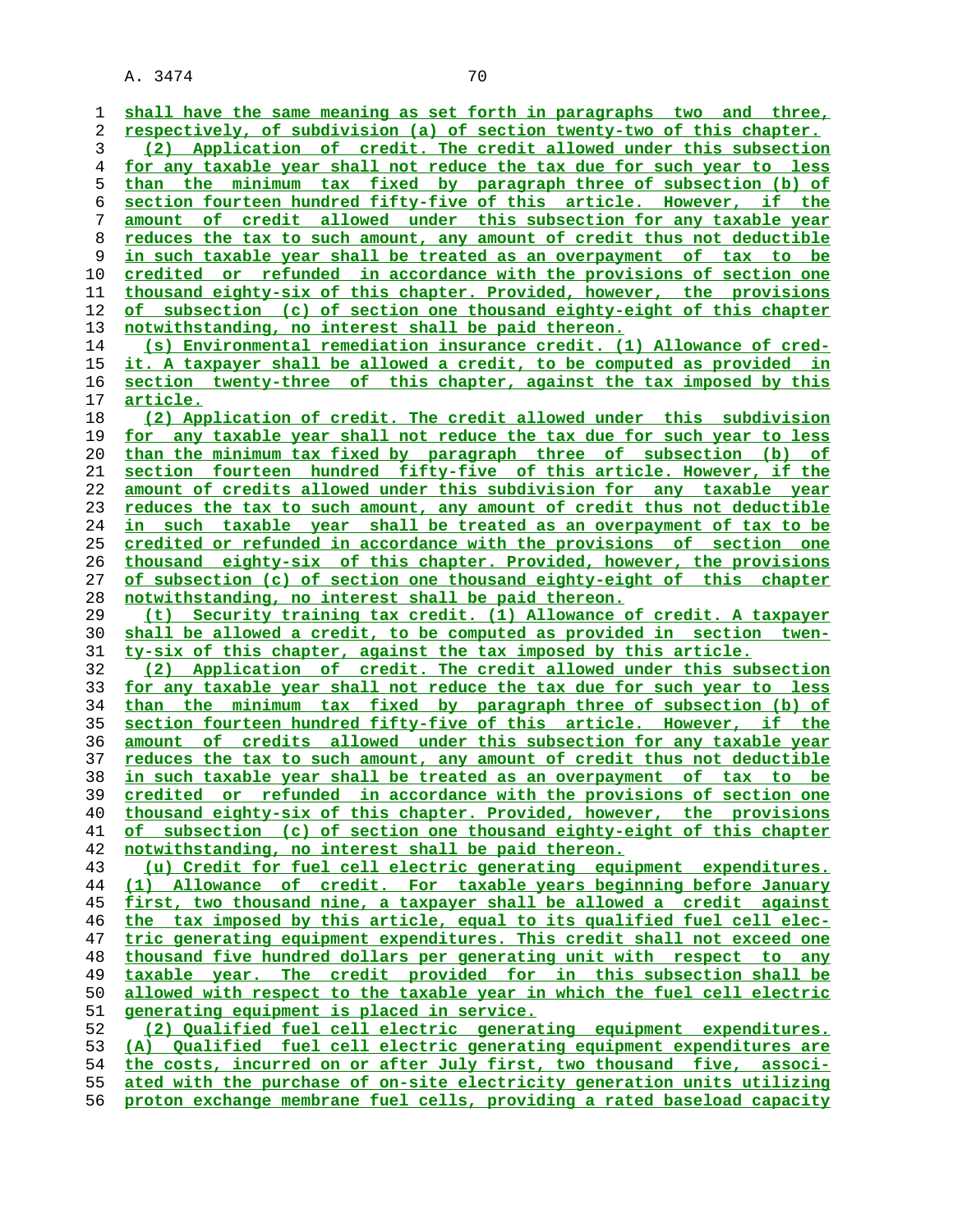| 1        | of no less than one kilowatt and no more than one hundred kilowatts of                  |
|----------|-----------------------------------------------------------------------------------------|
| 2        | electricity, which are located in this state at the time the qualified                  |
| 3        | fuel cell electric generating equipment is placed in service.                           |
| 4        | (B) Qualified fuel cell electric generating equipment expenditures                      |
| 5        | shall also include costs, incurred on or after July first, two thousand                 |
| 6        | five, for materials, labor for on-site preparation, assembly and                        |
| 7        | <u>original installation, engineering services, designs and plans directly</u>          |
| 8        | <u>related to construction or installation and utility compliance costs.</u>            |
|          |                                                                                         |
| 9        | (C) Such qualified expenditures shall not include interest or other<br>finance charges. |
| 10<br>11 | (D) The amount of any federal, state or local grant received by the                     |
| 12       | taxpayer, which was used for the purpose and/or installation of such                    |
| 13       | equipment and which was not included in the federal gross income of the                 |
| 14       | taxpayer, shall not be included in the amount of such qualified expendi-                |
| 15       | <u>tures.</u>                                                                           |
| 16       | (3) Application of credit. The credit allowed under this subsection                     |
| 17       | for any taxable year shall not reduce the tax due for such year to less                 |
| 18       | than the minimum tax fixed by paragraph three of subsection (b) of                      |
| 19       | section fourteen hundred fifty-five of this article. However, if the                    |
| 20       | <u>amount of credit allowed under this subsection for any taxable year</u>              |
| 21       | reduces the tax to such amount, any amount of credit thus not deductible                |
| 22       | in such taxable year may be carried over to the following year or years                 |
| 23       | and may be deducted from the taxpayer's tax for such year or years.                     |
| 24       | (v) Excelsior jobs program tax credit. (1) Allowance of credit. A                       |
| 25       | taxpayer will be allowed a credit, to be computed as provided in section                |
| 26       | thirty-one of this chapter, against the tax imposed by this article.                    |
| 27       | (2) The credit allowed under this subsection for any taxable year will                  |
| 28       | not reduce the tax due for such year to less than the minimum tax fixed                 |
| 29       | by paragraph three of subsection (b) of section fourteen hundred fifty-                 |
| 30       | five of this article. However, if the amount of credit allowed under                    |
| 31       | this subsection for any taxable year reduces the tax to such amount, any                |
| 32       | amount of credit thus not deductible in such taxable year will be treat-                |
| 33       | an overpayment of tax to be credited or refunded in accordance<br>ed<br>as              |
| 34       | with the provisions of section one thousand eighty-six of this chapter.                 |
| 35       | <u>Provided, however, the provisions of subsection (c) of section one thou-</u>         |
| 36       | sand eighty-eight of this chapter notwithstanding, no interest will be                  |
| 37       | paid thereon.                                                                           |
| 38       | (w) Credit for rehabilitation of historic properties. (1) (A) For                       |
| 39       | taxable years beginning on or after January first, two thousand ten and                 |
| 40       | before January first, two thousand twenty-two, a taxpayer shall be                      |
| 41       | allowed a credit as hereinafter provided, against the tax imposed by                    |
| 42       | this article, in an amount equal to one hundred percent of the amount of                |
| 43       | credit allowed the taxpayer with respect to a certified historic struc-                 |
| 44       | ture under subsection (a)(2) of section 47 of the federal internal                      |
| 45       | revenue code with respect to a certified historic structure located                     |
| 46       | within the state. Provided, however, the credit shall not exceed five                   |
| 47       | million dollars. For taxable years beginning on or after January first,                 |
| 48       | two thousand twenty-two, a taxpayer shall be allowed a credit as herein-                |
| 49       | after provided, against the tax imposed by this article, in an amount                   |
| 50       | equal to thirty percent of the amount of credit allowed the taxpayer                    |
| 51       | with respect to a certified historic structure under subsection $(a)(2)$                |
| 52       | of section 47 of the federal internal revenue code with respect to a                    |
| 53       | certified historic structure located within the state. Provided, howev-                 |
| 54       | er, the credit shall not exceed one hundred thousand dollars.                           |
| 55       | (B) If the taxpayer is a partner in a partnership or a shareholder of                   |
| 56       | a New York S corporation, then the credit caps imposed in subparagraph                  |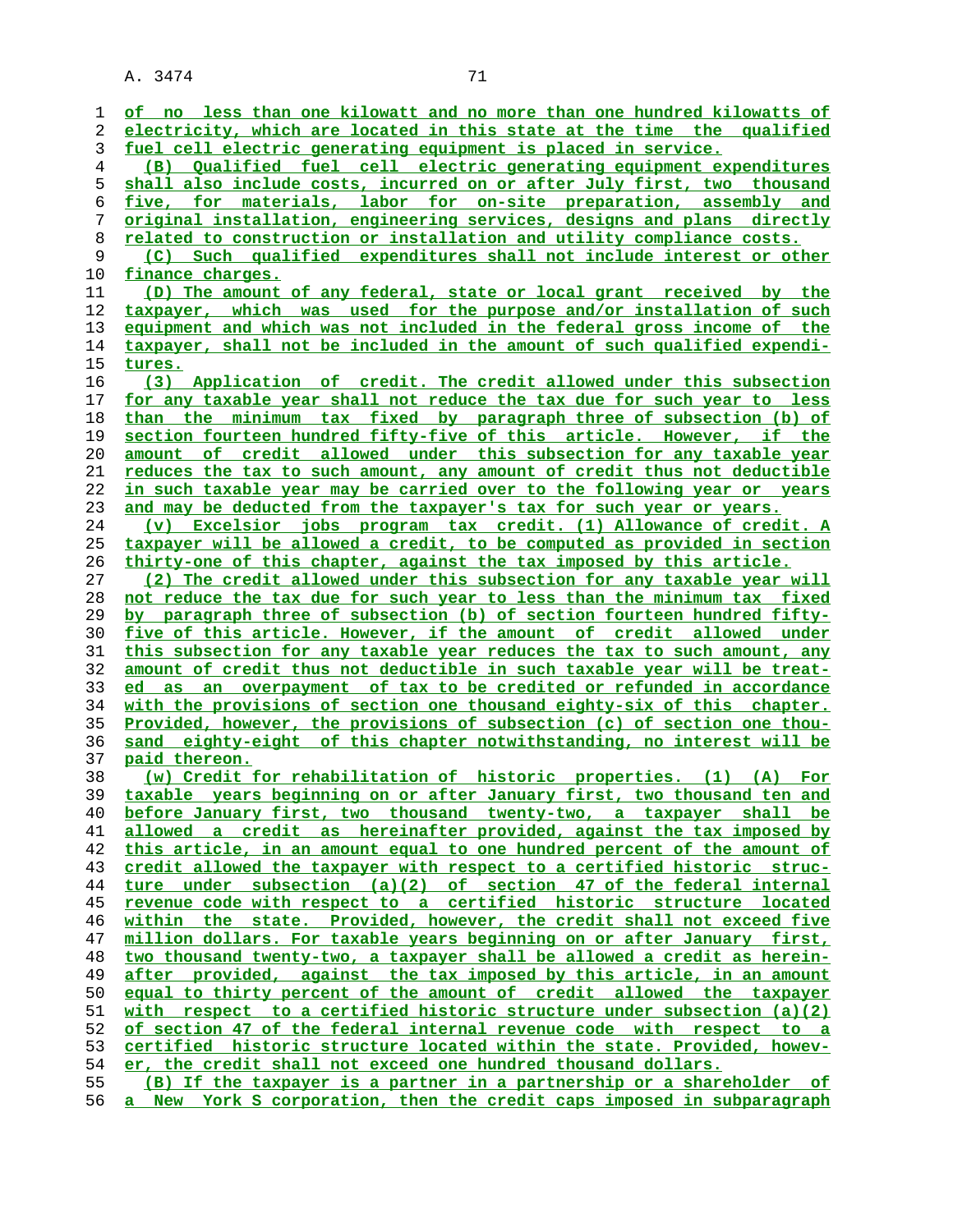**(A) of this paragraph shall be applied at the entity level, so that the aggregate credit allowed to all the partners or shareholders of each such entity in the taxable year does not exceed the credit cap that is applicable in that taxable year. (2) Tax credits allowed pursuant to this subsection shall be allowed in the taxable year that the qualified rehabilitation is placed in service under section 167 of the federal internal revenue code. (3) If the credit allowed the taxpayer pursuant to section 47 of the internal revenue code with respect to a qualified rehabilitation is recaptured pursuant to subsection (a) of section 50 of the internal revenue code, a portion of the credit allowed under this subsection must be added back in the same taxable year and in the same proportion as the federal recapture. (4) The credit allowed under this subsection for any taxable year shall not reduce the tax to less than the dollar amount fixed as a mini- mum tax by subsection (b) of section fourteen hundred fifty-five of this article. However, if the amount of credit allowed under this subsection for any taxable year reduces the tax to such amount, any amount of cred- it thus not deductible in such taxable year shall be treated as an over- payment of tax to be credited or refunded in accordance with the provisions of section one thousand eighty-six of this chapter. Provided, however, the provisions of subsection (c) of section one thousand eight- y-eight of this chapter notwithstanding, no interest shall be paid ther- eon. (5) To be eligible for the credit allowable under this subsection the rehabilitation project shall be in whole or in part located within a census tract which is identified as being at or below one hundred percent of the state median family income as calculated as of January first of each year using the most recent five year estimate from the American community survey published by the United States Census bureau. (x) Temporary deferral nonrefundable payout credit. (1) Allowance of credit. A taxpayer shall be allowed a credit, to be computed as provided in subdivision one of section thirty-four of this chapter, against the tax imposed by this article. (2) Application of credit. The credit allowed under this subdivision for any taxable year shall not reduce the tax due for that year to less than the minimum tax fixed by subsection (b) of section fourteen hundred fifty-five of this article. However, if the amount of credit allowed under this subdivision for any taxable year reduces the tax to such amount, any amount of credit thus not deductible in such taxable year may be carried over to the following year or years and may be deducted from the taxpayer's tax for such year or years. (y) Temporary deferral refundable payout credit. (1) Allowance of credit. A taxpayer shall be allowed a credit, to be computed as provided in subdivision two of section thirty-four of this chapter, against the tax imposed by this article. (2) Application of credit. In no event shall the credit under this section be allowed in an amount which will reduce the tax to less than the minimum tax fixed by subsection (b) of section fourteen hundred fifty-five of this article. If, however, the amount of credit allowed under this section for any taxable year reduces the tax to such amount, any amount of credit not deductible in such taxable year shall be treat- ed as an overpayment of tax to be refunded in accordance with the provisions of section one thousand eighty-six of this chapter, provided**

**however, that no interest shall be paid thereon.**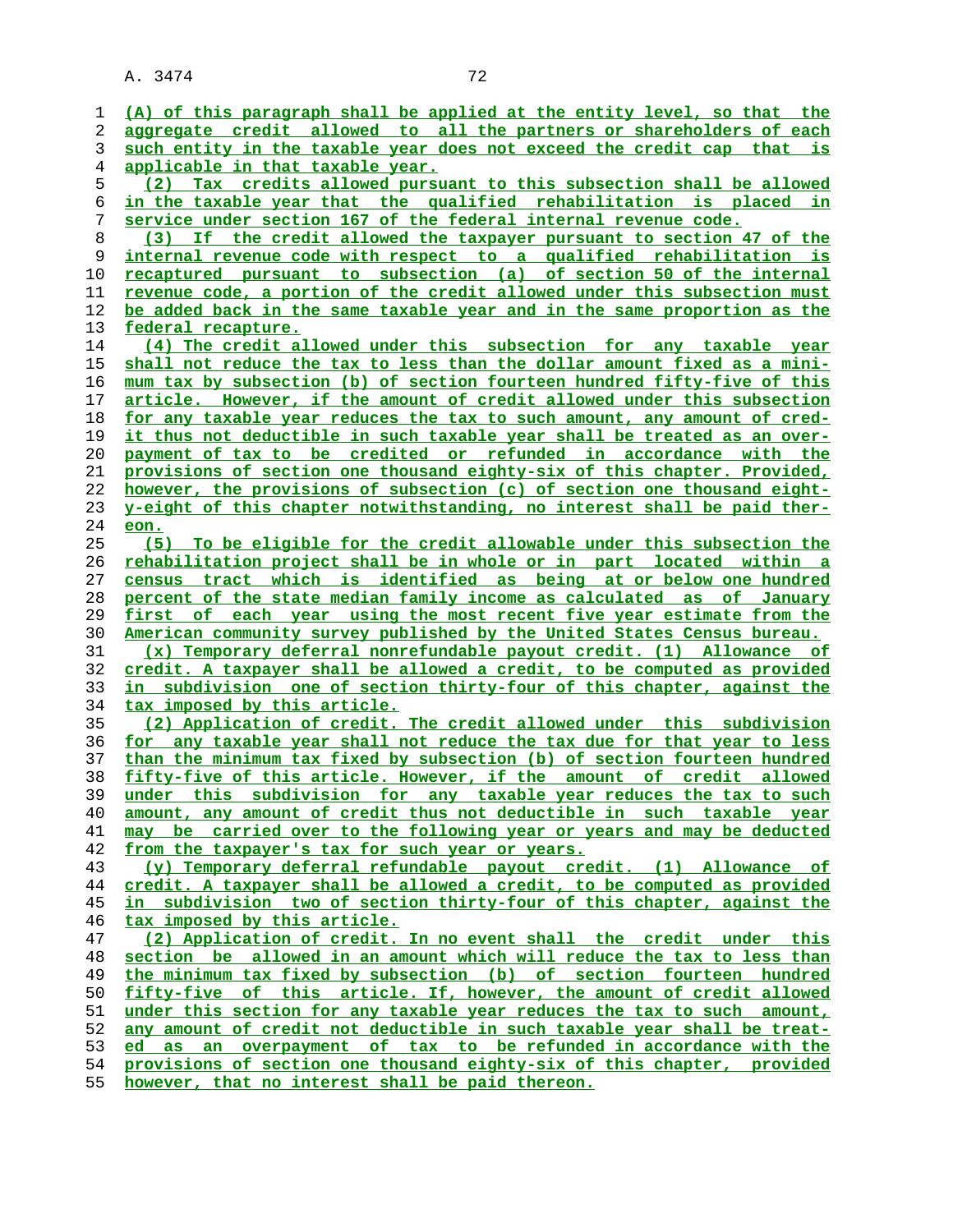**(z) Economic transformation and facility redevelopment program tax credit. (1) Allowance of credit. A taxpayer shall be allowed a credit, to be computed as provided in section thirty-five of this chapter, against the tax imposed by this article. (2) The credit allowed under this subsection for any taxable year will not reduce the tax due for such year to less than the minimum tax fixed by paragraph three of subsection (b) of section fourteen hundred fifty- five of this article. However, if the amount of credit allowed under this subsection for any taxable year reduces the tax to such amount, any amount of credit thus not deductible in such taxable year will be treat- ed as an overpayment of tax to be credited or refunded in accordance with the provisions of section one thousand eighty-six of this chapter. Provided, however, the provisions of subsection (c) of section one thou** sand eighty-eight of this chapter notwithstanding, no interest will be **paid thereon. (aa) Empire state jobs retention program credit. (1) Allowance of credit. A taxpayer shall be allowed a credit, to be computed as provided in section thirty-six of this chapter, against the taxes imposed by this article. (2) Application of credit. The credit allowed under this subsection for any taxable year will not reduce the tax due for such year to less than the minimum tax fixed by this article. However, if the amount of credit allowed under this subsection for any taxable year reduces the tax to such amount, any amount of credit thus not deductible in such taxable year will be treated as an overpayment of tax to be credited or refunded in accordance with the provisions of section one thousand eighty-six of this chapter. Provided, however, the provisions of subsection (c) of section one thousand eighty-eight of this chapter notwithstanding, no interest will be paid thereon. (bb) Minimum wage reimbursement credit. (1) Allowance of credit. A taxpayer shall be allowed a credit, to be computed as provided under section thirty-eight of this chapter, against the tax imposed by this article. (2) Application of credit. The credit allowed under this subsection for any taxable year shall not, in the aggregate, reduce the tax due for such year to less than the minimum tax fixed by subsection (b) of section fourteen hundred fifty-five of this article. However, if the amount of credit of such credit allowed under this subsection for any taxable year reduces the tax to such amount, then any amount of credit thus not deductible shall be treated as an overpayment of tax to be credited or refunded in accordance with the provisions of section one thousand eighty-six of this chapter. Provided, however, the provisions of subsection (c) of section one thousand eighty-eight of this chapter notwithstanding, no interest shall be paid thereon. § 1460. Declarations of estimated tax. (a) Requirements of declara- tion. Every taxpayer subject to the tax imposed by subsection (a) of section fourteen hundred fifty-one of this article shall make a declara- tion of its estimated tax for the current taxable year, containing such information as the commissioner of taxation and finance may prescribe by regulations or instructions, if such estimated tax can reasonably be expected to exceed one thousand dollars. If a taxpayer is subject to the tax surcharge imposed by section fourteen hundred fifty-five-B of this article and such taxpayer's estimated tax under subsection (a) of section fourteen hundred fifty-one of this article can reasonably be expected to exceed one thousand dollars, such taxpayer shall also make a declaration of its estimated tax surcharge for the current taxable year.**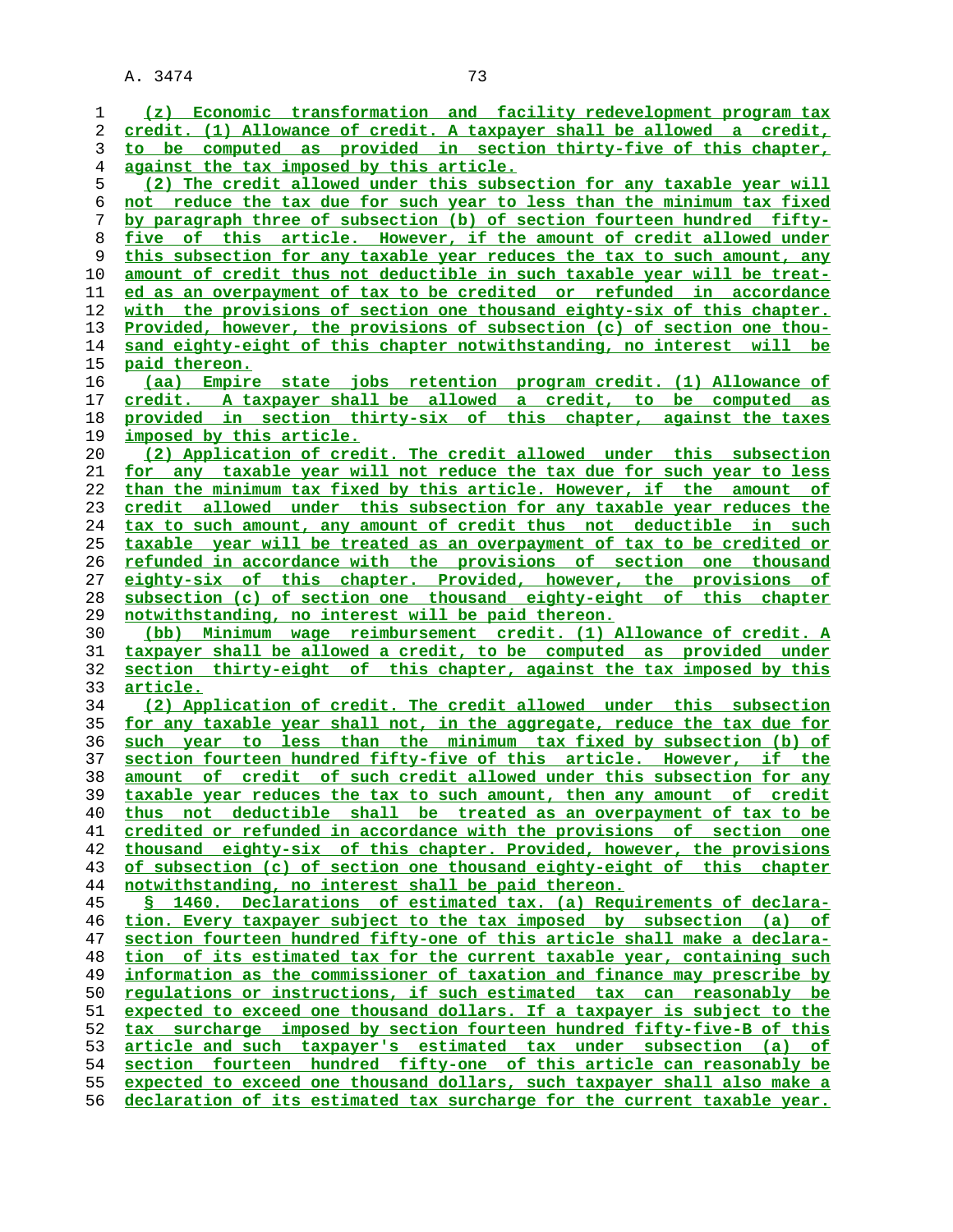**(b) Definition of estimated tax and estimated tax surcharge. The terms "estimated tax" and "estimated tax surcharge" mean the amounts which a taxpayer estimates to be the tax or tax surcharge imposed by subsection (a) of section fourteen hundred fifty-one of this article or fourteen hundred fifty-five-B of this article, respectively, for the current taxable year, less the amount which it estimates to be the sum of any credits allowable against the tax or tax surcharge, respectively. (c) Time for filing declaration. A declaration of estimated tax and a declaration of estimated tax surcharge shall be filed on or before June fifteenth of the current taxable year in the case of a taxpayer which reports on the basis of a calendar year, except that if the requirements of subsection (a) of this section are first met: (1) after May thirty-first and before September first of such current taxable year, the declaration shall be filed on or before September fifteenth, or (2) after August thirty-first and before December first of such current taxable year, the declaration shall be filed on or before Decem- ber fifteenth. (d) Amendments of declaration. A taxpayer may amend a declaration under regulations of the tax commission. (e) Return as declaration. If, on or before February fifteenth of the succeeding year in the case of a taxpayer whose taxable year is a calen- dar year, a taxpayer files its return for the year for which the decla- ration is required, and pays therewith the balance, if any, of the full amount of the tax or tax surcharge shown to be due on the return: (1) such return shall be considered as its declaration if no declara- tion was required to be filed during the taxable year for which the tax or tax surcharge was imposed, but is otherwise required to be filed on**

**or before December fifteenth pursuant to paragraph two of subsection (c) of this section, and (2) such return shall be considered as the amendment permitted by**

**subsection (d) of this section to be filed on or before December fifteenth if the tax or tax surcharge shown on the return is greater than the estimated tax or estimated tax surcharge, as the case may be, shown on a declaration previously made.**

**(f) Fiscal year. This section shall apply to taxable years of twelve months other than a calendar year by the substitutions of the months of such fiscal year for the corresponding months specified in this section. (g) Short taxable period. If the taxable period for which a tax or tax surcharge is imposed by subsection (a) of section fourteen hundred fifty-one of this article or section fourteen hundred fifty-five-B of this article, respectively, is less than twelve months, every taxpayer required to make a declaration of estimated tax or a declaration of estimated tax surcharge for such taxable period shall make such a decla- ration in accordance with regulations of the commissioner of taxation and finance. (h) Extension of time. The tax commission may grant a reasonable extension of time, not to exceed three months, for the filing of any**

**declaration required pursuant to this section, on such terms and condi- tions as it may require.**

**§ 1461. Payments of estimated tax. (a) Every taxpayer subject to the tax imposed by section fourteen hundred fifty-one of this article must pay an amount equal to (i) twenty-five percent of the preceding year's tax if the preceding year's tax exceeded one thousand dollars but was equal to or less than one hundred thousand dollars, or (ii) forty percent of the preceding year's tax if the preceding year's tax exceeded**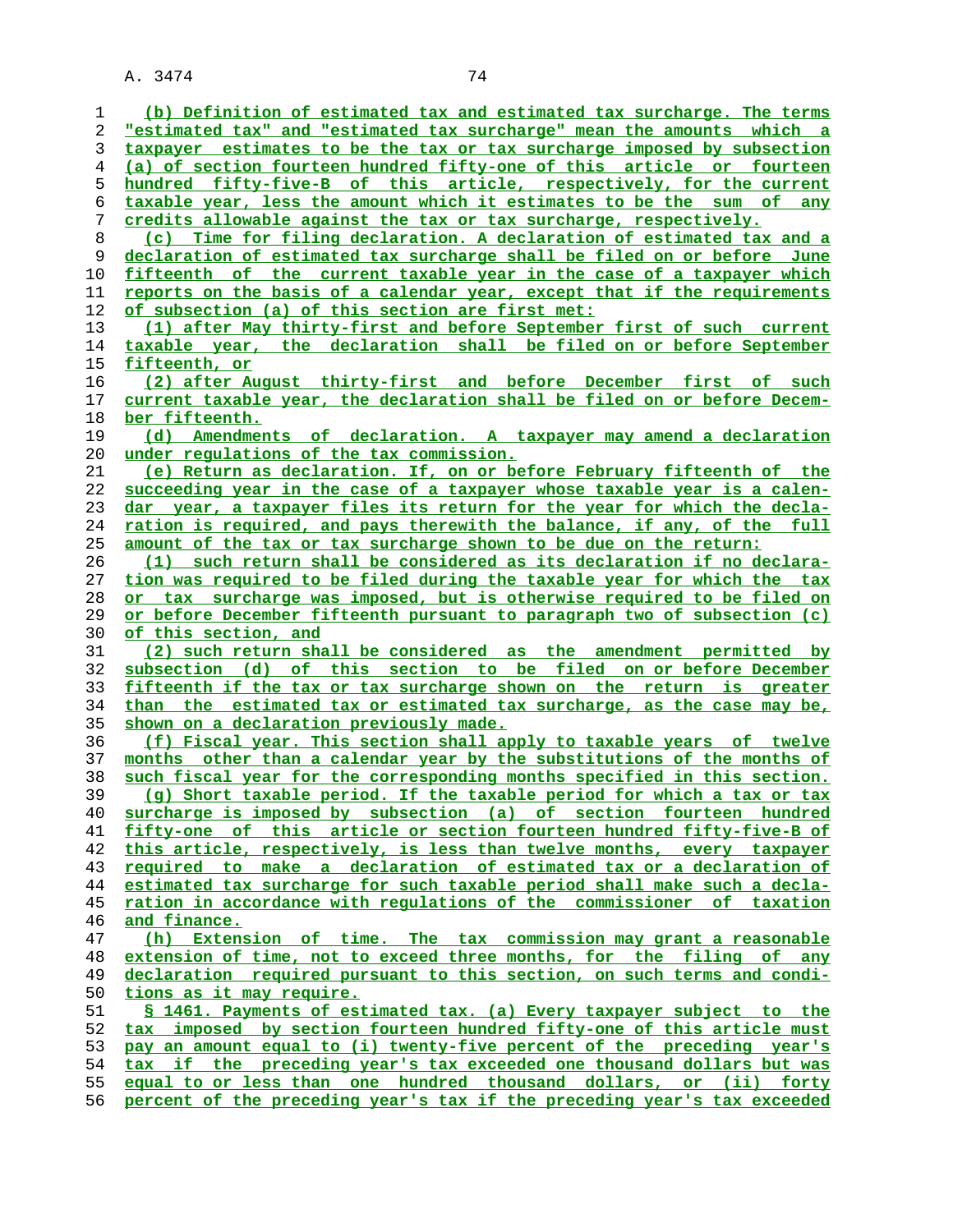**one hundred thousand dollars. The amount must be paid with the return required to be filed for the preceding taxable year or with an applica- tion for an extension of the time for filing the return. If the preced- ing year's tax under section fourteen hundred fifty-one of this article exceeded one thousand dollars and the taxpayer is subject to the tax surcharge imposed by section fourteen hundred fifty-five-B of this arti- cle, the taxpayer must also pay with the tax surcharge return required to be filed for the preceding taxable year, or with an application for an extension of the time for filing the return, an amount equal to (i) twenty-five percent of the tax surcharge imposed for the preceding year if the preceding year's tax was equal to or less than one hundred thou- sand dollars, or (ii) forty percent of the tax surcharge imposed for the preceding year if the preceding year's tax exceeded one hundred thousand dollars. (b) Other installments. The estimated tax or estimated tax surcharge for each taxable year with respect to which a declaration of estimated tax or a declaration of estimated tax surcharge, respectively, is required to be filed under this article shall be paid, in the case of a taxpayer which reports on the basis of a calendar year, as follows: (1) If the declaration is filed on or before June fifteenth, the esti- mated tax or estimated tax surcharge shown thereon, after applying ther- eto the amount, if any, paid during the same taxable year pursuant to subsection (a) of this section, shall be paid in three equal install- ments. One of such installments shall be paid at the time of the filing of the declaration, one shall be paid on the following September fifteenth, and one on the following December fifteenth. (2) If the declaration is filed after June fifteenth and not after September fifteenth of such taxable year, and is not required to be filed on or before June fifteenth of such year the estimated tax or estimated tax surcharge shown on such declaration, after applying there- to the amount, if any, paid during the same taxable year pursuant to subsection (a) of this section, shall be paid in two equal installments. One of such installments shall be paid at the time of the filing of the declaration and one shall be paid on the following December fifteenth. (3) If the declaration is filed after September fifteenth of such taxable year, and is not required to be filed on or before September fifteenth of such year, the estimated tax or estimated tax surcharge shown on such declaration, after applying thereto the amount, if any, paid in respect of such year pursuant to subsection (a) of this section shall be paid in full at the time of the filing of the declaration. (4) If the declaration is filed after the time prescribed therefor, or after the expiration of any extension of time therefor, paragraphs two and three of this subsection shall not apply and there shall be paid at the time of such filing all installments of estimated tax or estimated tax surcharge payable at or before such time, and the remaining install- ments shall be paid at the times at which, and in the amounts in which, they would have been payable if the declaration had been filed when due. (c) Amendments of declarations. If any amendment of a declaration is filed, the remaining installments, if any, shall be ratably increased or decreased (as the case may be) to reflect any increase or decrease in the estimated tax or estimated tax surcharge by reason of such amend- ment, and if any amendment is made after September fifteenth of the taxable year, any increase in the estimated tax or estimated tax surcharge by reason thereof shall be paid at the time of making such amendment.**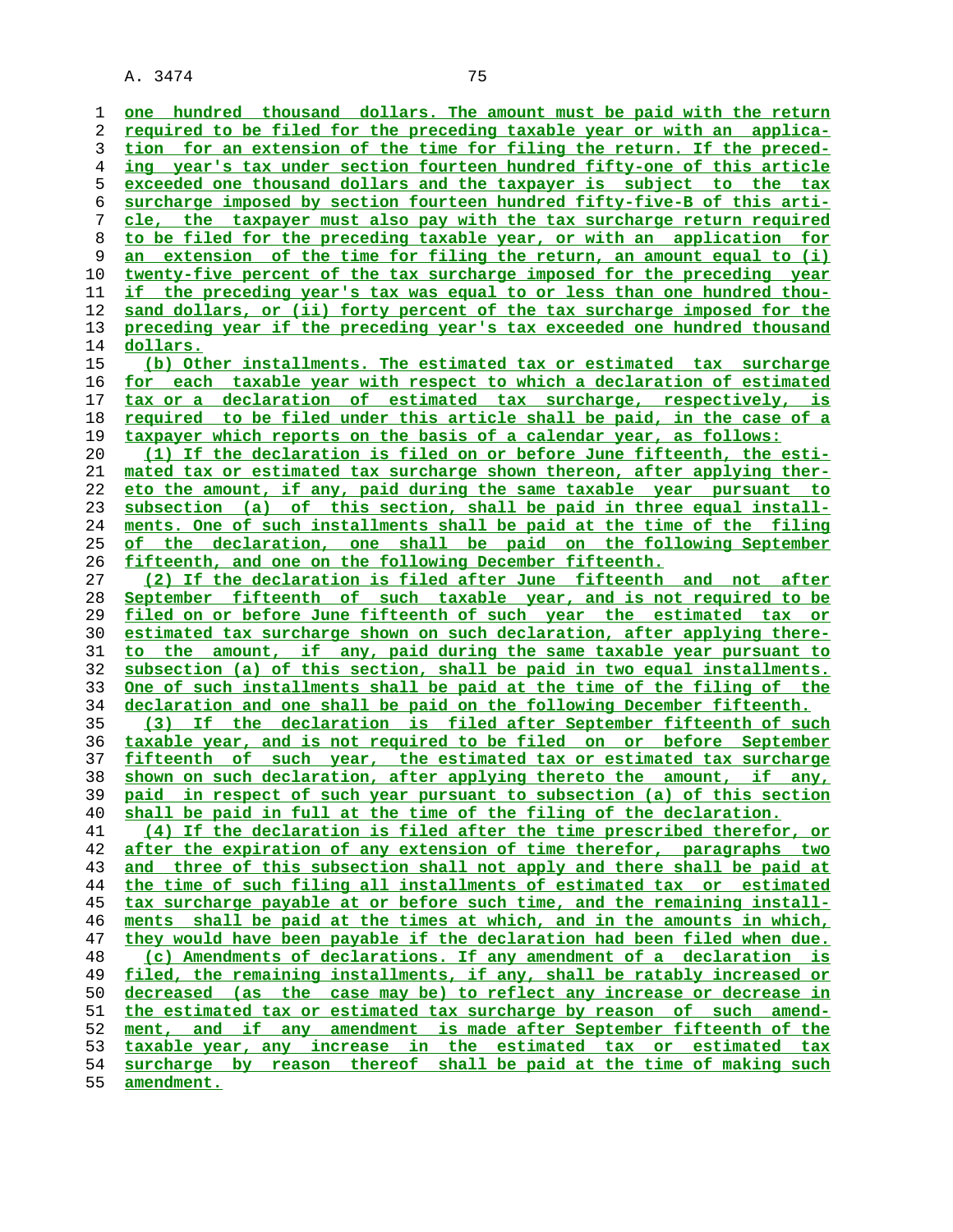**(d) Application of installments based on the preceding year's tax. (1)**

**Any amount paid pursuant to subsection (a) of this section shall be applied as a first installment against the estimated tax or estimated tax surcharge, respectively, of the taxpayer for the taxable year shown on the declaration required to be filed pursuant to section fourteen hundred sixty of this article, or if no declaration of estimated tax or a declaration of estimated tax surcharge is required to be filed by the taxpayer pursuant to such section, any such amount shall be considered a payment on account of the tax or tax surcharge shown on the return required to be filed by the taxpayer for such taxable year. (2) Any amount paid pursuant to paragraph four of subsection (c) of section six hundred fifty-eight of this chapter on behalf of a taxpayer subject to tax under this article shall be applied against the estimated**

**tax of the taxpayer for the taxable year shown on the declaration required to be filed pursuant to section fourteen hundred sixty of this article, or if no declaration is filed pursuant to such section, any such amount shall be considered a payment on account of tax shown on the return required to be filed by the taxpayer for such taxable year.**

**(e) Interest on certain installments based on the preceding year's tax. Notwithstanding the provisions of section one thousand eighty-eight of this chapter or of section sixteen of the state finance law, if an amount paid pursuant to subsection (a) of this section exceeds the tax or tax surcharge, respectively, shown on the return required to be filed by the taxpayer for the taxable year during which the amount was paid, interest shall be allowed and paid on the amount by which the amount so paid pursuant to such subsection exceeds such tax or tax surcharge, at the overpayment rate set by the commissioner of taxation and finance pursuant to section one thousand ninety-six of this chapter, or if no rate is set, at the rate of six per cent per annum from the date of payment of the amount so paid pursuant to such subsection to the fifteenth day of the third month following the close of the taxable year, provided, however, that no interest shall be allowed or paid under this subsection if the amount thereof is less than one dollar.**

**(f) The preceding year's tax defined. As used in this section, "the preceding year's tax" means the tax imposed upon the taxpayer by subsection (a) of section fourteen hundred fifty-one of this article for the preceding taxable year, or, for purposes of computing the first installment of estimated tax when an application has been filed for extension of the time for filing the return required to be filed for such preceding taxable year, the amount properly estimated pursuant to paragraph one of subsection (b) of section fourteen hundred sixty-three of this article as the tax imposed upon the taxpayer for such taxable year.**

**(g) Application to short taxable period. This section shall apply to a taxable period of less than twelve months in accordance with regulations of the tax commission.**

**(h) Fiscal year. The provisions of this section shall apply to taxable years of twelve months other than a calendar year by the substitution of the months of such fiscal year for the corresponding months specified in such provisions.**

**(i) Extension of time. The commissioner of taxation and finance may grant a reasonable extension of time, not to exceed six months, for payment of any installment of estimated tax or estimated tax surcharge required pursuant to this section, on such terms and conditions as he may require, including the furnishing of a bond or other security by the taxpayer in an amount not exceeding twice the amount for which any**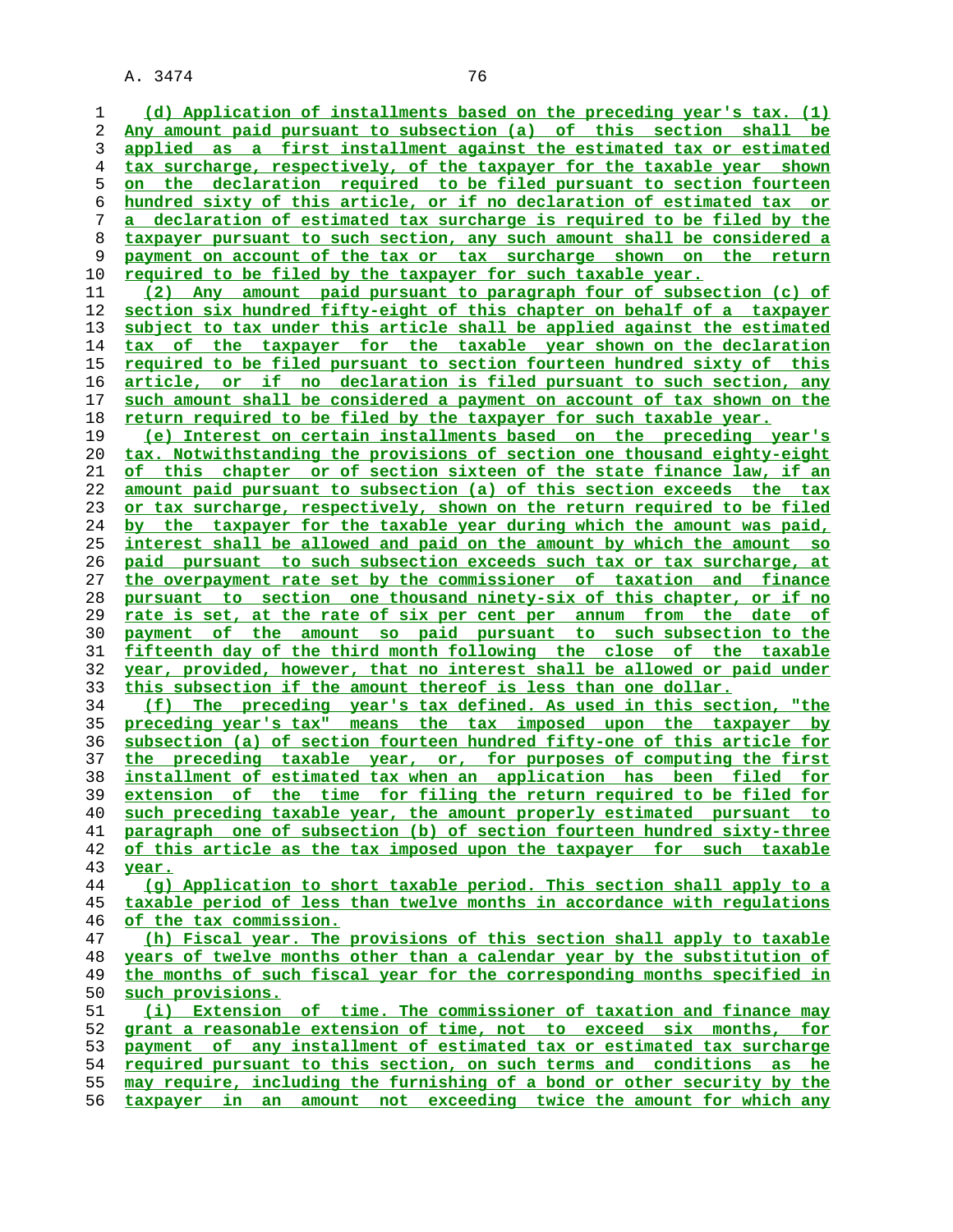**extension of time for payment is granted, provided, however, that inter- est at the underpayment rate set by the commissioner pursuant to section one thousand ninety-six of this chapter, or if no rate is set, at the rate of six per centum per annum for the period of the extension shall be charged and collected on the amount for which any extension of time for payment is granted under this subsection. (j) Payment of installments in advance. A taxpayer may elect to pay any installment of estimated tax or estimated tax surcharge prior to the** date prescribed in this section for payment thereof. **§ 1462. Returns. (a) Every taxpayer, as well as every other banking corporation having an employee, including any officer, within the state, shall annually on or before the fifteenth day of the third month follow- ing the close of each of its taxable years transmit to the tax commis- sion a return in a form prescribed by it setting forth such information as the tax commission may prescribe and every taxpayer which ceases to exercise its franchise or to be subject to the tax imposed by this arti- cle shall transmit to the tax commission a return on the date of such cessation or at such other time as the tax commission may require cover- ing each year or period for which no return was theretofore filed. In the case of a termination year of an S corporation, the S short year and the C short year shall be treated as separate short taxable years, provided, however, the due date of the report for the S short year shall be the same as the due date of the report for the C short year. (b) Every taxpayer shall also transmit such other returns and such facts and information as the tax commission may require in the adminis- tration of this article. (c) The tax commission may grant a reasonable extension of time for filing returns whenever good cause exists. An automatic extension of six months for the filing of its annual return shall be allowed any taxpay- er, if within the time prescribed by subsection (a) of this section, such taxpayer files with the tax commission an application for extension in such form as said commission may prescribe by regulation and pays on or before the date of such filing the amount properly estimated as its tax. (d) Every return shall have annexed thereto a certification by the president, vice president, treasurer, assistant treasurer, chief accounting officer or any other officer of the taxpayer duly authorized so to act to the effect that the statements contained therein are true. The fact that an individual's name is signed on a certification of the return shall be prima facie evidence that such individual is authorized to sign and certify the return on behalf of the corporation. In the case of an association or publicly traded partnership referred to in para- graph one of subsection (f) of this section, such certification shall be made by any person duly authorized so to act on behalf of such associ- ation or publicly traded partnership. (e) If the amount of taxable income or alternative minimum taxable income for any year of any taxpayer (including any taxpayer which has elected to be taxed under subchapter s of chapter one of the internal revenue code) as returned to the United States treasury department is changed or corrected by the commissioner of internal revenue or other officer of the United States or other competent authority, such taxpayer shall report such change or corrected taxable income or alternative minimum taxable income within ninety days (or one hundred twenty days, in the case of a taxpayer making a combined return under this article for such year) after the final determination of such change or correction or as required by the commissioner, and shall concede the**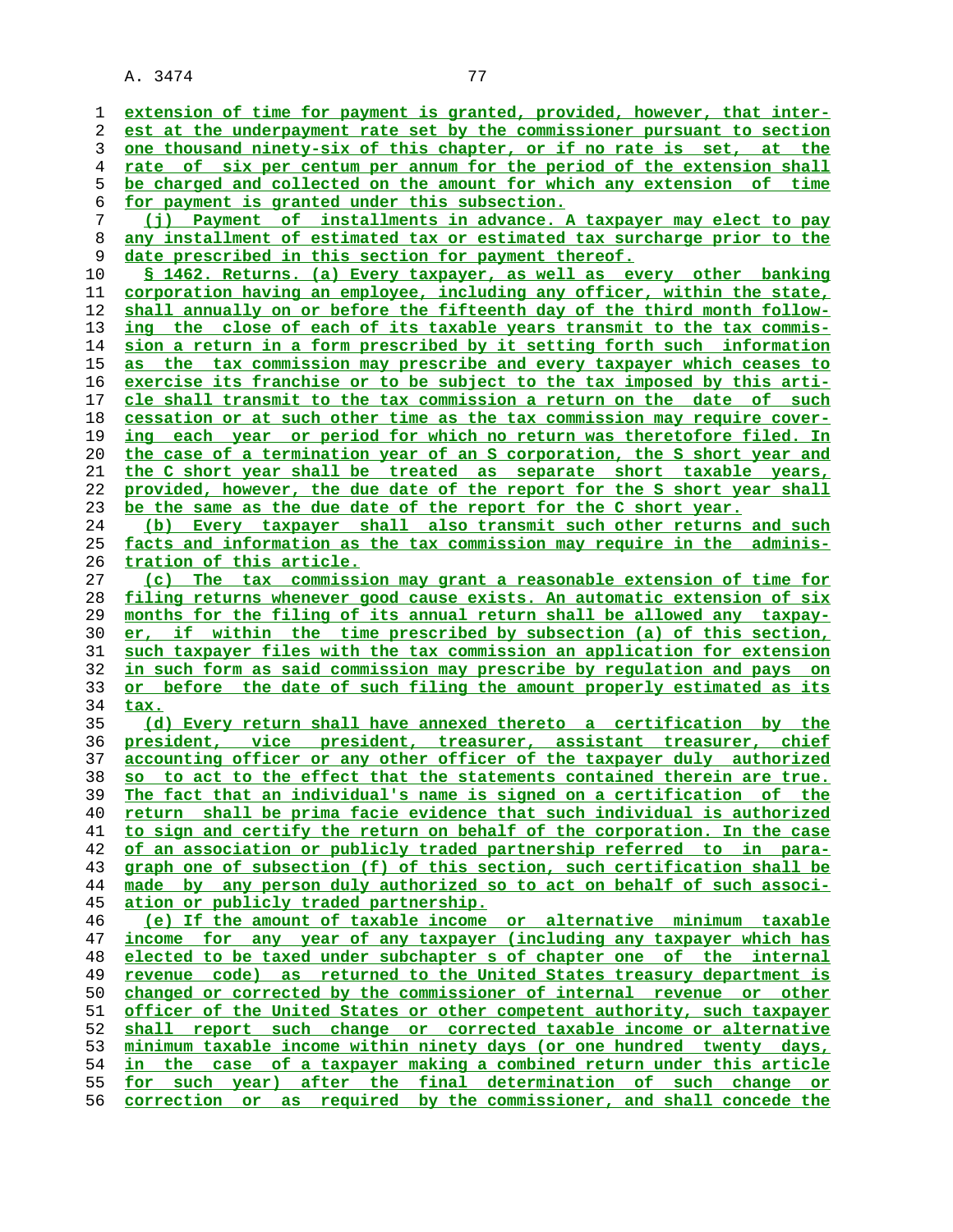**accuracy of such determination or state wherein it is erroneous. Any taxpayer filing an amended return with such department shall also file within ninety days (or one hundred twenty days, in the case of a taxpay- er making a combined return under this article for such year) thereafter an amended return with the commissioner which shall contain such infor- mation as the commissioner shall require. The allowance of a tentative carryback adjustment based upon a net capital loss carryback pursuant to section sixty-four hundred eleven of the internal revenue code, shall be treated as a final determination for purposes of this subsection.**

**(f) (1) For purposes of this subsection, the term "bank holding compa- ny" means any corporation subject to article three-A of the banking law, or registered under the federal bank holding company act of nineteen hundred fifty-six, as amended, or registered as a savings and loan hold** ing company (but excluding a diversified savings and loan holding compa-**ny) under the federal national housing act, as amended. For purposes of the preceding sentence, the term "corporation" shall include an associ- ation, within the meaning of paragraph three of subsection (a) of section seventy-seven hundred one of the internal revenue code, and a publicly traded partnership treated as a corporation for purposes of the internal revenue code pursuant to section seventy-seven hundred four thereof.**

## **(2) (i) Any banking corporation or bank holding company which is exer- cising its corporate franchise or doing business in this state in a corporate or organized capacity, and**

**(A) which owns or controls, directly or indirectly, eighty percent or more of the voting stock of one or more banking corporations or bank holding companies, or**

**(B) whose voting stock is eighty percent or more owned or controlled, directly or indirectly, by a banking corporation or a bank holding company, shall make a return on a combined basis under this article covering itself and such corporations described in clause (A) or (B) and shall set forth such information as the tax commission may require unless the taxpayer or the tax commission shows that the inclusion of such a corporation in the combined return fails to properly reflect the tax liability of such corporation under this article. Provided, however, that no banking corporation or bank holding company not a taxpayer shall be subject to the requirements of this subparagraph unless the tax commission deems that the application of such requirements is necessary in order to properly reflect the tax liability under this article, because of intercompany transactions or some agreement, understanding, arrangement or transaction of the type referred to in subsection (g) of this section.**

**(ii) In the discretion of the tax commission, any banking corporation or bank holding company which is exercising its corporate franchise or doing business in this state in a corporate or organized capacity, and**

**(A) which owns or controls, directly or indirectly, sixty-five percent**

**or more of the voting stock of one or more banking corporations or bank holding companies, or**

**(B) whose voting stock is sixty-five percent or more owned or controlled, directly or indirectly, by a banking corporation or a bank holding company, may be required or permitted to make a return on a combined basis under this article covering itself and such corporations described in clause (A) or (B) and shall set forth such information as the tax commission may require; provided, however, that no combined return shall be required or permitted unless the tax commission deems such report necessary in order to properly reflect the tax liability**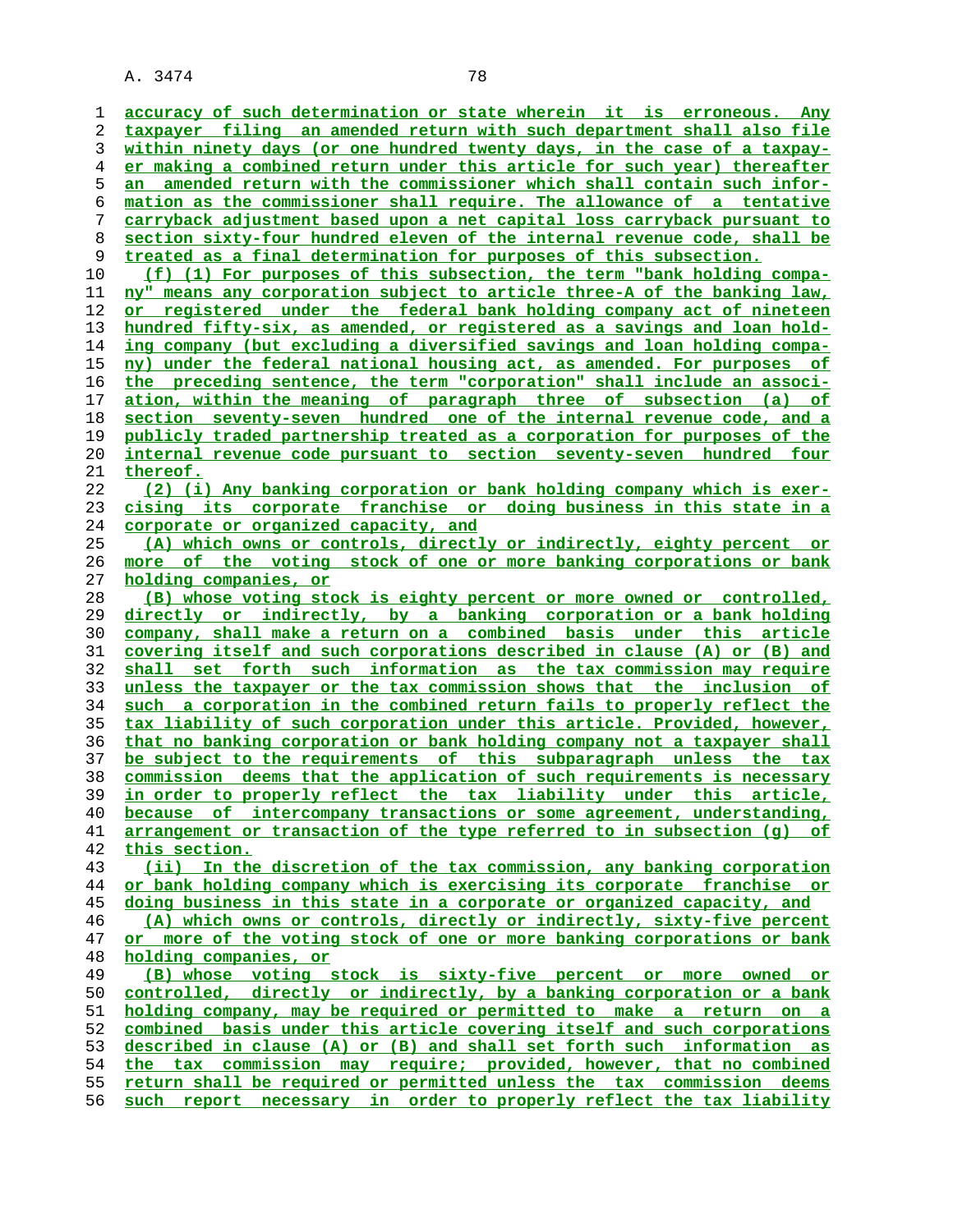**under this article of any one or more of such banking corporations or bank holding companies. (iii) In the discretion of the tax commission, banking corporations or bank holding companies which are sixty-five percent or more owned or controlled, directly or indirectly, by the same interest may be permit- ted or required to make a return on a combined basis under this article and shall set forth such information as the tax commission may require, if at least one such banking corporation or bank holding company is exercising its corporate franchise or doing business in this state in a corporate or organized capacity. No combined return shall be required or permitted unless the tax commission deems such report necessary in order to properly reflect the tax liability under this article of any one or more of such banking corporations or bank holding companies. (iv) (A) Notwithstanding any provision of this paragraph, any bank holding company exercising its corporate franchise or doing business in the state may make a return on a combined basis without seeking the permission of the commissioner with any banking corporation exercising its corporate franchise or doing business in the state in a corporate or organized capacity sixty-five percent or more of whose voting stock is owned or controlled, directly or indirectly, by such bank holding compa- ny, for the first taxable year beginning on or after January first, two thousand and before January first, two thousand nineteen during which such bank holding company registers for the first time under the federal bank holding company act, as amended, and also elects to be a financial holding company. In addition, for each subsequent taxable year beginning after January first, two thousand and before January first, two thousand nineteen, any such bank holding company may file on a combined basis without seeking the permission of the commissioner with any banking corporation that is exercising its corporate franchise or doing business in the state and sixty-five percent or more of whose voting stock is owned or controlled, directly or indirectly, by such bank holding compa- ny if either such banking corporation is exercising its corporate fran- chise or doing business in the state in a corporate or organized capaci- ty for the first time during such subsequent taxable year, or sixty-five percent or more of the voting stock of such banking corporation is owned or controlled, directly or indirectly, by such bank holding company for the first time during such subsequent taxable year. Provided however, for each subsequent taxable year beginning after January first, two thousand and before January first, two thousand nineteen, a banking corporation described in either of the two preceding sentences which filed on a combined basis with any such bank holding company in a previ- ous taxable year, must continue to file on a combined basis with such bank holding company if such banking corporation, during such subsequent taxable year, continues to exercise its corporate franchise or do busi- ness in the state in a corporate or organized capacity and sixty-five percent or more of such banking corporation's voting stock continues to be owned or controlled, directly or indirectly, by such bank holding company, unless the permission of the commissioner has been obtained to file on a separate basis for such subsequent taxable year. Provided further, however, for each subsequent taxable year beginning after Janu- ary first, two thousand and before January first, two thousand nineteen, a banking corporation described in either of the first two sentences of this clause which did not file on a combined basis with any such bank holding company in a previous taxable year, may not file on a combined basis with such bank holding company during any such subsequent taxable**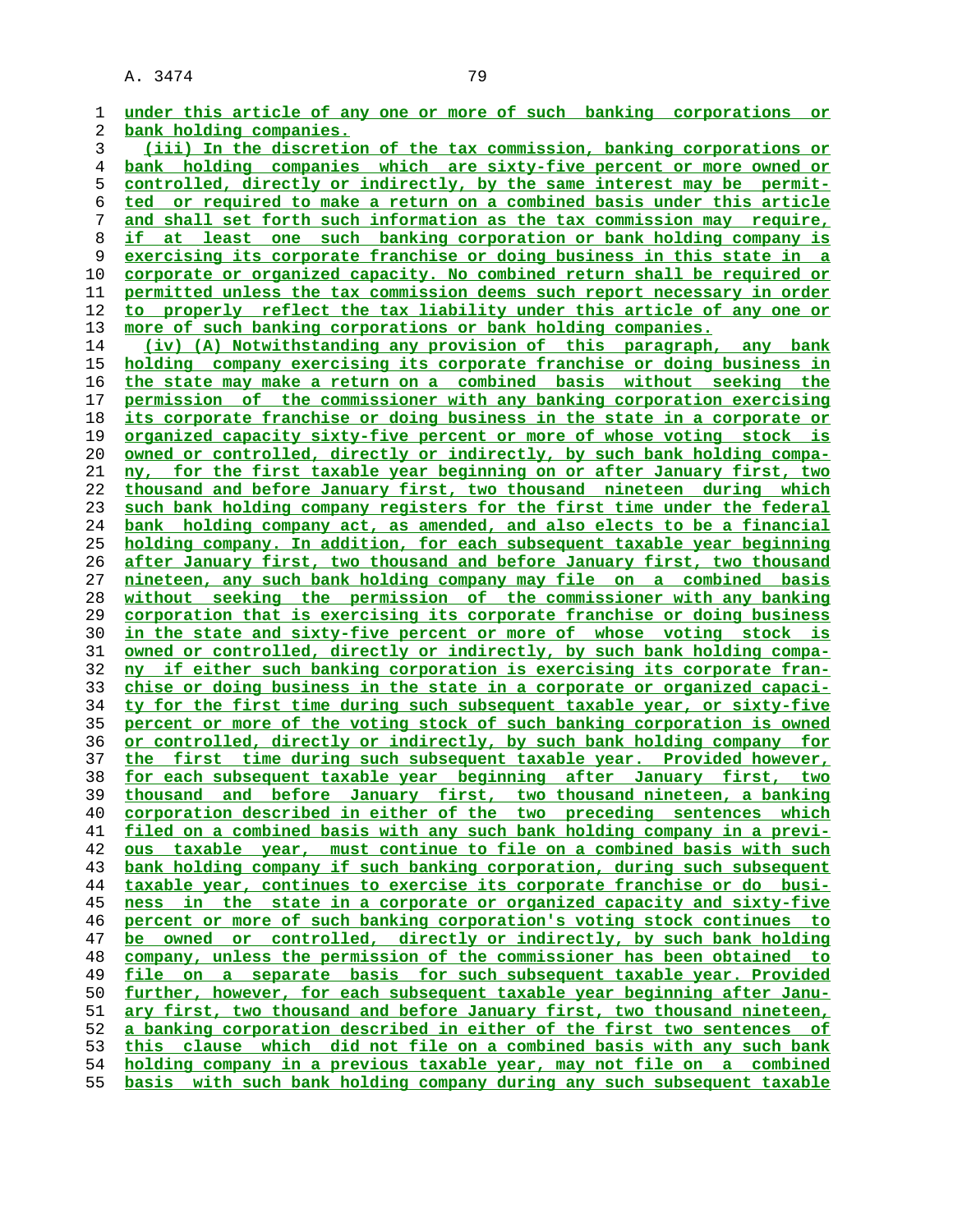**year unless the permission of the commissioner has been obtained to file on a combined basis for such subsequent taxable year. (B) Notwithstanding any provision of this paragraph other than clause (A) of this subparagraph, the commissioner may not require a bank hold- ing company which, during a taxable year beginning on or after January first, two thousand and before January first, two thousand nineteen, registers for the first time during such taxable year under the federal bank holding company act, as amended, and also elects to be a financial holding company, to make a return on a combined basis for any taxable year beginning on or after January first, two thousand and before Janu- ary first, two thousand nineteen with a banking corporation sixty-five percent or more of whose voting stock is owned or controlled, directly or indirectly, by such bank holding company. (v) A banking corporation doing business in this state solely because it meets one or more of the tests in subparagraphs (i) through (v) of paragraph one of subsection (c) of section fourteen hundred fifty-one of this article (referred to in this subparagraph as the "credit card bank") will not be included in a combined return pursuant to subpara- graph (i) of this paragraph with another banking corporation or bank holding company which is exercising its corporate franchise or doing business in this state unless the credit card bank or the commissioner shows that the inclusion of the credit card bank in the combined return is necessary to properly reflect the tax liability of the credit card bank, the banking corporation or bank holding company under this arti- cle. However, any banking corporation that meets one or more of the tests in subparagraphs (i) through (v) of paragraph one of subsection (c) of section fourteen hundred fifty-one and was included in a combined return for its last taxable year beginning before January first, two thousand eight may continue to be included in a combined return for future taxable years, provided that once that banking corporation has been included in a combined return for any taxable year beginning on or after January first, two thousand eight, it must continue to be included in a combined return until it obtains the consent of the commissioner to cease being included in a combined return because the combined return no longer properly reflects the tax liability under this article of any of the corporations included in the combined return. Further, the credit card bank will be included in a combined return with (i) any banking corporation not subject to tax under this article sixty-five percent or more of whose voting stock is owned or controlled, directly or indirect- ly, by the credit card bank, or (ii) any banking corporation or bank holding company not subject to tax under this article which owns or controls, directly or indirectly, sixty-five percent or more of the voting stock of the credit card bank, or (iii) any banking corporation not subject to tax under this article sixty-five percent or more of the voting stock of which is owned or controlled, directly or indirectly, by the same corporation or corporations that own or control, directly or indirectly, sixty-five percent or more of the voting stock of the credit card bank, if the corporation or corporations described in clauses (i), (ii) and (iii) of this subparagraph provide services for or support to the credit card bank's operations, unless the credit card bank or the commissioner shows that the inclusion of any of those corporations in the combined return fails to properly reflect the tax liability of the credit card bank. For purposes of this subparagraph, services for or support to the credit card bank's operations include such activities as billing, credit investigation and reporting, marketing, research, adver- tising, mailing, customer service, information technology, lending and**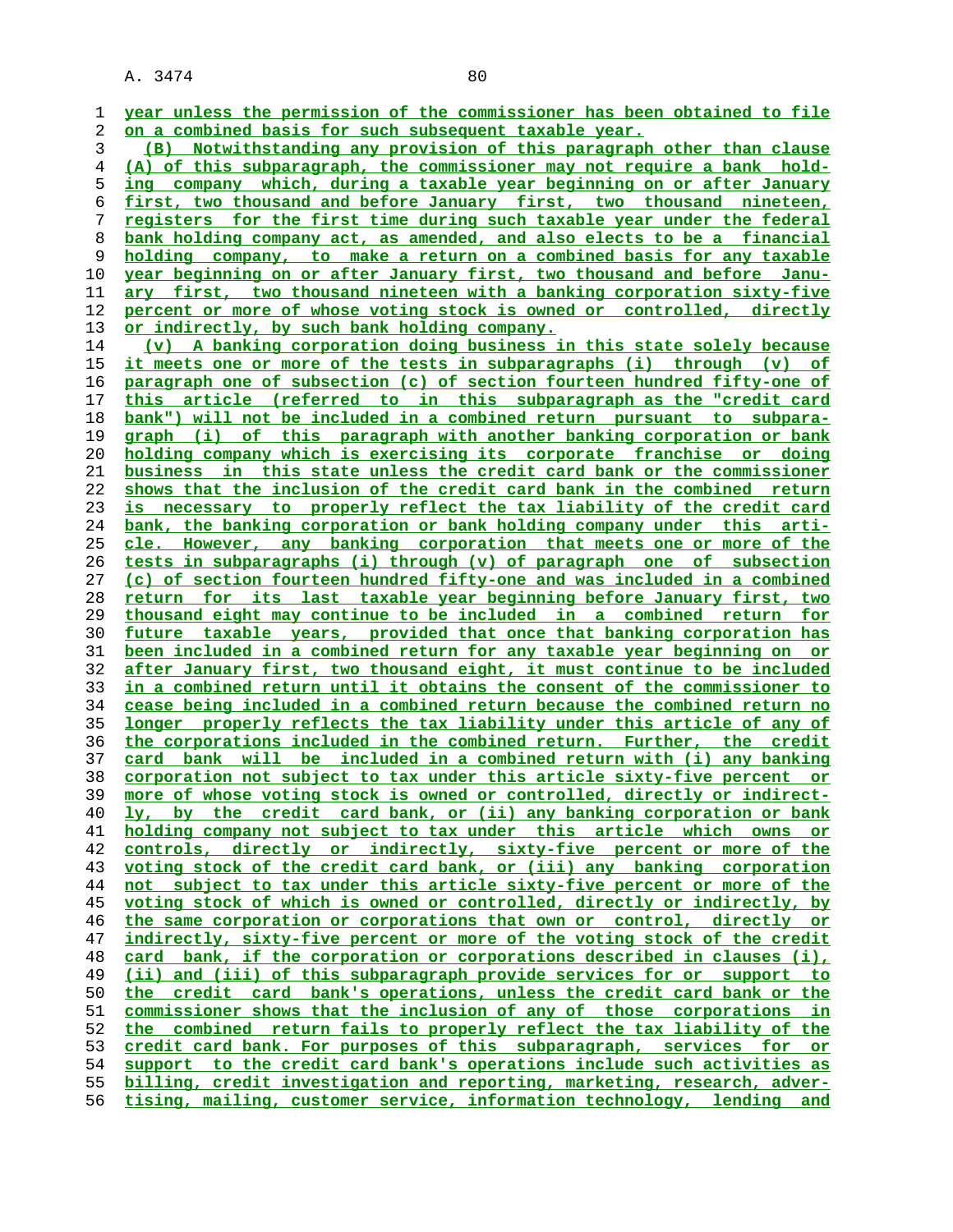| 1        | financing services, and communications services, but will not include                                                                             |
|----------|---------------------------------------------------------------------------------------------------------------------------------------------------|
| 2        | accounting, legal or personnel services.                                                                                                          |
| 3        | (vi)(A) For purposes of this subparagraph, the term "closest control-                                                                             |
| 4        | ling stockholder" means the corporation that indirectly owns or controls                                                                          |
| 5        | over fifty percent of the voting stock of a captive REIT or captive RIC,                                                                          |
| 6        | is subject to tax under this article, article nine-A or article thirty-                                                                           |
| 7        | three of this chapter or otherwise required to be included in a combined                                                                          |
| 8        | return under this article, article nine-A or article thirty-three of                                                                              |
| 9        | this chapter, and is the fewest tiers of corporations away in the owner-                                                                          |
| 10       | ship structure from the captive REIT or captive RIC. The commissioner is                                                                          |
| 11       | authorized to prescribe by requlation or published quidance the criteria                                                                          |
| 12       | for determining the closest controlling stockholder.                                                                                              |
| 13       | (B) A captive REIT or a captive RIC must be included in a combined                                                                                |
| 14       | return with the banking corporation or bank holding company that direct-                                                                          |
| 15       | ly owns or controls over fifty percent of the voting stock of the                                                                                 |
| 16       | captive REIT or captive RIC if that banking corporation or bank holding                                                                           |
| 17       | company is subject to tax or required to be included in a combined                                                                                |
| 18       | return under this article.                                                                                                                        |
| 19       | (C) If over fifty percent of the voting stock of a captive REIT or                                                                                |
|          | captive RIC is not directly owned or controlled by a banking corporation                                                                          |
| 20       |                                                                                                                                                   |
| 21       | or bank holding company that is subject to tax or required to be                                                                                  |
| 22       | included in a combined return under this article, then the captive REIT                                                                           |
| 23       | or captive RIC must be included in a combined return or report with the                                                                           |
| 24       | corporation that is the closest controlling stockholder of the captive                                                                            |
| 25       | REIT or captive RIC. If the closest controlling stockholder of the                                                                                |
| 26       | captive REIT or captive RIC is a banking corporation or bank holding                                                                              |
| 27       | company that is subject to tax or otherwise required to be included in a                                                                          |
| 28       | combined return under this article, then the captive REIT or captive RIC                                                                          |
|          |                                                                                                                                                   |
| 29       | must be included in a combined return under this article.                                                                                         |
| 30       | (D) If the corporation which directly owns or controls the voting                                                                                 |
| 31       | stock of the captive REIT or captive RIC is described in subparagraph                                                                             |
| 32       | (ii) or (iv) of paragraph four of this subsection as a corporation not                                                                            |
| 33       | permitted to make a combined return, then the provisions in clause (C)                                                                            |
| 34       | of this subparagraph must be applied to determine the corporation in                                                                              |
| 35       | whose combined return or report the captive REIT or captive RIC should                                                                            |
| 36       | be included. If, under clause (C) of this subparagraph, the corporation                                                                           |
| 37       | that is the closest controlling stockholder of the captive REIT or                                                                                |
| 38       | captive RIC is described in subparagraph (ii) or (iv) of paragraph four                                                                           |
| 39       | of this subsection as a corporation not permitted to make a combined                                                                              |
| 40       | return, then that corporation is deemed to not be in the ownership                                                                                |
| 41       |                                                                                                                                                   |
|          | structure of the captive REIT or captive RIC, and the closest control-<br>ling stockholder will be determined without regard to that corporation. |
| 42       | (E)                                                                                                                                               |
| 43       | If a captive REIT owns the stock of a qualified REIT subsidiary                                                                                   |
| 44       | (as defined in paragraph two of subsection (i) of section eight hundred                                                                           |
| 45       | fifty-six of the internal revenue code), then the qualified REIT subsid-                                                                          |
| 46       | iary must be included in any combined return required to be made by the                                                                           |
| 47       | captive REIT that owns its stock.                                                                                                                 |
| 48       | (F) If a captive REIT or a captive RIC is required under this subpara-                                                                            |
| 49       | graph to be included in a combined return with another corporation, and                                                                           |
| 50       | that other corporation is required to be included in a combined return                                                                            |
| 51       | with another corporation under other provisions of this subsection, the                                                                           |
| 52       | captive REIT or captive RIC must be included in that combined return                                                                              |
| 53       | with those corporations.                                                                                                                          |
| 54       | (G) If the banking corporation or bank holding company that directly                                                                              |
| 55<br>56 | or indirectly owns or controls over fifty percent of the voting stock of<br>the captive REIT or captive RIC and is the closest controlling stock- |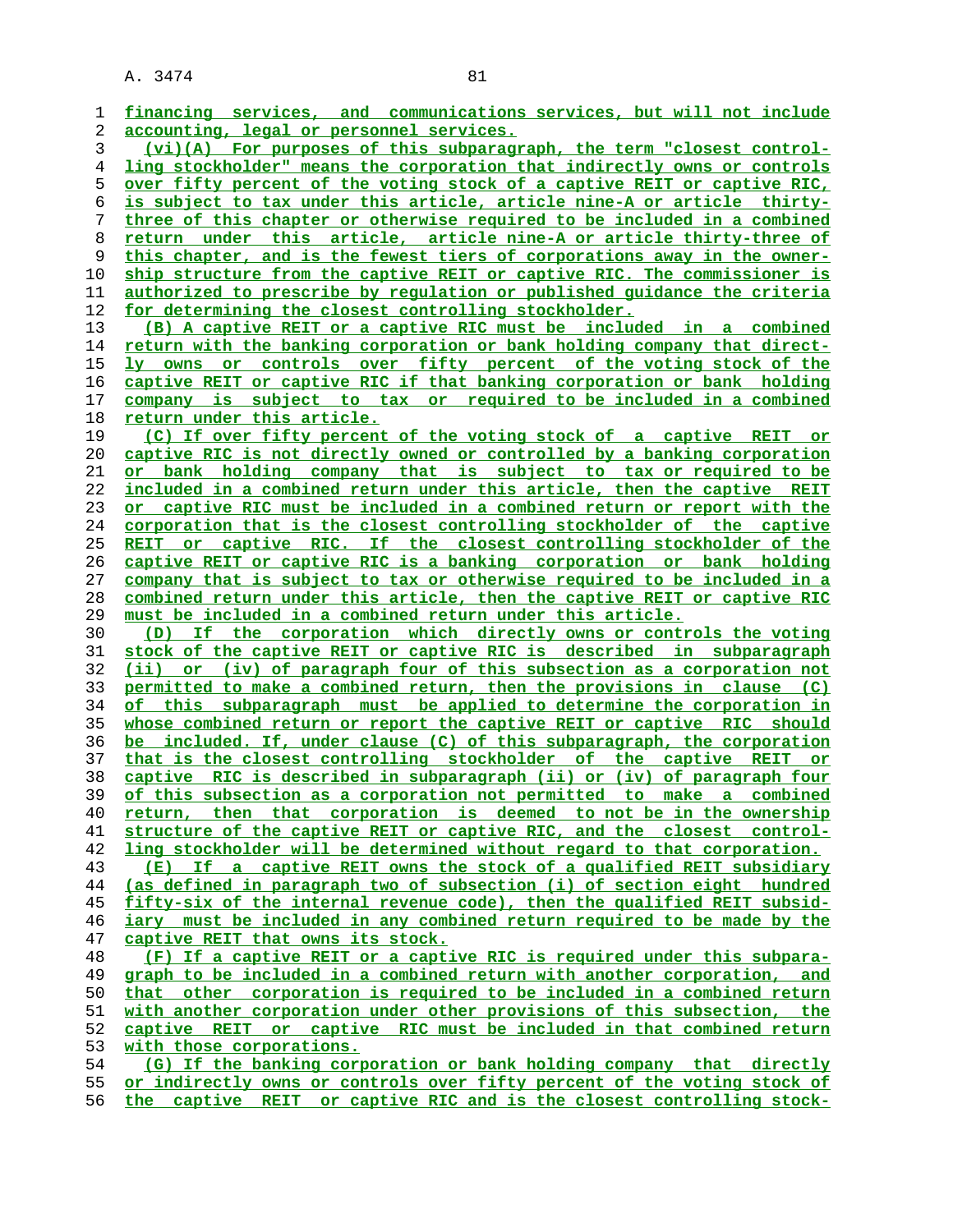**holder of the captive REIT or captive RIC is a member of an affiliated group (1) that does not include any corporation that is engaged in a business that a subsidiary of a bank holding company would not be permitted to engage in, unless such business is de minimus, and (2) whose members own assets the combined average value of which does not exceed eight billion dollars, then the captive REIT or captive RIC must not be included in a combined return under this article or article nine-A or article thirty-three of this chapter. In that instance, the captive REIT or captive RIC is subject to the provisions of subdivision five or seven of section two hundred nine of this chapter. The term "affiliated group" means "affiliated group" as defined in section fifteen hundred four of the internal revenue code, but without regard to the exceptions provided for in subsection (b) of that section.**

**(vii) (A) For purposes of this subparagraph, the term "closest controlling stockholder" means the corporation that indirectly owns or controls over fifty percent of the voting stock of an overcapitalized captive insurance company, is subject to tax under this article or arti- cle nine-A of this chapter or otherwise required to be included in a combined return under this article or article nine-A of this chapter, and is the fewest tiers of corporations away in the ownership structure from the overcapitalized captive insurance company. The commissioner is authorized to prescribe by regulation or published guidance the criteria for determining the closest controlling stockholder.**

**(B) An overcapitalized captive insurance company must be included in a combined return with the banking corporation or bank holding company that directly owns or controls over fifty percent of the voting stock of the overcapitalized captive insurance company if that banking corpo- ration or bank holding company is subject to tax or required to be included in a combined return under this article.**

**(C) If over fifty percent of the voting stock of an overcapitalized captive insurance company is not directly owned or controlled by a bank- ing corporation or bank holding company that is subject to tax or required to be included in a combined return under this article, then the overcapitalized captive insurance company must be included in a combined return or report with the corporation that is the closest controlling stockholder of the overcapitalized captive insurance compa- ny. If the closest controlling stockholder of the overcapitalized captive insurance company is a banking corporation or bank holding company that is subject to tax or otherwise required to be included in a combined return under this article, then the overcapitalized captive insurance company must be included in a combined return under this arti- cle.**

**(D) If the corporation that directly owns or controls the voting stock of the overcapitalized captive insurance company is described in subpar- agraph (ii) or (iv) of paragraph four of this subsection as a corpo- ration not permitted to make a combined return, then the provisions in clause (C) of this subparagraph must be applied to determine the corpo- ration in whose combined return or report the overcapitalized captive insurance company should be included. If, under clause (C) of this subparagraph, the corporation that is the closest controlling stockhold- er of the overcapitalized captive insurance company is described in subparagraph (ii) or (iv) of paragraph four of this subsection as a corporation not permitted to make a combined return, then that corpo- ration is deemed not to be in the ownership structure of the overcapi- talized captive insurance company, and the closest controlling stock- holder will be determined without regard to that corporation.**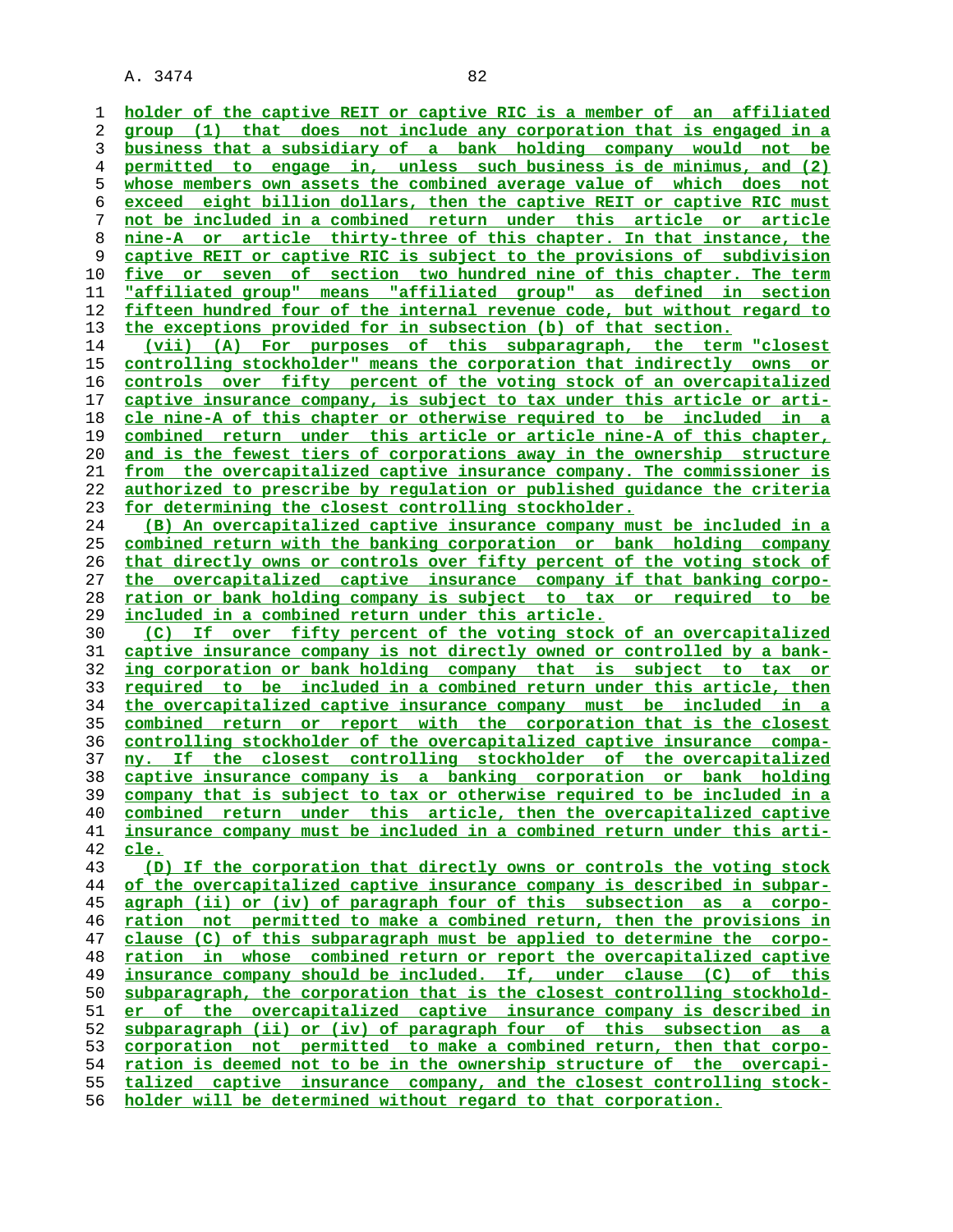**(E) If an overcapitalized captive insurance company is required under this subparagraph to be included in a combined return with another corporation, and that other corporation is required to be included in a combined return with another corporation under other provisions of this subsection, the overcapitalized captive insurance company must be included in that combined return with those corporations. (3) (i) In the case of a combined return, the tax shall be measured by the combined entire net income, combined alternative entire net income or combined assets of all the corporations included in the return, including any captive REIT, captive RIC or overcapitalized captive insurance company. The allocation percentage shall be computed based on the combined factors with respect to all the corporations included in the combined return. In computing combined entire net income and combined alternative entire net income intercorporate dividends and all other intercorporate transactions shall be eliminated and in computing combined assets intercorporate stockholdings and intercorporate bills, notes and accounts receivable and payable and other intercorporate indebtedness shall be eliminated. (ii) In the case of a captive REIT required under this subsection to be included in a combined return, "entire net income" means "real estate investment trust taxable income" as defined in paragraph two of subdivi- sion (b) of section eight hundred fifty-seven (as modified by section eight hundred fifty-eight) of the internal revenue code, plus the amount taxable under paragraph three of subdivision (b) of section eight hundred fifty-seven of that code, subject to the modifications required by section fourteen hundred fifty-three of this article. In the case of a captive RIC required under this subsection to be included in a combined return, "entire net income" means "investment company taxable income" as defined in paragraph two of subdivision (b) of section eight hundred fifty-two (as modified by section eight hundred fifty-five) of the internal revenue code, plus the amount taxable under paragraph three of subdivision (b) of section eight hundred fifty-two of that code, subject to the modifications required by section fourteen hundred fifty-three of this article. However, the deduction under the internal revenue code for dividends paid by the captive REIT or captive RIC to any member of the affiliated group that includes the corporation that directly or indirectly owns over fifty percent of the voting stock of the captive REIT or captive RIC will be limited to the following percentages: (A) fifty percent for taxable years beginning on or after January first, two thousand eight and before January first, two thousand nine; (B) twenty-five percent for taxable years beginning on or after January first, two thousand nine and before January first, two thousand eleven; and (C) zero percent for taxable years beginning on or after January first, two thousand eleven. The term "affiliated group" means "affiliated group" as defined in section fifteen hundred four of the internal revenue code, but without regard to the exceptions provided for in subsection (b) of such section fifteen hundred four. (iii) In the case of an overcapitalized captive insurance company required under this subsection to be included in a combined return, entire net income must be computed as required by section fourteen hundred fifty-three of this article. (4) (i) In no event shall an item of income or expense of a corpo- ration organized under the laws of a country other than the United States be included in a combined return unless it is includible in**

**entire net income or alternative entire net income, as the case may be,**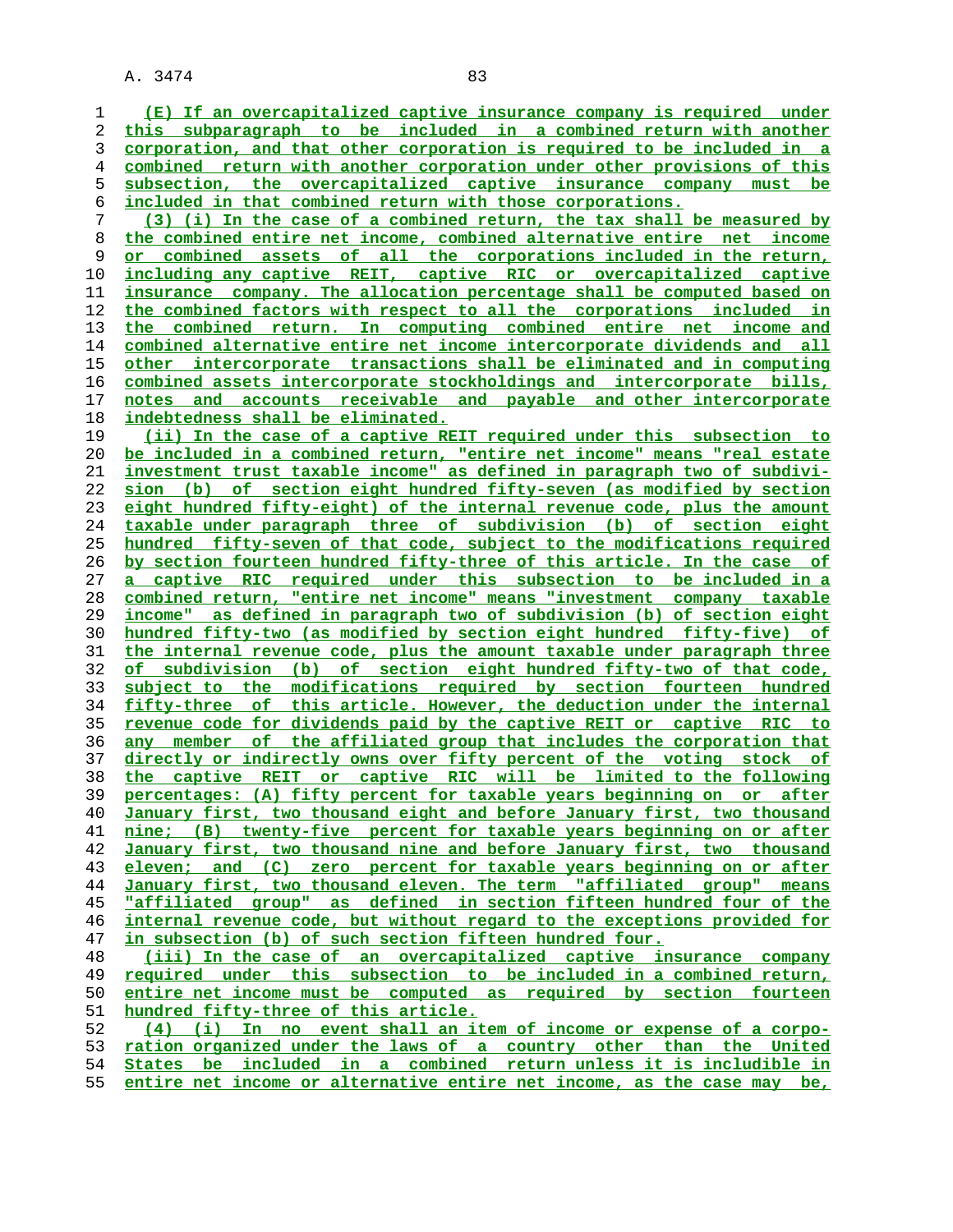| 1  | nor shall an asset of such a corporation be included in a combined              |
|----|---------------------------------------------------------------------------------|
| 2  | return unless it is included in taxable assets.                                 |
| 3  | (ii) In no event shall a corporation organized under the laws of the            |
| 4  | United States, this state or any other state, be included in a combined         |
| 5  | return with a corporation organized under the laws of a country other           |
| 6  | than the United States.                                                         |
| 7  | (iii) In no event shall a corporation which has made an election                |
| 8  | pursuant to subsection (d) of section fourteen hundred fifty-two of this        |
| 9  | article to be subject to the tax imposed by article nine-A of this chap-        |
| 10 | ter be included in a combined return for those taxable years for which          |
| 11 | <u>it is subject to the tax imposed by article nine-A of this chapter.</u>      |
| 12 | (iv) In no event shall a corporation whose net worth ratio is less              |
| 13 | than five percent and whose total assets are comprised of thirty-three          |
| 14 | percent or more of mortgages be included in a combined return for those         |
| 15 | taxable years for which its tax is determined pursuant to subparagraph          |
| 16 | (ii) or (iii) of paragraph one of subsection (b) of section fourteen            |
| 17 | hundred fifty-five of this article.                                             |
| 18 | Tax liability under this article may be deemed to be improperly<br>(5)          |
| 19 | reflected because of intercompany transactions or some agreement, under-        |
| 20 | standing, arrangement or transaction referred to in subsection (g) of           |
| 21 | this section.                                                                   |
| 22 | (q) In case it shall appear to the tax commission that any agreement,           |
| 23 | understanding or arrangement exists between the taxpayer and any other          |
| 24 | corporation or any person or firm, whereby the activity, business,              |
| 25 | income or assets of the taxpayer within the state is improperly or inac-        |
| 26 | curately reflected, the tax commission is authorized and empowered, in          |
| 27 | <u>its discretion and in such manner as it may determine, to adjust items</u>   |
| 28 | of income or deductions in computing entire net income or alternative           |
| 29 | entire net income and to adjust assets, and to adjust wages, salaries           |
| 30 | and other personal service compensation, receipts or deposits in comput-        |
| 31 | ing any allocation percentage, provided only that entire net income or          |
| 32 | <u>alternative entire net income be adjusted accordingly and that any asset</u> |
| 33 | directly traceable to the elimination of any receipt be eliminated from         |
| 34 | assets so as to accurately determine the tax. If however, in the deter-         |
| 35 | mination of the tax commission, such adjustments do not, or cannot              |
| 36 | effectively provide for the accurate determination of the tax, the              |
| 37 | commission shall be authorized to require the filing of a combined              |
| 38 | <u>report by the taxpayer and any such other corporations. Where (1)</u><br>any |
| 39 | taxpayer conducts its activity or business under any agreement, arrange-        |
| 40 | ment or understanding in such manner as either directly or indirectly to        |
| 41 | benefit its members or stockholders, or any of them, or any person or           |
| 42 | persons directly or indirectly interested in such activity or business,         |
| 43 | by entering into any transaction at more or less than a fair price              |
| 44 | which, but for such agreement, arrangement or understanding, might have         |
| 45 | been paid or received therefor, or (2) any taxpayer enters into any             |
| 46 | transaction with another corporation on such terms as to create an              |
| 47 | improper loss or net income, the tax commission may include in the              |
| 48 | entire net income or alternative entire net income of the taxpayer the          |
| 49 | fair profits which, but for such agreement, arrangement or understand-          |
| 50 | ing, the taxpayer might have derived from such transaction.                     |
| 51 | \$ 1463. Payment of tax. (a) To the extent the tax imposed by section           |
| 52 | fourteen hundred fifty-one of this article shall not have been previous-        |
| 53 | ly paid pursuant to section fourteen hundred sixty-one,                         |
| 54 | such tax, or the balance thereof, shall be payable to the tax<br>(1)            |
|    |                                                                                 |

**commission in full at the time its return is required to be filed, and**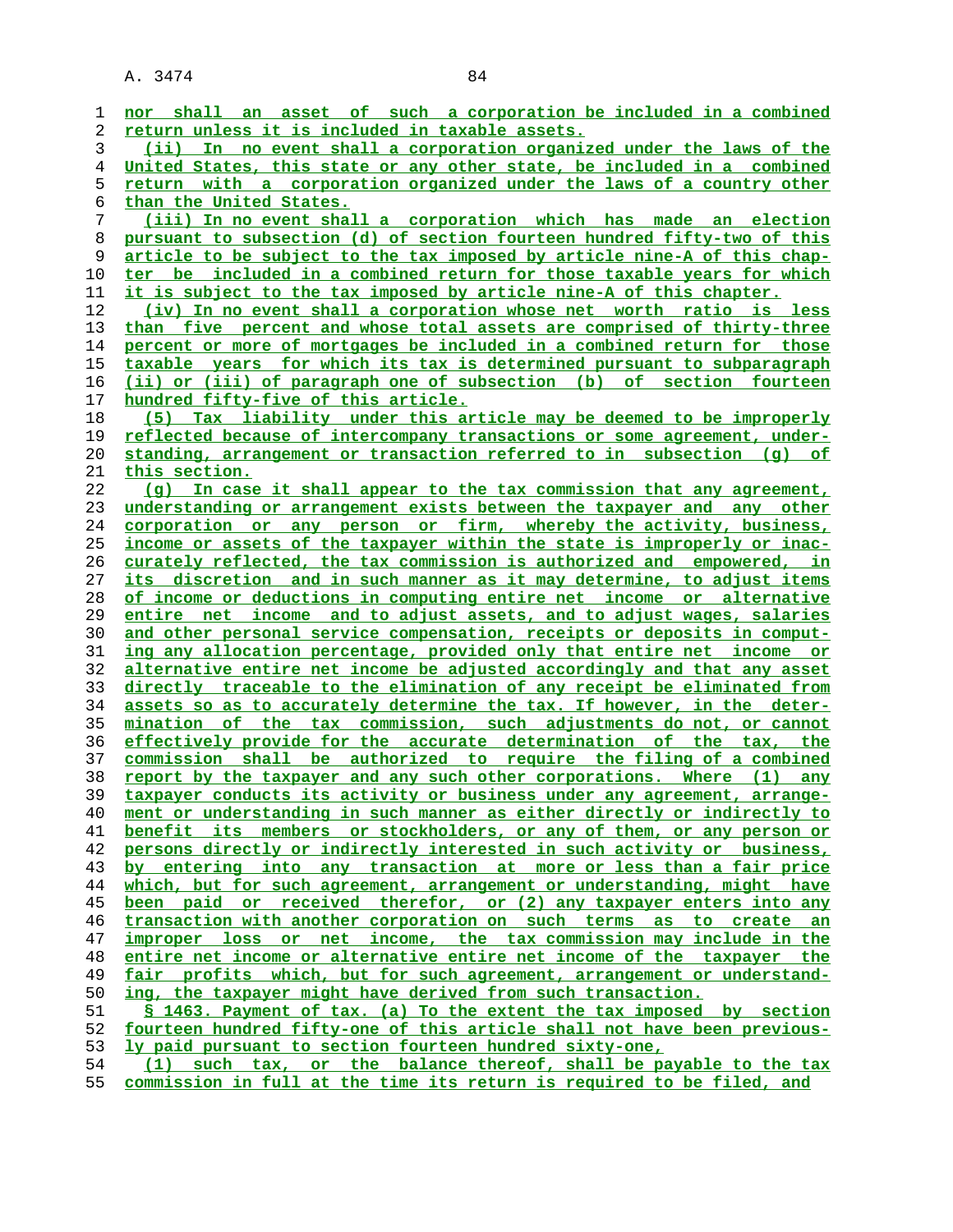**(2) such tax, or the balance thereof, imposed on any taxpayer which ceased to exercise its franchise or to be subject to the tax imposed by this article shall be payable to the tax commission at the time the return is required to be filed, provided such tax of a domestic corpo- ration which continues to possess its franchise shall be subject to adjustment as the circumstances may require; all other taxes of any such taxpayer, which pursuant to the foregoing provisions of this subsection would otherwise be payable subsequent to the time such return is required to be filed, shall nevertheless be payable at such time. (b) If the taxpayer, within the time prescribed by subsection (c) of section fourteen hundred sixty-two of this article, shall have applied for an automatic extension of time to file its annual return and shall have paid to the commissioner of taxation and finance on or before the date such application is filed an amount properly estimated as provided by said subsection the only amount payable in addition to the tax shall be interest at the underpayment rate set by the commissioner pursuant to section one thousand ninety-six of this chapter, or if no rate is set, at the rate of six per cent per annum upon the amount by which the tax, or portion thereof payable on or before the date the return was required to be filed, exceeds the amount so paid. For the purposes of the preced- ing sentence: (1) an amount so paid shall be deemed properly estimated if it is either (i) not less than ninety per cent of the tax as finally deter- mined, or (ii) not less than the tax shown on the taxpayer's return for the preceding taxable year, if such preceding year was a taxable year of twelve months; and (2) the time when a return is required to be filed shall be determined without regard to any extension of time for filing such return. (c) The tax commission may grant a reasonable extension of time for payment of any tax imposed by this article under such conditions as it deems just and proper. § 1466. Deposit and disposition of revenue. All taxes, interest and penalties collected or received by the tax commission under this article shall be deposited and disposed of pursuant to the provisions of section one hundred seventy-one-a of this chapter. § 1467. Secrecy required of officials; penalty for violation. (a) Except in accordance with the proper judicial order or as otherwise provided by law, it shall be unlawful for the commissioner of taxation and finance, any officer or employee of the department of taxation and finance, or any person who, pursuant to this section, is permitted to inspect any return, or any person engaged or retained by such department on an independent contract basis, or any person who in any manner may acquire knowledge of the contents of a return filed pursuant to this article, to divulge or make known in any manner the amount of income or any particulars set forth or disclosed in any return required under this article. The officers charged with the custody of such returns shall not be required to produce any of them or evidence of anything contained in them in any action or proceedings in any court, except on behalf of the state or the commissioner of taxation and finance in an action or proceeding under the provisions of this chapter or in any other action or proceeding involving the collection of a tax due under this chapter to which the state or the commissioner of taxation and finance is a party or a claimant or on behalf of any party in an action or proceeding under the provisions of this article when the returns or facts shown thereby are directly involved in such action or proceeding, in any of which events the court may require the production of and may admit in**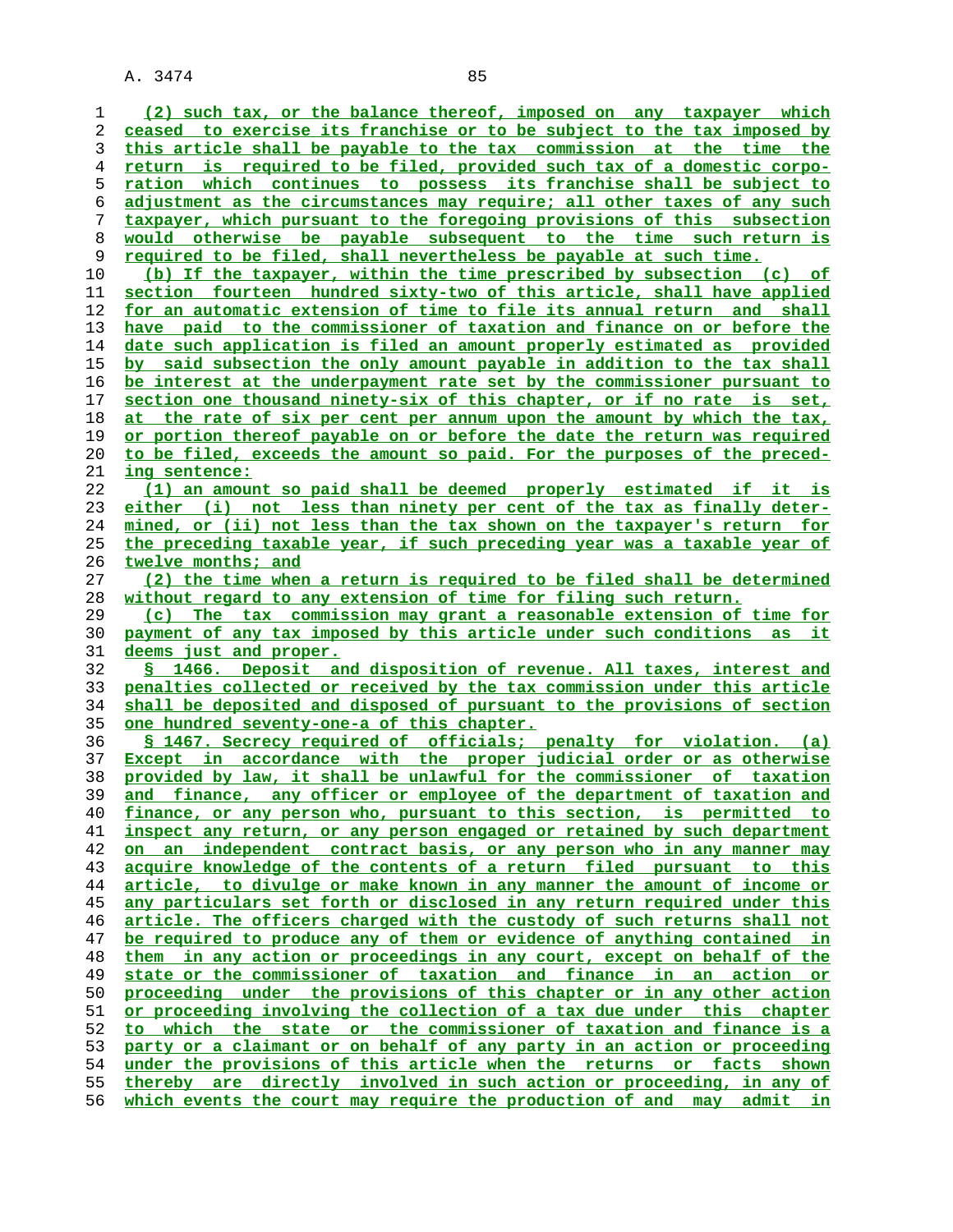**evidence so much of said returns or the facts shown thereby as are pertinent to the action or proceeding and no more. The commissioner of taxation and finance may, nevertheless, publish a copy or a summary of any determination or decision rendered after the hearing provided for in section one thousand eighty-nine of this chapter. Nothing herein shall be construed to prohibit the delivery to a taxpayer or its duly author- ized representative of a certified copy of any return filed in connection with its tax nor to prohibit the publication of statistics so classified as to prevent the identification of particular returns and the items thereof, or the inspection by the attorney-general or other legal representatives of the state of the return of any taxpayer which shall bring action to set aside or review the tax based thereon, or against which an action or proceeding under this chapter has been recom- mended by the commissioner of taxation and finance or the attorney-gen- eral or has been instituted; or the inspection of the returns of any taxpayer by the comptroller or duly designated officer or employee of the state department of audit and control for purposes of the audit of a refund of any tax paid by such taxpayer under this article, or the disclosing to a state agency, pursuant to section one hundred seventy- one-f of this chapter, of the amount of an overpayment and interest thereon certified to the comptroller to be credited against a past-due legally enforceable debt owed to such agency and of the name and iden- tification number of the taxpayer who made such overpayment, or the disclosing to the commissioner of finance of the city of New York, pursuant to section one hundred seventy-one-l of this chapter, of the amount of an overpayment and interest thereon certified to the comp- troller to be credited against a city of New York tax warrant judgment debt and of the name and identification number of the taxpayer who made such overpayment. Returns shall be preserved for three years and there- after until the commissioner of taxation and finance orders them to be destroyed. (b) (1) Any officer or employee of the state who willfully violates the provisions of subsection (a) of this section shall be dismissed from office and be incapable of holding any public office in this state for a period of five years thereafter. (2) Cross-reference: For criminal penalties, see article thirty-seven of this chapter. (c) Notwithstanding any provisions of this section, the tax commission may permit the secretary of the treasury of the United States or his delegates, or the proper officer of any other state charged with tax administration, or the authorized representative of either such officer, to inspect the returns filed under this article, or may furnish to such**

**officer or his authorized representative an abstract of any return or supply him with information concerning an item contained in any return, or disclosed by an investigation of tax liability under this article, but such permission shall be granted or such information furnished to such officer or his representative only if the laws of the United States or of such other state, as the case may be, grant substantially similar privileges to the commission or officer of this state charged with the administration of the tax imposed by this article and such information is to be used for tax purposes only; and provided further the commis- sioner of taxation and finance may furnish to the secretary of the trea- sury of the United States or his delegates such returns filed under this article and other tax information, as he may consider proper, for use in court actions or proceedings under the internal revenue code, whether civil or criminal, where a written request therefor has been made to the**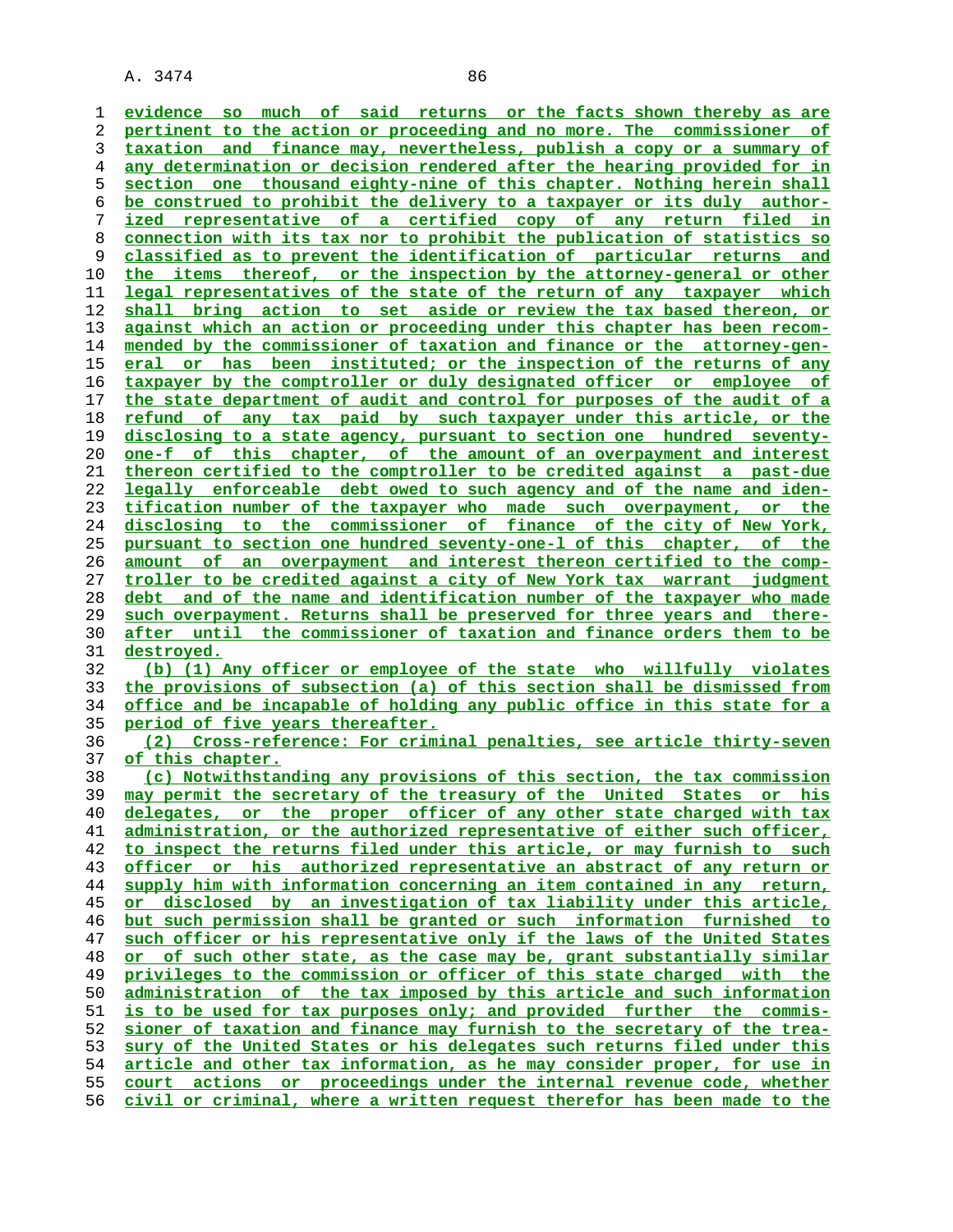**commissioner of taxation and finance by the secretary of the treasury or his delegates provided the laws of the United States grant substantially similar powers to the secretary of the treasury or his delegates. Where the commissioner of taxation and finance has so authorized use of returns or other information in such actions or proceedings, officers and employees of the department of taxation and finance may testify in such actions or proceedings in respect to such returns or other tax information. (d) Notwithstanding the provisions of subsection (a) of this section, the tax commission may permit the officer charged with the adminis- tration of a tax on or measured by income imposed by any city of the state of New York, or the authorized representative of such officer, to inspect the returns filed under this article, or may furnish to such officer or his authorized representative an abstract of any such return or supply information concerning an item contained in any such return, or disclosed by any investigation of tax liability under this article, but such permission shall be granted or such information furnished to such officer or his representative only if the local laws of such city grant substantially similar privileges to the commission or officer of this state charged with the administration of the tax imposed by this article and such information is to be used for tax purposes only; and provided further the commissioner of taxation and finance may furnish to such city officer or his delegates and the legal representative of such city such returns filed under this article and other tax information, as he may consider proper, for use in court actions or proceedings under such local law, whether civil or criminal, where a written request therefor has been made to the commissioner of taxation and finance by such city officer or his delegates or by such legal representative of such city, provided the local law of such city grants substantially similar powers to the city officer charged with the administration of the city income tax or his delegates. Where the commissioner of taxation and finance has so authorized use of returns or other tax information in such actions or proceedings, officers and employees of the department of taxation and finance may testify in such actions or proceedings in respect to such returns or other tax information. (e) Notwithstanding the provisions of subsection (a) of this section, the tax commission, in its discretion, may require or permit any or all persons liable for any tax imposed by this article, to make payments on account of estimated tax and payment of any tax, penalty or interest imposed by this article to banks, banking houses or trust companies designated by the tax commission and to file declarations of estimated tax, applications for automatic extensions of time to file returns, and returns with such banks, banking houses or trust companies as agents of the tax commission, in lieu of making any such payment directly to the tax commission. However, the tax commission shall designate only such banks, banking houses or trust companies as are or shall be designated by the comptroller as depositories pursuant to section fourteen hundred sixty-six of this article. (f) Notwithstanding the provisions of subsection (a) of this section, the commissioner may disclose to a taxpayer or a taxpayer's related member, as defined in subsection (s) of section fourteen hundred fifty- three of this article, information relating to any royalty paid, incurred or received by such taxpayer or related member to or from the other, including the treatment of such payments by the taxpayer or the related member in any report or return transmitted to the commissioner under this chapter.**